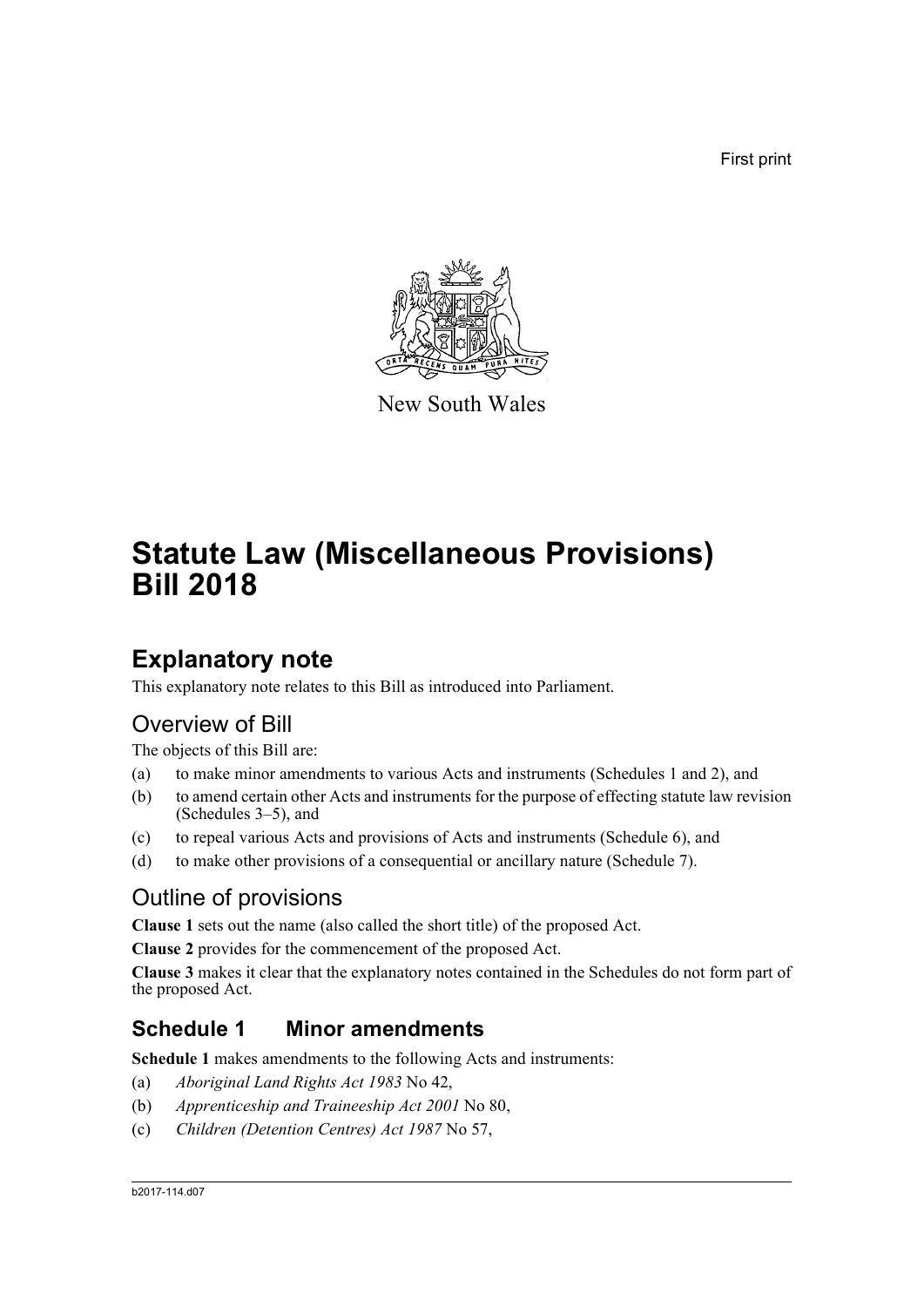- (d) *Crimes (Administration of Sentences) Act 1999* No 93,
- (e) *Crimes (Sentencing Procedure) Act 1999* No 92,
- (f) *Crimes (Sentencing Procedure) Amendment (Sentencing Options) Act 2017* No 53,
- (g) *Criminal Procedure Act 1986* No 209,
- (h) *Crown Land Management Act 2016* No 58,
- (i) *Education Act 1990* No 8,
- (j) *Education Standards Authority Regulation 2013*,
- (k) *Fisheries Management Act 1994* No 38,
- (l) *Fisheries Management (General) Regulation 2010*,
- (m) *Gas and Electricity (Consumer Safety) Act 2017* No 15,
- (n) *Health Practitioner Regulation (Adoption of National Law) Act 2009* No 86,
- (o) *Home Building Act 1989* No 147,
- (p) *Home Building Regulation 2014*,
- (q) *Motor Accident Injuries Act 2017* No 10,
- (r) *Motor Dealers and Repairers Act 2013* No 107,
- (s) *Protection of the Environment Operations Act 1997* No 156,
- (t) *Public Health Act 2010* No 127,
- (u) *Public Health Regulation 2012*,
- (v) *Road Transport Act 2013* No 18,
- (w) *Road Transport and Related Legislation Amendment Act 2017* No 61,
- (x) *Subordinate Legislation Act 1989* No 146.

The amendments to each Act and instrument are explained in detail in the explanatory note relating to the Act or instrument concerned set out in Schedule 1.

# **Schedule 2 Amendments relating to publication of notices**

**Schedule 2** makes amendments to certain Acts and instruments relating to the publication of notices.

The nature of the amendments contained in Schedule 2 is explained in detail in the explanatory note at the beginning of the Schedule.

### **Schedule 3 Amendments by way of statute law revision amendments consequent on enactment of Biodiversity Conservation Act 2016 No 63 and Local Land Services Amendment Act 2016 No 64**

**Schedule 3** amends certain Acts and instruments for the purpose of effecting statute law revision, consequent on the enactment of the *Biodiversity Conservation Act 2016* and the *Local Land Services Amendment Act 2016*.

The nature of the amendments contained in the Schedule is explained in detail in the explanatory note at the beginning of the Schedule.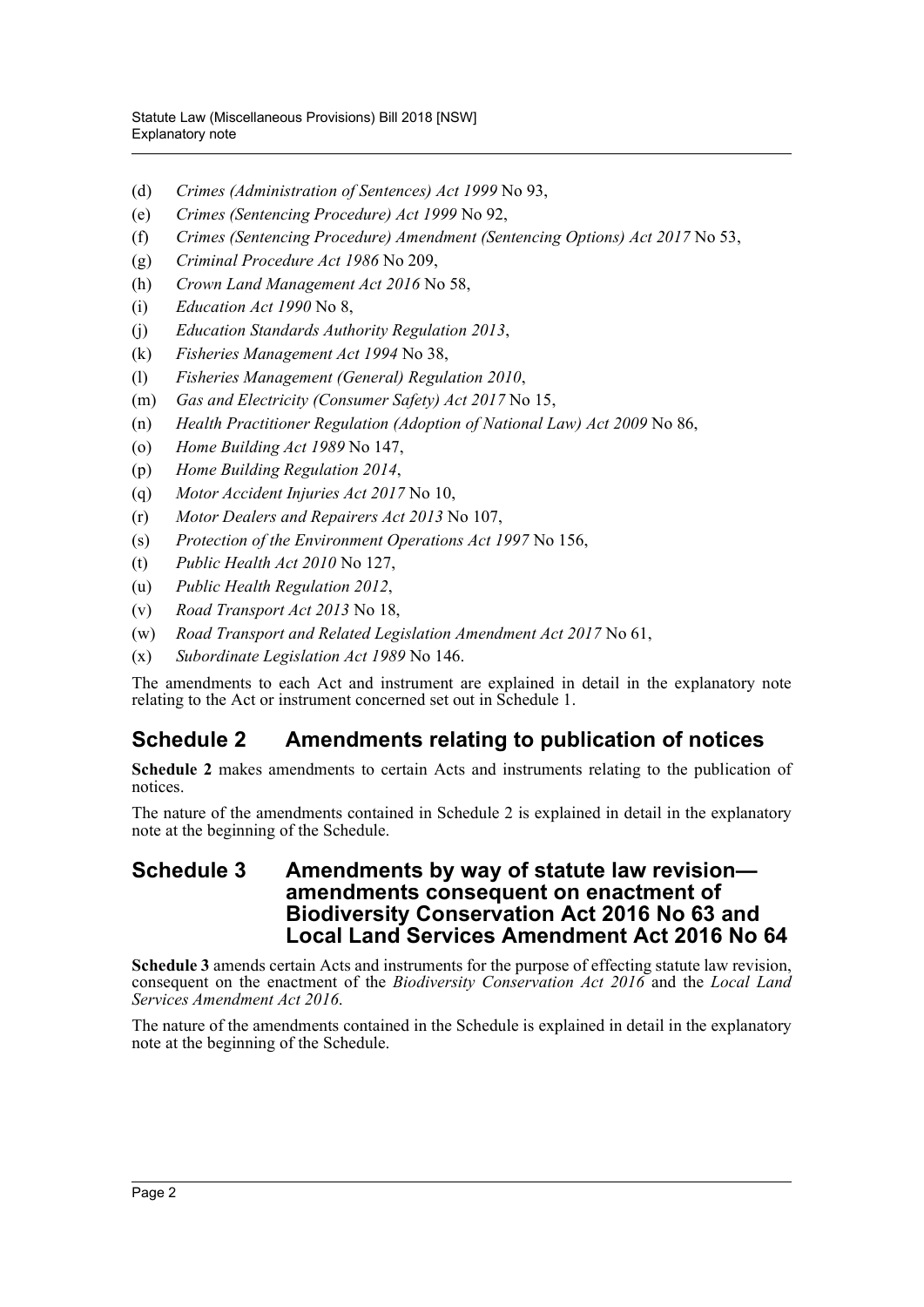### **Schedule 4 Amendments by way of statute law revision amendment of Environmental Planning and Assessment Act 1979 No 203 consequent on enactment of Environmental Planning and Assessment Amendment Act 2017 No 60**

**Schedule 4** amends the *Environmental Planning and Assessment Act 1979* for the purpose of effecting statute law revision, consequent on the enactment of the *Environmental Planning and Assessment Amendment Act 2017*.

The nature of the amendments contained in the Schedule is explained in detail in the explanatory note at the beginning of the Schedule.

### **Schedule 5 Amendments by way of statute law revision miscellaneous amendments**

**Schedule 5** amends certain Acts and instruments for the purpose of effecting statute law revision.

The amendments to each Act and instrument are explained in detail in the explanatory note relating to the Act or instrument concerned set out in Schedule 5.

# **Schedule 6 Repeals**

**Schedule 6** repeals Acts and provisions of Acts and instruments.

**Clause 1** repeals the *Moree and District War Memorial Educational Centre Act 1962*. The repeal is enabled by amendments contained in Schedule 1. The reason for the repeal is explained in detail in the explanatory note relating to the repeal set out in the clause.

**Clause 2** repeals redundant Acts and provisions of redundant Acts and an instrument.

**Clause 3** repeals amending provisions of an Act and instruments that have commenced.

**Clause 4** repeals Acts and amending provisions of Acts that have been superseded.

**Clause 5** repeals the *Occupational Licensing National Law Repeal Act 2015* and transfers a provision having ongoing effect into the *State Records Act 1998*.

### **Schedule 7 General savings, transitional and other provisions**

**Schedule 7** contains savings, transitional and other provisions of general effect. The purpose of each provision is explained in detail in the explanatory note relating to the provision concerned set out in Schedule 7.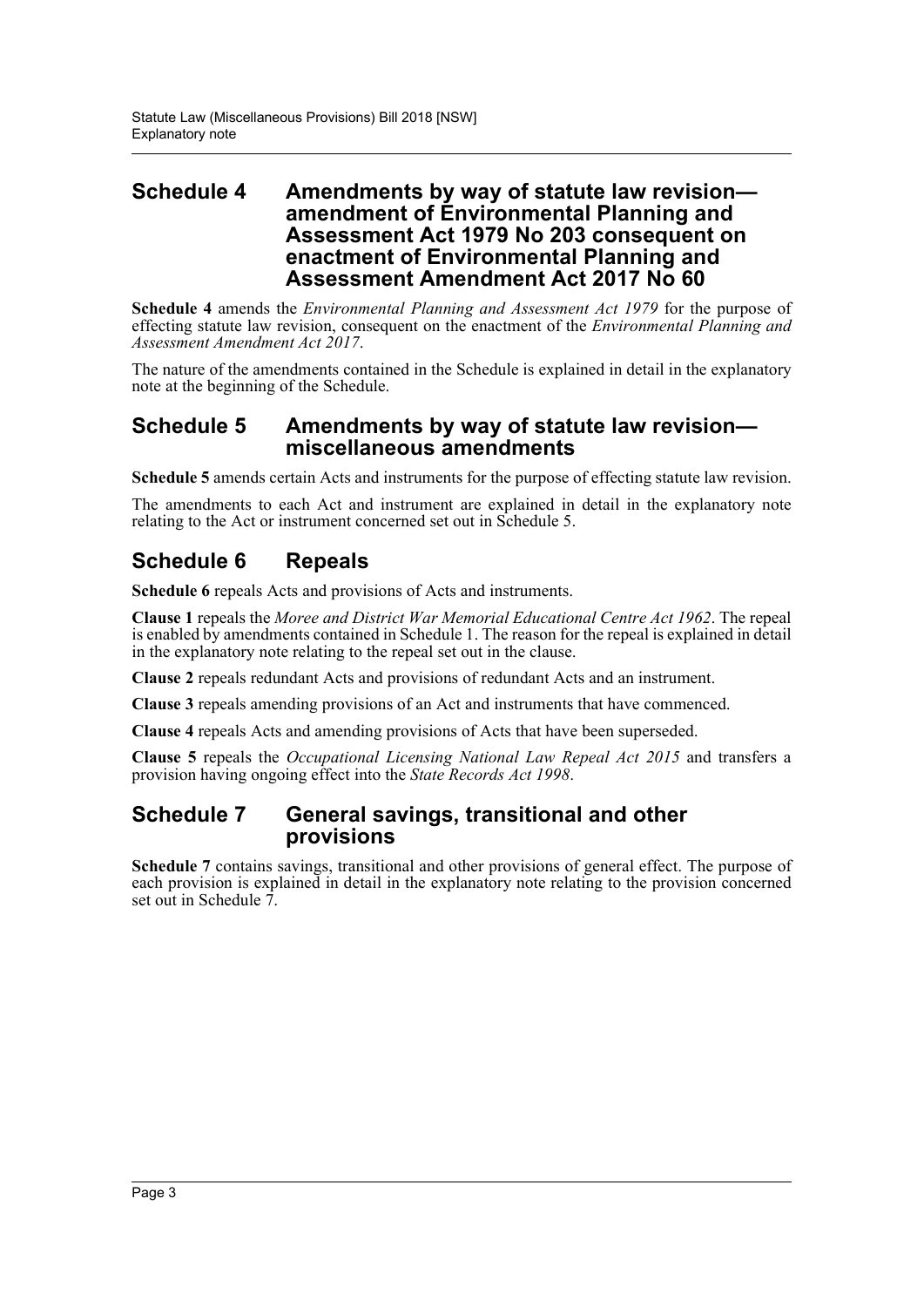First print



New South Wales

# **Statute Law (Miscellaneous Provisions) Bill 2018**

# **Contents**

|                   |   |                                                                                                                                                                                                                        | Page |
|-------------------|---|------------------------------------------------------------------------------------------------------------------------------------------------------------------------------------------------------------------------|------|
|                   | 1 | Name of Act                                                                                                                                                                                                            | 2    |
|                   | 2 | Commencement                                                                                                                                                                                                           | 2    |
|                   | 3 | <b>Explanatory notes</b>                                                                                                                                                                                               | 2    |
| Schedule 1        |   | <b>Minor amendments</b>                                                                                                                                                                                                | 3    |
| <b>Schedule 2</b> |   | Amendments relating to publication of notices                                                                                                                                                                          | 20   |
| Schedule 3        |   | Amendments by way of statute law revision-amendments<br>consequent on enactment of Biodiversity Conservation Act 2016<br>No 63 and Local Land Services Amendment Act 2016 No 64                                        | 39   |
| Schedule 4        |   | Amendments by way of statute law revision—amendment of<br><b>Environmental Planning and Assessment Act 1979 No 203</b><br>consequent on enactment of Environmental Planning and<br>Assessment Amendment Act 2017 No 60 | 42   |
| Schedule 5        |   | Amendments by way of statute law revision-miscellaneous<br>amendments                                                                                                                                                  | 47   |
| Schedule 6        |   | <b>Repeals</b>                                                                                                                                                                                                         | 56   |
| <b>Schedule 7</b> |   | General savings, transitional and other provisions                                                                                                                                                                     | 58   |
|                   |   |                                                                                                                                                                                                                        |      |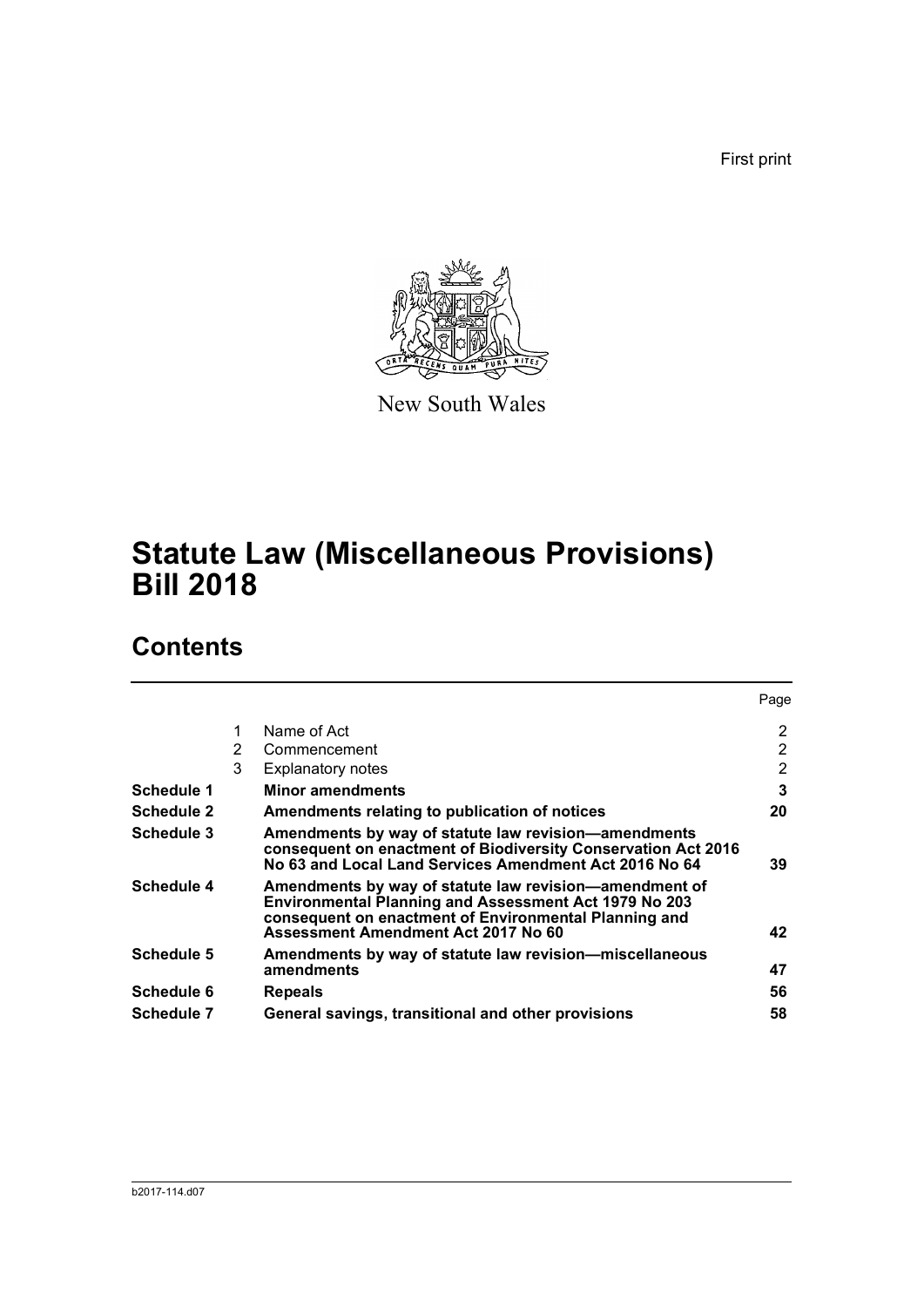

New South Wales

# **Statute Law (Miscellaneous Provisions) Bill 2018**

No , 2018

## **A Bill for**

An Act to repeal certain Acts and to amend certain other Acts and instruments in various respects and for the purpose of effecting statute law revision; and to make certain savings.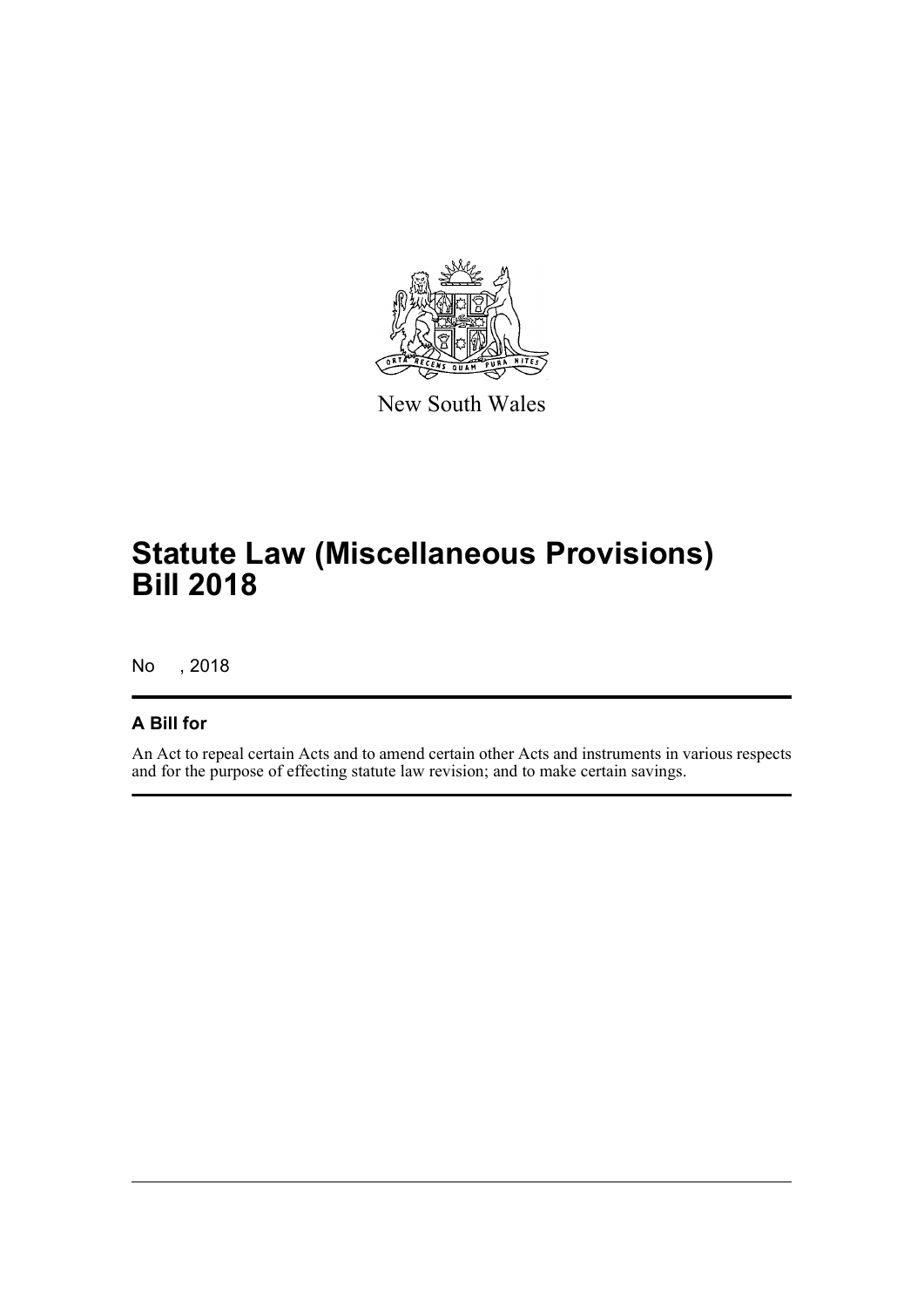Statute Law (Miscellaneous Provisions) Bill 2018 [NSW]

<span id="page-5-2"></span><span id="page-5-1"></span><span id="page-5-0"></span>

|              |     | The Legislature of New South Wales enacts:                                                                                                                                                                                                                            | 1                 |
|--------------|-----|-----------------------------------------------------------------------------------------------------------------------------------------------------------------------------------------------------------------------------------------------------------------------|-------------------|
| 1            |     | Name of Act                                                                                                                                                                                                                                                           | $\overline{2}$    |
|              |     | This Act is the Statute Law (Miscellaneous Provisions) Act 2018.                                                                                                                                                                                                      | 3                 |
| $\mathbf{2}$ |     | <b>Commencement</b>                                                                                                                                                                                                                                                   | 4                 |
|              | (1) | This Act commences 14 days after the date of assent to this Act, except as provided<br>by this section.                                                                                                                                                               | 5<br>6            |
|              | (2) | The amendments made by Schedules 1 and 5 to this Act commence on the day or<br>days specified in those Schedules in relation to the amendments concerned. If a<br>commencement day is not specified, the amendments commence in accordance with<br>subsection $(1)$ . | 7<br>8<br>9<br>10 |
|              | (3) | Schedule 2 commences on 1 August 2018.                                                                                                                                                                                                                                | 11                |
|              | (4) | Schedule 4 commences on the date of assent to this Act.                                                                                                                                                                                                               | 12                |
| 3            |     | <b>Explanatory notes</b>                                                                                                                                                                                                                                              | 13                |
|              |     | The matter appearing under the heading "Explanatory note" in any of the Schedules<br>does not form part of this Act.                                                                                                                                                  | 14<br>15          |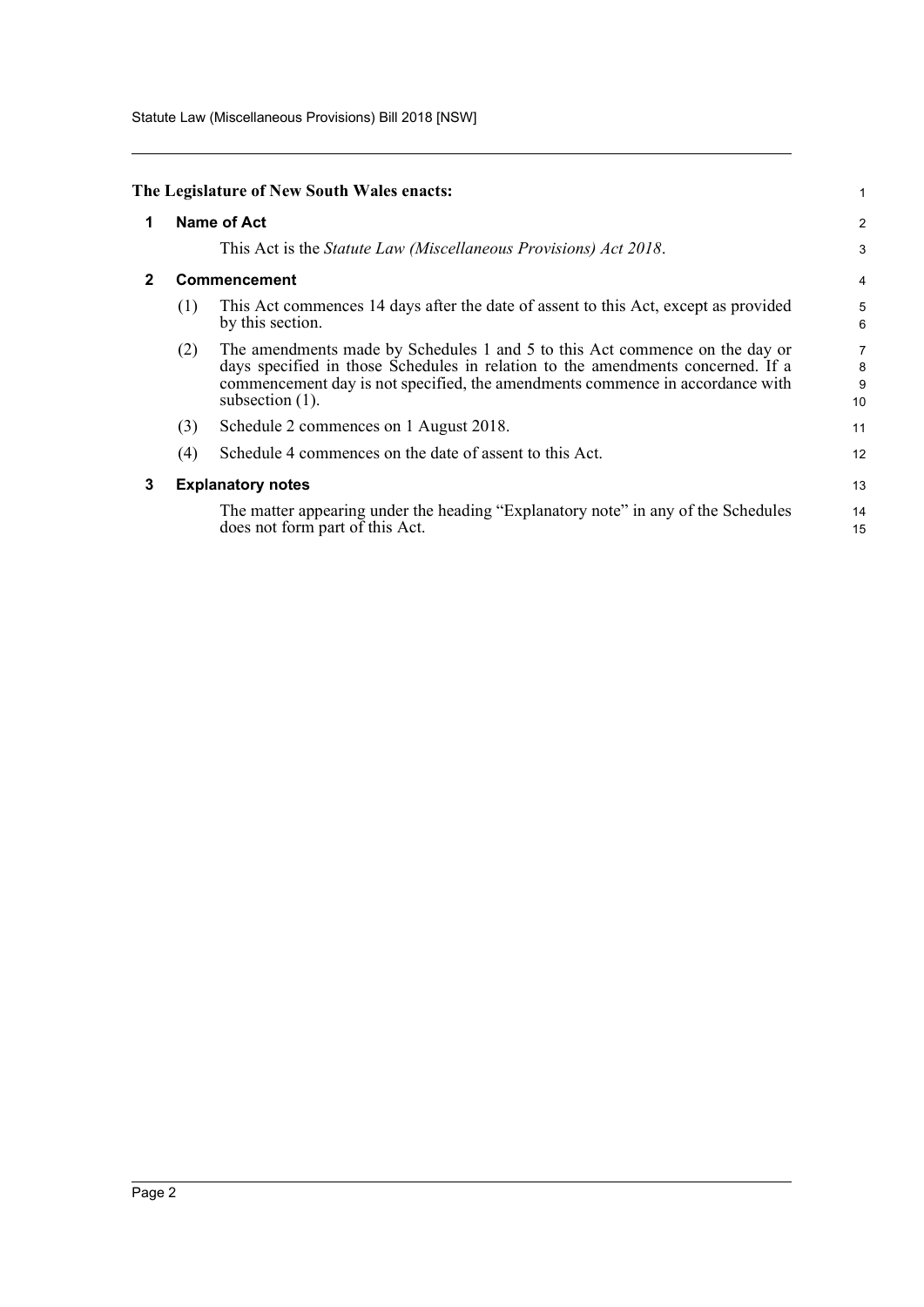<span id="page-6-0"></span>

|       | <b>Schedule 1</b>                 |      | <b>Minor amendments</b>                                                                                                                                                                                                                                                                                                                                                                                                                                                                                          | 1                                |
|-------|-----------------------------------|------|------------------------------------------------------------------------------------------------------------------------------------------------------------------------------------------------------------------------------------------------------------------------------------------------------------------------------------------------------------------------------------------------------------------------------------------------------------------------------------------------------------------|----------------------------------|
| 1.1   |                                   |      | Aboriginal Land Rights Act 1983 No 42                                                                                                                                                                                                                                                                                                                                                                                                                                                                            | $\overline{\mathbf{c}}$          |
|       |                                   |      | <b>Section 36AA Aboriginal Land Agreements</b>                                                                                                                                                                                                                                                                                                                                                                                                                                                                   | 3                                |
|       |                                   |      | Insert after section 36AA (11):                                                                                                                                                                                                                                                                                                                                                                                                                                                                                  | 4                                |
|       | (11A)                             |      | The termination or transfer of an interest in land does not require the approval<br>of the holder of the interest under subsection (11) if:                                                                                                                                                                                                                                                                                                                                                                      | 5<br>6                           |
|       |                                   | (a)  | the holder's interest remains in force or is restored in substantially the<br>same terms, or                                                                                                                                                                                                                                                                                                                                                                                                                     | 7<br>8                           |
|       |                                   | (b)  | the Crown Lands Minister may, under any other Act or law, terminate<br>or transfer the interest without the holder's approval.                                                                                                                                                                                                                                                                                                                                                                                   | 9<br>10                          |
|       | <b>Explanatory note</b>           |      |                                                                                                                                                                                                                                                                                                                                                                                                                                                                                                                  | 11                               |
|       | approval.                         |      | The proposed amendment will remove an impediment to giving effect to an Aboriginal Land<br>Agreement by providing that a dealing in land pursuant to the agreement is not required to be<br>approved by the holder of the interest in land if the holder's interest remains in force (or is substantially<br>restored) or can lawfully be terminated or transferred by the Crown Lands Minister without the holder's                                                                                             | 12<br>13<br>14<br>15<br>16       |
| 1.2   |                                   |      | Apprenticeship and Traineeship Act 2001 No 80                                                                                                                                                                                                                                                                                                                                                                                                                                                                    | 17                               |
|       | <b>Dictionary</b>                 |      |                                                                                                                                                                                                                                                                                                                                                                                                                                                                                                                  | 18                               |
|       |                                   |      | Omit "is," from the definition of <i>relevant registered training organisation</i> .                                                                                                                                                                                                                                                                                                                                                                                                                             | 19                               |
|       | Insert instead "has been,".       |      |                                                                                                                                                                                                                                                                                                                                                                                                                                                                                                                  | 20                               |
|       | <b>Explanatory note</b>           |      |                                                                                                                                                                                                                                                                                                                                                                                                                                                                                                                  | 21                               |
|       | training.                         |      | The proposed amendment makes it clear that the definition of relevant registered training<br>organisation for the purposes of the Apprenticeship and Traineeship Act 2001 extends to registered<br>training organisations that have previously provided training in relation to an apprenticeship or<br>traineeship. The amendment removes an inconsistency between the definition and certain provisions<br>of that Act that relate to relevant registered training organisations that have previously provided | 22<br>23<br>24<br>25<br>26<br>27 |
| 1.3   |                                   |      | <b>Children (Detention Centres) Act 1987 No 57</b>                                                                                                                                                                                                                                                                                                                                                                                                                                                               | 28                               |
| [1]   |                                   |      | Section 9A Certain persons not to be detained in detention centres                                                                                                                                                                                                                                                                                                                                                                                                                                               | 29                               |
|       | in section 9A $(2)$ $(c)$ .       |      | Insert "to the extent the warrant continues in force after the repeal of that section by the<br>Crimes (Sentencing Procedure) Amendment (Sentencing Options) Act 2017)" after "bond"                                                                                                                                                                                                                                                                                                                             | 30<br>31<br>32                   |
| $[2]$ | <b>Section 9A (2) (e)</b>         |      |                                                                                                                                                                                                                                                                                                                                                                                                                                                                                                                  | 33                               |
|       |                                   |      | Insert "to the extent the warrant continues in force after the repeal of that section by the<br>Crimes (Sentencing Procedure) Amendment (Sentencing Options) Act 2017)" after "order".                                                                                                                                                                                                                                                                                                                           | 34<br>35                         |
| $[3]$ | Section 9A (2) (e1)               |      |                                                                                                                                                                                                                                                                                                                                                                                                                                                                                                                  | 36                               |
|       | Insert after section $9A(2)$ (e): |      |                                                                                                                                                                                                                                                                                                                                                                                                                                                                                                                  | 37                               |
|       |                                   | (e1) | a warrant issued under section 181 $(1)(a)$ of the Crimes (Administration                                                                                                                                                                                                                                                                                                                                                                                                                                        | 38                               |
|       |                                   |      | of Sentences) Act 1999 in relation to an alleged failure to comply with a                                                                                                                                                                                                                                                                                                                                                                                                                                        | 39                               |
|       |                                   |      | condition of an order referred to in that paragraph (to the extent the                                                                                                                                                                                                                                                                                                                                                                                                                                           | 40                               |
|       |                                   |      | warrant continues in force after the substitution of section 181 (1) by the<br>Crimes (Sentencing Procedure) Amendment (Sentencing Options) Act                                                                                                                                                                                                                                                                                                                                                                  | 41<br>42                         |
|       |                                   |      | $2017$ , or                                                                                                                                                                                                                                                                                                                                                                                                                                                                                                      | 43                               |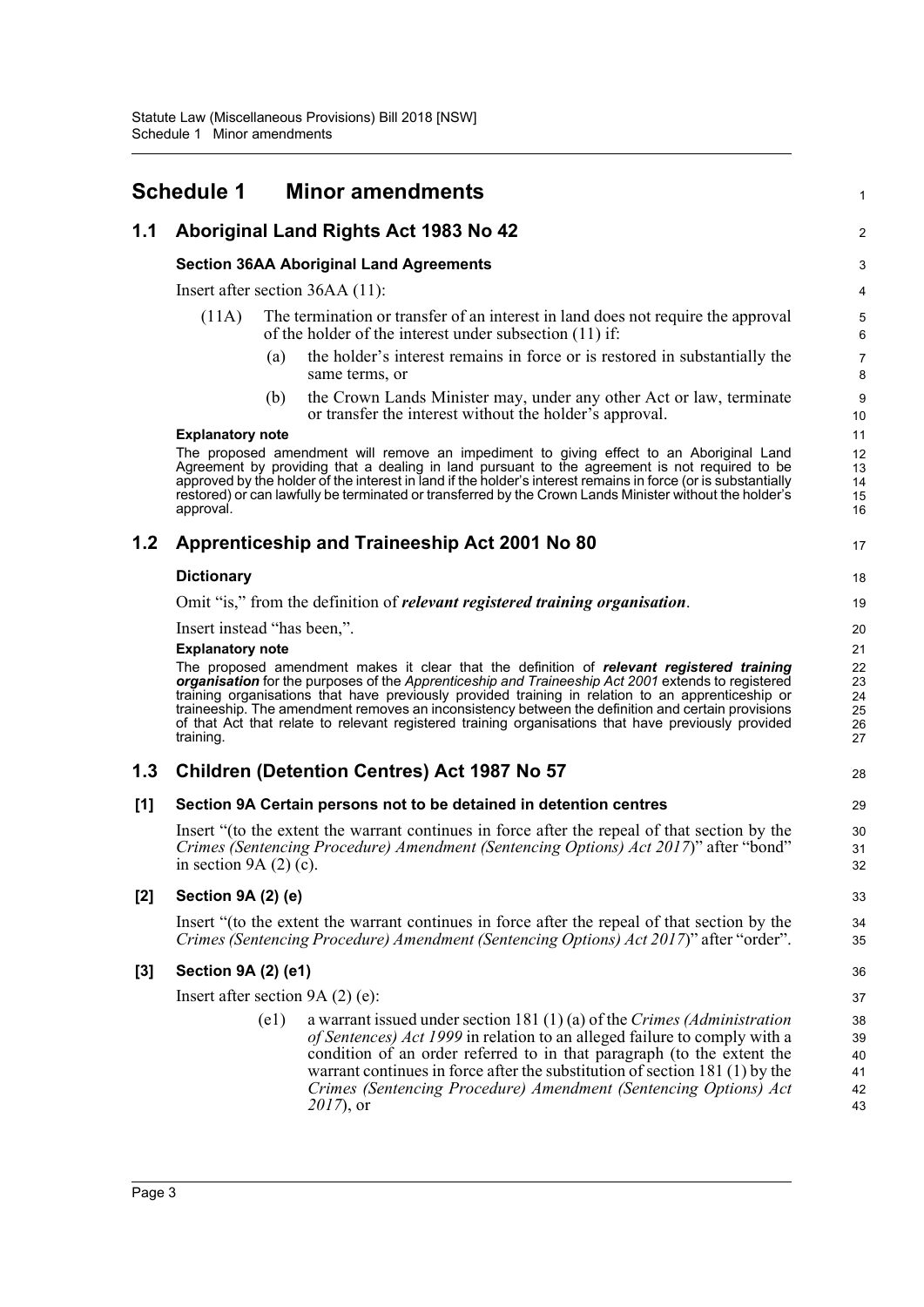| [4] | Section 9A (2) (f)                                                                                                                                                                                                                                                                                                                                                                                                                                                                                            | $\mathbf{1}$                  |
|-----|---------------------------------------------------------------------------------------------------------------------------------------------------------------------------------------------------------------------------------------------------------------------------------------------------------------------------------------------------------------------------------------------------------------------------------------------------------------------------------------------------------------|-------------------------------|
|     | Omit "181 (1) (a)". Insert instead "181 (1)".                                                                                                                                                                                                                                                                                                                                                                                                                                                                 | $\overline{2}$                |
| [5] | <b>Section 9A (2) (f1)</b>                                                                                                                                                                                                                                                                                                                                                                                                                                                                                    | 3                             |
|     | Insert after section $9A(2)$ (f):                                                                                                                                                                                                                                                                                                                                                                                                                                                                             | 4                             |
|     | (f1)<br>a warrant issued under section 107C or 108C of the Crimes<br>(Administration of Sentences) Act 1999 in relation to an alleged failure<br>to comply with a condition of a community correction order or of a<br>conditional release order, or                                                                                                                                                                                                                                                          | 5<br>6<br>$\overline{7}$<br>8 |
|     | <b>Commencement</b>                                                                                                                                                                                                                                                                                                                                                                                                                                                                                           | 9                             |
|     | The amendments to the <i>Children (Detention Centres) Act 1987</i> commence on a day or days to be<br>appointed by proclamation.                                                                                                                                                                                                                                                                                                                                                                              | 10<br>11                      |
|     | <b>Explanatory note</b>                                                                                                                                                                                                                                                                                                                                                                                                                                                                                       | 12                            |
|     | Items [1]-[3] of the proposed amendments make it clear that a person aged 18-21 is not to be<br>detained in a detention centre under an existing warrant issued in relation to an alleged failure to<br>comply with the conditions of a good behaviour bond, community service order, intensive correction<br>order, home detention order or parole order, where the bond or order is issued or made before the<br>commencement of the Crimes (Sentencing Procedure) Amendment (Sentencing Options) Act 2017. | 13<br>14<br>15<br>16<br>17    |
|     | Item [4] removes an unnecessary reference to a paragraph of section 181 (1) of the Crimes<br>(Administration of Sentences) Act 1999 (as amended by the Crimes (Sentencing Procedure)<br>Amendment (Sentencing Options) Act 2017).                                                                                                                                                                                                                                                                             | 18<br>19<br>20                |
|     | Item [5] provides that a person aged 18-21 is not to be detained in a detention centre under a warrant<br>issued in relation to an alleged failure to comply with the conditions of a community correction order<br>or conditional release order, where the order is made after the commencement of the Crimes<br>(Sentencing Procedure) Amendment (Sentencing Options) Act 2017.                                                                                                                             | 21<br>22<br>23<br>24          |
| 1.4 | Crimes (Administration of Sentences) Act 1999 No 93                                                                                                                                                                                                                                                                                                                                                                                                                                                           | 25                            |
| [1] | <b>Section 3 Interpretation</b>                                                                                                                                                                                                                                                                                                                                                                                                                                                                               | 26                            |
|     | Omit "Part 3, 4, 4A or 5" and "Part 3, 4 or 4A" from the definition of <i>offender</i> in<br>section $3(1)$ .                                                                                                                                                                                                                                                                                                                                                                                                 | 27<br>28                      |
|     | Insert instead "Part 3, 4A, 4B, 4C or 5" and "Part 3, 4A, 4B or 4C", respectively.                                                                                                                                                                                                                                                                                                                                                                                                                            | 29                            |
| [2] | <b>Section 232 Commissioner</b>                                                                                                                                                                                                                                                                                                                                                                                                                                                                               | 30                            |
|     | Omit "Part 2, 3 or 4" from section 232 (1) (a1). Insert instead "Part 2 or 3".                                                                                                                                                                                                                                                                                                                                                                                                                                | 31                            |
|     | Commencement                                                                                                                                                                                                                                                                                                                                                                                                                                                                                                  | 32                            |
|     | The amendments to the Crimes (Administration of Sentences) Act 1999 commence on a day or days<br>to be appointed by proclamation.                                                                                                                                                                                                                                                                                                                                                                             | 33<br>34                      |
|     | <b>Explanatory note</b>                                                                                                                                                                                                                                                                                                                                                                                                                                                                                       | 35                            |
|     | Item [1] of the proposed amendments updates the definition of <b>offender</b> for the purposes of the<br>Crimes (Administration of Sentences) Act 1999 to make it clear that the definition applies for the<br>purposes of provisions dealing with the administration of community correction orders and conditional<br>release orders that are to be inserted by the Crimes (Sentencing Procedure) Amendment (Sentencing<br>Options) Act 2017. The amendment also omits a reference to repealed Part 4.      | 36<br>37<br>38<br>39<br>40    |
|     | Item [2] omits a reference to repealed Part 4.                                                                                                                                                                                                                                                                                                                                                                                                                                                                | 41                            |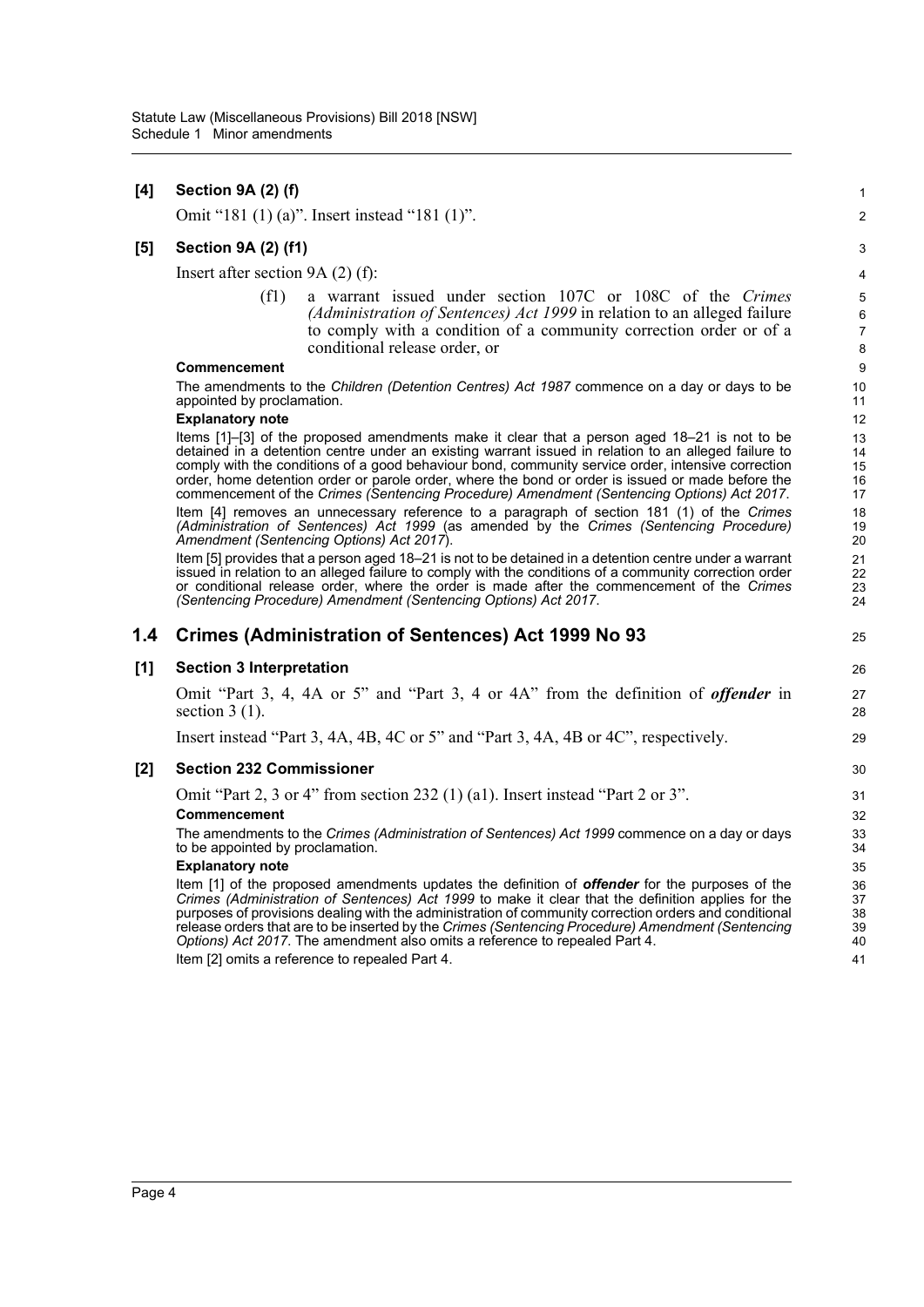| 1.5   | Crimes (Sentencing Procedure) Act 1999 No 92                                                                                                                                                                                                                         | 1                                   |
|-------|----------------------------------------------------------------------------------------------------------------------------------------------------------------------------------------------------------------------------------------------------------------------|-------------------------------------|
|       | <b>Section 25B Definitions</b>                                                                                                                                                                                                                                       | 2                                   |
|       | Omit the definition of <b>sentence</b> . Insert instead:                                                                                                                                                                                                             | 3                                   |
|       | sentence means a term of imprisonment, fine or the term of an intensive<br>correction order, a community correction order or a conditional release order.                                                                                                            | 4<br>5                              |
|       | <b>Commencement</b><br>The amendment to the Crimes (Sentencing Procedure) Act 1999 commences or is taken to have<br>commenced on the commencement of Schedule 1 to the Crimes (Sentencing Procedure)<br>Amendment (Sentencing Options) Act 2017.                     | 6<br>$\overline{7}$<br>$\bf 8$<br>9 |
|       | <b>Explanatory note</b>                                                                                                                                                                                                                                              | 10                                  |
|       | The amendment updates a definition of <b>sentence</b> to reflect changes to sentencing options as a<br>consequence of amendments made to the Crimes (Sentencing Procedure) Act 1999 by the Crimes<br>(Sentencing Procedure) Amendment (Sentencing Options) Act 2017. | 11<br>12<br>13                      |
| 1.6   | <b>Crimes (Sentencing Procedure) Amendment (Sentencing Options) Act</b><br>2017 No 53                                                                                                                                                                                | 14<br>15                            |
| [1]   | Schedule 1 [29], proposed section 68 (2)                                                                                                                                                                                                                             | 16                                  |
|       | Insert "sentence" after "aggregate" where secondly occurring.                                                                                                                                                                                                        | 17                                  |
| $[2]$ | Schedule 1 [31], proposed section 90 (2) (a) (ii)                                                                                                                                                                                                                    | 18                                  |
|       | Omit "community service order". Insert instead "community correction order".                                                                                                                                                                                         | 19                                  |
| $[3]$ | Schedule 2, proposed clauses 79, 80 and 81                                                                                                                                                                                                                           | 20                                  |
|       | Omit "Part" wherever occurring. Insert instead "Division".                                                                                                                                                                                                           | 21                                  |
| [4]   | Schedule 3 [13]                                                                                                                                                                                                                                                      | 22                                  |
|       | Insert before proposed section 107A:                                                                                                                                                                                                                                 | 23                                  |
|       | <b>Definition</b><br>107                                                                                                                                                                                                                                             | 24                                  |
|       | In this Part:                                                                                                                                                                                                                                                        | 25                                  |
|       | <i>offender</i> means a person in respect of whom a community correction order is<br>in force.                                                                                                                                                                       | 26<br>27                            |
| [5]   | Schedule 3 [13]                                                                                                                                                                                                                                                      | 28                                  |
|       | Insert before proposed section 108A:                                                                                                                                                                                                                                 | 29                                  |
|       | <b>Definition</b><br>108                                                                                                                                                                                                                                             | 30                                  |
|       | In this Part:                                                                                                                                                                                                                                                        | 31                                  |
|       | <i>offender</i> means a person in respect of whom a conditional release order is in<br>force.                                                                                                                                                                        | 32<br>33                            |
| [6]   | Schedule 3 [15]                                                                                                                                                                                                                                                      | 34                                  |
|       | Omit "and the heading to Division 2".                                                                                                                                                                                                                                | 35                                  |
| [7]   | Schedule 3 [41]                                                                                                                                                                                                                                                      | 36                                  |
|       | Insert "intensive correction orders or" before "community correction orders".                                                                                                                                                                                        | 37                                  |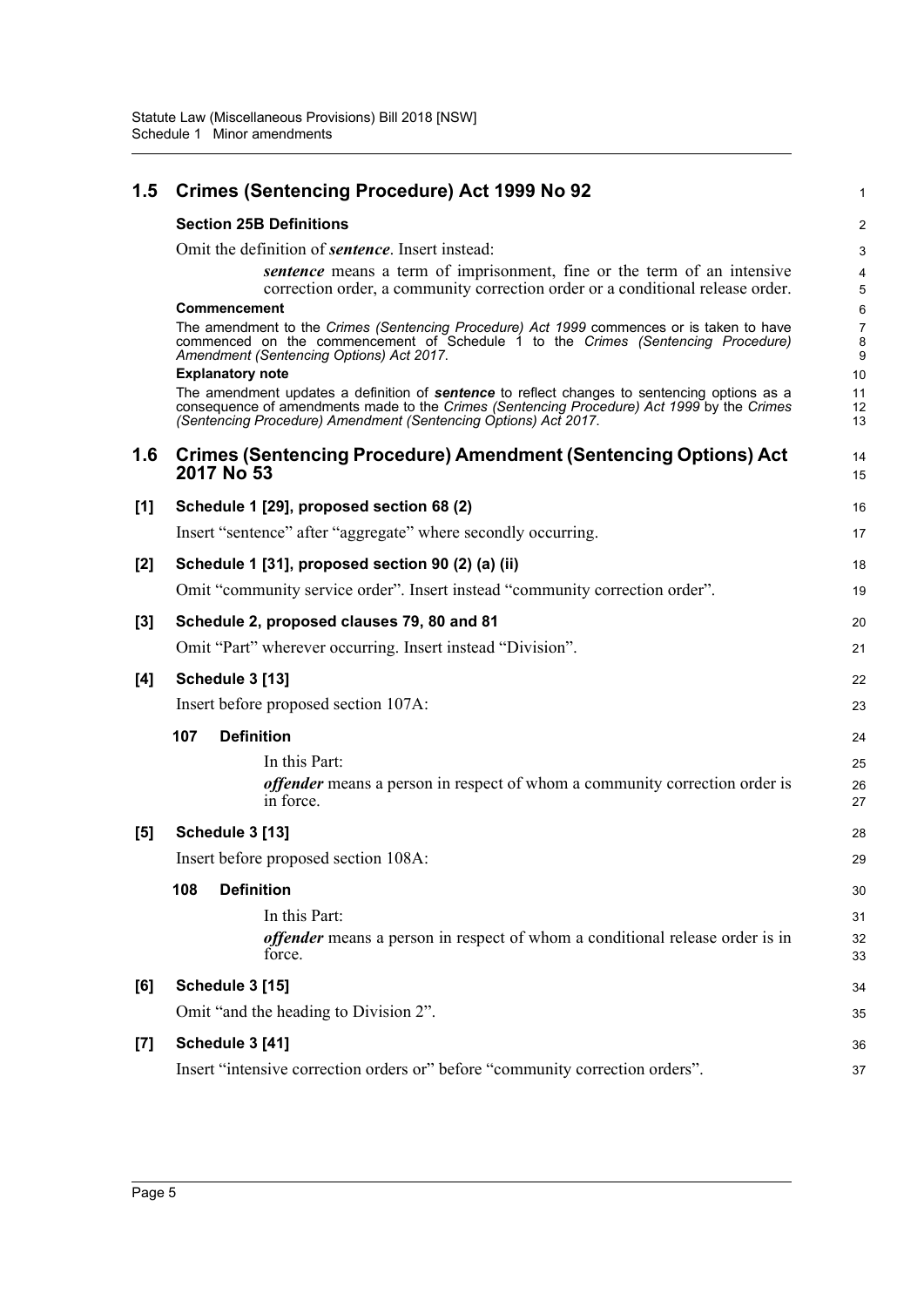| [8]    | Schedule 3 [45]                                                                                                                                                                                                                                                                                                                  | $\mathbf{1}$         |
|--------|----------------------------------------------------------------------------------------------------------------------------------------------------------------------------------------------------------------------------------------------------------------------------------------------------------------------------------|----------------------|
|        | Omit "or community correction order".                                                                                                                                                                                                                                                                                            | 2                    |
|        | Insert instead ", community correction order or conditional release order".                                                                                                                                                                                                                                                      | 3                    |
| [9]    | Schedule 3 [46]                                                                                                                                                                                                                                                                                                                  | 4                    |
|        | Insert ", conditional release order" after "community correction order".                                                                                                                                                                                                                                                         | 5                    |
| $[10]$ | <b>Schedule 4.2 [3]</b>                                                                                                                                                                                                                                                                                                          | 6                    |
|        | Omit "Crimes (Sentencing Procedure) Act 1999".                                                                                                                                                                                                                                                                                   | 7                    |
|        | Insert instead "Crimes (Administration of Sentences) Act 1999".                                                                                                                                                                                                                                                                  | 8                    |
| [11]   | <b>Schedule 4.2 [4]</b>                                                                                                                                                                                                                                                                                                          | 9                    |
|        | Omit "Insert instead:" and the proposed paragraph (c).                                                                                                                                                                                                                                                                           | 10                   |
| $[12]$ | <b>Schedule 4.8 [1]</b>                                                                                                                                                                                                                                                                                                          | 11                   |
|        | Omit "Insert instead:" and the proposed paragraph (c).                                                                                                                                                                                                                                                                           | 12                   |
| $[13]$ | <b>Schedule 4.10 [1]</b>                                                                                                                                                                                                                                                                                                         | 13                   |
|        | Omit ", conditional release order or fine".                                                                                                                                                                                                                                                                                      | 14                   |
|        | Insert instead "or conditional release order".                                                                                                                                                                                                                                                                                   | 15                   |
|        | Commencement                                                                                                                                                                                                                                                                                                                     | 16                   |
|        | The amendments to the Crimes (Sentencing Procedure) Amendment (Sentencing Options) Act 2017<br>commence on the date of assent to this Act.                                                                                                                                                                                       | 17<br>18             |
|        | <b>Explanatory note</b>                                                                                                                                                                                                                                                                                                          | 19                   |
|        | Item [1] of the proposed amendments inserts a missing word, for consistency with the amended<br>provision.                                                                                                                                                                                                                       | 20<br>21             |
|        | Item [2] corrects a reference to a community correction order.                                                                                                                                                                                                                                                                   | 22                   |
|        | Item [3] replaces references to "this Part" with references to "this Division", as clauses 79–81 are in<br>Division 3.                                                                                                                                                                                                           | 23<br>24             |
|        | Items [4] and [5] insert definitions of <b>offender</b> in Parts 4B and 4C, for consistency with other Parts<br>and the definition of that term in section 3 of the Crimes (Administration of Sentences) Act 1999 as<br>amended by the amendments to that Act elsewhere in this Schedule.                                        | 25<br>26<br>27       |
|        | Item [6] omits the unnecessary deletion of the heading to a Division.                                                                                                                                                                                                                                                            | 28                   |
|        | Item [7] inserts a reference to intensive correction orders in the context of the functions of community<br>corrections field officers, so as to extend their supervision functions to cover offenders who are<br>subject to intensive correction orders while the offenders are performing community service work.              | 29<br>30<br>31       |
|        | Items [8] and [9] extend provisions relating to the service of notices and evidentiary certificates (in<br>sections 259 and 260 of the Crimes (Administration of Sentences) Act 1999) in respect of certain<br>orders so as to include conditional release orders.                                                               | 32<br>33<br>34       |
|        | Item [10] replaces a reference to the Crimes (Sentencing Procedure) Act 1999 with a reference to the<br>Crimes (Administration of Sentences) Act 1999, in which provisions relating to proceedings for a<br>failure to comply with the conditions of a community correction order or conditional release order are<br>contained. | 35<br>36<br>37<br>38 |
|        | Item [11] omits a reference to proceedings no longer available after the commencement of provisions<br>of the Crimes (Sentencing Procedure) Amendment (Sentencing Options) Act 2017.                                                                                                                                             | 39<br>40             |
|        | Item [12] deletes the insertion of paragraph (c), which refers to an intensive correction order with a<br>home detention condition. This reference is unnecessary as an intensive correction order is already<br>referred to in the amended provision.                                                                           | 41<br>42<br>43       |
|        | Item [13] omits an unnecessary reference to a fine, as a fine is already referred to in the amended<br>provision.                                                                                                                                                                                                                | 44<br>45             |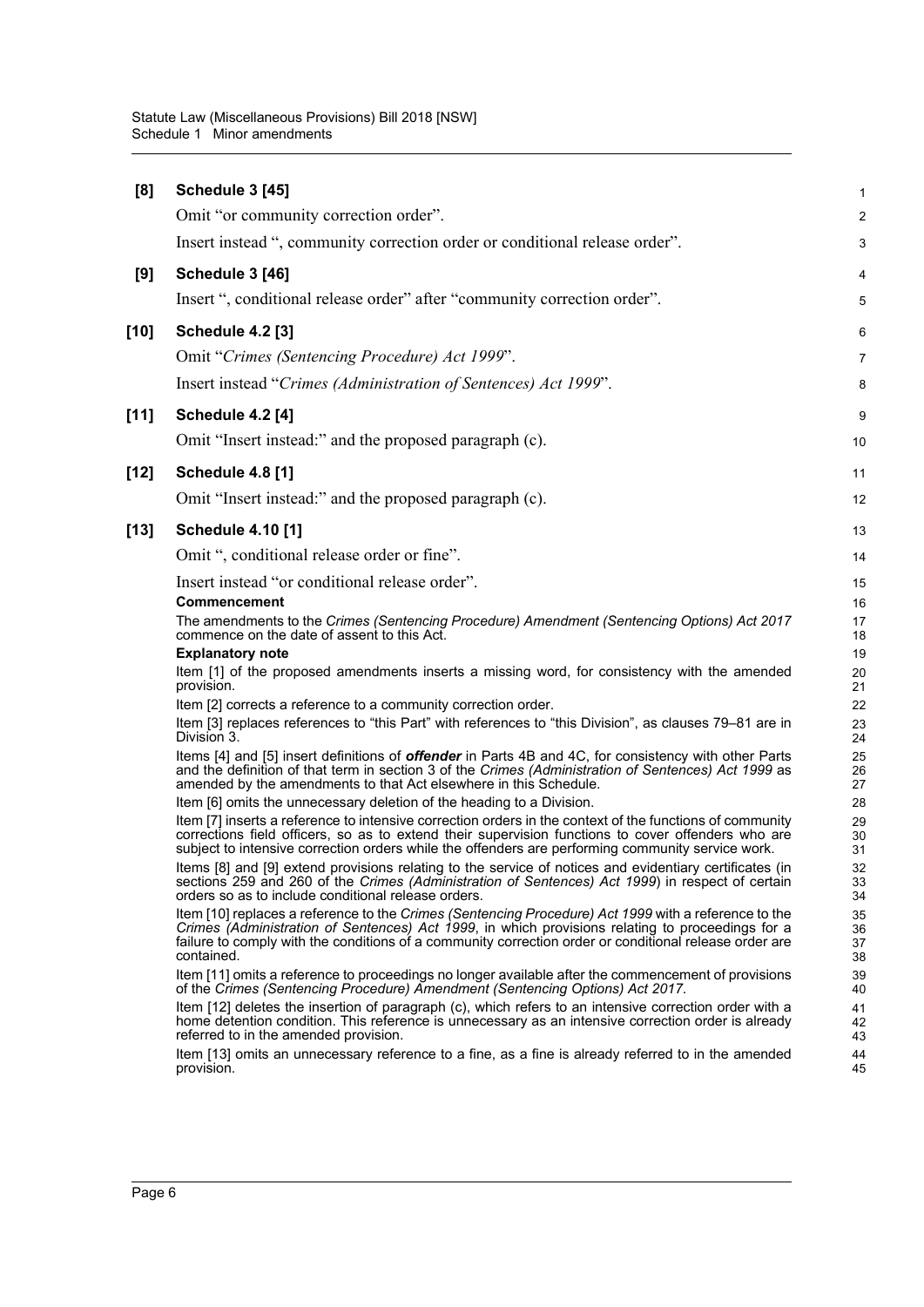| 1.7   |        |                                         | <b>Criminal Procedure Act 1986 No 209</b>                                                                                                                                                                                                                                                                                                                                                                                                                                                                                                                                                                                                                                                                        | 1                                                 |
|-------|--------|-----------------------------------------|------------------------------------------------------------------------------------------------------------------------------------------------------------------------------------------------------------------------------------------------------------------------------------------------------------------------------------------------------------------------------------------------------------------------------------------------------------------------------------------------------------------------------------------------------------------------------------------------------------------------------------------------------------------------------------------------------------------|---------------------------------------------------|
|       |        |                                         | Section 74 Case conference certificate must be completed and filed                                                                                                                                                                                                                                                                                                                                                                                                                                                                                                                                                                                                                                               | $\overline{\mathbf{c}}$                           |
|       |        | Commencement<br><b>Explanatory note</b> | Insert "on or" after "signed" in section 74 (3).<br>The amendment to the Criminal Procedure Act 1986 is taken to have commenced on 30 April 2018.<br>The amendment enables the prosecutor in criminal proceedings, and the legal representative of an<br>accused person in committal proceedings, to sign a case conference certificate on the same day that<br>it is required to be filed in court as well as before that day. The amendment is consequent on the<br>enactment of the Justice Legislation Amendment (Committals and Guilty Pleas) Act 2017, which<br>amended the Criminal Procedure Act 1986 to require a case conference certificate to be signed<br>before the day that it is filed in court. | 3<br>4<br>5<br>6<br>7<br>8<br>9<br>10<br>11<br>12 |
| 1.8   |        |                                         | Crown Land Management Act 2016 No 58                                                                                                                                                                                                                                                                                                                                                                                                                                                                                                                                                                                                                                                                             | 13                                                |
| [1]   |        |                                         | Section 6.5 General principles for rent determinations or redeterminations                                                                                                                                                                                                                                                                                                                                                                                                                                                                                                                                                                                                                                       | 14                                                |
|       |        |                                         | Insert "determining or" before "redetermining" in section 6.5 (4) (a).                                                                                                                                                                                                                                                                                                                                                                                                                                                                                                                                                                                                                                           | 15                                                |
| $[2]$ |        |                                         | Schedule 7 Savings, transitional and other provisions                                                                                                                                                                                                                                                                                                                                                                                                                                                                                                                                                                                                                                                            | 16                                                |
|       |        | <b>Insert after Part 2:</b>             |                                                                                                                                                                                                                                                                                                                                                                                                                                                                                                                                                                                                                                                                                                                  | 17                                                |
|       | Part 3 |                                         | Provisions consequent on repeal of Moree and<br><b>District War Memorial Educational Centre Act 1962</b>                                                                                                                                                                                                                                                                                                                                                                                                                                                                                                                                                                                                         | 18<br>19                                          |
|       | 45     |                                         | <b>Definitions</b>                                                                                                                                                                                                                                                                                                                                                                                                                                                                                                                                                                                                                                                                                               | 20                                                |
|       |        |                                         | In this Part:                                                                                                                                                                                                                                                                                                                                                                                                                                                                                                                                                                                                                                                                                                    | 21                                                |
|       |        |                                         | <b>Dhiiyaan Aboriginal Centre</b> means the uses, services and functions carried<br>out under the Dhiiyaan Aboriginal Centre licence immediately before the<br>repeal day over the land to which the licence applied and the building in which<br>those uses, services and functions occurred.                                                                                                                                                                                                                                                                                                                                                                                                                   | 22<br>23<br>24<br>25                              |
|       |        |                                         | <b>Dhiiyaan Aboriginal Centre licence</b> means the licence granted by the Trustee<br>corporation to Moree Plains Shire Council (as representative for the Dhiiyaan<br>Aboriginal Centre) over the Trust land on 23 October 2014 as in force<br>immediately before the repeal day.                                                                                                                                                                                                                                                                                                                                                                                                                               | 26<br>27<br>28<br>29                              |
|       |        |                                         | Moree RSL Sub-branch licence means the sub-licence granted by Moree<br>Plains Shire Council to the Moree RSL Sub-branch over the Trust land on<br>12 August 2016 as in force immediately before the repeal day.                                                                                                                                                                                                                                                                                                                                                                                                                                                                                                  | 30<br>31<br>32                                    |
|       |        |                                         | repeal day means the day on which the repealed Act is repealed by the Statute<br>Law (Miscellaneous Provisions) Act 2018.                                                                                                                                                                                                                                                                                                                                                                                                                                                                                                                                                                                        | 33<br>34                                          |
|       |        |                                         | repealed Act means the Moree and District War Memorial Educational<br>Centre Act 1962.                                                                                                                                                                                                                                                                                                                                                                                                                                                                                                                                                                                                                           | 35<br>36                                          |
|       |        |                                         | <b>reserved Crown land</b> means the land comprised in the Trust land that is<br>reserved Crown land by operation of clause 47 (2) of this Part.                                                                                                                                                                                                                                                                                                                                                                                                                                                                                                                                                                 | 37<br>38                                          |
|       |        |                                         | <b>Trust land</b> means the land to which the Schedule to the repealed Act applied.<br>Trustee corporation means the body corporate established by operation of<br>section $6(3)$ of the repealed Act.                                                                                                                                                                                                                                                                                                                                                                                                                                                                                                           | 39<br>40<br>41                                    |
|       | 46     |                                         | Relationship of Part with Act and other laws                                                                                                                                                                                                                                                                                                                                                                                                                                                                                                                                                                                                                                                                     | 42                                                |
|       |        | (1)                                     | This Part has effect despite anything to the contrary in this Act or the <i>Local</i><br>Government Act 1993 (including in respect of maximum terms or conditions<br>for licences).                                                                                                                                                                                                                                                                                                                                                                                                                                                                                                                              | 43<br>44<br>45                                    |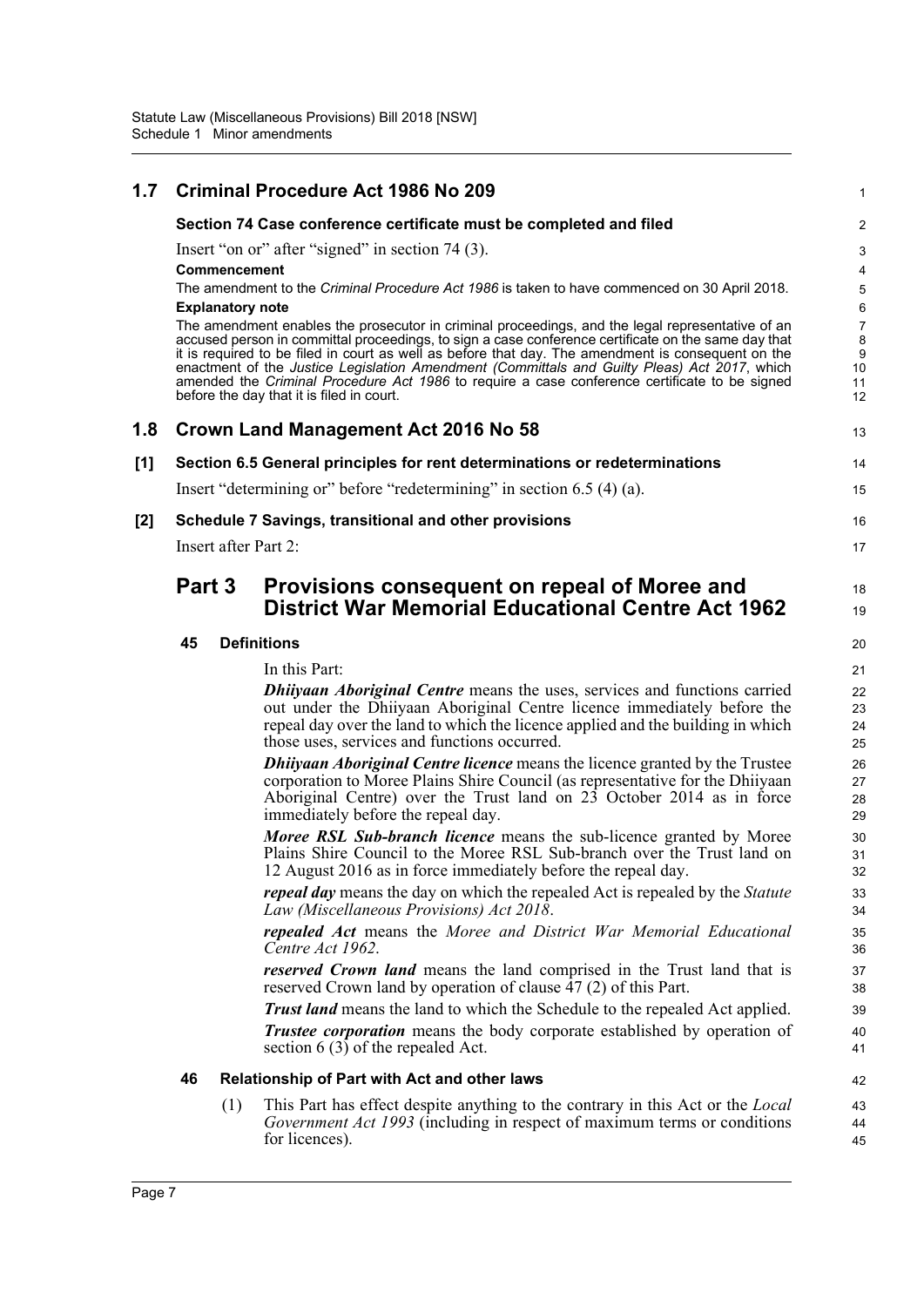|    | (2) |         | Any matter or thing taken to have been granted or reserved by this Part may<br>be varied, forfeited, revoked, terminated or cancelled or dealt with in any other<br>way under this Act.                                           | $\mathbf{1}$<br>$\overline{2}$<br>3 |
|----|-----|---------|-----------------------------------------------------------------------------------------------------------------------------------------------------------------------------------------------------------------------------------|-------------------------------------|
| 47 |     |         | <b>Trustee land becomes reserved Crown land</b>                                                                                                                                                                                   | 4                                   |
|    | (1) |         | On and from the repeal day, the following are revoked:                                                                                                                                                                            | 5                                   |
|    |     | (a)     | the dedication of the Trust land made under section 3 of the repealed<br>Act,                                                                                                                                                     | 6<br>$\overline{7}$                 |
|    |     | (b)     | any licence granted by the Trustee corporation over the Trust land<br>except as provided by this Part.                                                                                                                            | 8<br>9                              |
|    | (2) |         | On and from the repeal day, the land comprised in the Trust land:                                                                                                                                                                 | 10                                  |
|    |     | (a)     | becomes Crown land, and                                                                                                                                                                                                           | 11                                  |
|    |     | (b)     | is taken to be reserved under Part 2 of this Act for use for community<br>purposes.                                                                                                                                               | 12<br>13                            |
|    |     |         | Note. Section 1.10 provides for land that becomes Crown land because of the<br>operation of a provision of this Act.                                                                                                              | 14<br>15                            |
|    | (3) |         | To avoid doubt, the continued use of the land for the Dhiiyaan Aboriginal<br>Centre is a use for community purposes.                                                                                                              | 16<br>17                            |
| 48 |     |         | <b>Abolition of Trustee corporation</b>                                                                                                                                                                                           | 18                                  |
|    | (1) |         | On the repeal day, the following are abolished:                                                                                                                                                                                   | 19                                  |
|    |     | (a)     | any trust over the Trust land,                                                                                                                                                                                                    | 20                                  |
|    |     | (b)     | the Trustee corporation.                                                                                                                                                                                                          | 21                                  |
|    | (2) |         | On and from the repeal day, the following provisions apply:                                                                                                                                                                       | 22                                  |
|    |     | (a)     | Moree Plains Shire Council is taken to have been appointed as the<br>Crown land manager of the Trust land,                                                                                                                        | 23<br>24                            |
|    |     | (b)     | the assets, rights and liabilities of the Trustee corporation are transferred<br>to Moree Plains Shire Council.                                                                                                                   | 25<br>26                            |
|    | (3) | clause. | Schedule 6 applies to a transfer of any assets, rights or liabilities under this                                                                                                                                                  | 27<br>28                            |
| 49 |     |         | Continued use of land by Moree RSL Sub-branch                                                                                                                                                                                     | 29                                  |
|    | (1) |         | This clause applies to the land comprised in the reserved Crown land to which<br>the Moree RSL Sub-branch licence applied immediately before the repeal day.                                                                      | 30<br>31                            |
|    | (2) |         | On and from the repeal day, the Moree RSL Sub-branch licence is taken to<br>have been a licence granted under this Act over the reserved Crown land to<br>which this clause applies (the Moree RSL Sub-branch continued licence). | 32<br>33<br>34                      |
|    | (3) |         | The Moree RSL Sub-branch continued licence:                                                                                                                                                                                       | 35                                  |
|    |     | (a)     | is subject to the same conditions to which the Moree RSL Sub-branch<br>licence was subject immediately before the repeal day and may be<br>varied or revoked as if they were imposed under this Act, and                          | 36<br>37<br>38                      |
|    |     | (b)     | expires on the expiry date.                                                                                                                                                                                                       | 39                                  |
|    | (4) |         | To avoid doubt, the Moree RSL Sub-branch is permitted to use the reserved<br>Crown land to which this clause applies in accordance with the conditions of<br>the Moree RSL Sub-branch continued licence.                          | 40<br>41<br>42                      |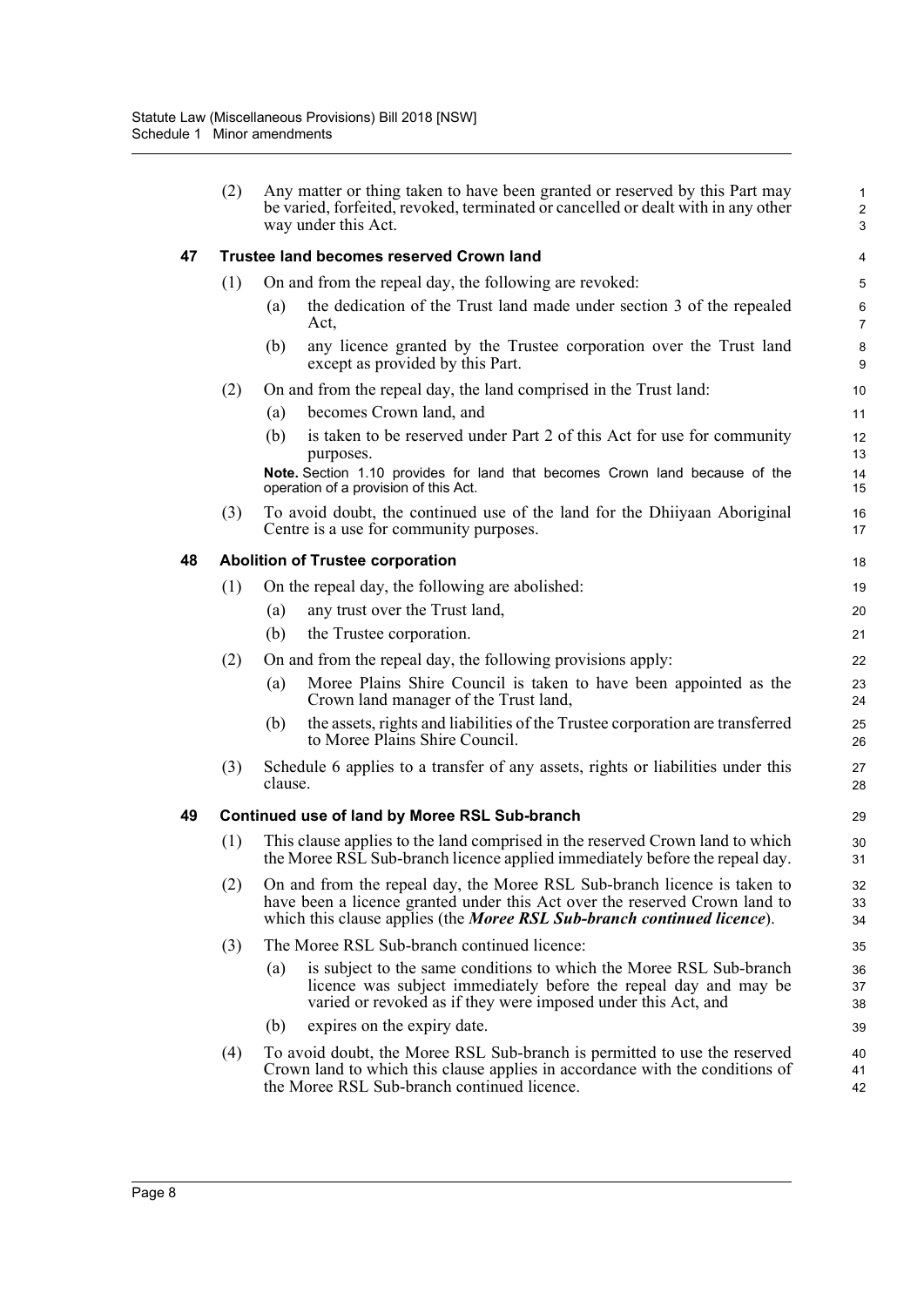|    | (5)                     |      | In this clause:                                                                                                                                                                                                                                                                                                                                        | $\mathbf{1}$                                                       |
|----|-------------------------|------|--------------------------------------------------------------------------------------------------------------------------------------------------------------------------------------------------------------------------------------------------------------------------------------------------------------------------------------------------------|--------------------------------------------------------------------|
|    |                         |      | expiry date means:                                                                                                                                                                                                                                                                                                                                     | $\sqrt{2}$                                                         |
|    |                         | (a)  | the day on which the Moree RSL Sub-branch licence was to expire<br>immediately before the repeal day unless an option is exercised in<br>accordance with the conditions of the continued licence, or                                                                                                                                                   | $\ensuremath{\mathsf{3}}$<br>$\overline{\mathbf{4}}$<br>$\sqrt{5}$ |
|    |                         | (b)  | if the option is exercised—the day on which the continued licence is to<br>expire after the exercise of the option in accordance with the conditions<br>of the licence.                                                                                                                                                                                | 6<br>$\overline{7}$<br>8                                           |
| 50 |                         |      | <b>Continued use of land for Dhiiyaan Aboriginal Centre</b>                                                                                                                                                                                                                                                                                            | 9                                                                  |
|    | (1)                     | day. | This clause applies to the land comprised in the reserved Crown land to which<br>the Dhiiyaan Aboriginal Centre licence applied immediately before the repeal                                                                                                                                                                                          | 10<br>11<br>12                                                     |
|    | (2)                     |      | A licence is taken to have been granted under this Act over the reserved Crown<br>land to which this clause applies to permit the Dhiiyaan Aboriginal Centre to<br>continue (the <i>Dhiiyaan Aboriginal Centre continued licence</i> ).                                                                                                                | 13<br>14<br>15                                                     |
|    | (3)                     |      | The Dhiiyaan Aboriginal Centre continued licence:                                                                                                                                                                                                                                                                                                      | 16                                                                 |
|    |                         | (a)  | is subject to any conditions that may be prescribed by the regulations,<br>and                                                                                                                                                                                                                                                                         | 17<br>18                                                           |
|    |                         | (b)  | expires on the day on which the Dhiiyaan Aboriginal Centre licence was<br>to expire immediately before the repeal day or as may be prescribed by<br>the regulations.                                                                                                                                                                                   | 19<br>20<br>21                                                     |
|    | (4)                     |      | Without limiting any other power to grant licences under this Act, a licence<br>may be granted over the reserved Crown land to which this clause applies for<br>the purpose of permitting the Dhiiyaan Aboriginal Centre to continue on terms<br>and conditions that are the same as or similar to those of the Dhiiyaan<br>Aboriginal Centre licence. | 22<br>23<br>24<br>25<br>26                                         |
| 51 |                         |      | Operation of Part not to be regarded as civil wrong                                                                                                                                                                                                                                                                                                    | 27                                                                 |
|    | (1)                     |      | The operation of this Part is not to be regarded as a civil wrong, or:                                                                                                                                                                                                                                                                                 | 28                                                                 |
|    |                         | (a)  | a breach of contract or confidence or otherwise as a civil wrong, or                                                                                                                                                                                                                                                                                   | 29                                                                 |
|    |                         | (b)  | a breach of any contractual provision prohibiting, restricting or<br>regulating the assignment or transfer of assets, rights or liabilities, or                                                                                                                                                                                                        | 30<br>31                                                           |
|    |                         | (c)  | giving rise to any remedy by a party to an instrument, or as causing or<br>permitting the termination of any instrument, because of a change in the<br>beneficial or legal ownership of any asset, right or liability, or                                                                                                                              | 32<br>33<br>34                                                     |
|    |                         | (d)  | an event of default under any contract or other instrument.                                                                                                                                                                                                                                                                                            | 35                                                                 |
|    | (2)                     |      | Subclause $(1)$ does not limit the application of clause 43 or clause 3 of<br>Schedule 6 in their application to matters arising under or resulting from the<br>operation of this Part.                                                                                                                                                                | 36<br>37<br>38                                                     |
|    | (3)                     |      | In this clause:                                                                                                                                                                                                                                                                                                                                        | 39                                                                 |
|    |                         |      | <i>instrument</i> has the same meaning as in Schedule 6.                                                                                                                                                                                                                                                                                               | 40                                                                 |
|    | Commencement            |      |                                                                                                                                                                                                                                                                                                                                                        | 41                                                                 |
|    |                         |      | Item [2] of the amendments to the Crown Land Management Act 2016 commences on the day on<br>which the Moree and District War Memorial Educational Centre Act 1962 is repealed by this Act.                                                                                                                                                             | 42<br>43                                                           |
|    | <b>Explanatory note</b> |      | Item [1] of the proposed amendments allows a recommendation by the Independent Pricing and                                                                                                                                                                                                                                                             | 44<br>45                                                           |
|    |                         |      | Regulatory Tribunal in relation to the rent for a holding to be applied by the Minister or Secretary when<br>making an initial determination of rent for any lease or licence issued under the Crown Land<br>Management Act 2016 (in addition to a redetermination of rent as is currently provided for by the Act).                                   | 46<br>47<br>48                                                     |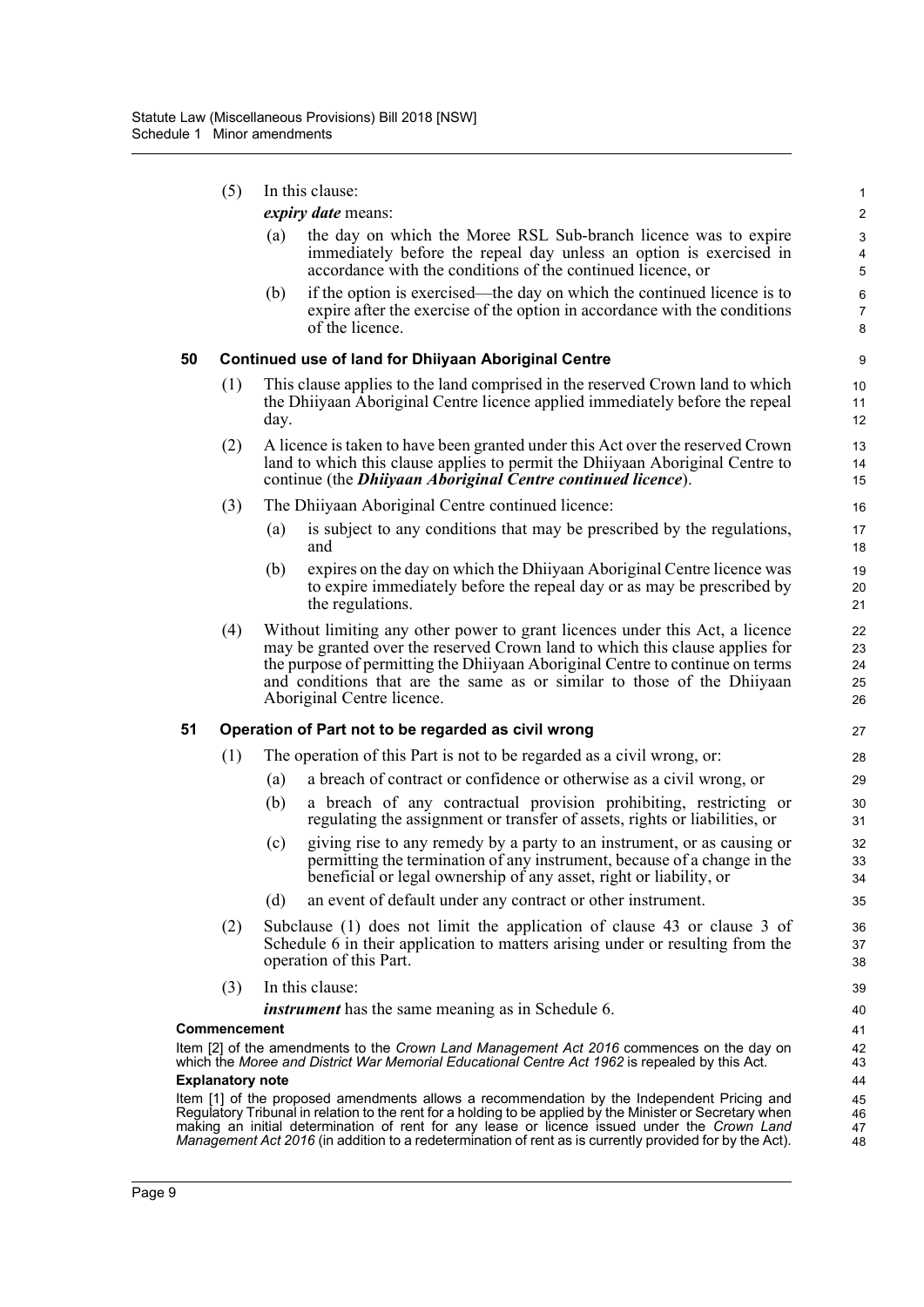|       | Item [2] provides for transitional arrangements for the transfer, management and use of the land to<br>which the Moree and District War Memorial Educational Centre Act 1962 applies on and from the day<br>that Act is repealed by Schedule 6 to this Act.                                                                                                                                                                                                                                                                                          | $\frac{1}{2}$<br>3                               |
|-------|------------------------------------------------------------------------------------------------------------------------------------------------------------------------------------------------------------------------------------------------------------------------------------------------------------------------------------------------------------------------------------------------------------------------------------------------------------------------------------------------------------------------------------------------------|--------------------------------------------------|
|       | On and from the day that Act is repealed, the transitional arrangements provide for the land to become<br>reserved Crown land for use for community purposes. The assets, rights and liabilities of the<br>abolished body corporate that previously managed the land are to be transferred to Moree Plains<br>Shire Council and the Council will be appointed the Crown land manager of the land. The transitional<br>arrangements also provide for the continued use of the land by the Moree RSL Sub-branch and the<br>Dhiiyaan Aboriginal Centre. | $\frac{4}{5}$<br>6<br>$\boldsymbol{7}$<br>8<br>9 |
| 1.9   | <b>Education Act 1990 No 8</b>                                                                                                                                                                                                                                                                                                                                                                                                                                                                                                                       | 10                                               |
| [1]   | Section 83K Non-Government Schools Not-for-profit Advisory Committee                                                                                                                                                                                                                                                                                                                                                                                                                                                                                 | 11                                               |
|       | Omit "the Catholic Education Commission" from section 83K (1) (c).                                                                                                                                                                                                                                                                                                                                                                                                                                                                                   | 12                                               |
|       | Insert instead "Catholic Schools NSW Limited".                                                                                                                                                                                                                                                                                                                                                                                                                                                                                                       | 13                                               |
| [2]   | Section 109 Failure of Authority or authorised person to make a recommendation or<br>other decision                                                                                                                                                                                                                                                                                                                                                                                                                                                  | 14<br>15                                         |
|       | Omit "Authority" from section 109 (1) (a). Insert instead "Minister".                                                                                                                                                                                                                                                                                                                                                                                                                                                                                | 16                                               |
| $[3]$ | <b>Section 109 (2)</b>                                                                                                                                                                                                                                                                                                                                                                                                                                                                                                                               | 17                                               |
|       | Omit "6 (4) of the <i>Administrative Decisions Review Act 1997</i> , the Authority or Minister (as<br>the case may be)".                                                                                                                                                                                                                                                                                                                                                                                                                             | 18<br>19                                         |
|       | Insert instead "6 (5) of the <i>Administrative Decisions Review Act 1997</i> , the decision-maker<br>concerned".                                                                                                                                                                                                                                                                                                                                                                                                                                     | 20<br>21                                         |
|       | <b>Explanatory note</b><br>Item [1] of the proposed amendments replaces a requirement for the Non-Government Schools<br>Not-for-profit Advisory Committee to include a representative of the Catholic Education Commission<br>with a requirement for the Committee to include a representative of Catholic Schools NSW Limited.<br>The proposed amendment is consequent on a transfer of the functions of the Catholic Education<br>Commission to Catholic Schools NSW Limited.                                                                      | 22<br>23<br>24<br>25<br>26<br>27                 |
|       | Item [2] corrects a provision relating to administrative reviews of decisions under the Education Act<br>1990 by providing that it is the Minister for Education, rather than the NSW Education Standards<br>Authority, who decides an application for registration of a non-government school.<br>Item [3] corrects references.                                                                                                                                                                                                                     | 28<br>29<br>30<br>31                             |
|       | 1.10 Education Standards Authority Regulation 2013                                                                                                                                                                                                                                                                                                                                                                                                                                                                                                   | 32                                               |
|       |                                                                                                                                                                                                                                                                                                                                                                                                                                                                                                                                                      |                                                  |
|       | <b>Clause 5 Exchange of information</b>                                                                                                                                                                                                                                                                                                                                                                                                                                                                                                              | 33                                               |
|       | Omit clause 5 (e). Insert instead:<br>Catholic Schools NSW Limited,<br>(e)                                                                                                                                                                                                                                                                                                                                                                                                                                                                           | 34                                               |
|       | <b>Explanatory note</b>                                                                                                                                                                                                                                                                                                                                                                                                                                                                                                                              | 35<br>36                                         |
|       | The proposed amendment is related to an amendment to the Education Act 1990 in this Schedule.                                                                                                                                                                                                                                                                                                                                                                                                                                                        | 37                                               |
|       | 1.11 Fisheries Management Act 1994 No 38                                                                                                                                                                                                                                                                                                                                                                                                                                                                                                             | 38                                               |
| [1]   | Section 40U Method of transferring quota                                                                                                                                                                                                                                                                                                                                                                                                                                                                                                             | 39                                               |
|       | Omit "an approved form" from section 40U (3).                                                                                                                                                                                                                                                                                                                                                                                                                                                                                                        | 40                                               |
|       | Insert instead "a form approved by the Secretary".                                                                                                                                                                                                                                                                                                                                                                                                                                                                                                   | 41                                               |
| $[2]$ | Sections 198, 199 (1) and (2), 200 (1), 202 (1) and 203 (1), (4) and (5)                                                                                                                                                                                                                                                                                                                                                                                                                                                                             | 42                                               |
|       | Insert "work" after "dredging" wherever occurring.                                                                                                                                                                                                                                                                                                                                                                                                                                                                                                   | 43                                               |
|       |                                                                                                                                                                                                                                                                                                                                                                                                                                                                                                                                                      |                                                  |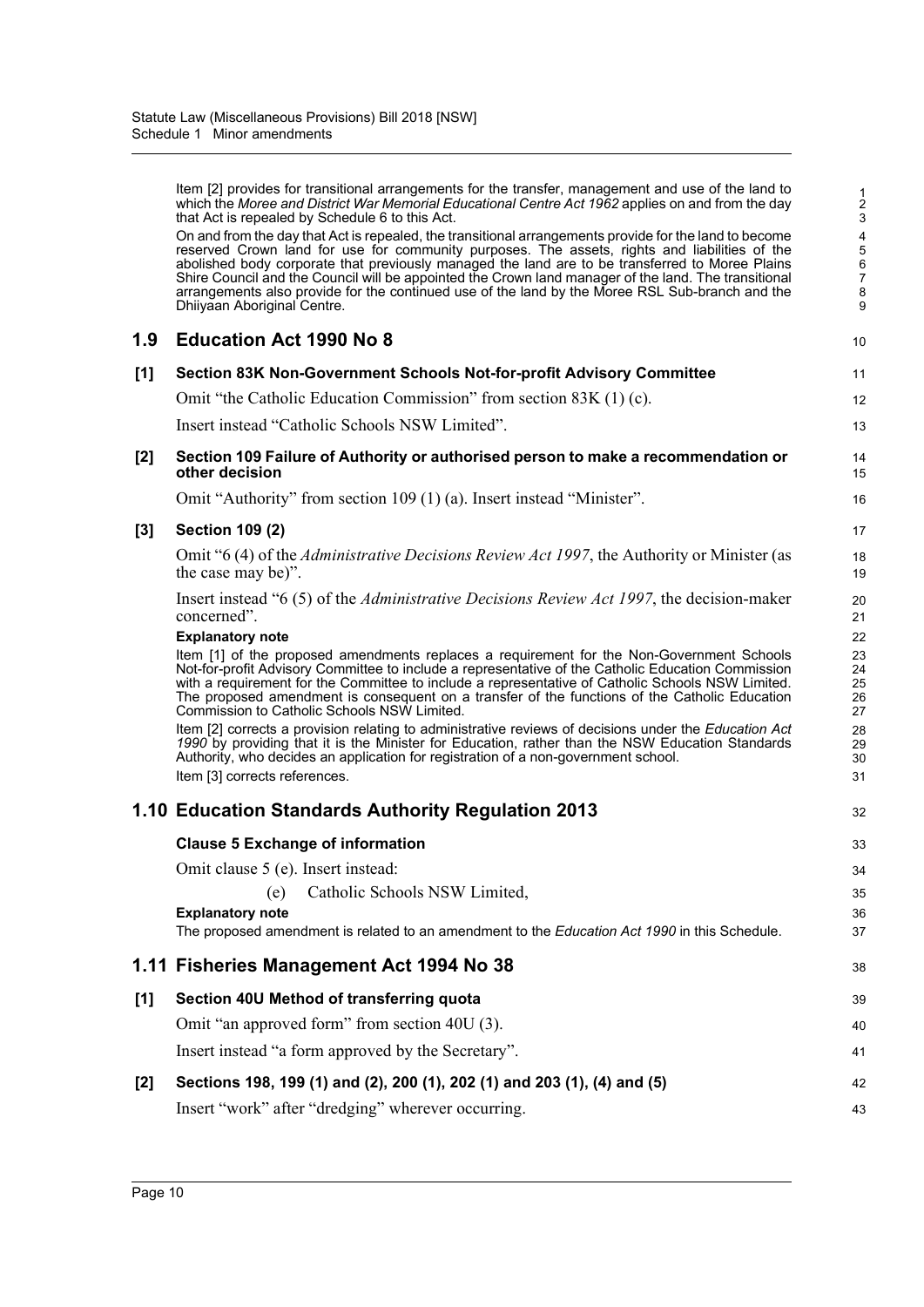| [3] | <b>Section 198A Definitions</b>                                                                                                                                                                                                                                                                                                                                                                                                                                                                                                                                     | $\mathbf{1}$                     |
|-----|---------------------------------------------------------------------------------------------------------------------------------------------------------------------------------------------------------------------------------------------------------------------------------------------------------------------------------------------------------------------------------------------------------------------------------------------------------------------------------------------------------------------------------------------------------------------|----------------------------------|
|     | Omit "the removal of material" from paragraph (b) of the definition of <i>dredging work</i> .                                                                                                                                                                                                                                                                                                                                                                                                                                                                       | $\overline{c}$                   |
|     | Insert instead "moving material on water land or removing material".                                                                                                                                                                                                                                                                                                                                                                                                                                                                                                | 3                                |
| [4] | Section 201 Circumstances in which a person (other than a public or local<br>government authority) may carry out dredging or reclamation                                                                                                                                                                                                                                                                                                                                                                                                                            | $\overline{\mathbf{4}}$<br>5     |
|     | Insert "work" after "dredging" in section 201 (1).                                                                                                                                                                                                                                                                                                                                                                                                                                                                                                                  | 6                                |
| [5] | Section 237B Aboriginal fishing assistance programs                                                                                                                                                                                                                                                                                                                                                                                                                                                                                                                 | $\overline{7}$                   |
|     | Omit "owned, managed or operated" from the definition of <i>Aboriginal entity</i> in<br>section 237B (11).                                                                                                                                                                                                                                                                                                                                                                                                                                                          | 8<br>9                           |
|     | Insert instead "that the Minister is satisfied is controlled (including through majority<br>ownership)".                                                                                                                                                                                                                                                                                                                                                                                                                                                            | 10<br>11                         |
| [6] | Section 237D Special exemptions for Aboriginal fishing assistance programs                                                                                                                                                                                                                                                                                                                                                                                                                                                                                          | 12                               |
|     | Omit "Section 81 (1)" from section 237D (4). Insert instead "Section 75A (1)".                                                                                                                                                                                                                                                                                                                                                                                                                                                                                      | 13                               |
| [7] | Section 288B Waiver, postponement or refund of fees, charges and contributions                                                                                                                                                                                                                                                                                                                                                                                                                                                                                      | 14                               |
|     | Insert ", postpone" after "waive".                                                                                                                                                                                                                                                                                                                                                                                                                                                                                                                                  | 15                               |
|     | <b>Explanatory note</b>                                                                                                                                                                                                                                                                                                                                                                                                                                                                                                                                             | 16                               |
|     | Item [1] of the proposed amendments makes it clear that a notice of a transfer of quota between<br>commercial fishers (which is required to be given to the Secretary of the Department of Industry in an<br>approved form) is to be given in the form approved by the Secretary.                                                                                                                                                                                                                                                                                   | 17<br>18<br>19                   |
|     | Item [3] extends a provision of the Fisheries Management Act 1994 that allows regulations to<br>prescribe types of dredging work for the purposes of a Division of that Act that authorises the carrying<br>out of dredging work on water land. The provision is extended to apply to any work that involves<br>moving material on water land (in addition to work involving the removal of material from water land,<br>to which the provision currently applies). Items [2] and [4] correct references so as to refer to the<br>defined expression dredging work. | 20<br>21<br>22<br>23<br>24<br>25 |
|     | Item [5] makes it clear that an entity is an Aboriginal entity for the purposes of granting assistance<br>under Aboriginal fishing assistance programs if the Minister is satisfied that the entity is controlled by<br>Aboriginal persons, including (for entities subject to ownership) through majority ownership.                                                                                                                                                                                                                                               | 26<br>27<br>28                   |
|     | Item [7] enables the Minister for Primary Industries to postpone the payment of all or part of a fee,<br>charge, rental payment or contribution payable under the <i>Fisheries Management Act 1994</i> , as an<br>alternative to the waiver or refund of the payment currently permitted under the Act.                                                                                                                                                                                                                                                             | 29<br>30<br>31                   |
|     | Item [6] corrects a cross-reference.                                                                                                                                                                                                                                                                                                                                                                                                                                                                                                                                | 32                               |
|     | 1.12 Fisheries Management (General) Regulation 2010                                                                                                                                                                                                                                                                                                                                                                                                                                                                                                                 | 33                               |
|     | <b>Clause 263 Dredging work</b>                                                                                                                                                                                                                                                                                                                                                                                                                                                                                                                                     | 34                               |
|     | Insert after clause $263$ (1) (b):                                                                                                                                                                                                                                                                                                                                                                                                                                                                                                                                  | 35                               |
|     | work that involves moving woody debris, snags, gravel beds, cobbles,<br>(c)<br>rocks, boulders, rock bars or aquatic vegetation on water land.                                                                                                                                                                                                                                                                                                                                                                                                                      | 36<br>37                         |
|     | <b>Explanatory note</b>                                                                                                                                                                                                                                                                                                                                                                                                                                                                                                                                             | 38                               |
|     | The proposed amendment is related to an amendment to the Fisheries Management Act 1994 in this<br>Schedule.                                                                                                                                                                                                                                                                                                                                                                                                                                                         | 39<br>40                         |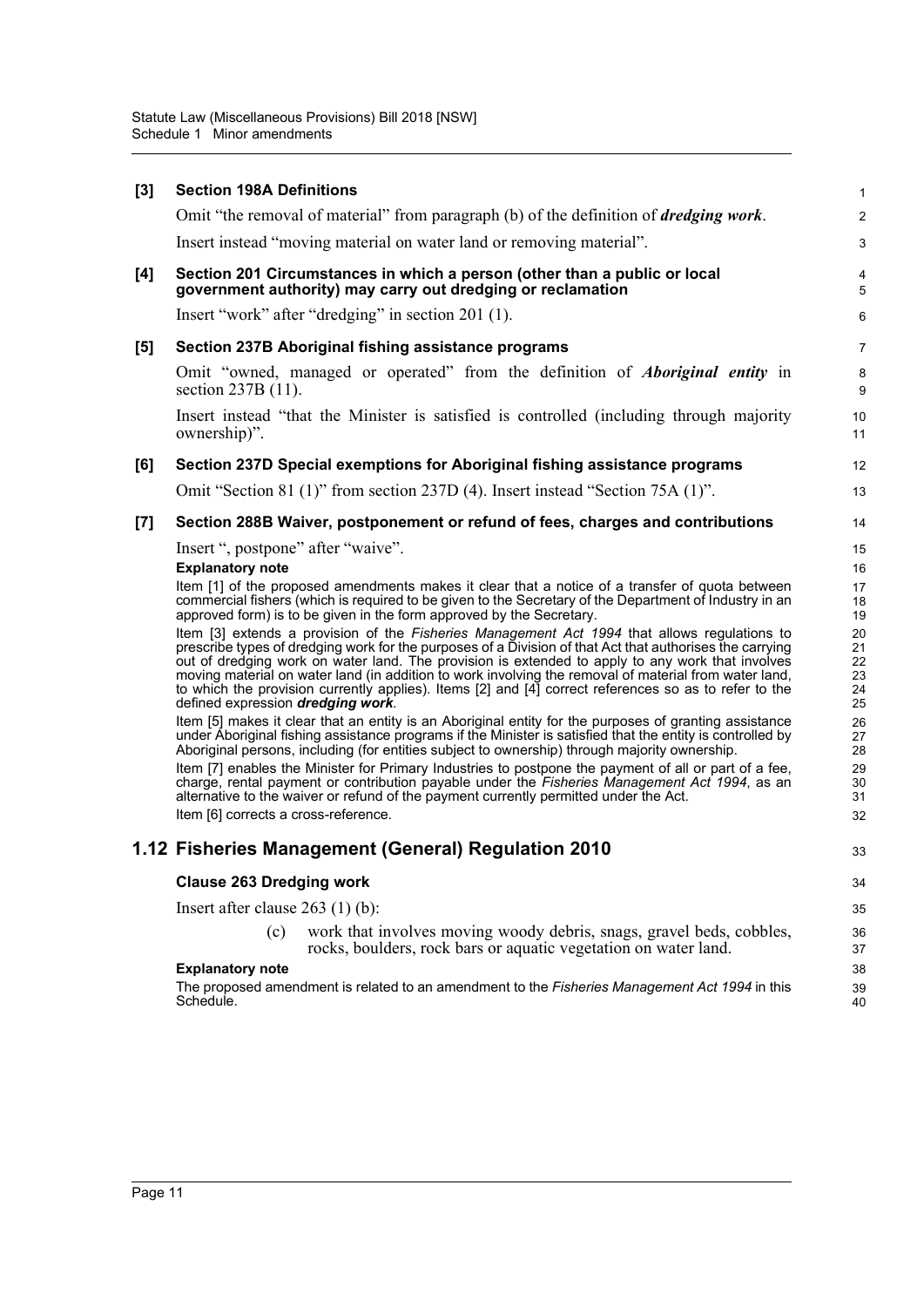|       | 1.13 Gas and Electricity (Consumer Safety) Act 2017 No 15                                                                                                                                                                                                                                                                                                                                                                                                                                                                                                                                | 1                                             |
|-------|------------------------------------------------------------------------------------------------------------------------------------------------------------------------------------------------------------------------------------------------------------------------------------------------------------------------------------------------------------------------------------------------------------------------------------------------------------------------------------------------------------------------------------------------------------------------------------------|-----------------------------------------------|
|       | <b>Section 75 Regulations</b>                                                                                                                                                                                                                                                                                                                                                                                                                                                                                                                                                            | 2                                             |
|       | Insert after section $75(2)(n)$ :                                                                                                                                                                                                                                                                                                                                                                                                                                                                                                                                                        | 3                                             |
|       | the examination and testing of gas meters.<br>$\circ$                                                                                                                                                                                                                                                                                                                                                                                                                                                                                                                                    | 4                                             |
|       | <b>Explanatory note</b>                                                                                                                                                                                                                                                                                                                                                                                                                                                                                                                                                                  | 5                                             |
|       | The proposed amendment will enable regulations under the (uncommenced) Gas and Electricity<br>(Consumer Safety) Act 2017 (the 2017 Act) to make provision with respect to the examination and<br>testing of gas meters. This matter is currently regulated under section 83A of the Gas Supply Act<br>1996, which is to be repealed by the 2017 Act. The regulation-making power is necessary to support<br>the transfer of provisions dealing with that subject matter in the regulations (also to be repealed by<br>the 2017 Act) under section 83A to regulations under the 2017 Act. | $\,6$<br>$\overline{7}$<br>8<br>9<br>10<br>11 |
|       | 1.14 Health Practitioner Regulation (Adoption of National Law) Act 2009<br><b>No 86</b>                                                                                                                                                                                                                                                                                                                                                                                                                                                                                                  | 12<br>13                                      |
|       | Schedule 1 Modification of Health Practitioner Regulation National Law                                                                                                                                                                                                                                                                                                                                                                                                                                                                                                                   | 14                                            |
|       | Omit "the adjournment (if any) that, in the Committee's or Tribunal's opinion, is" from<br>clause $6(4)$ of Schedule $5D$ in Schedule 1 [25].                                                                                                                                                                                                                                                                                                                                                                                                                                            | 15<br>16                                      |
|       | Insert instead "after such an adjournment (if any) as is, in the Committee's or Tribunal's<br>opinion,".                                                                                                                                                                                                                                                                                                                                                                                                                                                                                 | 17<br>18                                      |
|       | <b>Explanatory note</b><br>The proposed amendment corrects a provision of the Health Practitioner Regulation (Adoption of                                                                                                                                                                                                                                                                                                                                                                                                                                                                | 19<br>20                                      |
|       | National Law) Act 2009 to make it clear that when a Professional Standards Committee or the Civil<br>and Administrative Tribunal is dealing with a complaint in proceedings it may deal with another<br>complaint (which could have been made against the practitioner concerned) after an adjournment, if<br>any, of those proceedings.                                                                                                                                                                                                                                                 | 21<br>22<br>23<br>24                          |
|       |                                                                                                                                                                                                                                                                                                                                                                                                                                                                                                                                                                                          |                                               |
|       | 1.15 Home Building Act 1989 No 147                                                                                                                                                                                                                                                                                                                                                                                                                                                                                                                                                       | 25                                            |
|       | <b>Section 7AA Consumer information</b>                                                                                                                                                                                                                                                                                                                                                                                                                                                                                                                                                  | 26                                            |
|       | Omit "only to contracts to which section 7 applies" from section 7AA (1A).                                                                                                                                                                                                                                                                                                                                                                                                                                                                                                               | 27                                            |
|       | Insert instead "to a contract to which section 7 or 7AAA applies,".                                                                                                                                                                                                                                                                                                                                                                                                                                                                                                                      | 28                                            |
|       | <b>Explanatory note</b>                                                                                                                                                                                                                                                                                                                                                                                                                                                                                                                                                                  | 29                                            |
|       | The proposed amendment extends to small job contracts for residential building or specialist work                                                                                                                                                                                                                                                                                                                                                                                                                                                                                        | 30                                            |
|       | authorised by the Home Building Act 1989 a requirement for the contractor to give to the other party<br>to the contract information about the operation of the Act and related dispute resolution procedures.                                                                                                                                                                                                                                                                                                                                                                            | 31<br>32                                      |
|       | A small job contract is a contract that does not exceed a price of \$20,000, but exceeds \$5,000. The<br>information requirement is currently limited to contracts that exceed a price of \$20,000.                                                                                                                                                                                                                                                                                                                                                                                      | 33<br>34                                      |
|       | 1.16 Home Building Regulation 2014                                                                                                                                                                                                                                                                                                                                                                                                                                                                                                                                                       | 35                                            |
|       | <b>Clause 6 Consumer Building Guide</b>                                                                                                                                                                                                                                                                                                                                                                                                                                                                                                                                                  | 36                                            |
|       | Omit the clause.                                                                                                                                                                                                                                                                                                                                                                                                                                                                                                                                                                         | 37                                            |
|       | <b>Explanatory note</b>                                                                                                                                                                                                                                                                                                                                                                                                                                                                                                                                                                  | 38                                            |
|       | The proposed amendment is related to the amendment to the Home Building Act 1989 in this<br>Schedule.                                                                                                                                                                                                                                                                                                                                                                                                                                                                                    | 39<br>40                                      |
|       | 1.17 Motor Accident Injuries Act 2017 No 10                                                                                                                                                                                                                                                                                                                                                                                                                                                                                                                                              | 41                                            |
| $[1]$ | Section 2.28 Application of Division to statutory benefits                                                                                                                                                                                                                                                                                                                                                                                                                                                                                                                               | 42                                            |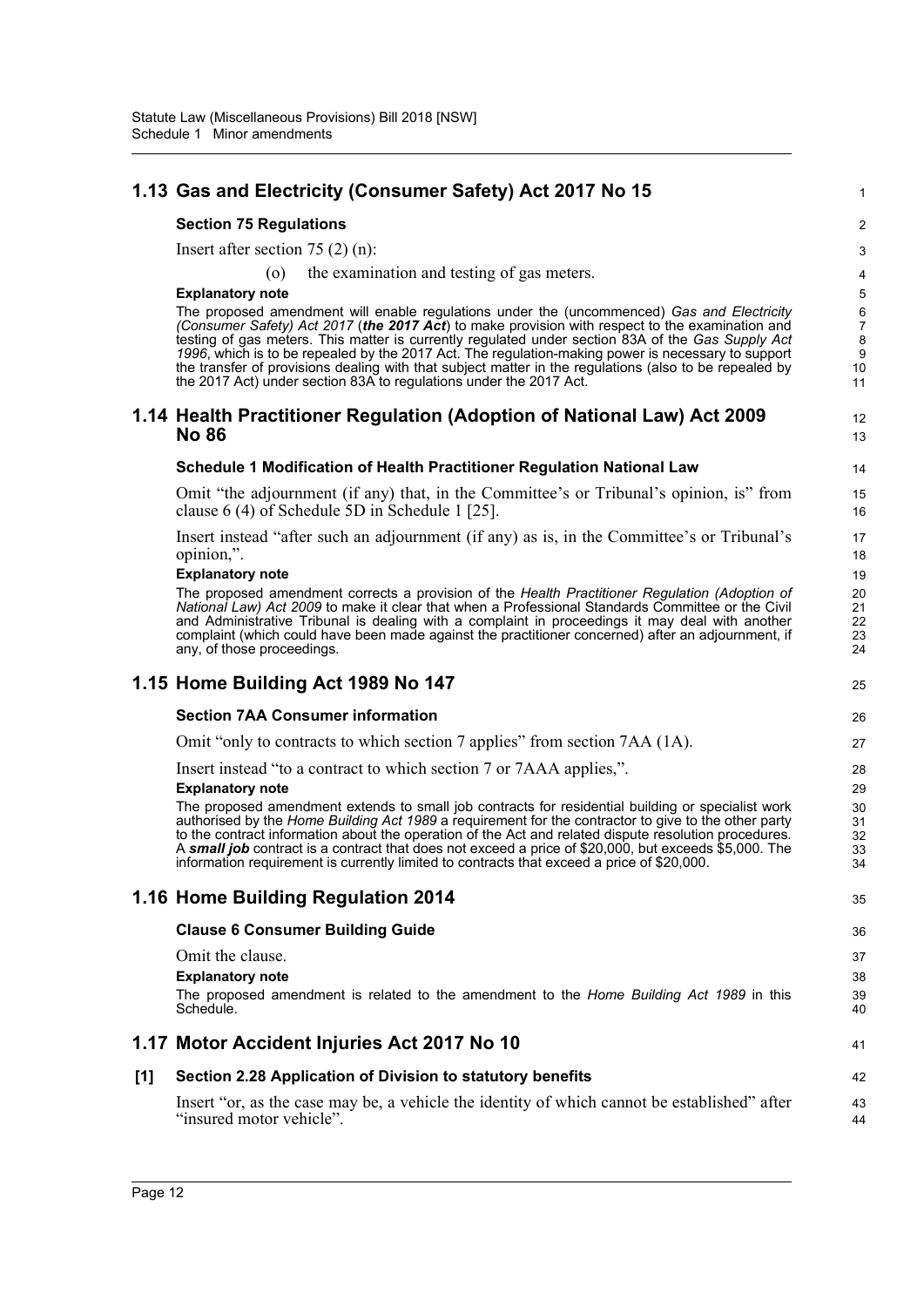| $[2]$ | motor accident)         | Section 3.7 Weekly payments during second entitlement period (weeks 14-78 after                                                                                                                                           | 1<br>$\overline{c}$ |
|-------|-------------------------|---------------------------------------------------------------------------------------------------------------------------------------------------------------------------------------------------------------------------|---------------------|
|       |                         | Omit section 3.7 (2). Insert instead:                                                                                                                                                                                     | 3                   |
|       | (2)                     | A weekly payment of statutory benefits under this section is to be at the rate of:                                                                                                                                        | 4                   |
|       |                         | in the case of total loss of earning capacity—80%, or<br>(a)                                                                                                                                                              | 5                   |
|       |                         | in the case of partial loss of earning capacity—85%,<br>(b)                                                                                                                                                               | 6                   |
|       |                         | of the difference between the person's pre-accident weekly earnings and the<br>person's post-accident earning capacity (if any) after the first entitlement<br>period.                                                    | 7<br>8<br>9         |
| [3]   |                         | Section 3.8 Weekly payments after second entitlement period (after week 78)                                                                                                                                               | 10                  |
|       |                         | Omit section 3.8 (2). Insert instead:                                                                                                                                                                                     | 11                  |
|       | (2)                     | A weekly payment of statutory benefits under this section is to be at the rate of:                                                                                                                                        | 12                  |
|       |                         | in the case of total loss of earning capacity-80%, or<br>(a)                                                                                                                                                              | 13                  |
|       |                         | in the case of partial loss of earning capacity—85%,<br>(b)                                                                                                                                                               | 14                  |
|       |                         | of the difference between the person's pre-accident earning capacity and the                                                                                                                                              | 15                  |
|       |                         | person's post-accident earning capacity (if any) after the second entitlement                                                                                                                                             | 16                  |
|       |                         | period.                                                                                                                                                                                                                   | 17                  |
|       | <b>Explanatory note</b> | Item [1] of the proposed amendments makes it clear that the liability of the Nominal Defendant to pay                                                                                                                     | 18<br>19            |
|       |                         | statutory benefits for death or injuries resulting from a motor accident involving an unidentified motor                                                                                                                  | 20                  |
|       |                         | vehicle is a liability to pay statutory benefits as if the owner or driver of the vehicle were at fault in the<br>accident. The amendment will make that liability consistent with the liability of the Nominal Defendant | 21<br>22            |
|       |                         | to pay statutory benefits in respect of death or injuries arising from a motor accident involving an<br>uninsured motor vehicle.                                                                                          | 23<br>24            |
|       |                         | Item [2] modifies the method of calculating the rate of weekly payments payable as a result of a motor                                                                                                                    | 25                  |
|       |                         | accident during the second entitlement period (weeks 14-78 after the accident). The modified method                                                                                                                       | 26                  |
|       |                         | provides for the rate of benefits to be calculated as a percentage of the difference between the<br>person's pre-accident weekly earnings and post-accident earning capacity (rather than the difference                  | 27<br>28            |
|       |                         | between that percentage of pre-accident weekly earnings and the post-accident earning capacity, as                                                                                                                        | 29                  |
|       |                         | is currently the case). Item [3] makes a corresponding amendment in relation to weekly payments<br>payable after the second entitlement period. The amendments will make the method for calculating                       | 30<br>31            |
|       |                         | the rate of weekly payments payable after the first entitlement period (first 13 weeks after the                                                                                                                          | 32                  |
|       |                         | accident) consistent with the method for calculating the rate of weekly payments payable during the<br>first entitlement period. The modified method of calculation will generally result in an increase in the           | 33<br>34            |
|       |                         | amount of weekly payments payable during and after the second entitlement period.                                                                                                                                         | 35                  |
|       |                         | 1.18 Motor Dealers and Repairers Act 2013 No 107                                                                                                                                                                          | 36                  |
| [1]   | <b>Section 21A</b>      |                                                                                                                                                                                                                           | 37                  |
|       |                         | Insert after section 21:                                                                                                                                                                                                  | 38                  |
|       | 21A                     | <b>Restored licences</b>                                                                                                                                                                                                  | 39                  |
|       |                         | A licence restored at any time is taken to have been restored from the day on<br>which the licence expired.                                                                                                               | 40<br>41            |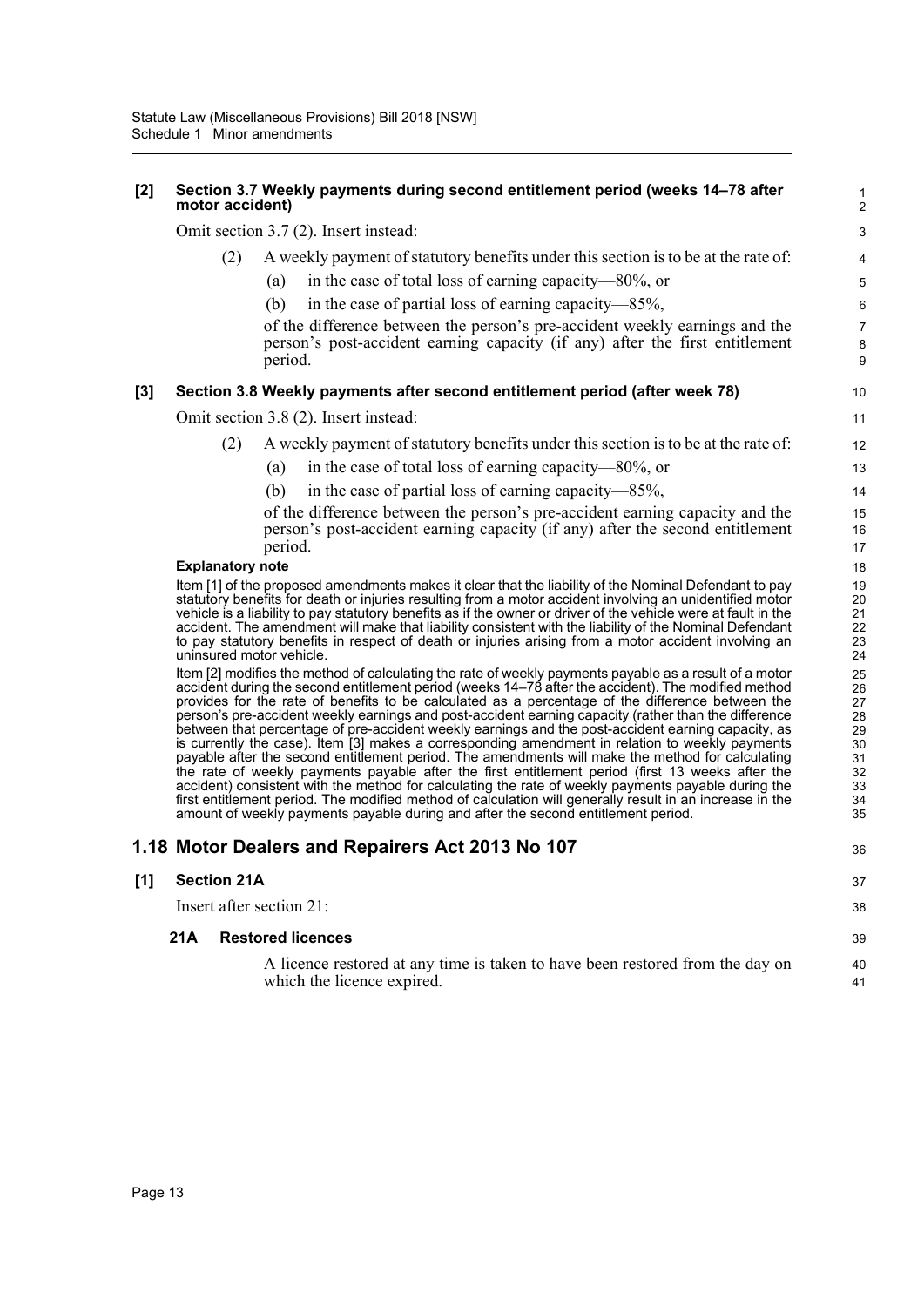|        |     | Schedule 2 Savings, transitional and other provisions<br><b>Insert after Part 3:</b>                                                                                                                                                                        |  |
|--------|-----|-------------------------------------------------------------------------------------------------------------------------------------------------------------------------------------------------------------------------------------------------------------|--|
|        |     |                                                                                                                                                                                                                                                             |  |
| Part 4 |     | Continuing and validating certain tradesperson's                                                                                                                                                                                                            |  |
|        |     | certificates                                                                                                                                                                                                                                                |  |
| 15     |     | <b>Definitions</b>                                                                                                                                                                                                                                          |  |
|        |     | In this Part:                                                                                                                                                                                                                                               |  |
|        |     | <i>continuing transitional certificate</i> —see clause 16 (2).                                                                                                                                                                                              |  |
|        |     | <i>existing licence holder</i> has the same meaning as it has in Part 2 of this<br>Schedule.                                                                                                                                                                |  |
|        |     | <i>renewed transitional certificate</i> —see clause 17(2).                                                                                                                                                                                                  |  |
|        |     | <i>transitional certificate</i> means a tradesperson's certificate that was taken, by<br>operation of clause $4(1)(e)$ , to be held under this Act by an existing licence<br>holder.                                                                        |  |
|        |     | <b>1980 Act</b> has the same meaning as it has in Part 2 of this Schedule.                                                                                                                                                                                  |  |
| 16     |     | Tradesperson's certificates under 1980 Act-continuing transitional<br>certificates                                                                                                                                                                          |  |
|        | (1) | This clause applies to a person if:                                                                                                                                                                                                                         |  |
|        |     | the person held a transitional certificate, and<br>(a)                                                                                                                                                                                                      |  |
|        |     | the certificate expired (without previously being cancelled) before the<br>(b)<br>commencement of this clause, and                                                                                                                                          |  |
|        |     | the certificate was not renewed, purportedly renewed or restored before<br>(c)<br>that commencement.                                                                                                                                                        |  |
|        | (2) | A person to whom this clause applies is taken to have been granted a<br>tradesperson's certificate under this Act from the day on which the person's<br>transitional certificate ceased to have effect (a <i>continuing transitional</i><br>certificate).   |  |
|        | (3) | A continuing transitional certificate ceases to have effect:                                                                                                                                                                                                |  |
|        |     | in 2019 on the anniversary of the day on which the person's transitional<br>(a)<br>certificate ceased to have effect, or                                                                                                                                    |  |
|        |     | on any later day prescribed by the regulations.<br>(b)                                                                                                                                                                                                      |  |
|        | (4) | A continuing transitional certificate is subject to the following conditions and<br>any such conditions may be revoked or varied as if they were imposed under<br>this Act:                                                                                 |  |
|        |     | the same conditions to which the expired transitional certificate was<br>(a)<br>subject immediately before it ceased to have effect,                                                                                                                        |  |
|        |     | (b)<br>any conditions prescribed by the regulations.                                                                                                                                                                                                        |  |
|        | (5) | If a person to whom this clause applies was taken to be a holder of a<br>tradesperson's certificate to which clause 2 (2) of Schedule 4 to the Motor<br>Dealers and Repairers Regulation 2014 applied, the person's continuing<br>transitional certificate: |  |
|        |     | authorises the person to carry out repair work of the type that the person<br>(a)<br>was authorised to carry out before the repeal of the 1980 Act, and                                                                                                     |  |
|        |     | may be renewed or restored under this Act as if it were a tradesperson's<br>(b)<br>certificate granted under this Act.                                                                                                                                      |  |
|        |     |                                                                                                                                                                                                                                                             |  |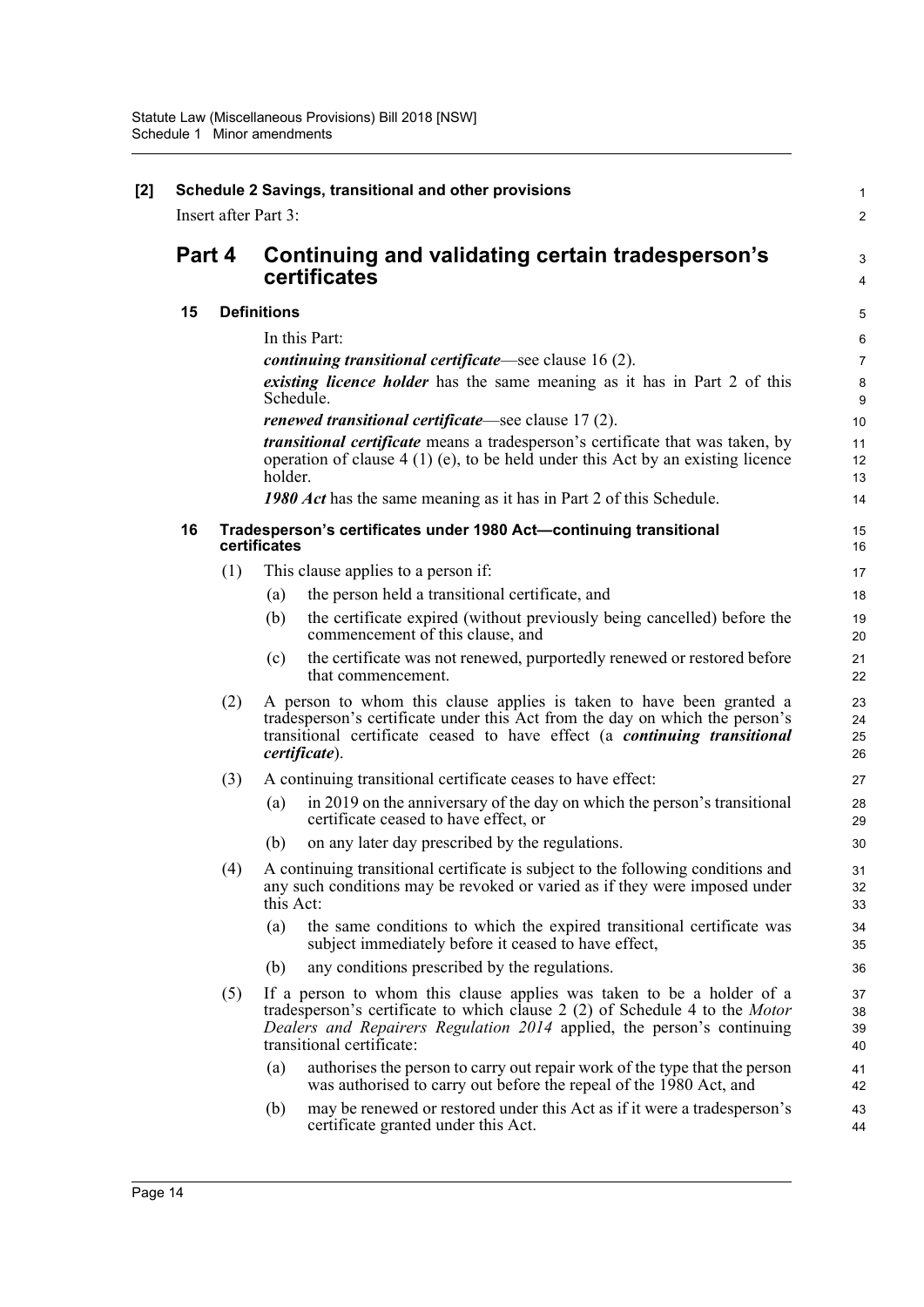(6) To avoid doubt, a continuing transitional certificate may be suspended, cancelled, amended, renewed, restored or surrendered in the same way as a tradesperson's certificate granted under this Act.

- (7) Anything done or omitted to be done by a person to whom this clause applies at any time before the commencement of this Part that would have been lawful if the person had held a continuing transitional certificate at the time concerned is taken to be (and always to have been) lawful.
- (8) The Secretary may treat an application for renewal or restoration of a transitional certificate or a Category 1 continued certificate made before the commencement of this Part by a person to whom this clause applies, whether or not made within the time permitted, as an application for renewal of the person's continuing transitional certificate received in accordance with this Act.

#### **17 Tradesperson's certificates under 1980 Act—renewed transitional certificates**

- (1) This clause applies to a transitional certificate that:
	- (a) has expired (without previously being cancelled), and
	- (b) was purportedly renewed under this Act by the Secretary before the commencement of this Part in circumstances where a renewal was not permissible under this Act.
- (2) A transitional certificate to which this clause applies is taken to have been validly renewed (and always to have been validly renewed) from the day on which the transitional certificate ceased to have effect (a *renewed transitional certificate*).
- (3) A renewed transitional certificate is subject to the following conditions and any such conditions may be varied or revoked as if they were imposed under this Act:
	- (a) the same conditions as those purportedly imposed under this Act at the time of the purported renewal of the certificate,
	- (b) any conditions prescribed by the regulations.
- (4) If a person was taken to be a holder of a tradesperson's certificate to which clause 2 (2) of Schedule 4 to the *Motor Dealers and Repairers Regulation 2014* applied, the person's renewed transitional certificate:
	- (a) authorises the person to carry out repair work of the type that the person was authorised to carry out before the repeal of the 1980 Act, and
	- (b) may be renewed or restored under this Act as if it were a tradesperson's certificate granted under this Act.
- (5) To avoid doubt, a renewed transitional certificate may be suspended, cancelled, amended, renewed, restored or surrendered in the same way as a tradesperson's certificate granted under this Act.
- (6) Anything done or omitted to be done by a person, who is taken to hold a renewed transitional certificate by the operation of subclause (2), at any time before the commencement of this Part that would have been lawful if the person had held a renewed transitional certificate at the time concerned is taken to be (and always to have been) lawful.
- (7) The Secretary may treat an application for renewal or restoration of a transitional certificate or a Category 2 continued certificate made before the commencement of this Part by a person to whom this clause applies, whether or not made within the time permitted, as an application for renewal of the 45 46 47 48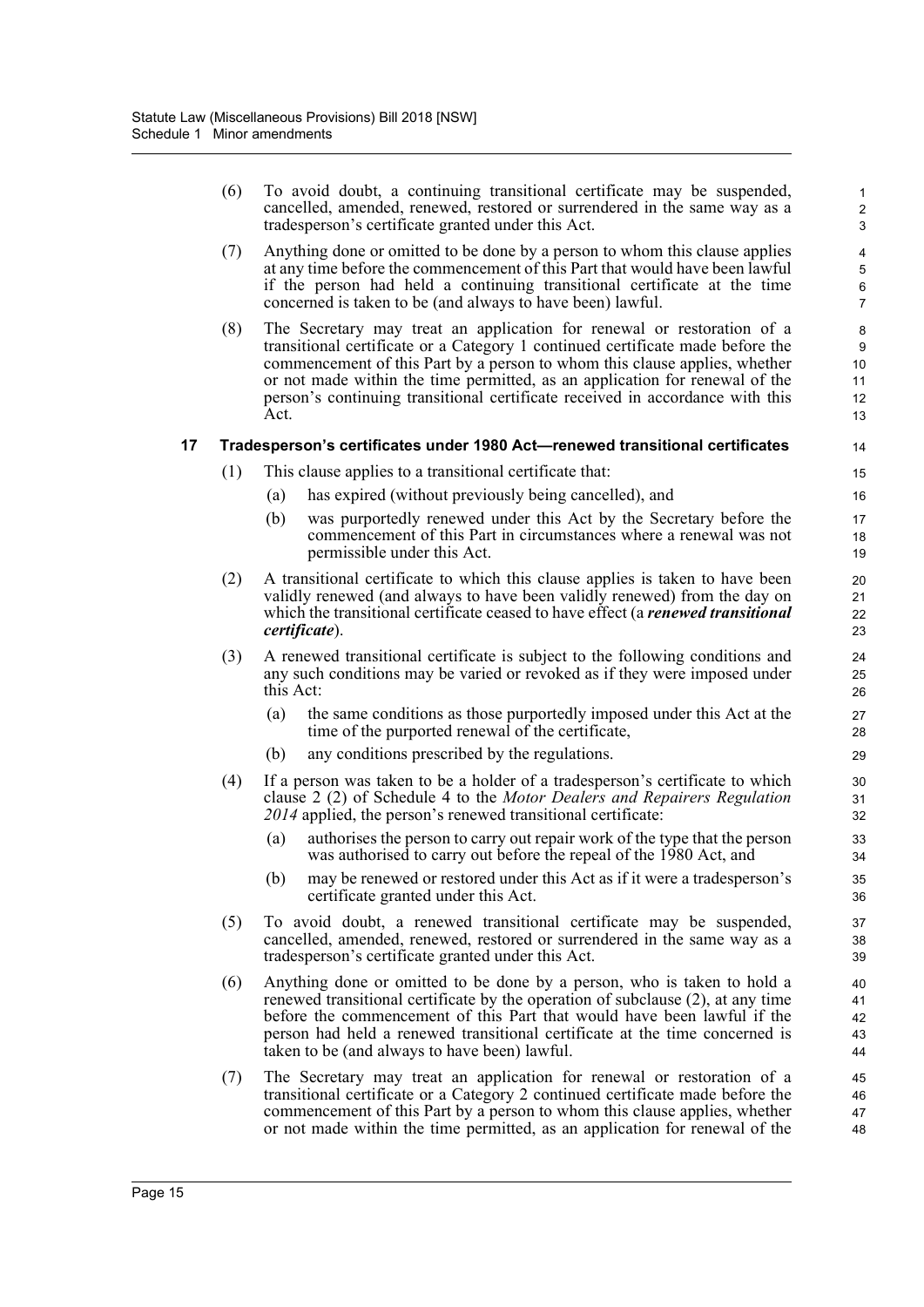|          |                         | Act.  | person's continuing transitional certificate received in accordance with this                                                                                                                                                                                                                                                                                                                         | $\mathbf{1}$<br>2                   |
|----------|-------------------------|-------|-------------------------------------------------------------------------------------------------------------------------------------------------------------------------------------------------------------------------------------------------------------------------------------------------------------------------------------------------------------------------------------------------------|-------------------------------------|
| 18       |                         |       | Cancellation of Category 1 and Category 2 continued certificates                                                                                                                                                                                                                                                                                                                                      | 3                                   |
|          |                         |       | On the commencement of this Part, the following licences taken to have been<br>granted on the commencement of the Motor Dealers and Repairers<br>Amendment (Savings and Transitional and Other Matters) Regulation 2018<br>are taken to have been cancelled:                                                                                                                                          | 4<br>5<br>$\,6\,$<br>$\overline{7}$ |
|          |                         | (a)   | Category 1 continued certificates,                                                                                                                                                                                                                                                                                                                                                                    | 8                                   |
|          |                         | (b)   | Category 2 continued certificates.                                                                                                                                                                                                                                                                                                                                                                    | 9                                   |
| 19       |                         |       | Validation of expiry dates for transitional certificates                                                                                                                                                                                                                                                                                                                                              | 10                                  |
|          |                         | done. | The specifying of dates for the terms of transitional certificates by the<br>Secretary, purportedly done before the commencement of this Part in<br>accordance with clause 7 (2) of Schedule 4 to the Motor Dealers and<br>Repairers Regulation 2014, is taken to be (and always to have been) validly                                                                                                | 11<br>12<br>13<br>14<br>15          |
| 20       |                         |       | Part subject to regulations                                                                                                                                                                                                                                                                                                                                                                           | 16                                  |
|          | (1)                     |       | This Part is subject to the regulations.                                                                                                                                                                                                                                                                                                                                                              | 17                                  |
|          | (2)                     |       | Without limiting subclause (1), the regulations may:                                                                                                                                                                                                                                                                                                                                                  | 18                                  |
|          |                         | (a)   | make validation provisions for or with respect to transitional<br>certificates, renewed transitional certificates or continuing transitional<br>certificates, and                                                                                                                                                                                                                                     | 19<br>20<br>21                      |
|          |                         | (b)   | vary or revoke any conditions imposed under this Schedule.                                                                                                                                                                                                                                                                                                                                            | 22                                  |
|          | <b>Explanatory note</b> |       |                                                                                                                                                                                                                                                                                                                                                                                                       | 23                                  |
|          |                         |       | Item [2] of the proposed amendments makes transitional and validation provisions in relation to<br>tradesperson's certificates granted under the Motor Vehicle Repairs Act 1980 (the 1980 Act) and<br>continued under the Motor Dealers and Repairers Act 2013 (the 2013 Act) on repeal of the 1980 Act.                                                                                              | 24<br>25<br>26                      |
|          |                         |       | The amendments provide that a person who held a tradesperson's certificate that has since expired<br>will be taken to hold a tradesperson's certificate from the day on which that licence expired. Anything<br>done by the person in reliance on the expired certificate will be validated. The continued certificate:                                                                               | 27<br>28<br>29                      |
| (a)      |                         |       | expires on the first occurring anniversary date, in 2019, of the expiry of the certificate continued<br>on the repeal of the 1980 Act, and                                                                                                                                                                                                                                                            | 30<br>31                            |
| (b)      |                         |       | is subject to the same conditions as the expired certificate, and any other conditions prescribed<br>by regulations under the 2013 Act.                                                                                                                                                                                                                                                               | 32<br>33                            |
|          |                         |       | The amendments also validate tradesperson's certificates that were invalidly renewed. Anything done<br>or omitted to be done in reliance on an invalidly renewed certificate is validated. A validated certificate<br>will be subject to the same conditions as those that were purportedly imposed for the invalidly<br>renewed certificate, and any other conditions prescribed by the regulations. | 34<br>35<br>36<br>37                |
| renewed. |                         |       | The Commissioner for Fair Trading may, for the purpose of a pending application for renewal or<br>restoration of a tradesperson's certificate, treat the tradesperson's certificate as having been validly                                                                                                                                                                                            | 38<br>39<br>40                      |
|          |                         |       | The amendments also validate expiry dates for certificates continued on the repeal of the 1980 Act in<br>cases where the expiry date specified was beyond the permitted range under clause 7 (2) of<br>Schedule 4 to the Motor Dealers and Repairers Regulation 2014.                                                                                                                                 | 41<br>42<br>43                      |
|          | validation provisions.  |       | The amendments permit regulations to be made with respect to the proposed transitional and                                                                                                                                                                                                                                                                                                            | 44<br>45                            |
| expired. |                         |       | Item [1] makes a related amendment to clarify the effect of restoring a licence under the Motor Dealers<br>and Repairers Act 2013 by providing that the restoration takes effect from the day on which the licence                                                                                                                                                                                    | 46<br>47<br>48                      |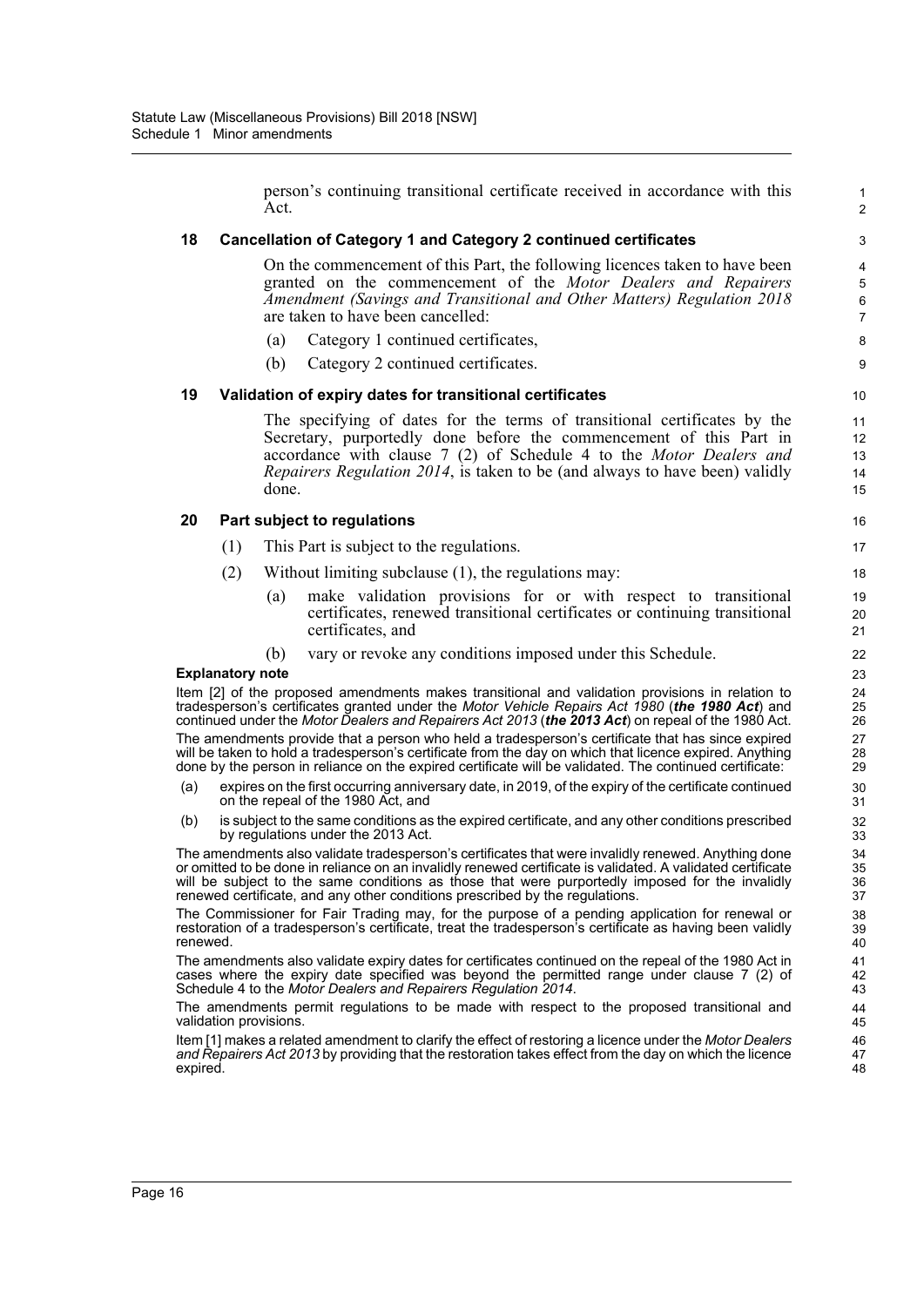|       | 1.19 Protection of the Environment Operations Act 1997 No 156                                                                                                                                                                                                        | $\mathbf{1}$              |
|-------|----------------------------------------------------------------------------------------------------------------------------------------------------------------------------------------------------------------------------------------------------------------------|---------------------------|
| [1]   | Sections 45 (f) and 79 (5) (f)                                                                                                                                                                                                                                       | $\overline{2}$            |
|       | Omit "(as referred to in section 83)" wherever occurring.                                                                                                                                                                                                            | 3                         |
| $[2]$ | Sections 45 (f) and 79 (5) (f), note                                                                                                                                                                                                                                 | 4                         |
|       | Insert at the end of the paragraphs:                                                                                                                                                                                                                                 | 5                         |
|       | Note. See section 83 for provisions relating to the determination of whether a person<br>is a fit and proper person for the purposes of this section.                                                                                                                | $\,6\,$<br>$\overline{7}$ |
| $[3]$ | Section 83 Fit and proper persons                                                                                                                                                                                                                                    | 8                         |
|       | Insert "or in connection with" after "obligations under" in section 83 (2) (m).                                                                                                                                                                                      | 9                         |
|       | <b>Explanatory note</b>                                                                                                                                                                                                                                              | 10                        |
|       | Items [1] and [2] of the proposed amendments correct references to a list of matters that are relevant<br>to the determination of whether a person is a fit and proper person for licensing purposes under the<br>Protection of the Environment Operations Act 1997. | 11<br>12<br>13            |
|       | Item [3] makes it clear that the matters that are relevant to such a determination relating to the<br>financial capacity of the person to comply with obligations under a licence extend to the financial                                                            | 14<br>15                  |
|       | capacity of the person to comply with obligations in connection with the licence (such as the capacity                                                                                                                                                               | 16                        |
|       | to pay contributions under that Act for which the person is liable as the occupier of a waste facility<br>requiring an environment protection licence).                                                                                                              | 17<br>18                  |
|       | 1.20 Public Health Act 2010 No 127                                                                                                                                                                                                                                   | 19                        |
| [1]   | <b>Section 5 Definitions</b>                                                                                                                                                                                                                                         | 20                        |
|       | Omit "water-cooling" from paragraph (c) of the definition of <i>occupier</i> in section $5(1)$ .                                                                                                                                                                     | 21                        |
|       | Insert instead "cooling water".                                                                                                                                                                                                                                      | 22                        |
| $[2]$ | <b>Section 26 Definitions</b>                                                                                                                                                                                                                                        | 23                        |
|       | Omit "water-cooling" from paragraph (e) of the definition of regulated system.                                                                                                                                                                                       | 24                        |
|       | Insert instead "cooling water".                                                                                                                                                                                                                                      | 25                        |
| $[3]$ | Section 31 Notification required where cooling water or warm-water systems are<br>installed on premises                                                                                                                                                              | 26<br>27                  |
|       | Omit "water-cooling". Insert instead "cooling water".                                                                                                                                                                                                                | 28                        |
|       | <b>Commencement</b>                                                                                                                                                                                                                                                  | 29                        |
|       | The amendments to the Public Health Act 2010 commence on the date of assent to this Act.                                                                                                                                                                             | 30                        |
|       | <b>Explanatory note</b><br>The proposed amendments modify terminology in the Public Health Act 2010 used in reference to                                                                                                                                             | 31<br>32                  |
|       | cooling water systems to ensure that the terminology is consistent with standards that apply under<br>that Act to the installation, maintenance and operation of those systems.                                                                                      | 33<br>34                  |
|       | 1.21 Public Health Regulation 2012                                                                                                                                                                                                                                   | 35                        |
|       | <b>Whole Regulation</b>                                                                                                                                                                                                                                              | 36                        |
|       | Omit "water-cooling" wherever occurring. Insert instead "cooling water".                                                                                                                                                                                             | 37                        |
|       | Commencement                                                                                                                                                                                                                                                         | 38                        |
|       | The amendment to the Public Health Regulation 2012 commences on the date of assent to this Act.                                                                                                                                                                      | 39                        |
|       | <b>Explanatory note</b><br>The proposed amendment is related to the amendments to the Public Health Act 2010 in this                                                                                                                                                 | 40<br>41                  |
|       | Schedule.                                                                                                                                                                                                                                                            | 42                        |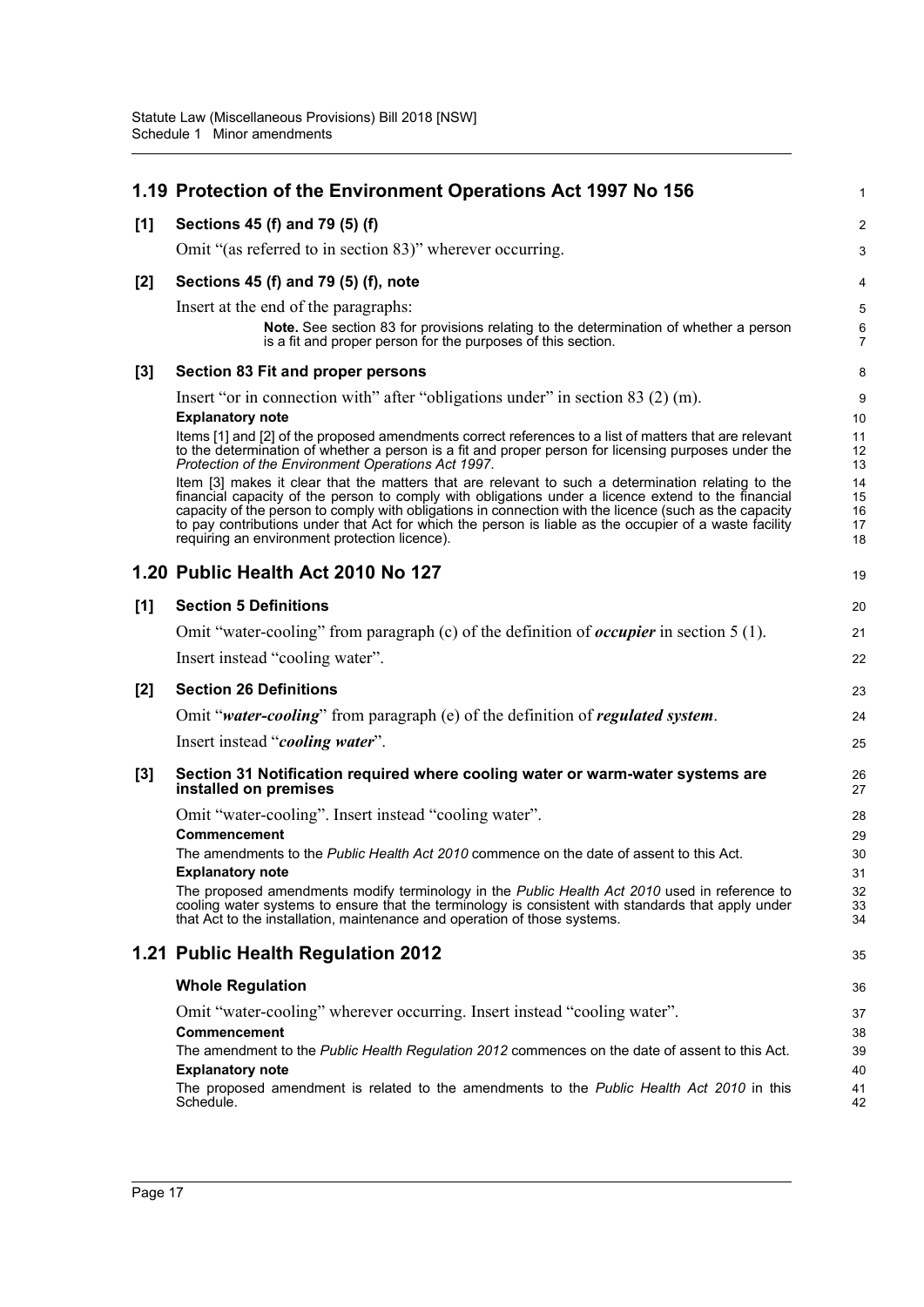### **1.22 Road Transport Act 2013 No 18**

#### **Section 206B Effect of licence suspension on period of disqualification**

Omit section 206B (1). Insert instead:

(1) This section applies where a driver licence or other authority to drive in this jurisdiction has been suspended under this Act or the statutory rules for an alleged offence.

1

14

26

27 28

44

#### **Explanatory note**

Currently, a court that determines a period of licence disqualification in connection with an offence for which a driver licence has been suspended is required under the *Road Transport Act 2013* to take into account the period of licence suspension when determining the period of licence disqualification. The proposed amendment extends this requirement to apply in relation to the suspension of other types of authority to drive (for example, the authority conferred on a visiting driver who does not hold a driver licence in New South Wales).

### **1.23 Road Transport and Related Legislation Amendment Act 2017 No 61**

#### **Schedule 1.3 Amendments concerning written-off heavy vehicles**

Insert ", and includes any other person declared to be a licensed repairer by the statutory rules under this Act" after "*Motor Dealers and Repairers Act 2013*" in the definition of *licensed repairer* in Schedule 1.3 [1].

#### **Explanatory note**

The proposed amendment extends a definition of *licensed repairer* (which is to be inserted by the *Road Transport and Related Legislation Amendment Act 2017* into the *Road Transport Act 2013*) to enable persons prescribed by statutory rules under the *Road Transport Act 2013* to exercise the function of issuing certificates of compliance in relation to the repair of damaged vehicles. Currently, the definition is limited to motor vehicle repairers licensed under the *Motor Dealers and Repairers Act 2013*.

### **1.24 Subordinate Legislation Act 1989 No 146**

#### **Schedule 5 Further postponement of repeal of certain statutory rules**

Insert after clause 8:

### **9 Postponement of repeal of other statutory rules due for repeal in 2018**

The following statutory rules remain in force until 1 September 2019, unless sooner repealed:

- (a) *Building and Construction Industry Security of Payment Regulation 2008*,
- (b) *Building Professionals Regulation 2007*, (c) *Crown Lands (Continued Tenures) Regulation 2006*,
- (d) *Crown Lands (General Reserves) By-law 2006*,
- (e) *Crown Lands Regulation 2006*,
- (f) *Hay Irrigation Regulation 2007*,
- (g) *Local Government (General) Regulation 2005*,
- (h) *Local Government (Manufactured Home Estates, Caravan Parks, Camping Grounds and Moveable Dwellings) Regulation 2005*,
- (i) *Parliamentary Electorates and Elections Regulation 2008*,
- (j) *Poisons and Therapeutic Goods Regulation 2008*, 43
- (k) *Tow Truck Industry Regulation 2008*,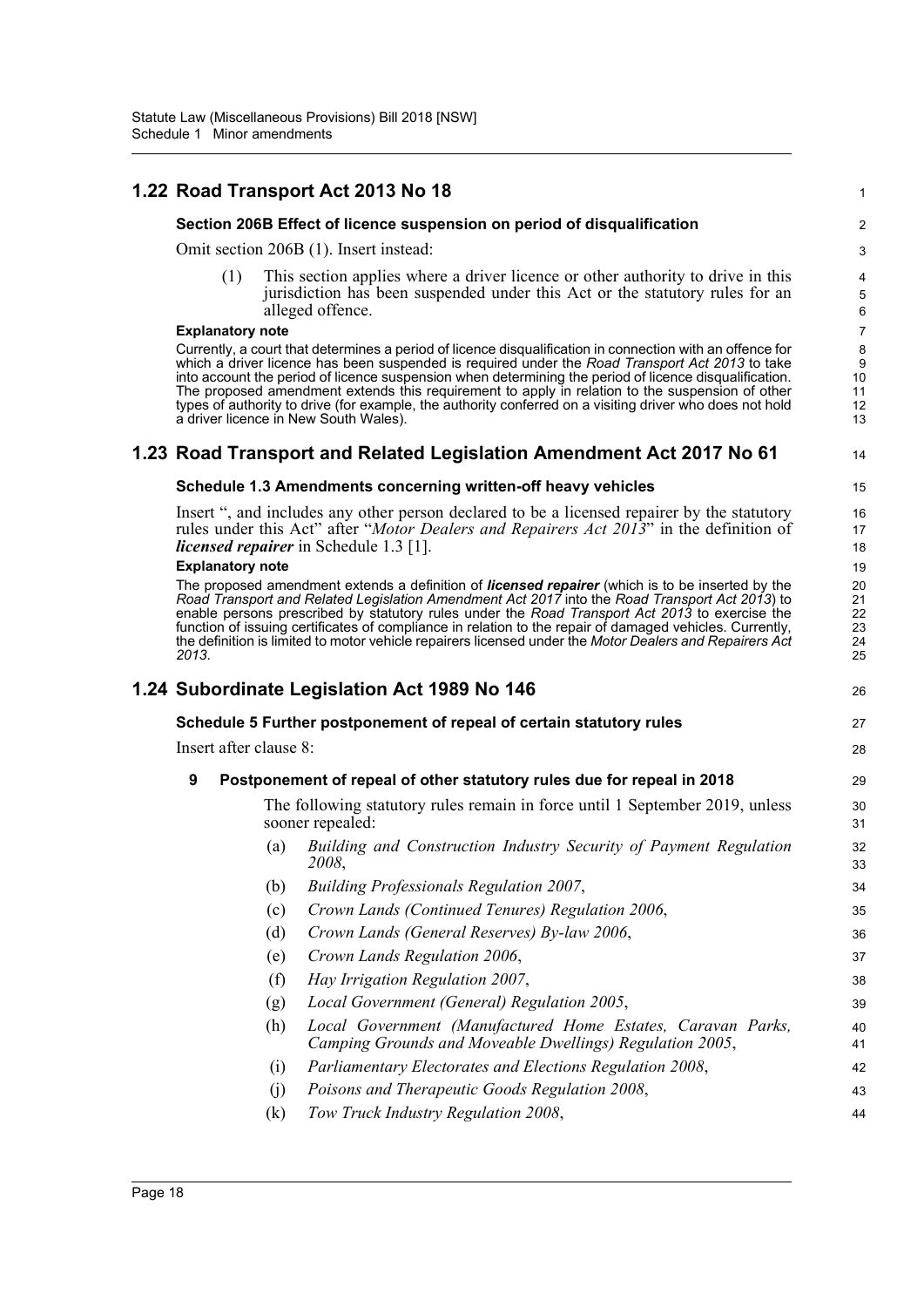- (l) *Water Industry Competition (General) Regulation 2008*,
- (m) *Wentworth Irrigation Regulation 2007*.

#### **Explanatory note**

The proposed amendment keeps a number of statutory rules in force for a further period of 1 year after the date on which they would otherwise be repealed by the *Subordinate Legislation Act 1989*. However, any of the statutory rules may be repealed sooner by other legislation.

The proposed amendment is necessary as the statutory rules have each been postponed on at least 5 occasions and are due to be repealed by the *Subordinate Legislation Act 1989* on 1 September 2018.

Each of the statutory rules continues to be required and the repeal of each of the statutory rules is to be further postponed until 1 September 2019 for the following reasons:

- (a) The *Building and Construction Industry Security of Payment Act 1999* is currently under comprehensive review. It is considered that it would be premature to remake the *Building and Construction Industry Security of Payment Regulation 2008* before the outcome of that review has been determined.
- (b) A statutory review of the *Building Professionals Act 2005* has proposed new legislation to replace that Act with a new Act. It is therefore proposed to postpone the repeal of the *Building Professionals Regulation 2007* pending the enactment of that new legislation.
- (c) Schedule 8 to the *Crown Land Management Act 2016* will, on commencement, repeal the *Crown Lands (Continued Tenures) Regulation 2006*, the *Crown Lands (General Reserves) By-law 2006*, the *Crown Lands Regulation 2006*, the *Hay Irrigation Regulation 2007* and the *Wentworth Irrigation Regulation 2007* and the principal Acts under which they are made. It is therefore proposed to postpone the repeal of these regulations and the by-law pending the commencement of those repeals.
- (d) The Office of Local Government has undertaken a comprehensive review of the *Local Government Act 1993* and is currently considering amendments to that Act. It is considered that it would be premature to remake the *Local Government (General) Regulation 2005* at this time.
- (e) A review is being undertaken to determine whether the *Local Government (Manufactured Home Estates, Caravan Parks, Camping Grounds and Moveable Dwellings) Regulation 2005* should be remade or replaced and whether to align it with the outcome of the current review of the *Local Government Act 1993*. It is considered that it would be premature to remake the Regulation before the conclusion of that review.
- (f) The *Electoral Act 2017* will, on commencement, repeal the *Parliamentary Electorates and Elections Act 1912* and the *Parliamentary Electorates and Elections Regulation 2008*. It is therefore proposed to postpone the repeal of the *Parliamentary Electorates and Elections Regulation 2008* pending the commencement of the *Electoral Act 2017*.
- (g) The *Poisons and Therapeutic Goods Act 1966* is currently under comprehensive review. It is considered that it would be premature to remake the *Poisons and Therapeutic Goods Regulation 2008* before the conclusion of that review.
- (h) The Department of Finance, Services and Innovation is currently in the process of implementing the recommendations of the IPART's *Review of Tow Truck Fees and Licensing in NSW*. It is considered that it would be premature to remake the *Tow Truck Industry Regulation 2008* before the completion of that implementation.
- (i) The *Water Industry Competition Amendment (Review) Act 2014* will, when fully commenced, make significant amendments to the *Water Industry Competition Act 2006*. It is considered that it would be premature to remake the *Water Industry Competition (General) Regulation 2008* pending the commencement of those amendments.

48

1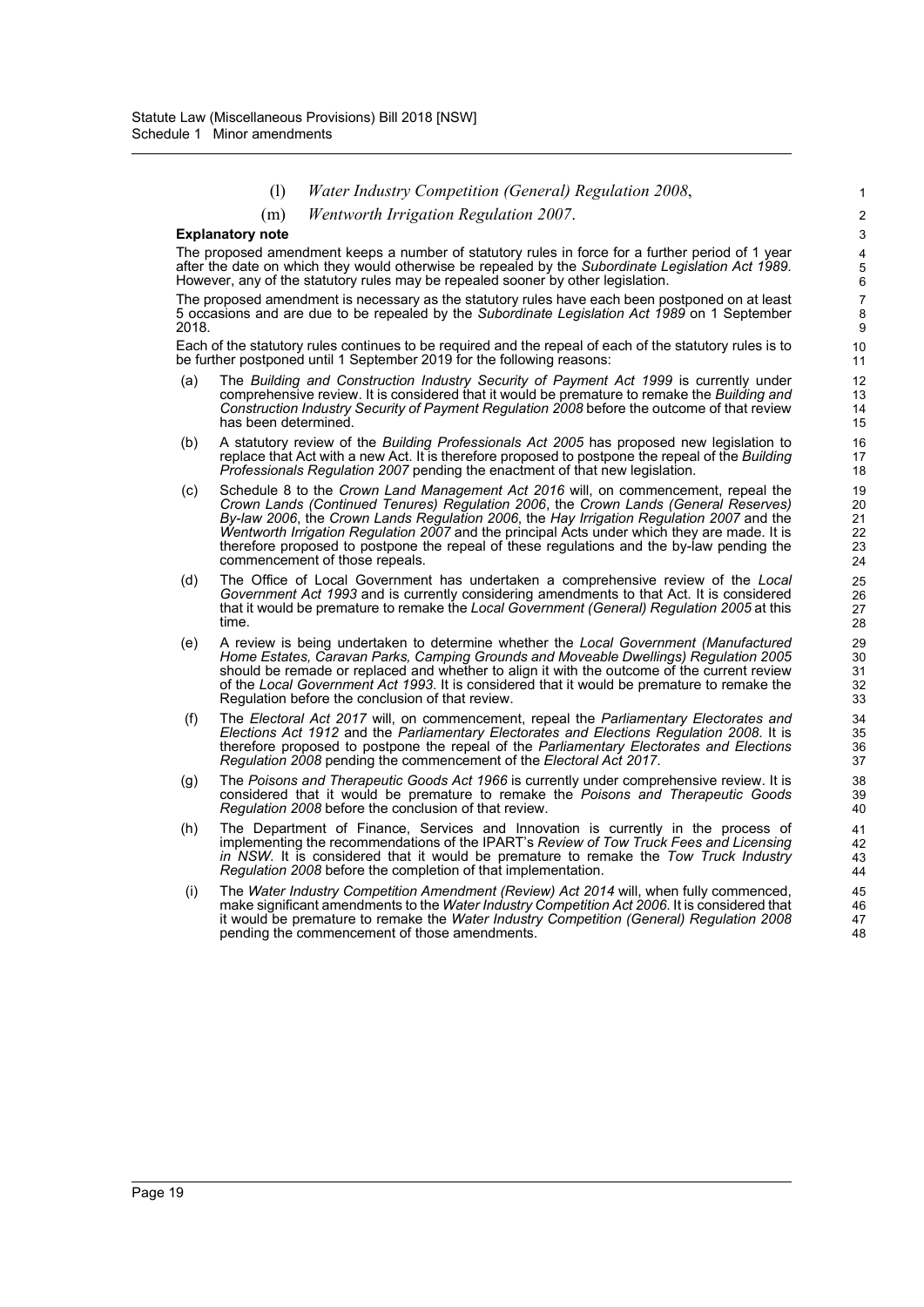# <span id="page-23-0"></span>**Schedule 2 Amendments relating to publication of notices**

1

|         | <b>Explanatory note</b>              |                                                                                                                                                                                                                                                                                                                                                                                                                                                                                                                                                                             | $\overline{c}$             |  |  |
|---------|--------------------------------------|-----------------------------------------------------------------------------------------------------------------------------------------------------------------------------------------------------------------------------------------------------------------------------------------------------------------------------------------------------------------------------------------------------------------------------------------------------------------------------------------------------------------------------------------------------------------------------|----------------------------|--|--|
|         |                                      | The proposed amendments in this Schedule amend provisions of various Acts and Regulations that<br>require notices to be published in newspapers. The amendments generally enable those notices to<br>be published in a manner that persons required to publish them are satisfied is likely to bring them to<br>the attention of the persons to whom they are directed (in most cases, members of the public). The<br>proposed amendments will enable the publication of notices online where appropriate, including in<br>newspapers that are available in a digital form. | 3<br>4<br>5<br>6<br>7<br>8 |  |  |
| 2.1     |                                      | <b>Agricultural Industry Services Act 1998 No 45</b>                                                                                                                                                                                                                                                                                                                                                                                                                                                                                                                        | 9                          |  |  |
| [1]     |                                      | Section 19 Action on committee's proposal to wind up committee's affairs                                                                                                                                                                                                                                                                                                                                                                                                                                                                                                    | 10                         |  |  |
|         | Omit section 19 (1). Insert instead: |                                                                                                                                                                                                                                                                                                                                                                                                                                                                                                                                                                             |                            |  |  |
|         | (1)                                  | On receiving a notice of a proposal under section 18 (1) (c), the Minister must<br>cause notice of the proposal to be given in a manner that the Minister is<br>satisfied is likely to bring the notice of the proposal to the attention of the<br>committee's constituents.                                                                                                                                                                                                                                                                                                | 12<br>13<br>14<br>15       |  |  |
| $[2]$   |                                      | <b>Section 24 Levying of rates</b>                                                                                                                                                                                                                                                                                                                                                                                                                                                                                                                                          | 16                         |  |  |
|         |                                      | Omit section 24 (1). Insert instead:                                                                                                                                                                                                                                                                                                                                                                                                                                                                                                                                        | 17                         |  |  |
|         | (1)                                  | A committee levies a rate on a constituent by causing notice:                                                                                                                                                                                                                                                                                                                                                                                                                                                                                                               | 18                         |  |  |
|         |                                      | to be served on the constituent, or<br>(a)                                                                                                                                                                                                                                                                                                                                                                                                                                                                                                                                  | 19                         |  |  |
|         |                                      | to be published in a manner approved by the Minister having regard to<br>(b)<br>the object of bringing notices of that kind to the attention of<br>constituents.                                                                                                                                                                                                                                                                                                                                                                                                            | 20<br>21<br>22             |  |  |
| [3]     |                                      | Section 45 Service of documents on persons                                                                                                                                                                                                                                                                                                                                                                                                                                                                                                                                  | 23                         |  |  |
|         |                                      | Omit "required" wherever occurring in section 45 (1) and (2).                                                                                                                                                                                                                                                                                                                                                                                                                                                                                                               | 24                         |  |  |
|         |                                      | Insert instead "authorised or required by this Act or the regulations".                                                                                                                                                                                                                                                                                                                                                                                                                                                                                                     | 25                         |  |  |
| [4]     | Section 45 (2A)                      |                                                                                                                                                                                                                                                                                                                                                                                                                                                                                                                                                                             | 26                         |  |  |
|         |                                      | Insert after section $45(2)$ :                                                                                                                                                                                                                                                                                                                                                                                                                                                                                                                                              | 27                         |  |  |
|         | (2A)                                 | Without limiting subsection $(1)$ or $(2)$ , a document that is authorised or<br>required by this Act or the regulations to be served on a person may be served<br>on the person:                                                                                                                                                                                                                                                                                                                                                                                           | 28<br>29<br>30             |  |  |
|         |                                      | by email to an email address specified by the person for the service of<br>(a)<br>documents of that kind, or                                                                                                                                                                                                                                                                                                                                                                                                                                                                | 31<br>32                   |  |  |
|         |                                      | by any other method authorised by the regulations for the service of<br>(b)<br>documents of that kind.                                                                                                                                                                                                                                                                                                                                                                                                                                                                      | 33<br>34                   |  |  |
| $2.2\,$ |                                      | <b>Callan Park (Special Provisions) Act 2002 No 139</b>                                                                                                                                                                                                                                                                                                                                                                                                                                                                                                                     | 35                         |  |  |
| [1]     |                                      | Section 6 Leases, licences and management agreements                                                                                                                                                                                                                                                                                                                                                                                                                                                                                                                        | 36                         |  |  |
|         |                                      | Omit section $6(6)(a)$ . Insert instead:                                                                                                                                                                                                                                                                                                                                                                                                                                                                                                                                    | 37                         |  |  |
|         |                                      | cause notice of the proposal to grant the lease or licence or to enter the<br>(a)<br>contract to be published in a manner that the Minister is satisfied is<br>likely to bring the proposal to the attention of members of the public in<br>the locality, and                                                                                                                                                                                                                                                                                                               | 38<br>39<br>40<br>41       |  |  |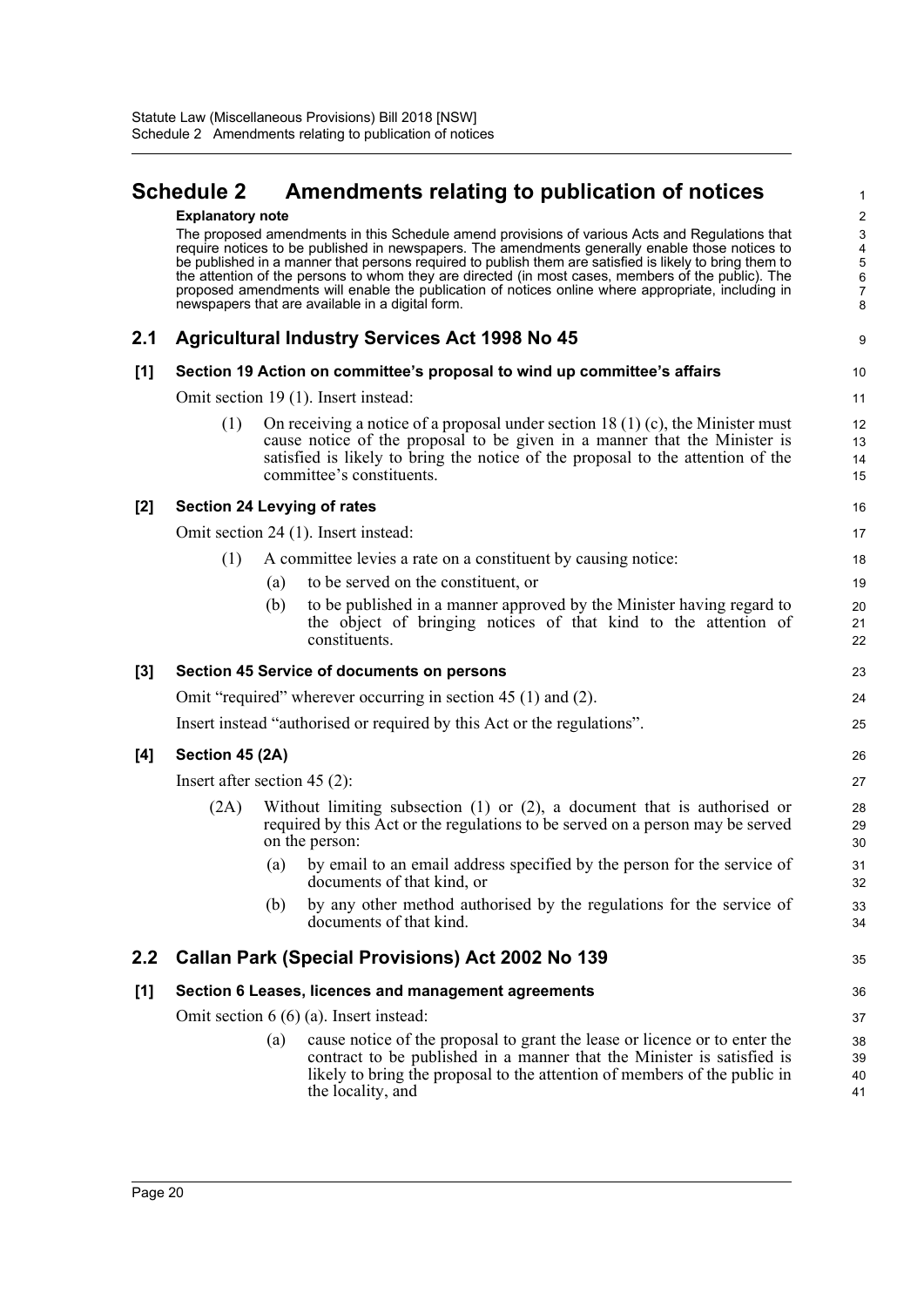| $[2]$ | Section $6(6)(c)$                            |       |                                                                                                                                                                                                                                                                                                                                                 | 1                                                         |  |
|-------|----------------------------------------------|-------|-------------------------------------------------------------------------------------------------------------------------------------------------------------------------------------------------------------------------------------------------------------------------------------------------------------------------------------------------|-----------------------------------------------------------|--|
|       | Omit the paragraph. Insert instead:          |       |                                                                                                                                                                                                                                                                                                                                                 | $\overline{2}$                                            |  |
|       | (c)                                          |       | publish the reasons for the decision to grant consent in a manner that the<br>Minister is satisfied is likely to bring the reasons to the attention of<br>members of the public in the locality.                                                                                                                                                | $\ensuremath{\mathsf{3}}$<br>$\overline{\mathbf{4}}$<br>5 |  |
| $[3]$ | Section 6 (6A)                               |       |                                                                                                                                                                                                                                                                                                                                                 | 6                                                         |  |
|       | Insert after section $6(6)$ :                |       |                                                                                                                                                                                                                                                                                                                                                 |                                                           |  |
|       | (6A)                                         |       | The notice of the proposal must include a summary of the main terms of the<br>lease, licence or contract, together with details of any related proposal to deal<br>in land located in Callan Park of which the Minister is aware.                                                                                                               | 8<br>9<br>10                                              |  |
| 2.3   |                                              |       | <b>Cemeteries and Crematoria Act 2013 No 105</b>                                                                                                                                                                                                                                                                                                | 11                                                        |  |
| $[1]$ |                                              |       | Section 52 Revocation of perpetual interment rights                                                                                                                                                                                                                                                                                             | 12                                                        |  |
|       | Omit section 52 (4) (b). Insert instead:     |       |                                                                                                                                                                                                                                                                                                                                                 | 13                                                        |  |
|       | (b)                                          |       | published in the Gazette and in:                                                                                                                                                                                                                                                                                                                | 14                                                        |  |
|       |                                              | (i)   | a newspaper circulating throughout the State, or                                                                                                                                                                                                                                                                                                | 15                                                        |  |
|       |                                              | (ii)  | a manner approved in writing by the Minister having regard to the<br>object of bringing notices of that kind to the attention of the<br>holders of the relevant interment rights or (where holders have<br>died) any persons entitled to the relevant interment rights as the<br>result of bequests or intestacy or as surviving joint holders. | 16<br>17<br>18<br>19<br>20                                |  |
|       |                                              |       |                                                                                                                                                                                                                                                                                                                                                 |                                                           |  |
| $[2]$ | <b>Section 52 (5)</b>                        |       |                                                                                                                                                                                                                                                                                                                                                 | 21                                                        |  |
|       | Omit " $(6)$ ". Insert instead " $(7)$ ".    |       |                                                                                                                                                                                                                                                                                                                                                 | 22                                                        |  |
| [3]   |                                              |       | Section 55 Re-use of interment sites and removal of memorials                                                                                                                                                                                                                                                                                   | 23                                                        |  |
|       | Omit section 55 (2) (b). Insert instead:     |       |                                                                                                                                                                                                                                                                                                                                                 | 24                                                        |  |
|       | (b)                                          |       | the cemetery operator has given notice of its intention to re-use the<br>interment site or remove the memorial in the Gazette and in:                                                                                                                                                                                                           | 25<br>26                                                  |  |
|       |                                              | (i)   | a newspaper circulating throughout the State, or                                                                                                                                                                                                                                                                                                | 27                                                        |  |
|       |                                              | (ii)  | a manner approved in writing by the Minister having regard to the<br>object of bringing notices of that kind to the attention of members<br>of the public to whom the relevant proposals to re-use interment<br>sites or remove memorials may be of interest, and                                                                               | 28<br>29<br>30<br>31                                      |  |
| [4]   |                                              |       | Section 61 Cemetery operator may determine holder of interment right                                                                                                                                                                                                                                                                            | 32                                                        |  |
|       |                                              |       | Omit "and in a newspaper circulating throughout the State" from section 61 (4) (a) (ii).                                                                                                                                                                                                                                                        | 33                                                        |  |
| [5]   | Section 61 (4) (a) (iia)                     |       |                                                                                                                                                                                                                                                                                                                                                 | 34                                                        |  |
|       | Insert after section 61 $(4)$ $(a)$ $(ii)$ : |       |                                                                                                                                                                                                                                                                                                                                                 | 35                                                        |  |
|       |                                              | (iia) | publishes a notice about its intention to make the decision in a<br>newspaper circulating throughout the State or in a manner<br>approved in writing by the Minister having regard to the object of<br>bringing notices of that kind to the attention of persons who may<br>hold the relevant interment rights for interment sites, and         | 36<br>37<br>38<br>39<br>40                                |  |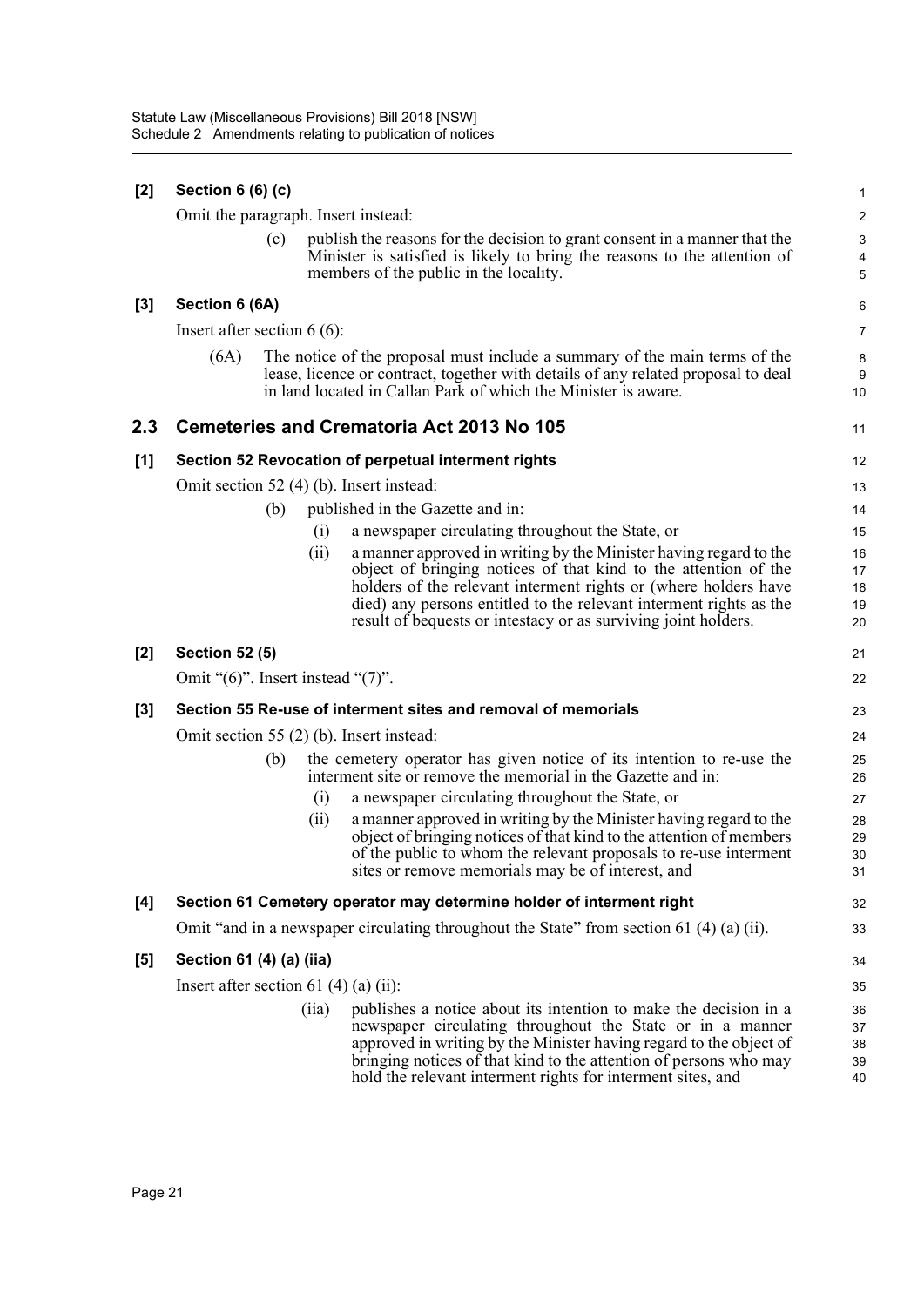| [6]                |                                                                            | <b>Section 88 Invitations for tenders</b>                                                                                                                                                                                                                                                            | $\mathbf{1}$               |  |  |
|--------------------|----------------------------------------------------------------------------|------------------------------------------------------------------------------------------------------------------------------------------------------------------------------------------------------------------------------------------------------------------------------------------------------|----------------------------|--|--|
|                    | section $88(1)(a)$ .                                                       | Omit "published in the Gazette and in a newspaper circulating throughout the State" from                                                                                                                                                                                                             | $\overline{c}$<br>3        |  |  |
|                    | Insert instead "that complies with the requirements in subsection $(2)$ ". |                                                                                                                                                                                                                                                                                                      |                            |  |  |
| $\left[ 7 \right]$ | Section 88 (2) (a1)                                                        |                                                                                                                                                                                                                                                                                                      | 5                          |  |  |
|                    |                                                                            | Insert before section $88(2)(a)$ :                                                                                                                                                                                                                                                                   | 6                          |  |  |
|                    | (a1)                                                                       | be published in the Gazette and in:                                                                                                                                                                                                                                                                  | $\overline{7}$             |  |  |
|                    |                                                                            | a newspaper circulating throughout the State, or<br>(i)                                                                                                                                                                                                                                              | 8                          |  |  |
|                    |                                                                            | a manner approved in writing by the Minister having regard to the<br>(ii)<br>object of bringing notices of that kind to the attention of persons<br>who may be interested in submitting tenders for the relevant<br>contracts, and                                                                   | 9<br>10<br>11<br>12        |  |  |
| [8]                |                                                                            | <b>Schedule 4 Conversion of cemeteries</b>                                                                                                                                                                                                                                                           | 13                         |  |  |
|                    |                                                                            | Omit clause 3 (2). Insert instead:                                                                                                                                                                                                                                                                   | 14                         |  |  |
|                    | (2)                                                                        | The council must give notice of the resolution:                                                                                                                                                                                                                                                      | 15                         |  |  |
|                    |                                                                            | twice, at an interval of not less than 2 weeks, in a newspaper or<br>(a)<br>newspapers published and circulating in the locality and twice, at an<br>interval of not less than 2 weeks, in a newspaper or newspapers<br>published in Sydney and circulating widely throughout New South<br>Wales, or | 16<br>17<br>18<br>19<br>20 |  |  |
|                    |                                                                            | (b)<br>in a manner approved in writing by the Minister having regard to the<br>object of bringing notices of that kind to the attention of members of the<br>public in the relevant localities and elsewhere in the State to whom the<br>relevant resolutions may be of interest.                    | 21<br>22<br>23<br>24       |  |  |
| 2.4                |                                                                            | <b>Commons Management Act 1989 No 13</b>                                                                                                                                                                                                                                                             | 25                         |  |  |
| [1]                | of the Minister                                                            | Section 16 Trust not to enter into land transactions without the consent or authority                                                                                                                                                                                                                | 26<br>27                   |  |  |
|                    | section 16 $(6)$ .                                                         | Omit "in a newspaper which circulates in the area in which that land is located" from                                                                                                                                                                                                                | 28<br>29                   |  |  |
| [2]                | Section 16 (6A)                                                            |                                                                                                                                                                                                                                                                                                      | 30                         |  |  |
|                    | Insert after section $16(6)$ :                                             |                                                                                                                                                                                                                                                                                                      | 31                         |  |  |
|                    | (6A)                                                                       | The notice must be published in:                                                                                                                                                                                                                                                                     | 32                         |  |  |
|                    |                                                                            | a newspaper that circulates in the area in which the land concerned is<br>(a)<br>located, or                                                                                                                                                                                                         | 33<br>34                   |  |  |
|                    |                                                                            | a manner approved in writing by the Minister having regard to the<br>(b)<br>object of bringing notices of that kind to the attention of members of the<br>public in the areas in which the relevant land is located.                                                                                 | 35<br>36<br>37             |  |  |
| $[3]$              |                                                                            | Section 26 Reference of certain draft management plans to the trust concerned                                                                                                                                                                                                                        | 38                         |  |  |
|                    | Omit section $26(3)$ (b). Insert instead:                                  |                                                                                                                                                                                                                                                                                                      |                            |  |  |
|                    |                                                                            | cause a copy of the plan, or a notice specifying the place at which the<br>(b)<br>plan may be inspected, to be published in:<br>a newspaper that circulates in the land district where the common<br>(i)                                                                                             | 40<br>41<br>42             |  |  |
|                    |                                                                            | concerned is located, or                                                                                                                                                                                                                                                                             | 43                         |  |  |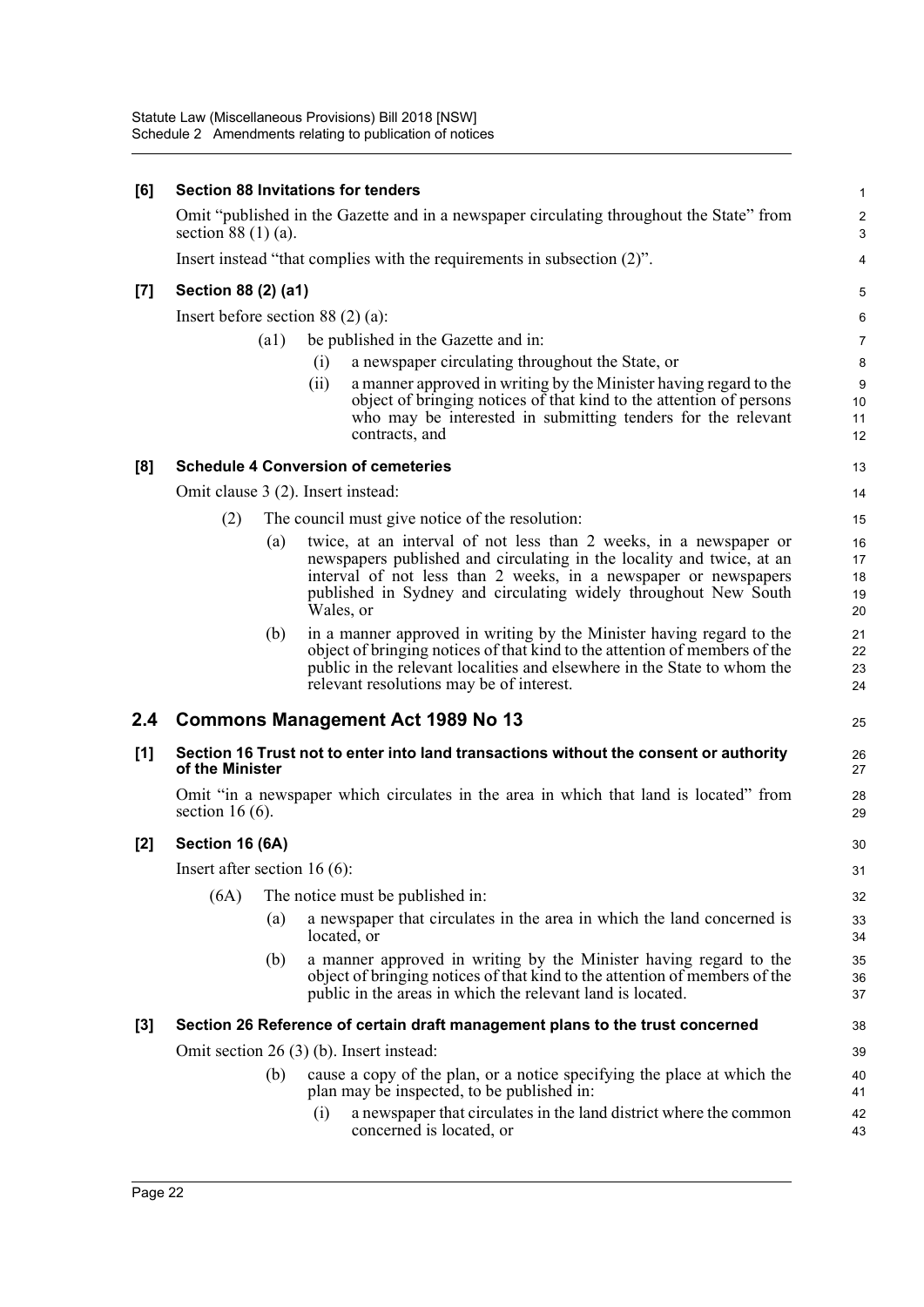|         |                                              | (ii) | a manner that the Minister is satisfied is likely to bring the plan<br>or notice to the attention of members of the public in the land<br>district where the common concerned is located. | 1<br>$\overline{\mathbf{c}}$<br>3 |  |
|---------|----------------------------------------------|------|-------------------------------------------------------------------------------------------------------------------------------------------------------------------------------------------|-----------------------------------|--|
| [4]     |                                              |      | Schedule 2 Provisions relating to the members of a trust board                                                                                                                            | 4                                 |  |
|         | Omit clause $7(1)(a)$ . Insert instead:      |      |                                                                                                                                                                                           | 5                                 |  |
|         | (a)                                          |      | the board must, by notice that complies with the requirements in<br>subclause (2), invite tenders for the proposed contract, and                                                          | 6<br>7                            |  |
| [5]     | Schedule 2, clause 7 (2) (a1)                |      |                                                                                                                                                                                           | 8                                 |  |
|         | Insert before clause $7(2)(a)$ :             |      |                                                                                                                                                                                           | 9                                 |  |
|         | (a1)                                         |      | be published in:                                                                                                                                                                          | 10                                |  |
|         |                                              | (i)  | a newspaper circulating in the land district in which the common<br>concerned is located, or                                                                                              | 11<br>12                          |  |
|         |                                              | (i)  | a manner approved in writing by the Minister having regard to the                                                                                                                         | 13                                |  |
|         |                                              |      | object of bringing notices of that kind to the attention of persons<br>in the land districts in which the relevant commons are located                                                    | 14<br>15                          |  |
|         |                                              |      | who may be interested in submitting tenders for the relevant                                                                                                                              | 16                                |  |
|         |                                              |      | contracts, and                                                                                                                                                                            | 17                                |  |
| $2.5\,$ | Dams Safety Act 2015 No 26                   |      |                                                                                                                                                                                           | 18                                |  |
|         | <b>Section 38 Public nature of inquiries</b> |      |                                                                                                                                                                                           | 19                                |  |
|         |                                              |      | Omit "newspapers" from section 38 (2). Insert instead "other manner".                                                                                                                     | 20                                |  |
| 2.6     | <b>Electricity Supply Act 1995 No 94</b>     |      |                                                                                                                                                                                           |                                   |  |
|         | <b>Schedule 2 Licences</b>                   |      |                                                                                                                                                                                           |                                   |  |
|         |                                              |      | Omit "a daily newspaper circulating throughout the State" from clause 3 (1).                                                                                                              | 23                                |  |
|         | the attention of members of the public".     |      | Insert instead "such other manner as the Minister is satisfied is likely to bring the notice to                                                                                           | 24<br>25                          |  |
| $2.7\,$ |                                              |      | <b>Environmental Planning and Assessment Act 1979 No 203</b>                                                                                                                              | 26                                |  |
|         |                                              |      | <b>Schedule 2 Provisions relating to planning bodies</b>                                                                                                                                  | 27                                |  |
|         |                                              |      | Omit "newspapers" from clause 3 (2) (a). Insert instead "manner".                                                                                                                         | 28                                |  |
| 2.8     |                                              |      | <b>Environmental Trust Act 1998 No 82</b>                                                                                                                                                 | 29                                |  |
|         | Section 13 Program for annual grants         |      |                                                                                                                                                                                           | 30                                |  |
|         |                                              |      | Omit "newspaper circulating throughout the State" from section 13 (4).                                                                                                                    | 31                                |  |
|         |                                              |      | Insert instead "manner that the Trust is satisfied is likely to bring the information to the<br>attention of organisations and persons who may be interested in applying for grants".     | 32<br>33                          |  |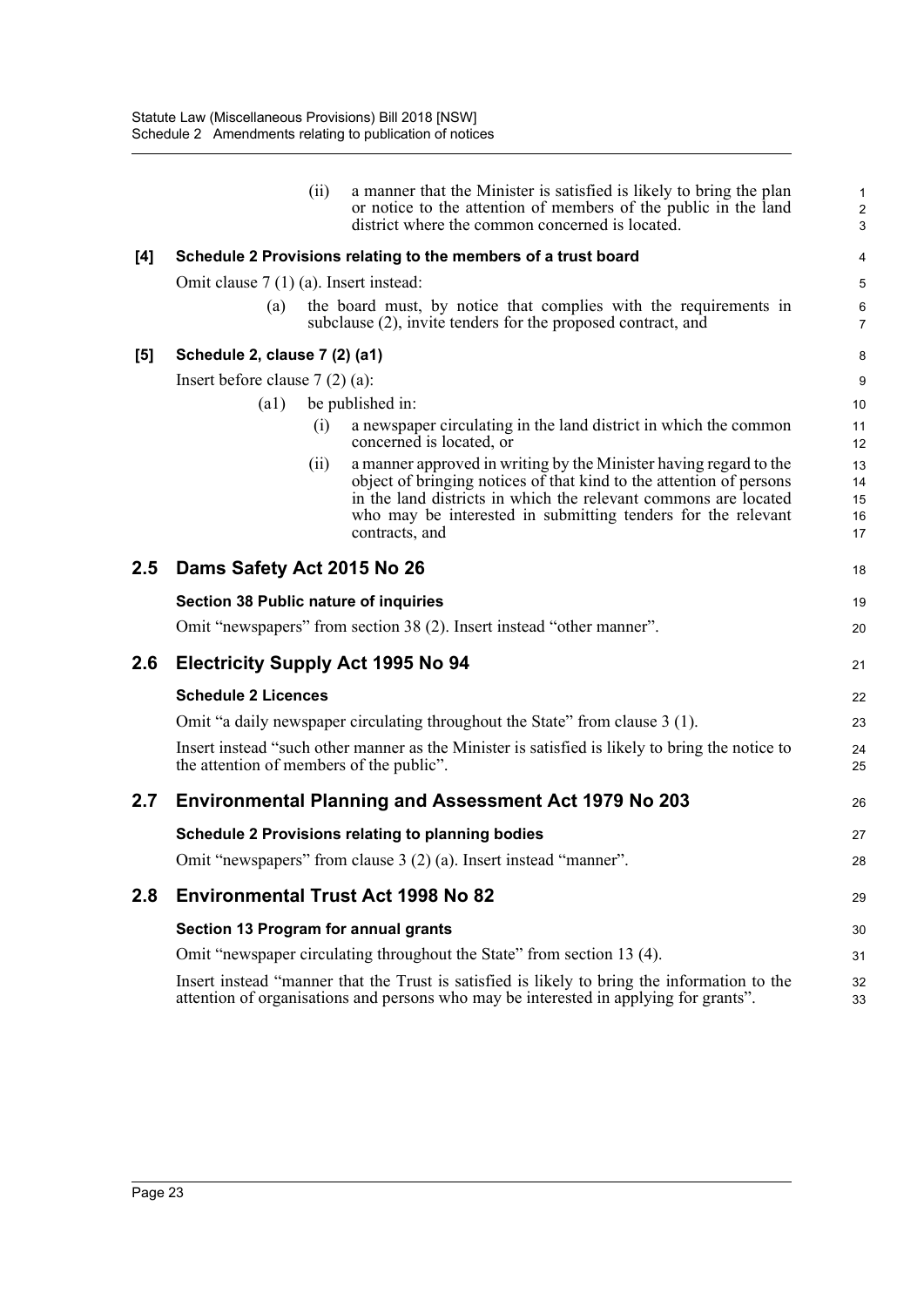| 2.9   | <b>Fisheries Management Act 1994 No 38</b>                                                                                                                                                                                                                         | 1                    |
|-------|--------------------------------------------------------------------------------------------------------------------------------------------------------------------------------------------------------------------------------------------------------------------|----------------------|
| [1]   | <b>Section 46 Invitation for shares</b>                                                                                                                                                                                                                            | $\boldsymbol{2}$     |
|       | Omit ", in a newspaper circulating throughout New South Wales and in such other<br>publications as the Minister considers appropriate" from section 46 (2) (a).                                                                                                    | 3<br>4               |
|       | Insert instead "and in such other manner as the Minister is satisfied is likely to bring the<br>notice to the attention of eligible persons and members of the public generally".                                                                                  | 5<br>6               |
| [2]   | <b>Section 284 Public consultation procedure</b>                                                                                                                                                                                                                   | $\overline{7}$       |
|       | Omit "newspaper circulating throughout the State and (if the matter relates to a particular<br>area only) in a local newspaper circulating" from section $284(2)$ (c).                                                                                             | 8<br>9               |
|       | Insert instead "manner that the person or body is satisfied is likely to bring the<br>advertisement to the attention of members of the public generally and, if the matter relates<br>to a particular area only, members of the public".                           | 10<br>11<br>12       |
|       | 2.10 Food Act 2003 No 43                                                                                                                                                                                                                                           | 13                   |
|       | Section 33 Manner of making orders                                                                                                                                                                                                                                 | 14                   |
|       | Omit section 33 (2). Insert instead:                                                                                                                                                                                                                               | 15                   |
|       | (2)<br>Notice of an order addressed as referred to in subsection $(1)$ (b) setting out the<br>terms of the order and the persons to be bound by the order must, as soon as<br>practicable after the order is made, be published:                                   | 16<br>17<br>18       |
|       | in such reasonably practicable manner as, in the opinion of the Food<br>(a)<br>Authority, will be most likely to bring the order to the attention of the<br>persons bound by it, and                                                                               | 19<br>20<br>21       |
|       | on the NSW legislation website if the order is addressed to a class of<br>(b)<br>persons or to all persons.                                                                                                                                                        | 22<br>23             |
|       | 2.11 Gas Supply Act 1996 No 38                                                                                                                                                                                                                                     | 24                   |
|       | Sections 8 (1) and 37 (1)                                                                                                                                                                                                                                          | 25                   |
|       | Omit "a daily newspaper circulating throughout New South Wales" wherever occurring.                                                                                                                                                                                | 26                   |
|       | Insert instead "such other manner as the Minister is satisfied is likely to bring the notice to<br>the attention of members of the public".                                                                                                                        | 27<br>28             |
|       | 2.12 Gene Technology (GM Crop Moratorium) Act 2003 No 12                                                                                                                                                                                                           | 29                   |
| [1]   | Section 9 Notification of making an order                                                                                                                                                                                                                          | 30                   |
|       | Omit section $9(1)(a)$ . Insert instead:                                                                                                                                                                                                                           | 31                   |
|       | in a manner that the Minister is satisfied is likely to bring the notice to<br>(a)<br>the attention of members of the public generally, and                                                                                                                        | 32<br>33             |
| $[2]$ | Section 9 (1) (c)                                                                                                                                                                                                                                                  | 34                   |
|       | Omit the paragraph. Insert instead:                                                                                                                                                                                                                                | 35                   |
|       | in the case of an exemption order that does not apply to the whole State,<br>(c)<br>in a manner that the Minister is satisfied is likely to bring the notice to<br>the attention of members of the public in the area in which the<br>exemption order is to apply. | 36<br>37<br>38<br>39 |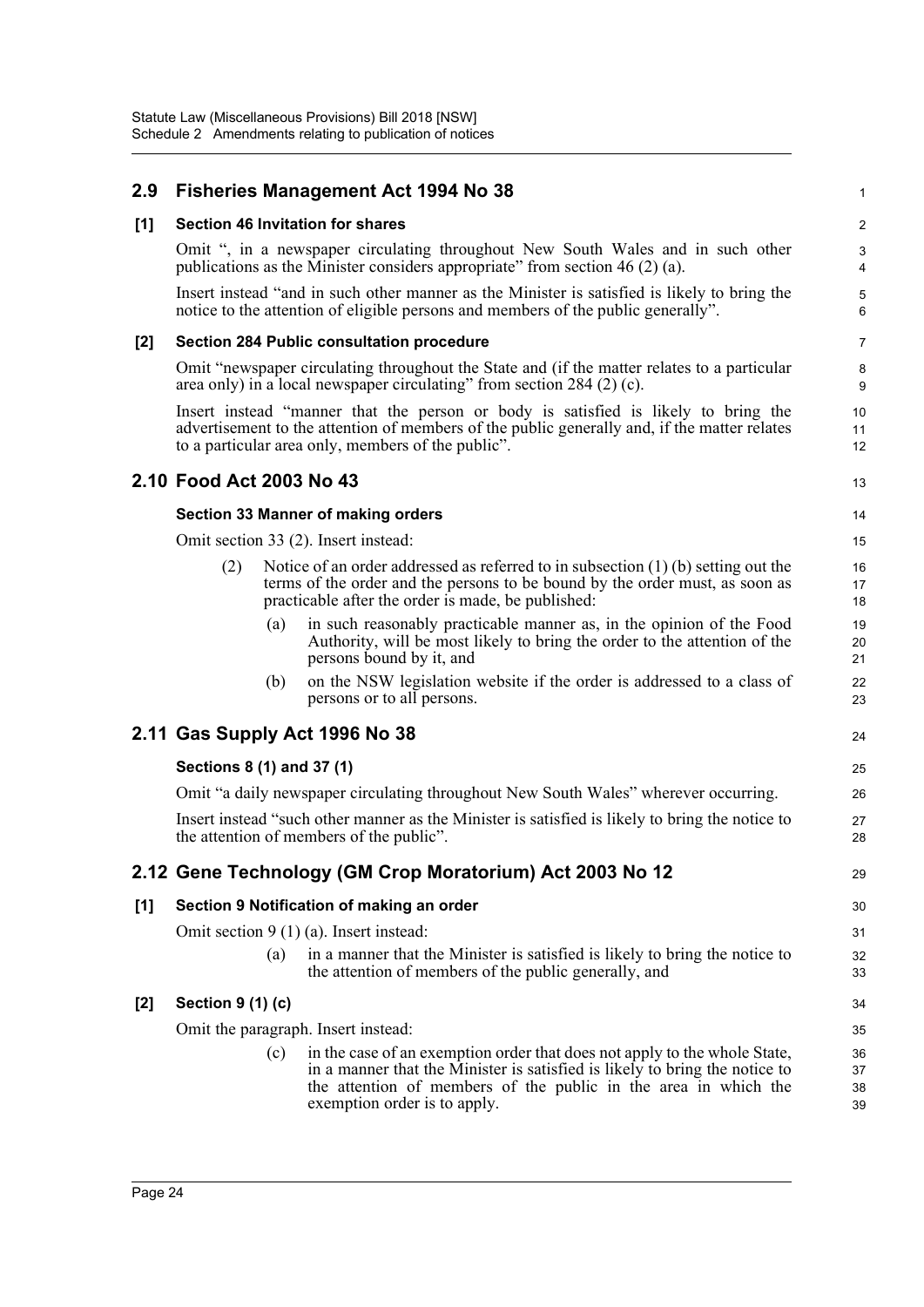|       | 2.13 Heritage Act 1977 No 136                                                                                                                                                    | 1                   |
|-------|----------------------------------------------------------------------------------------------------------------------------------------------------------------------------------|---------------------|
| [1]   | Sections 28 (1) (d) and 29 (5) (c)                                                                                                                                               | $\overline{2}$      |
|       | Omit "newspaper circulating" wherever occurring.                                                                                                                                 | 3                   |
|       | Insert instead "manner that the Minister or the council is satisfied is likely to bring the<br>notice to the attention of members of the public".                                | 4<br>5              |
| [2]   | Section 33 Procedure before recommendation for listing                                                                                                                           | 6                   |
|       | Omit "at least one metropolitan newspaper and one local newspaper circulating in the<br>precinct" from section 33 $(1)$ (a) (ii).                                                | $\overline{7}$<br>8 |
|       | Insert instead "a manner that the Heritage Council is satisfied is likely to bring the notice to<br>the attention of affected owners or occupiers and of members of the public". | 9<br>10             |
| $[3]$ | Section 33 (1) (b)                                                                                                                                                               | 11                  |
|       | Omit "at least one newspaper circulating".                                                                                                                                       | 12                  |
|       | Insert instead "a manner that the Heritage Council is satisfied is likely to bring the notice to<br>the attention of members of the public".                                     | 13<br>14            |
| [4]   | Section 33 (1) (c)                                                                                                                                                               | 15                  |
|       | Omit "publication of the newspaper notice".                                                                                                                                      | 16                  |
|       | Insert instead "notice under paragraph (a) (ii) or (b) was first published".                                                                                                     | 17                  |
| [5]   | Section 61 Public notice of certain applications                                                                                                                                 | 18                  |
|       | Omit "daily newspaper circulating throughout the State" from section 61 (1).                                                                                                     | 19                  |
|       | Insert instead "manner that the approval body is satisfied is likely to bring the notice to the<br>attention of members of the public".                                          | 20<br>21            |
| [6]   | <b>Section 61 (2)</b>                                                                                                                                                            | 22                  |
|       | Omit "published in the newspaper". Insert instead "first published".                                                                                                             | 23                  |
|       | 2.14 Heritage Regulation 2012                                                                                                                                                    | 24                  |
| [1]   | Clause 17 Procedure for listing of minimum standards on Register                                                                                                                 | 25                  |
|       | Omit "at least one newspaper circulating" from clause 17 (3) (b).                                                                                                                | 26                  |
|       | Insert instead "a manner that the Heritage Council is satisfied will bring the notice to the<br>attention of members of the public".                                             | 27<br>28            |
| $[2]$ | Clause 17 (3) (c)                                                                                                                                                                | 29                  |
|       | Omit "publication of the newspaper notice".                                                                                                                                      | 30                  |
|       | Insert instead "the notice was first published".                                                                                                                                 | 31                  |
|       | 2.15 Hunter Water Act 1991 No 53                                                                                                                                                 | 32                  |
| [1]   | Section 38 Terms and conditions of customer contracts may be varied on 6 months'<br>notice                                                                                       | 33<br>34            |
|       | Omit "a daily newspaper circulating in the area of operations, a notice" from section 38 (1).                                                                                    | 35                  |
|       | Insert instead "the Gazette or on the NSW legislation website, an order".                                                                                                        | 36                  |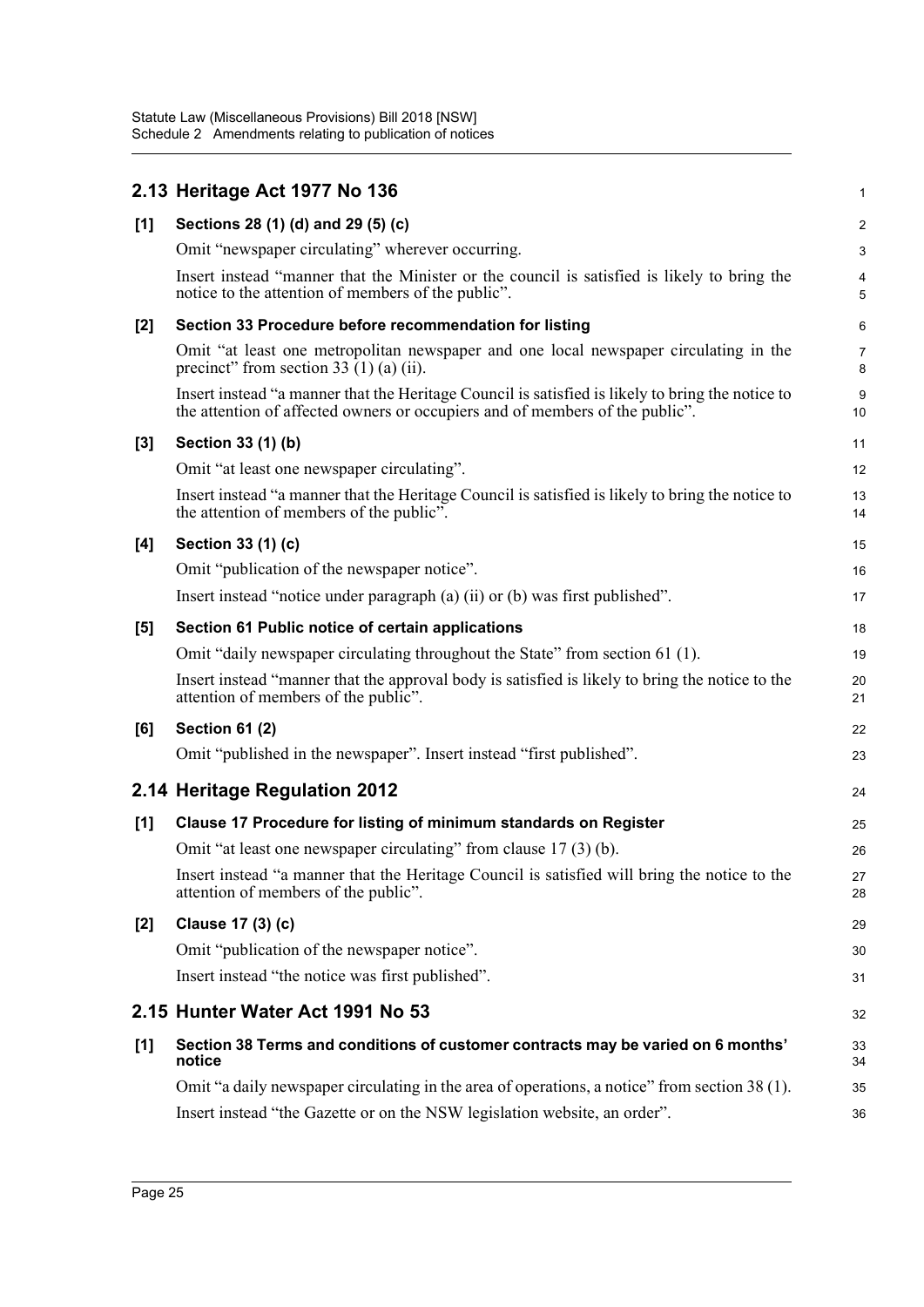| $[2]$ | <b>Section 38 (1)</b>                         |                                                                                                                                                                                                                                                                                                                                                   |                                     |  |  |  |
|-------|-----------------------------------------------|---------------------------------------------------------------------------------------------------------------------------------------------------------------------------------------------------------------------------------------------------------------------------------------------------------------------------------------------------|-------------------------------------|--|--|--|
|       |                                               | Omit "at least 6 months, or a shorter period to which the Minister agrees, before the<br>variation becomes effective".                                                                                                                                                                                                                            | $\sqrt{2}$<br>3                     |  |  |  |
| $[3]$ | Section 38 (1A)                               |                                                                                                                                                                                                                                                                                                                                                   |                                     |  |  |  |
|       | Insert after section $38(1)$ :                |                                                                                                                                                                                                                                                                                                                                                   |                                     |  |  |  |
|       | (1A)                                          | Notice of the making of an order under this section must be published, at least<br>6 months before the variation becomes effective or within a shorter period<br>approved by the Minister, in a manner that the Corporation is satisfied is likely<br>to bring the notice to the attention of members of the public in the area of<br>operations. | 6<br>$\overline{7}$<br>8<br>9<br>10 |  |  |  |
| [4]   | <b>Section 38 (2)</b>                         |                                                                                                                                                                                                                                                                                                                                                   | 11                                  |  |  |  |
|       |                                               | Omit "the notice" where firstly occurring. Insert instead "an order".                                                                                                                                                                                                                                                                             | 12                                  |  |  |  |
| [5]   | <b>Section 38 (2)</b>                         |                                                                                                                                                                                                                                                                                                                                                   | 13                                  |  |  |  |
|       |                                               | Omit "notice" where secondly occurring. Insert instead "order".                                                                                                                                                                                                                                                                                   | 14                                  |  |  |  |
| [6]   | <b>Section 38 (3)</b>                         |                                                                                                                                                                                                                                                                                                                                                   | 15                                  |  |  |  |
|       |                                               | Omit "a notice" and "the notice". Insert instead "an order" and "the order", respectively.                                                                                                                                                                                                                                                        | 16                                  |  |  |  |
|       |                                               | 2.16 Hunter Water Regulation 2015                                                                                                                                                                                                                                                                                                                 | 17                                  |  |  |  |
| [1]   | <b>Clause 33 Restrictions on use of water</b> |                                                                                                                                                                                                                                                                                                                                                   |                                     |  |  |  |
|       | Omit "notice" from clause 33 (1).             |                                                                                                                                                                                                                                                                                                                                                   |                                     |  |  |  |
|       |                                               | Insert instead "order published on the NSW legislation website".                                                                                                                                                                                                                                                                                  | 20                                  |  |  |  |
| $[2]$ | <b>Clause 33 (2)</b>                          |                                                                                                                                                                                                                                                                                                                                                   | 21                                  |  |  |  |
|       |                                               | Omit "notice" wherever occurring. Insert instead "order".                                                                                                                                                                                                                                                                                         | 22                                  |  |  |  |
| $[3]$ | Clause 33 (2) (a)                             |                                                                                                                                                                                                                                                                                                                                                   | 23                                  |  |  |  |
|       | Omit the paragraph.                           |                                                                                                                                                                                                                                                                                                                                                   | 24                                  |  |  |  |
| [4]   | <b>Clause 33 (2A)</b>                         |                                                                                                                                                                                                                                                                                                                                                   | 25                                  |  |  |  |
|       |                                               | Insert after clause $33(2)$ :                                                                                                                                                                                                                                                                                                                     | 26                                  |  |  |  |
|       |                                               | (2A) Notice of the making of an order is to be given in such reasonably practicable<br>manner as the Minister is satisfied is most likely to bring the order to the<br>attention of members of the public in the area of operations of the Corporation<br>or that part of the area to which the order applies.                                    | 27<br>28<br>29<br>30                |  |  |  |
| [5]   | Clause 33 (3) and (4)                         |                                                                                                                                                                                                                                                                                                                                                   | 31                                  |  |  |  |
|       |                                               | Omit "a notice" wherever occurring. Insert instead "an order".                                                                                                                                                                                                                                                                                    | 32                                  |  |  |  |
|       |                                               | 2.17 Landlord and Tenant (Amendment) Act 1948 No 25                                                                                                                                                                                                                                                                                               | 33                                  |  |  |  |
| [1]   | <b>Section 59 Service of notices</b>          |                                                                                                                                                                                                                                                                                                                                                   |                                     |  |  |  |
|       |                                               | Omit section 59 (3). Insert instead:                                                                                                                                                                                                                                                                                                              | 35                                  |  |  |  |
|       | (3)                                           | Where any notice or other document is required or permitted by this Part to be<br>given to, or served upon, a person whose address is unknown, it may be given<br>or served by publishing it in:                                                                                                                                                  | 36<br>37<br>38                      |  |  |  |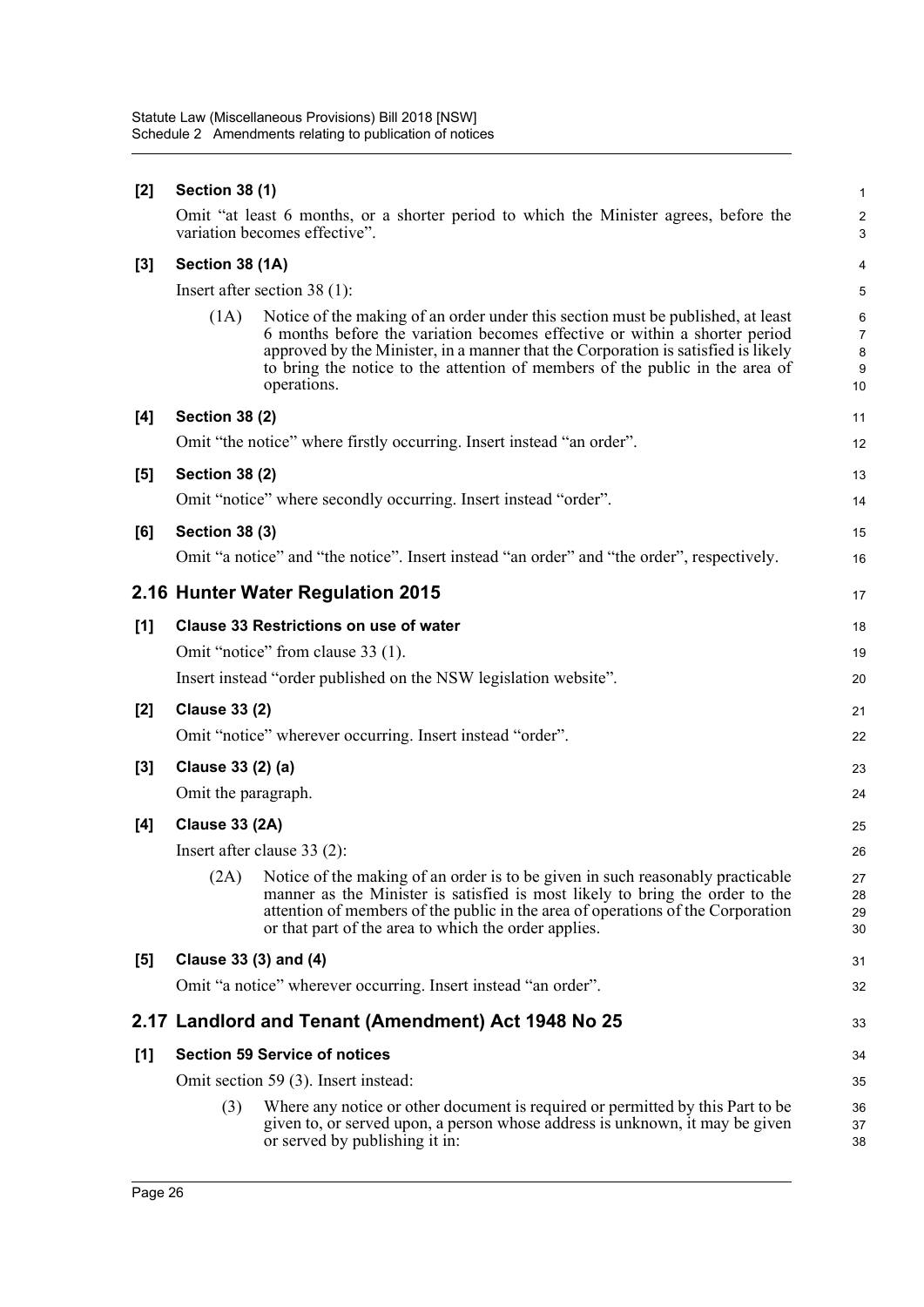|       |                       | the Gazette, and                                                                                                                               |                               |
|-------|-----------------------|------------------------------------------------------------------------------------------------------------------------------------------------|-------------------------------|
|       | (a)                   |                                                                                                                                                | $\mathbf{1}$                  |
|       | (b)                   | a daily newspaper circulating in the district in which the prescribed<br>premises concerned are situated or in a manner approved in writing by | $\overline{c}$<br>$\mathsf 3$ |
|       |                       | the Secretary having regard to the object of bringing notices or                                                                               | $\overline{\mathbf{4}}$       |
|       |                       | documents of that kind to the attention of the relevant persons whose                                                                          | $\sqrt{5}$                    |
|       |                       | addresses are unknown.                                                                                                                         | 6                             |
| $[2]$ |                       | <b>Section 62 Restriction on eviction</b>                                                                                                      | $\overline{7}$                |
|       |                       | Omit section 62 (4A) (a) (ii). Insert instead:                                                                                                 | 8                             |
|       |                       | in any other case—by publishing the notice twice in a daily<br>(ii)                                                                            | 9                             |
|       |                       | newspaper circulating in the district in which the premises are                                                                                | 10                            |
|       |                       | situated or by publishing the notice in a manner approved in<br>writing by the Secretary for notices of that kind.                             | 11<br>12                      |
|       |                       | 2.18 Local Government Act 1993 No 30                                                                                                           | 13                            |
| [1]   |                       | Section 47 Leases, licences and other estates in respect of community land—terms                                                               | 14                            |
|       | greater than 5 years  |                                                                                                                                                | 15                            |
|       |                       | Insert "(including on the council's website)" after "proposal" in section $47(1)(a)$ .                                                         | 16                            |
| $[2]$ | <b>Section 47 (6)</b> |                                                                                                                                                | 17                            |
|       |                       | Omit "newspaper" from the fourth bullet point. Insert instead "public".                                                                        | 18                            |
| $[3]$ |                       | <b>Section 348 Advertising of staff positions</b>                                                                                              | 19                            |
|       | Omit section 348 (2). |                                                                                                                                                | 20                            |
| [4]   |                       | Section 410 Alternative use of money raised by special rates or charges                                                                        | 21                            |
|       |                       | Omit section $410(2)$ (b). Insert instead:                                                                                                     | 22                            |
|       | (b)                   | notice of the fact that the proposal was included in the operational plan                                                                      | 23                            |
|       |                       | adopted by the council for that year has been published in a manner that                                                                       | 24                            |
|       |                       | the council is satisfied is likely to bring the notice to the attention of<br>members of the public in the area.                               | 25<br>26                      |
| [5]   |                       | Sections 644A (1), 644B (3) and 645 (1)                                                                                                        | 27                            |
|       |                       | Omit "newspaper circulating" wherever occurring.                                                                                               | 28                            |
|       |                       | Insert instead "manner that the council is satisfied is likely to bring the notice to the                                                      | 29                            |
|       |                       | attention of members of the public".                                                                                                           | 30                            |
| [6]   |                       | Section 707 Publication of notices in Gazette and elsewhere                                                                                    | 31                            |
|       |                       | Omit "any newspaper" and "a newspaper" from section 707 (1).                                                                                   | 32                            |
|       |                       | Insert instead "another manner" and "that other manner", respectively.                                                                         | 33                            |
| $[7]$ |                       | Section 710 Service of notices on persons                                                                                                      | 34                            |
|       |                       | Omit section 710 (4) (b). Insert instead:                                                                                                      | 35                            |
|       | (b)                   | in any case where the land, building or premises are unoccupied and the                                                                        | 36                            |
|       |                       | owner or the owner's address or place of residence is not known to the                                                                         | 37                            |
|       |                       | council, service by the council may be by advertisement in the approved                                                                        | 38                            |
|       |                       | form published in:                                                                                                                             | 39                            |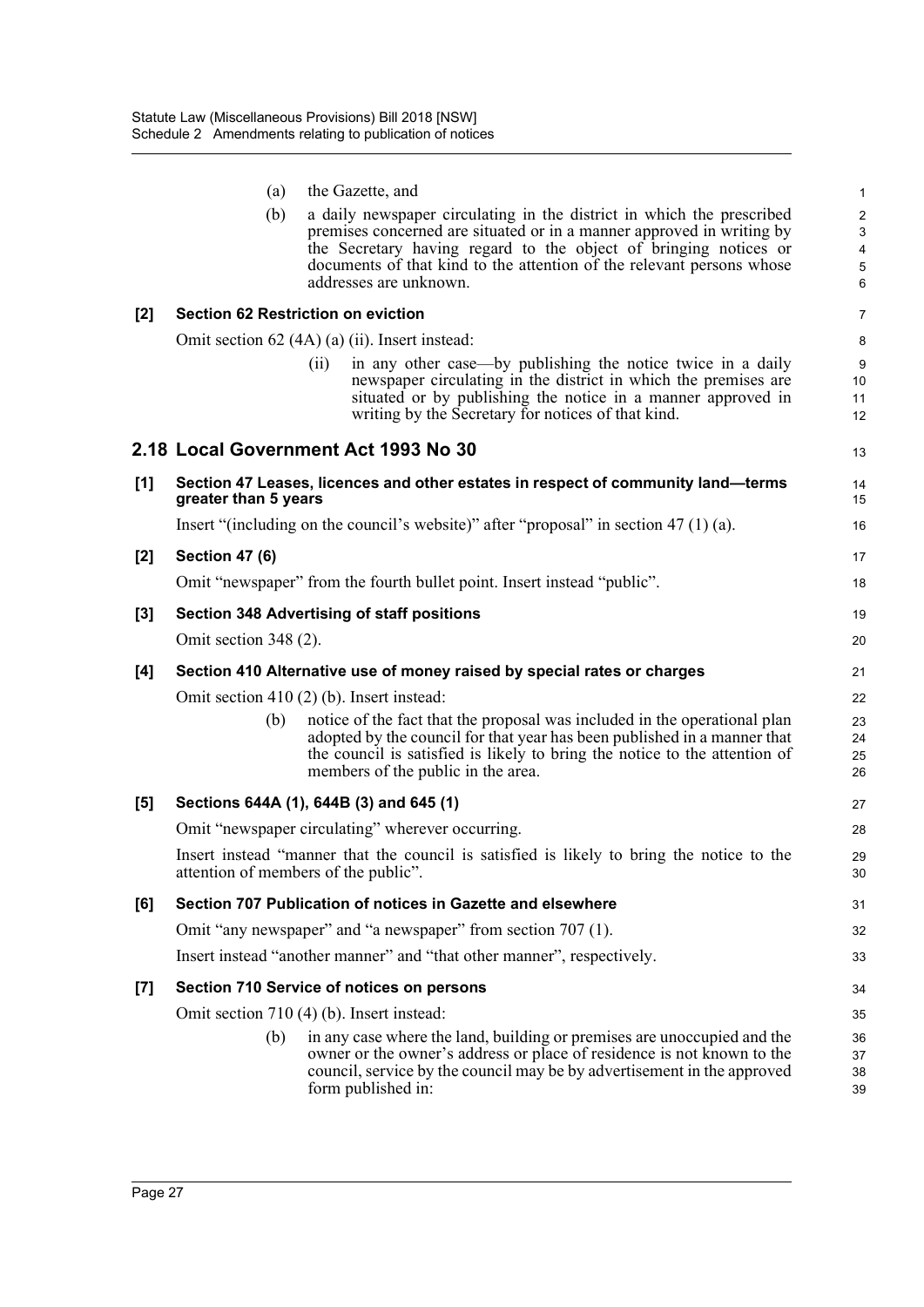|       |                    |                                     | (i)               | a newspaper circulating in the area or part of the area in which the<br>land, building or premises are situated that is published in print<br>form at intervals not exceeding 26 days, or                                                                                            | $\mathbf{1}$<br>2<br>3       |
|-------|--------------------|-------------------------------------|-------------------|--------------------------------------------------------------------------------------------------------------------------------------------------------------------------------------------------------------------------------------------------------------------------------------|------------------------------|
|       |                    |                                     | (ii)              | a manner determined by the council having regard to the object<br>of bringing notices to the attention of owners in cases of that kind,<br>and                                                                                                                                       | $\pmb{4}$<br>$\sqrt{5}$<br>6 |
| [8]   |                    |                                     |                   | Section 715 Notice of proposal to sell land                                                                                                                                                                                                                                          | $\overline{7}$               |
|       |                    |                                     |                   | Omit section $715(1)(a)$ and (b). Insert instead:                                                                                                                                                                                                                                    | 8                            |
|       |                    | (a)                                 |                   | fix a time and place for the sale, and                                                                                                                                                                                                                                               | 9                            |
|       |                    | (b)                                 |                   | give notice of the proposed sale by means of an advertisement published<br>in the Gazette and in:                                                                                                                                                                                    | 10<br>11                     |
|       |                    |                                     | (i)               | a newspaper circulating in the area or part of the area in which the<br>land is situated that is published in print form at intervals not<br>exceeding 26 days, or                                                                                                                   | 12<br>13<br>14               |
|       |                    |                                     | (ii)              | a manner that the council is satisfied is likely to bring the notice<br>to the attention of persons who may be interested in purchasing<br>the land, and                                                                                                                             | 15<br>16<br>17               |
| [9]   |                    | <b>Section 715 (1A)</b>             |                   |                                                                                                                                                                                                                                                                                      | 18                           |
|       |                    | Insert after section $715(1)$ :     |                   |                                                                                                                                                                                                                                                                                      | 19                           |
|       | (1A)               |                                     |                   | The time fixed for the sale must be no earlier than 3 months and no later than<br>6 months after the date on which an advertisement is first published in the<br>manner determined by the council in accordance with this section.                                                   | 20<br>21<br>22               |
| [10]  | <b>Dictionary</b>  |                                     |                   |                                                                                                                                                                                                                                                                                      | 23                           |
|       |                    |                                     |                   | Omit the definition of <i>newspaper</i> .                                                                                                                                                                                                                                            | 24                           |
|       |                    |                                     |                   | 2.19 Local Land Services Act 2013 No 51                                                                                                                                                                                                                                              | 25                           |
| [1]   |                    | <b>Section 71 Notice of closure</b> |                   |                                                                                                                                                                                                                                                                                      | 26                           |
|       |                    |                                     |                   | Omit "newspaper circulating generally" from section 71 (1).                                                                                                                                                                                                                          | 27                           |
|       |                    |                                     |                   | Insert instead "manner that Local Land Services is satisfied is likely to bring the notice to<br>the attention of members of the public".                                                                                                                                            | 28<br>29                     |
| $[2]$ |                    |                                     |                   | Section 133 Public notice of proposal to make order                                                                                                                                                                                                                                  | 30                           |
|       |                    |                                     |                   | Omit section 133 (1). Insert instead:                                                                                                                                                                                                                                                | 31                           |
|       |                    | (1)                                 |                   | The Minister is to cause notice of a proposal to make a pest control order<br>applying to land to be published in a manner that the Minister is satisfied is<br>likely to bring the notice to the attention of members of the public in the region<br>in which the land is situated. | 32<br>33<br>34<br>35         |
| $[3]$ | <b>Section 137</b> |                                     |                   |                                                                                                                                                                                                                                                                                      | 36                           |
|       |                    | Omit the section. Insert instead:   |                   |                                                                                                                                                                                                                                                                                      | 37                           |
|       | 137                |                                     |                   | Notice of making of order                                                                                                                                                                                                                                                            | 38                           |
|       |                    |                                     | land is situated. | The Minister is to cause a notice of the making of a pest control order to be<br>published in a manner that the Minister is satisfied is likely to bring the notice<br>to the attention of members of the public in the region in which the controlled                               | 39<br>40<br>41<br>42         |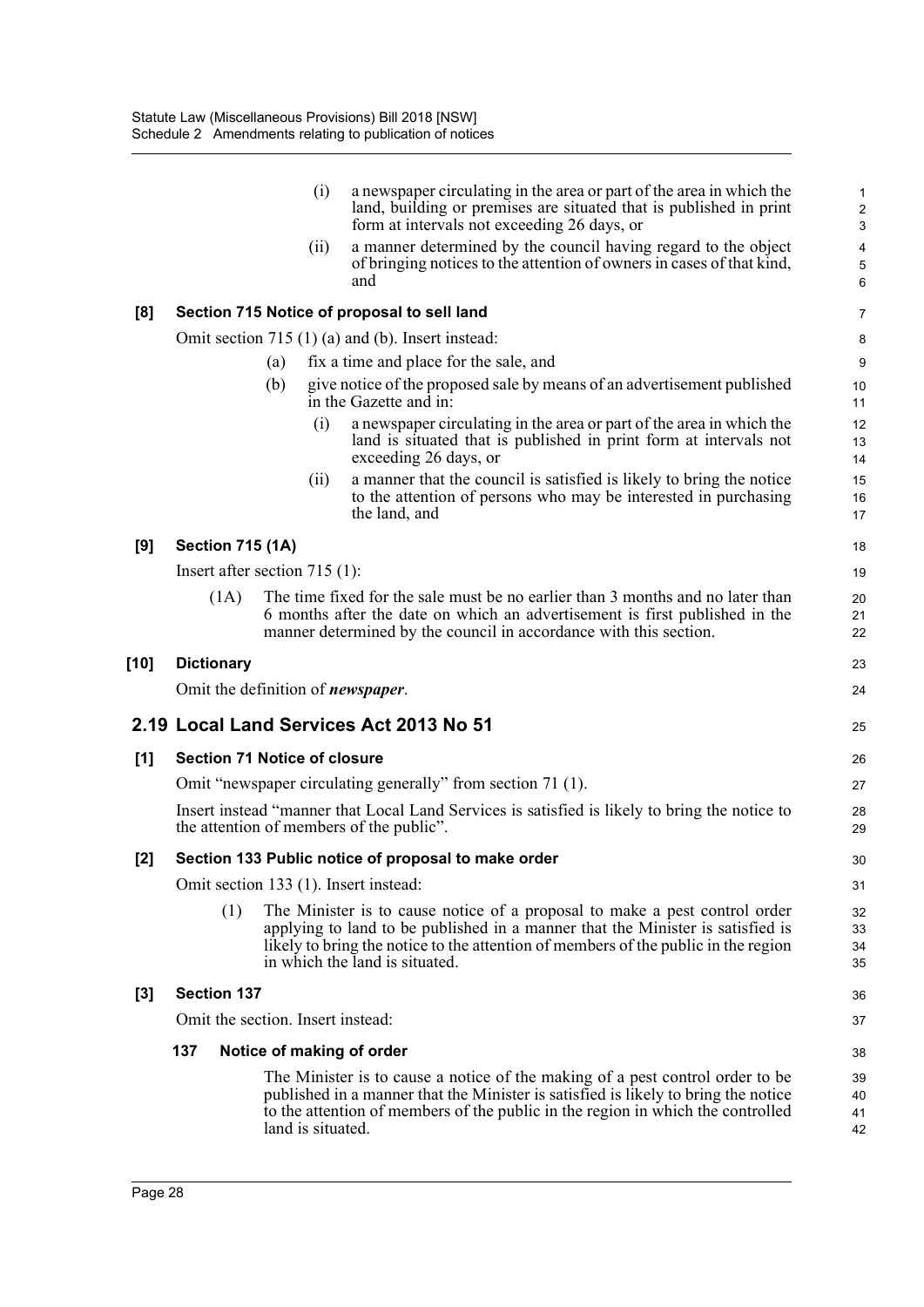| [4]   |                              |     | Section 144 When may eradication orders be given?                                                                                                                                                                                                                        | $\mathbf{1}$         |
|-------|------------------------------|-----|--------------------------------------------------------------------------------------------------------------------------------------------------------------------------------------------------------------------------------------------------------------------------|----------------------|
|       |                              |     | Omit "newspaper circulating generally" from section 144 (3).                                                                                                                                                                                                             | $\overline{2}$       |
|       |                              |     | Insert instead "manner that Local Land Services is satisfied is likely to bring the order to<br>the attention of members of the public".                                                                                                                                 | 3<br>$\overline{4}$  |
| [5]   |                              |     | Schedule 5 Sale of land for unpaid money owing to Local Land Services                                                                                                                                                                                                    | 5                    |
|       |                              |     | Omit clause $5(1)(a)$ and (b). Insert instead:                                                                                                                                                                                                                           | 6                    |
|       |                              | (a) | fix a time and place for the sale, and                                                                                                                                                                                                                                   | $\overline{7}$       |
|       |                              | (b) | give notice of the proposed sale by means of an advertisement published<br>in the Gazette and in such other manner as Local Land Services is<br>satisfied is likely to bring the notice to the attention of persons who may<br>be interested in purchasing the land, and | 8<br>9<br>10<br>11   |
| [6]   | Schedule 5, clause 5 (1A)    |     |                                                                                                                                                                                                                                                                          | 12                   |
|       | Insert after clause $5(1)$ : |     |                                                                                                                                                                                                                                                                          | 13                   |
|       | (1A)                         |     | The time fixed for the sale must be no earlier than 3 months and no later than<br>6 months after the date on which an advertisement is first published in the<br>manner determined by Local Land Services in accordance with this clause.                                | 14<br>15<br>16       |
|       |                              |     | 2.20 Local Land Services Regulation 2014                                                                                                                                                                                                                                 | 17                   |
| [1]   | stock                        |     | Clause 68 Local Land Services not liable for injury attributable to diseased travelling                                                                                                                                                                                  | 18<br>19             |
|       |                              |     | Omit "in a newspaper circulating generally in the region" from clause 68 (a).                                                                                                                                                                                            | 20                   |
|       |                              |     | Insert instead ", in a manner that Local Land Services is satisfied is likely to bring the notice<br>to the attention of members of the public in the region,".                                                                                                          | 21<br>22             |
| $[2]$ |                              |     | Clause 77 Notice of exemption or cancellation of exemption                                                                                                                                                                                                               | 23                   |
|       |                              |     | Omit "a newspaper circulating generally" from clause 77 (1) (b).                                                                                                                                                                                                         | 24                   |
|       |                              |     | Insert instead "the Gazette and in such other manner as Local Land Services is satisfied is<br>likely to bring the notice to the attention of members of the public".                                                                                                    | 25<br>26             |
| $[3]$ | (s 60K (7))                  |     | Clause 117 Consultation with landholders affected by proposed re-categorisation                                                                                                                                                                                          | 27<br>28             |
|       |                              |     | Omit clause 117 (4) (a). Insert instead:                                                                                                                                                                                                                                 | 29                   |
|       |                              | (a) | a notice must be published in a manner that the Environment Agency<br>Head is satisfied is likely to bring the notice to the attention of:                                                                                                                               | 30                   |
|       |                              |     | (i)<br>members of the public generally, or                                                                                                                                                                                                                               | 31<br>32             |
|       |                              |     | if the re-categorisation relates only to one local government<br>(ii)<br>area—members of the public in that local government area,                                                                                                                                       | 33<br>34             |
| [4]   |                              |     | Schedule 1 Elections for members of local boards                                                                                                                                                                                                                         | 35                   |
|       |                              |     | Omit clause 12 (3) (a). Insert instead:                                                                                                                                                                                                                                  | 36                   |
|       |                              | (a) | causing notice to be published in a manner approved in writing by Local<br>Land Services having regard to the object of bringing notices of that<br>kind to the attention of members of the public in the relevant regions,<br>and                                       | 37<br>38<br>39<br>40 |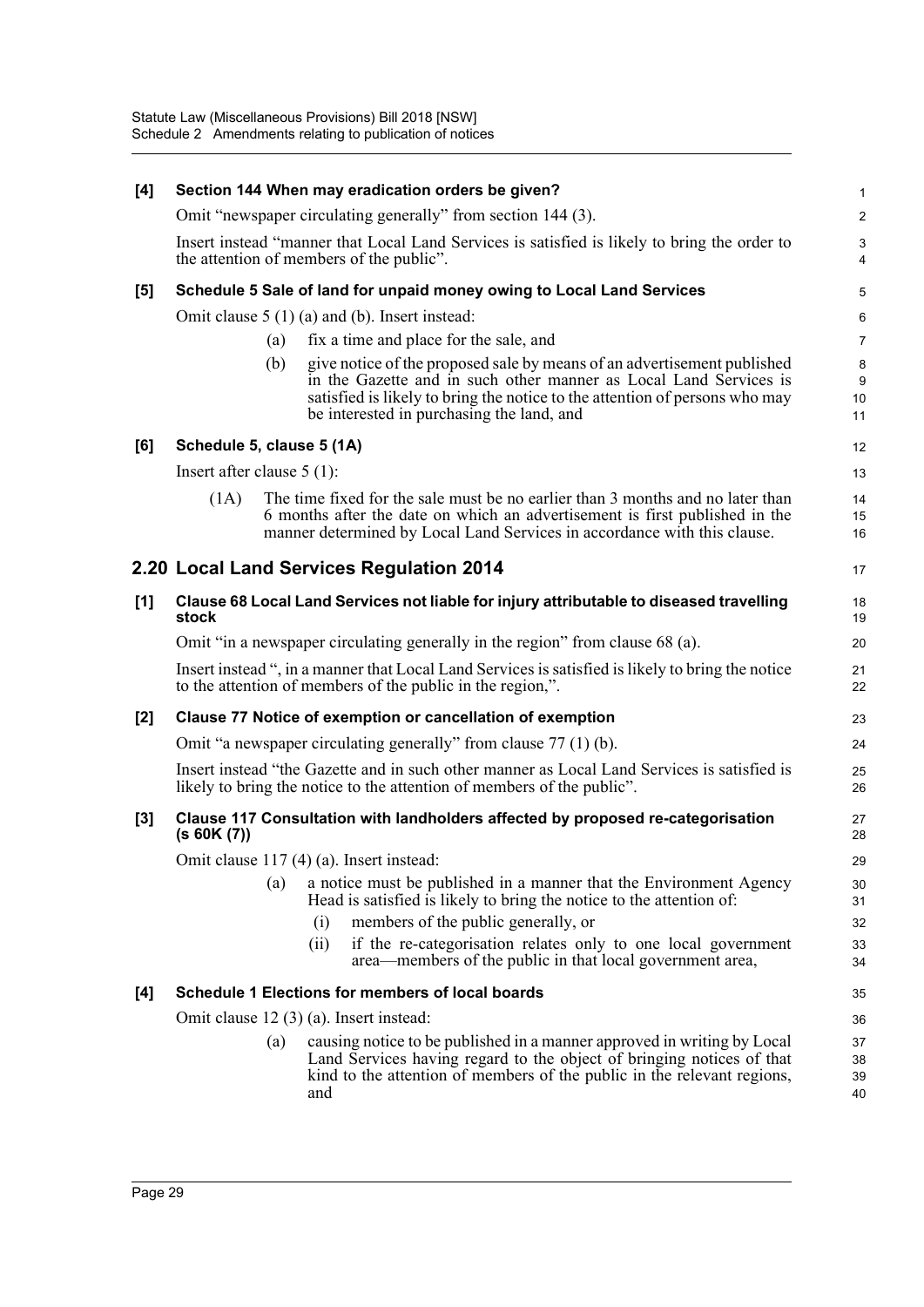| [5]   | Schedule 1, clause 35 (2) (b)        |                                                                                                                                                                                                                                      |                                              |  |
|-------|--------------------------------------|--------------------------------------------------------------------------------------------------------------------------------------------------------------------------------------------------------------------------------------|----------------------------------------------|--|
|       | Omit the paragraph. Insert instead:  |                                                                                                                                                                                                                                      | $\overline{2}$                               |  |
|       | (b)                                  | in a manner approved in writing by Local Land Services having regard<br>to the object of bringing notices of that kind to the attention of members<br>of the public in the relevant regions.                                         | $\mathbf{3}$<br>$\overline{\mathbf{4}}$<br>5 |  |
| [6]   | Schedule 1, clause 49 (a)            |                                                                                                                                                                                                                                      | 6                                            |  |
|       | throughout the region concerned".    | Omit "one or more local newspapers that, individually or collectively, circulate generally                                                                                                                                           | $\overline{7}$<br>8                          |  |
|       | relevant regions".                   | Insert instead "a manner approved in writing by Local Land Services having regard to the<br>object of bringing notices of that kind to the attention of members of the public in the                                                 | 9<br>10<br>11                                |  |
|       |                                      | 2.21 Marine Estate Management Act 2014 No 72                                                                                                                                                                                         | 12                                           |  |
|       |                                      | Section 79 Meaning of "diligent inquiry"                                                                                                                                                                                             | 13                                           |  |
|       |                                      | Omit section 79 (1) (c). Insert instead:                                                                                                                                                                                             | 14                                           |  |
|       | (c)                                  | publishing a notice referred to in paragraph (b) in a manner approved by                                                                                                                                                             | 15                                           |  |
|       |                                      | the relevant Ministers having regard to the object of bringing notices of<br>that kind to the attention of persons who may be owners of the relevant                                                                                 | 16<br>17                                     |  |
|       |                                      | land.                                                                                                                                                                                                                                | 18                                           |  |
|       |                                      | 2.22 National Parks and Wildlife Act 1974 No 80                                                                                                                                                                                      | 19                                           |  |
| [1]   |                                      | Section 151F Public consultation regarding grant of leases and licences                                                                                                                                                              | 20                                           |  |
|       | website" from section $151F(1)(a)$ . | Omit "newspaper circulating in the area in which the land is located and on the Office's                                                                                                                                             | 21<br>22                                     |  |
|       | Office's website,".                  | Insert instead "manner that the Minister is satisfied is likely to bring the notice to the<br>attention of members of the public in the area in which the land is located, and also on the                                           | 23<br>24<br>25                               |  |
| $[2]$ | Section 151F (1) (b)                 |                                                                                                                                                                                                                                      | 26                                           |  |
|       |                                      | Omit "newspaper circulating throughout New South Wales, in a newspaper circulating in<br>the area in which the land is located and on the Office's website".                                                                         | 27<br>28                                     |  |
|       |                                      | Insert instead "manner that the Minister is satisfied is likely to bring the notice to the<br>attention of members of the public both generally and in the area in which the land is<br>located, and also on the Office's website,". | 29<br>30<br>31                               |  |
| [3]   |                                      | Section 151I Restrictions on grant of lease for residential accommodation                                                                                                                                                            | 32                                           |  |
|       |                                      | Omit "newspaper circulating throughout New South Wales" from section 151I (2) (a).                                                                                                                                                   | 33                                           |  |
|       |                                      | Insert instead "manner that the Minister is satisfied is likely to bring the notice to the<br>attention of members of the public".                                                                                                   | 34<br>35                                     |  |
| [4]   |                                      | Section 160D Notice to state interest in structure or contents                                                                                                                                                                       | 36                                           |  |
|       |                                      | Omit section 160D (2) (b). Insert instead:                                                                                                                                                                                           | 37                                           |  |
|       | (b)                                  | published in a manner determined in writing by the Minister having<br>regard to the object of bringing notices of that kind to the attention of<br>persons of the kind referred to in subsection (1).                                | 38<br>39<br>40                               |  |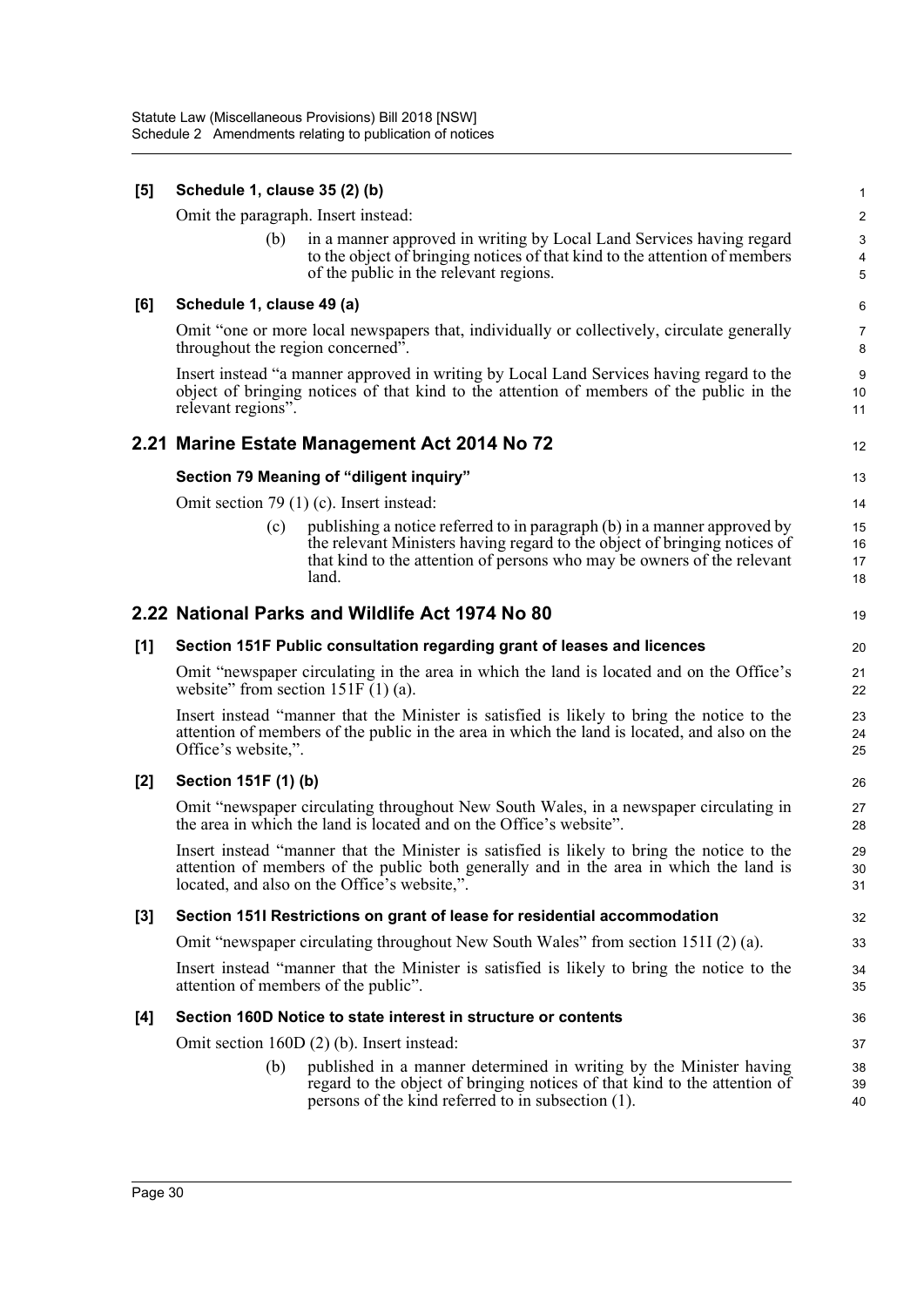|       |     | 2.23 Pesticides Act 1999 No 80                                                                                                                                                                                                                                                                                                                                                                                                                                                                                    | 1                                      |
|-------|-----|-------------------------------------------------------------------------------------------------------------------------------------------------------------------------------------------------------------------------------------------------------------------------------------------------------------------------------------------------------------------------------------------------------------------------------------------------------------------------------------------------------------------|----------------------------------------|
|       |     | Section 38 Making of pesticide control order                                                                                                                                                                                                                                                                                                                                                                                                                                                                      | $\overline{2}$                         |
|       |     | Omit "newspapers and other publications" from section 38 (5). Insert instead "manner".                                                                                                                                                                                                                                                                                                                                                                                                                            | 3                                      |
|       |     | 2.24 Pipelines Act 1967 No 90                                                                                                                                                                                                                                                                                                                                                                                                                                                                                     | 4                                      |
| [1]   |     | Section 13 Manner of making applications for licences                                                                                                                                                                                                                                                                                                                                                                                                                                                             | 5                                      |
|       |     | Omit section 13 (3). Insert instead:                                                                                                                                                                                                                                                                                                                                                                                                                                                                              | 6                                      |
|       | (3) | Not less than 7 days before making an application under section 12, the<br>applicant must cause a notification, setting out particulars of the proposed<br>application, to be published in a manner approved in writing by the Minister<br>having regard to the object of bringing notifications of that kind to the<br>attention of members of the public.                                                                                                                                                       | 7<br>8<br>$\boldsymbol{9}$<br>10<br>11 |
| $[2]$ |     | Section 13A Amendment of application for licence by inclusion or exclusion of lands                                                                                                                                                                                                                                                                                                                                                                                                                               | 12                                     |
|       |     | Omit section 13A (7). Insert instead:                                                                                                                                                                                                                                                                                                                                                                                                                                                                             | 13                                     |
|       | (7) | Not less than 7 days before making a further application for a variation (other<br>than a minor variation) of the area in respect of which the application is made<br>by including additional lands in that area, the applicant must cause a<br>notification, setting out particulars of the proposed further application, to be<br>published in a manner approved in writing by the Minister having regard to the<br>object of bringing notifications of that kind to the attention of members of the<br>public. | 14<br>15<br>16<br>17<br>18<br>19<br>20 |
| $[3]$ |     | <b>Section 18 Variation of licence area</b>                                                                                                                                                                                                                                                                                                                                                                                                                                                                       | 21                                     |
|       |     | Omit section 18 (7). Insert instead:                                                                                                                                                                                                                                                                                                                                                                                                                                                                              | 22                                     |
|       | (7) | Not less than 7 days before making an application under this section for a<br>variation (other than a minor variation) of the licence area by including<br>additional lands in that area, the applicant must cause a notification, setting out<br>particulars of the proposed application, to be published in a manner approved<br>in writing by the Minister having regard to the object of bringing notifications<br>of that kind to the attention of members of the public.                                    | 23<br>24<br>25<br>26<br>27<br>28       |
| [4]   |     | Sections 31 (2) (c) and 32 (2) (d)                                                                                                                                                                                                                                                                                                                                                                                                                                                                                | 29                                     |
|       |     | Omit "newspapers" wherever occurring. Insert instead "manner".                                                                                                                                                                                                                                                                                                                                                                                                                                                    | 30                                     |
|       |     | 2.25 Plantations and Reafforestation Act 1999 No 97                                                                                                                                                                                                                                                                                                                                                                                                                                                               | 31                                     |
|       |     | <b>Section 26 Public consultation</b>                                                                                                                                                                                                                                                                                                                                                                                                                                                                             | 32                                     |
|       |     | Omit "newspaper circulating throughout the State and in any local newspaper that the<br>Minister considers appropriate" from section $26(2)(c)$ .                                                                                                                                                                                                                                                                                                                                                                 | 33<br>34                               |
|       |     | Insert instead "manner that the Minister is satisfied is likely to bring the advertisement to<br>the attention of members of the public".                                                                                                                                                                                                                                                                                                                                                                         | 35<br>36                               |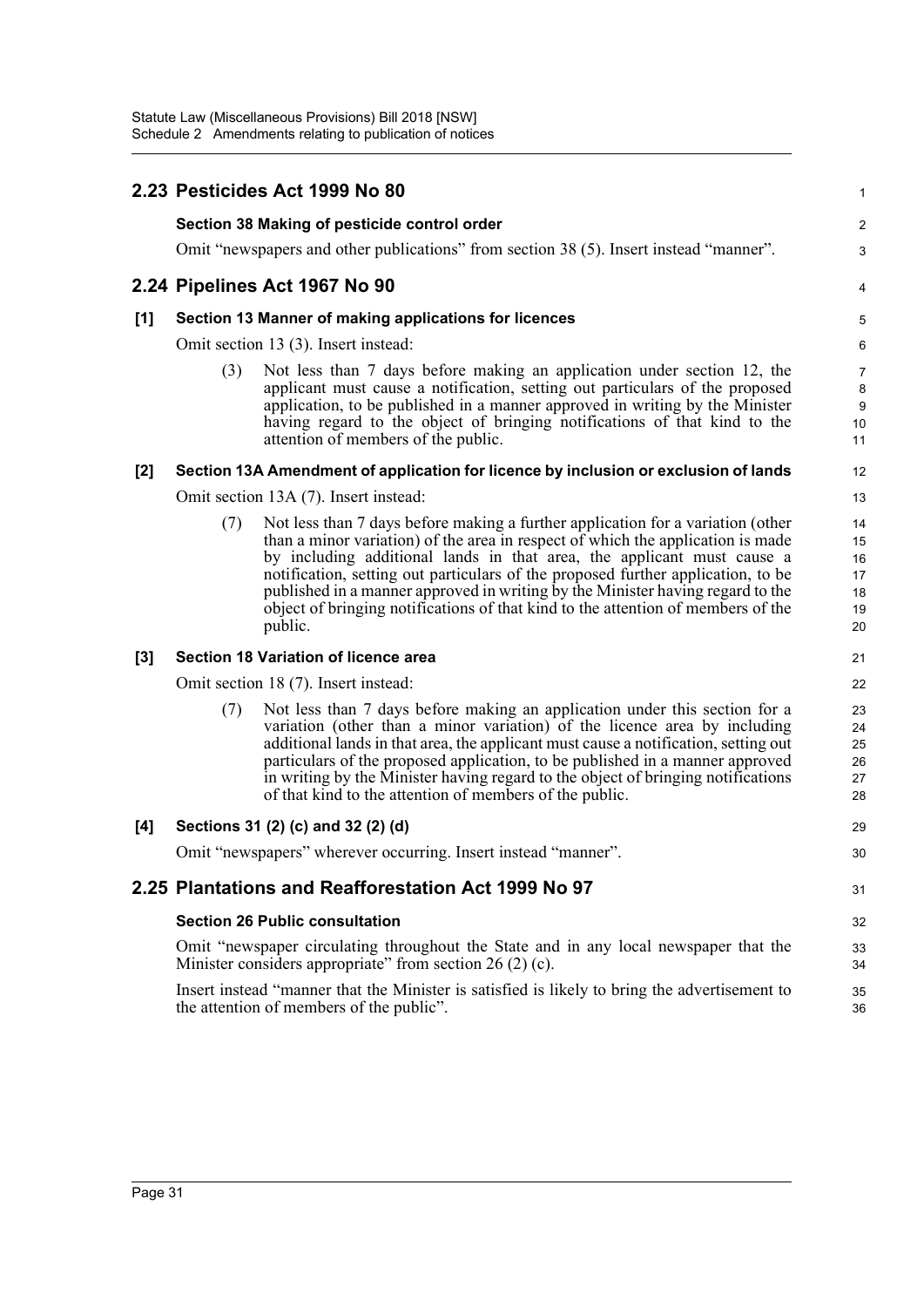|       |                                                      | 2.26 Plantations and Reafforestation (Code) Regulation 2001                                                                                                                                                                                                         | $\mathbf{1}$         |  |  |
|-------|------------------------------------------------------|---------------------------------------------------------------------------------------------------------------------------------------------------------------------------------------------------------------------------------------------------------------------|----------------------|--|--|
|       | <b>Appendix Plantations and Reafforestation Code</b> |                                                                                                                                                                                                                                                                     |                      |  |  |
|       | Omit clause $25(3)(c)$ . Insert instead:             |                                                                                                                                                                                                                                                                     |                      |  |  |
|       | (c)                                                  | before the draft schedule is exhibited, advertise the dates and places of<br>exhibition and the period allowed for comment in a manner that the<br>Minister is satisfied is likely to bring the advertisement to the attention<br>of:                               |                      |  |  |
|       |                                                      | members of the public generally, and<br>(a)                                                                                                                                                                                                                         | 8                    |  |  |
|       |                                                      | if the matter relates to a particular area only—members of the<br>(b)<br>public in the particular area.                                                                                                                                                             | 9<br>10              |  |  |
|       |                                                      | 2.27 Protection of the Environment Operations Act 1997 No 156                                                                                                                                                                                                       | 11                   |  |  |
| [1]   |                                                      | Section 15 EPA to give notice of intention to prepare draft PEP                                                                                                                                                                                                     | 12                   |  |  |
|       |                                                      | Omit section 15 $(2)$ (b) and (c). Insert instead:                                                                                                                                                                                                                  | 13                   |  |  |
|       | (b)                                                  | also be published in a manner that the EPA is satisfied is likely to bring<br>the notice to the attention of members of the public generally, and                                                                                                                   | 14<br>15             |  |  |
|       | (c)                                                  | if it is intended that the policy will specifically affect only a particular<br>region of the State—also be published in a manner that the EPA is<br>satisfied is likely to bring the notice to the attention of members of the<br>public in that region.           | 16<br>17<br>18<br>19 |  |  |
| $[2]$ |                                                      | Section 17 Public consultation on draft PEP and impact statement                                                                                                                                                                                                    | 20                   |  |  |
|       |                                                      | Omit section $17(2)$ (b) and (c). Insert instead:                                                                                                                                                                                                                   | 21                   |  |  |
|       | (b)                                                  | also be published in a manner that the EPA is satisfied is likely to bring<br>the notice to the attention of members of the public generally, and                                                                                                                   | 22<br>23             |  |  |
|       | (c)                                                  | if it is intended that the policy will specifically affect only a particular<br>region of the State—also be published in a manner that the EPA is<br>satisfied is likely to bring the notice to the attention of members of the<br>public in that region.           | 24<br>25<br>26<br>27 |  |  |
| [3]   |                                                      | Section 133 Prohibition by EPA of burning in open air or incinerators                                                                                                                                                                                               | 28                   |  |  |
|       |                                                      | Insert at the end of section 133 $(4)$ (b):                                                                                                                                                                                                                         | 29                   |  |  |
|       |                                                      | , or                                                                                                                                                                                                                                                                | 30                   |  |  |
|       |                                                      | (c) published, not later than on the eve of the day on which the order is to<br>take effect, in such other reasonably practicable manner as the EPA is<br>satisfied is most likely to bring the order to the attention of the persons<br>to whom the order applies. | 31<br>32<br>33<br>34 |  |  |
| [4]   |                                                      | Section 293A Alteration, suspension or termination of a scheme                                                                                                                                                                                                      | 35                   |  |  |
|       |                                                      | Omit section 293A (2) (a). Insert instead:                                                                                                                                                                                                                          | 36                   |  |  |
|       | (a)                                                  | cause notice of its intention to do so to be published in the Gazette and                                                                                                                                                                                           | 37                   |  |  |
|       |                                                      | in such other manner as the EPA is satisfied is likely to bring the notice<br>to the attention of the members of the public generally or in the locality<br>in which the scheme operates, and                                                                       | 38<br>39<br>40       |  |  |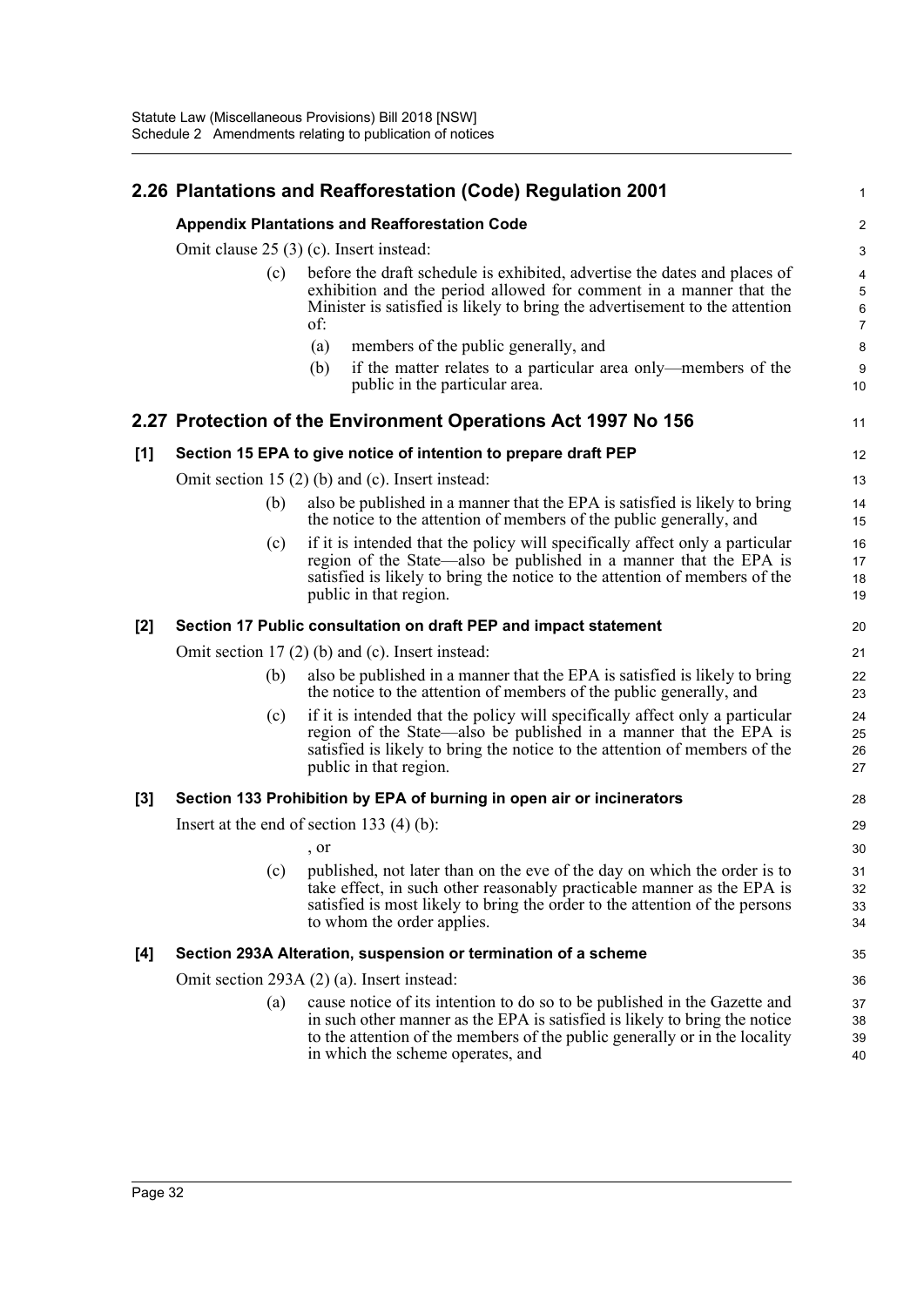| [5]   | Section 295C Regulations relating to tradeable emission schemes                                                                                               | 1                            |
|-------|---------------------------------------------------------------------------------------------------------------------------------------------------------------|------------------------------|
|       | Omit section 295C (5) (a). Insert instead:                                                                                                                    | $\boldsymbol{2}$             |
|       | cause notice of the review to be published in the Gazette and in such<br>(a)                                                                                  | $\mathbf{3}$                 |
|       | other manner as the Minister is satisfied is likely to bring the notice to<br>the attention of members of the public generally or in the locality in          | $\overline{\mathbf{4}}$<br>5 |
|       | which the scheme operates, and                                                                                                                                | 6                            |
| [6]   | Section 295Q Regulations relating to green offsets                                                                                                            | $\overline{7}$               |
|       | Omit section 295Q $(6)$ (a). Insert instead:                                                                                                                  | 8                            |
|       | cause notice of the review to be published in the Gazette and in such<br>(a)                                                                                  | 9                            |
|       | other manner as the Minister is satisfied is likely to bring the notice to<br>the attention of members of the public generally or in the locality in          | 10<br>11                     |
|       | which any relevant green offset scheme operates or relevant green offset                                                                                      | 12                           |
|       | works are located, and                                                                                                                                        | 13                           |
| $[7]$ | <b>Section 308 Public register</b>                                                                                                                            | 14                           |
|       | Insert after section $308(2)$ (h):                                                                                                                            | 15                           |
|       | in the case of the EPA—details of each order published under<br>(h1)<br>section 133,                                                                          | 16<br>17                     |
|       | 2.28 Protection of the Environment Operations (Clean Air) Regulation 2010                                                                                     | 18                           |
|       | <b>Clause 13 Approval for certain fires or incinerators</b>                                                                                                   | 19                           |
|       | Omit "a local newspaper circulating in the local government area" from clause 13 (2) (a).                                                                     | 20                           |
|       | Insert instead "the Gazette and in such other manner as the council is satisfied is likely to<br>bring the notice to the attention of persons of that class". | 21<br>22                     |
|       | 2.29 Protection of the Environment Operations (General) Regulation 2009                                                                                       | 23                           |
|       | Clause 61 Emergency prohibition or regulation-safety of drinking water                                                                                        | 24                           |
|       | Omit "publication of the notice in newspapers circulating in the area and" from<br>clause 61 (4).                                                             | 25<br>26                     |
|       | Insert instead "by means of".                                                                                                                                 | 27                           |
|       | 2.30 Rice Marketing Act 1983 No 176                                                                                                                           | 28                           |
| $[1]$ | Section 31 Advertisement by Minister as to time for petition                                                                                                  | 29                           |
|       | Omit "and at least one newspaper circulating within the relevant area," from section 31 (1).                                                                  | 30                           |
|       | Insert instead ", and in such other manner as the Minister is satisfied is likely to bring the<br>notice to the attention of producers of the commodity,".    | 31<br>32                     |
| $[2]$ | Section 57 Exemption by board                                                                                                                                 | 33                           |
|       | Omit section 57 (3). Insert instead:                                                                                                                          | 34                           |
|       | (3)<br>The board may revoke any such exemption by notice in writing signed by the<br>secretary or other authorised officer of the board. The notice:          | 35<br>36                     |
|       | in the case of an exemption applying in relation to a specified producer<br>(a)                                                                               | 37                           |
|       | or producers—is to be given to the producer or producers, or                                                                                                  | 38                           |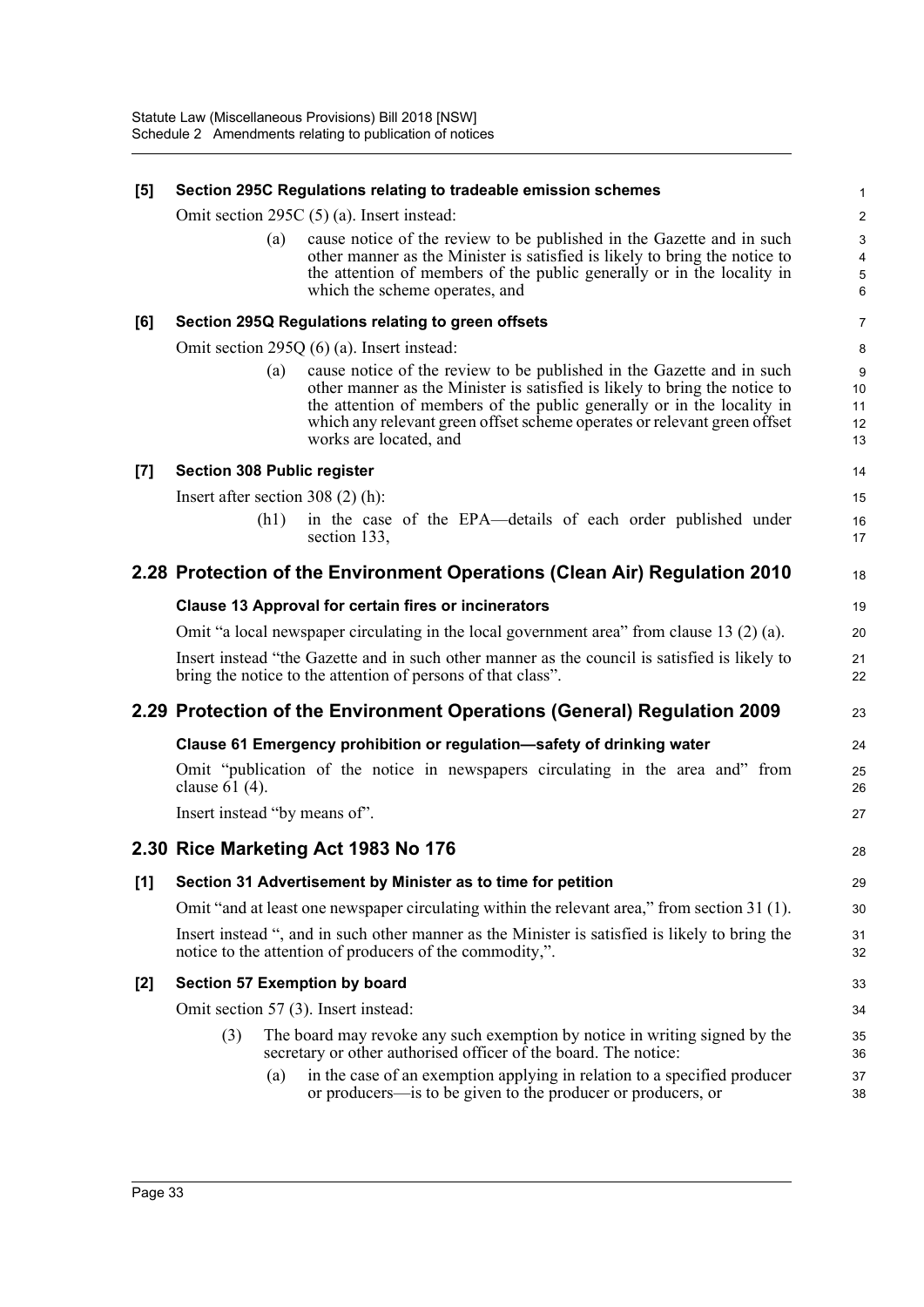|       |                              | (b) | in any other case—is to be published in the Gazette and in such other<br>manner as is approved by the Minister having regard to the object of<br>bringing notices of that kind to the attention of any persons directly<br>affected by the relevant revocations.                          | $\mathbf{1}$<br>$\overline{2}$<br>3<br>4 |
|-------|------------------------------|-----|-------------------------------------------------------------------------------------------------------------------------------------------------------------------------------------------------------------------------------------------------------------------------------------------|------------------------------------------|
| $[3]$ | <b>Section 92 Exemptions</b> |     |                                                                                                                                                                                                                                                                                           | 5                                        |
|       |                              |     | Omit section 92 (3). Insert instead:                                                                                                                                                                                                                                                      | 6                                        |
|       | (3)                          |     | The committee may revoke any such exemption by notice in writing signed by<br>the secretary or other authorised officer of the committee. The notice:                                                                                                                                     | $\overline{7}$<br>8                      |
|       |                              | (a) | in the case of an exemption applying in relation to a particular producer<br>or producers—is to be given to the producer or producers, or                                                                                                                                                 | 9<br>10 <sup>1</sup>                     |
|       |                              | (b) | in any other case—is to be published in the Gazette and in such other<br>manner as is approved by the Minister having regard to the object of<br>bringing notices of that kind to the attention of any persons directly<br>affected by the relevant revocations.                          | 11<br>12<br>13<br>14                     |
| [4]   |                              |     | Schedule 6 Special provisions relating to Rice Marketing Board                                                                                                                                                                                                                            | 15                                       |
|       |                              |     | Omit clause 6 (3). Insert instead:                                                                                                                                                                                                                                                        | 16                                       |
|       | (3)                          |     | The Board is to grant any such extension by notice in writing signed by the<br>secretary or other authorised officer of the Board. The notice:                                                                                                                                            | 17<br>18                                 |
|       |                              | (a) | in the case of an exemption applying in relation to a particular producer<br>or producers—is to be given to the producer or producers, or                                                                                                                                                 | 19<br>20                                 |
|       |                              | (b) | in any other case—is to be published in the Gazette and in such other<br>manner as is approved by the Minister having regard to the object of<br>bringing notices of that kind to the attention of any persons directly<br>affected by the relevant extensions.                           | 21<br>22<br>23<br>24                     |
|       |                              |     | 2.31 Royal Botanic Gardens and Domain Trust Act 1980 No 19                                                                                                                                                                                                                                | 25                                       |
|       |                              |     | Section 20A Power to grant certain longer-term leases                                                                                                                                                                                                                                     | 26                                       |
|       |                              |     | Omit section 20A (6) (a). Insert instead:                                                                                                                                                                                                                                                 | 27                                       |
|       |                              | (a) | give public notice of a proposed lease by means of a notice published in<br>a manner determined by the Trust, and                                                                                                                                                                         | 28<br>29                                 |
|       |                              |     | 2.32 Snowy Hydro Corporatisation Act 1997 No 99                                                                                                                                                                                                                                           | 30                                       |
|       |                              |     | Section 27 Public consultation on review or variation of licence                                                                                                                                                                                                                          | 31                                       |
|       |                              |     | Omit "newspaper circulating generally throughout the State" from section $27(2)(d)$ .                                                                                                                                                                                                     | 32                                       |
|       |                              |     | Insert instead "manner that the Corporation is satisfied is likely to bring the advertisement<br>to the attention of members of the public".                                                                                                                                              | 33<br>34                                 |
|       |                              |     | 2.33 Soil Conservation Act 1938 No 10                                                                                                                                                                                                                                                     | 35                                       |
|       |                              |     | Section 17 Areas of erosion hazard                                                                                                                                                                                                                                                        | 36                                       |
|       |                              |     | Omit section 17 (1). Insert instead:                                                                                                                                                                                                                                                      | 37                                       |
|       | (1)                          |     | The Minister may give notice of a proposal that a tract of land should be<br>notified as an area of erosion hazard if the Minister is of the opinion that the<br>tract of land is subject to, or liable or likely to become liable to, erosion. Notice<br>of the proposal is to be given: | 38<br>39<br>40<br>41                     |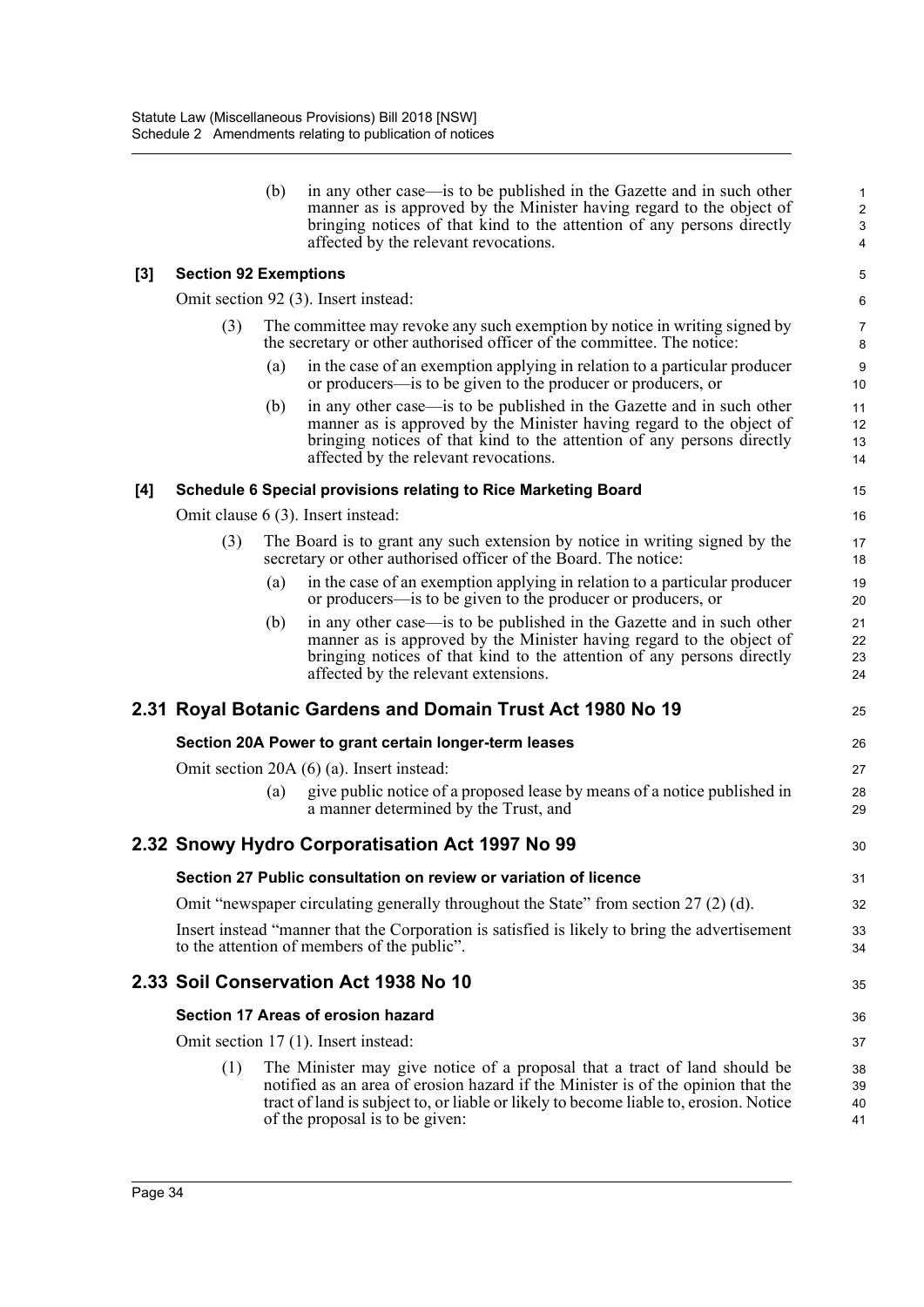|       |                                   | (a) | by publishing the notice in the Gazette, and                                                                                                                                                                                                     | $\mathbf{1}$        |
|-------|-----------------------------------|-----|--------------------------------------------------------------------------------------------------------------------------------------------------------------------------------------------------------------------------------------------------|---------------------|
|       |                                   | (b) | in such other manner as the Minister is satisfied is likely to bring the                                                                                                                                                                         | $\sqrt{2}$          |
|       |                                   |     | notice to the attention of members of the public in the locality in which                                                                                                                                                                        | $\sqrt{3}$          |
|       |                                   |     | the land is situated to whom the proposal may be of interest.                                                                                                                                                                                    | 4                   |
|       |                                   |     | 2.34 Sydney Water Act 1994 No 88                                                                                                                                                                                                                 | 5                   |
| [1]   |                                   |     | Section 27 Re-use of sewage effluent                                                                                                                                                                                                             | 6                   |
|       |                                   |     | Insert "(or in a manner that the Corporation is satisfied is likely to bring the notice to the<br>attention of members of the public)" after "Wales" in section 27 (5) (b).                                                                      | $\overline{7}$<br>8 |
| $[2]$ |                                   |     | Section 36 Public exhibition of memoranda of understanding                                                                                                                                                                                       | 9                   |
|       | "operations" in section $36(2)$ . |     | Insert "(or in a manner that the regulatory agency concerned is satisfied is likely to bring<br>the notice to the attention of members of the public in the area of operations)" after                                                           | 10<br>11<br>12      |
| $[3]$ | <b>Section 36 (5)</b>             |     |                                                                                                                                                                                                                                                  | 13                  |
|       |                                   |     | Insert "(or in a manner that the regulatory agency that is a party to the memorandum of<br>understanding is satisfied is likely to bring the notice to the attention of members of the<br>public in the area of operations)" after "operations". | 14<br>15<br>16      |
| [4]   |                                   |     | <b>Section 100 Service of notices</b>                                                                                                                                                                                                            | 17                  |
|       |                                   |     | Insert "or in a manner that is determined in writing by the Corporation having regard to the<br>object of bringing advertisements of that kind to the attention of the relevant owners" after<br>"premises" in section $100(5)(a)$ .             | 18<br>19<br>20      |
|       |                                   |     | 2.35 Very Fast Train (Route Investigation) Act 1989 No 44                                                                                                                                                                                        | 21                  |
|       |                                   |     | <b>Section 7 Applications for permits</b>                                                                                                                                                                                                        | 22                  |
|       |                                   |     | Omit "published in a newspaper circulating throughout the State and in another newspaper<br>circulating in the locality in which that land is situated" from section $7(2)$ .                                                                    | 23<br>24            |
|       |                                   |     | Insert instead "given or published in a manner approved by the Minister having regard to<br>the object of bringing notices of that kind to the attention of any persons who may be<br>owners or occupiers of the relevant land".                 | 25<br>26<br>27      |
|       |                                   |     | 2.36 Waste Avoidance and Resource Recovery Act 2001 No 58                                                                                                                                                                                        | 28                  |
| [1]   |                                   |     | Section 12 Development of waste strategies                                                                                                                                                                                                       | 29                  |
|       |                                   |     | Omit "daily newspaper circulating throughout the State" from section 12 $(7)$ (a).                                                                                                                                                               | 30                  |
|       | of members of the public".        |     | Insert instead "manner that the EPA is satisfied is likely to bring the notice to the attention                                                                                                                                                  | 31<br>32            |
| $[2]$ |                                   |     | Section 18 Priorities with respect to the implementation of schemes                                                                                                                                                                              | 33                  |
|       |                                   |     | Omit section 18 (2). Insert instead:                                                                                                                                                                                                             | 34                  |
|       | (2)                               |     | The advertisement is to be published in a manner that the EPA is satisfied is<br>likely to bring the advertisement to the attention of members of the public.                                                                                    | 35<br>36            |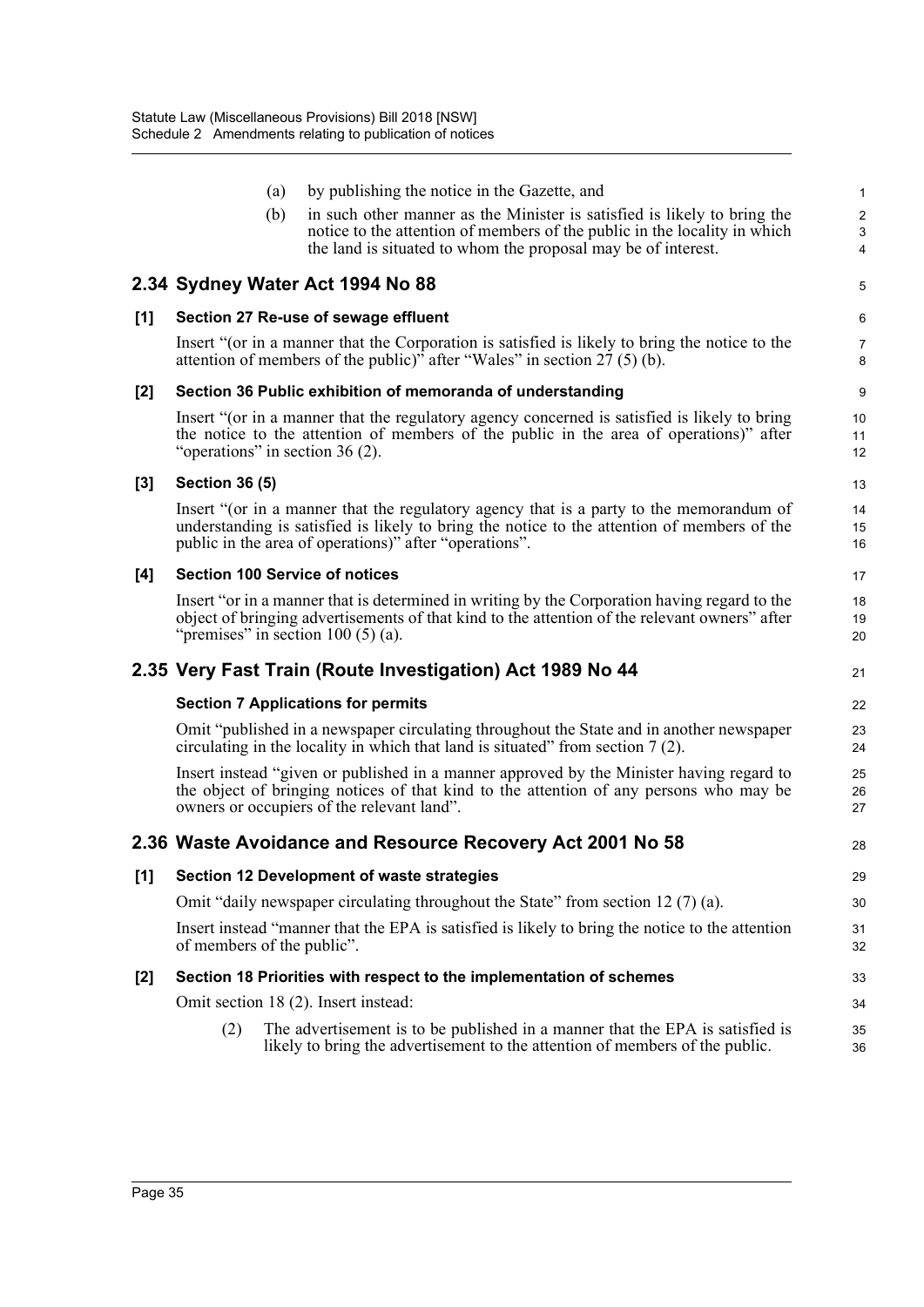#### **2.37 Water Act 1912 No 44 [1] Section 11 Notification of application for licence** Omit "to be advertised once in the Gazette and once in a newspaper published and circulating in the district where the work is or is proposed to be situated, a notice containing particulars of the application" from section 11 $(1)$ . Insert instead "a notice containing particulars of the application to be advertised in the Gazette and in such other manner as the Ministerial Corporation is satisfied is likely to bring the notice to the attention of members of the public in the district where the work is or is proposed to be situated". **[2] Sections 11 (6A) (a), 13A (4), 20A (2) and 20CA (4) (c)** Omit "once in the Gazette and once in a newspaper published and circulating" wherever occurring. Insert instead "in the Gazette and in such other manner as the Ministerial Corporation is satisfied is likely to bring the holding of the inquiry to the attention of members of the public". **[3] Section 18G Application for permit** Omit "once in the Gazette and once in a newspaper circulating in the district where the work is or will be situate". Insert instead "in accordance with subsection (2)". **[4] Section 18G (2)** Insert at the end of section 18G: (2) The notice is to be advertised: (a) in the Gazette, and (b) in such other manner as the Ministerial Corporation is satisfied is likely to bring the notice to the attention of members of the public in the district where the work is or will be situated. **[5] Section 20A Notification of application and reference to Secretary or Magistrate** Omit "to be published, once in the Gazette and once in a newspaper published and circulating in the district where the work is or is proposed to be situated, a notice giving particulars of the application" from section 20A (1). Insert instead "a notice giving particulars of the application to be published in the Gazette and in such other manner as the Ministerial Corporation is satisfied is likely to bring the notice to the attention of members of the public in the district where the work is or is proposed to be situated". **[6] Section 20E Amended authorities** Omit "to be published, once in the Gazette and once in a newspaper published and circulating in the district where the work is situated, a notice giving particulars of the application" from section 20E (2) (b). Insert instead "a notice giving particulars of the application to be published in the Gazette and in such other manner as the Ministerial Corporation is satisfied is likely to bring the notice to the attention of members of the public in the district where the work is situated". 1 2 3 4 5 6 7 8 9 10 11 12 13 14 15 16 17 18 19  $20$ 21  $22$ 23 24 25 26 27 28 29 30 31 32 33 34 35 36 37 38 39 40 41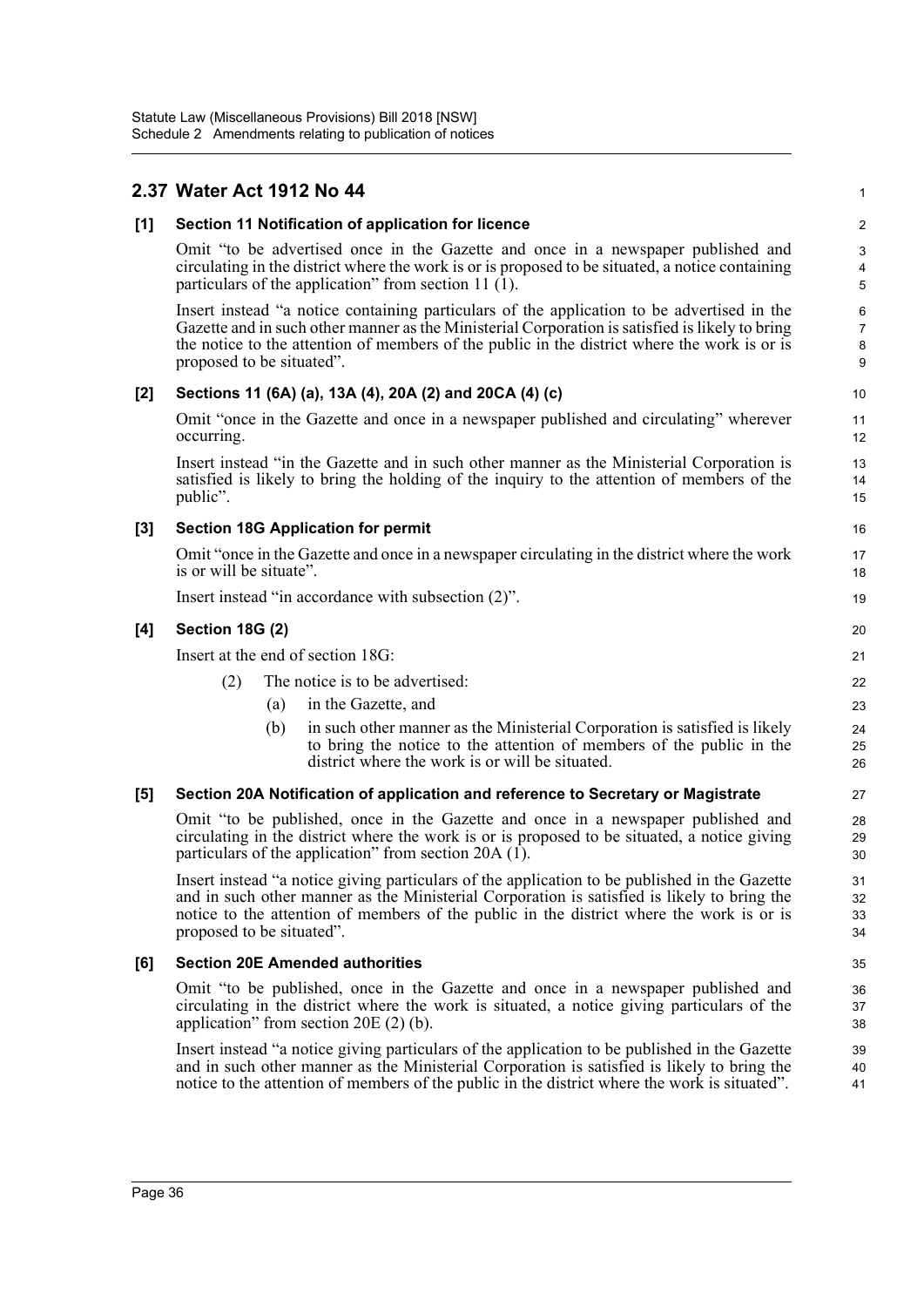| $[7]$  | Section 20Y Invalidation of applications for entitlements                                                                                                                                                                                                                               | $\mathbf{1}$                            |
|--------|-----------------------------------------------------------------------------------------------------------------------------------------------------------------------------------------------------------------------------------------------------------------------------------------|-----------------------------------------|
|        | Omit "and in a newspaper circulating in the district in which the water source is located"<br>from section $20Y(1)$ .                                                                                                                                                                   | $\overline{\mathbf{c}}$<br>$\mathbf{3}$ |
|        | Insert instead "(and in such other manner as the Ministerial Corporation is satisfied is likely<br>to bring the notice to the attention of members of the public in the district in which the water<br>source is located)".                                                             | 4<br>5<br>6                             |
| [8]    | Section 20Z Power of Ministerial Corporation to reduce water allocations in time of<br>shortage                                                                                                                                                                                         | $\overline{7}$<br>8                     |
|        | Omit "and in a newspaper circulating in the district in which that water source is located"<br>from section $20Z(1)$ .                                                                                                                                                                  | 9<br>10                                 |
|        | Insert instead "(and in such other manner as the Ministerial Corporation is satisfied is likely<br>to bring the notice to the attention of members of the public in the district in which that<br>water source is located)".                                                            | 11<br>12<br>13                          |
| [9]    | <b>Section 20AI Application for transfer</b>                                                                                                                                                                                                                                            | 14                                      |
|        | Omit "newspaper circulating" from section 20AI (3C) (a).                                                                                                                                                                                                                                | 15                                      |
|        | Insert instead "manner that the Ministerial Corporation is satisfied is likely to bring that<br>information to the attention of members of the public".                                                                                                                                 | 16<br>17                                |
| $[10]$ | Section 22B Restriction or suspension of rights held under licences etc during<br>periods of water shortage                                                                                                                                                                             | 18<br>19                                |
|        | Omit "a newspaper published and circulating" wherever occurring in section 22B (2)<br>and $(3)$ .                                                                                                                                                                                       | 20<br>21                                |
|        | Insert instead "such other manner as the Ministerial Corporation is satisfied is likely to<br>bring those particulars to the attention of members of the public".                                                                                                                       | 22<br>23                                |
| $[11]$ | <b>Section 113 Application for licence</b>                                                                                                                                                                                                                                              | 24                                      |
|        | Omit "to be advertised once in the Gazette and once in a public newspaper circulating in<br>the neighbourhood where the bore or the site thereof is situate a notice" from<br>section $113(2)$ .                                                                                        | 25<br>26<br>27                          |
|        | Insert instead "a notice to be advertised in the Gazette (and in such other manner as the<br>Ministerial Corporation is satisfied is likely to bring the notice to the attention of members<br>of the public in the neighbourhood where the bore or the site of the bore is situated)". | 28<br>29<br>30                          |
| $[12]$ | Section 113A Invalidation of applications for licences                                                                                                                                                                                                                                  | 31                                      |
|        | Omit section 113A (3) (b). Insert instead:                                                                                                                                                                                                                                              | 32                                      |
|        | in such other manner as the Ministerial Corporation is satisfied is likely<br>(b)<br>to bring the order to the attention of members of the public in the district<br>in which the water shortage zone is situated.                                                                      | 33<br>34<br>35                          |
| $[13]$ | <b>Section 114 Inquiry</b>                                                                                                                                                                                                                                                              | 36                                      |
|        | Omit "once in the Gazette and once in a public newspaper circulating" from section 114 (1).                                                                                                                                                                                             | 37                                      |
|        | Insert instead "in the Gazette and in such other manner as the Ministerial Corporation is<br>satisfied is likely to bring those particulars to the attention of members of the public".                                                                                                 | 38<br>39                                |
|        |                                                                                                                                                                                                                                                                                         |                                         |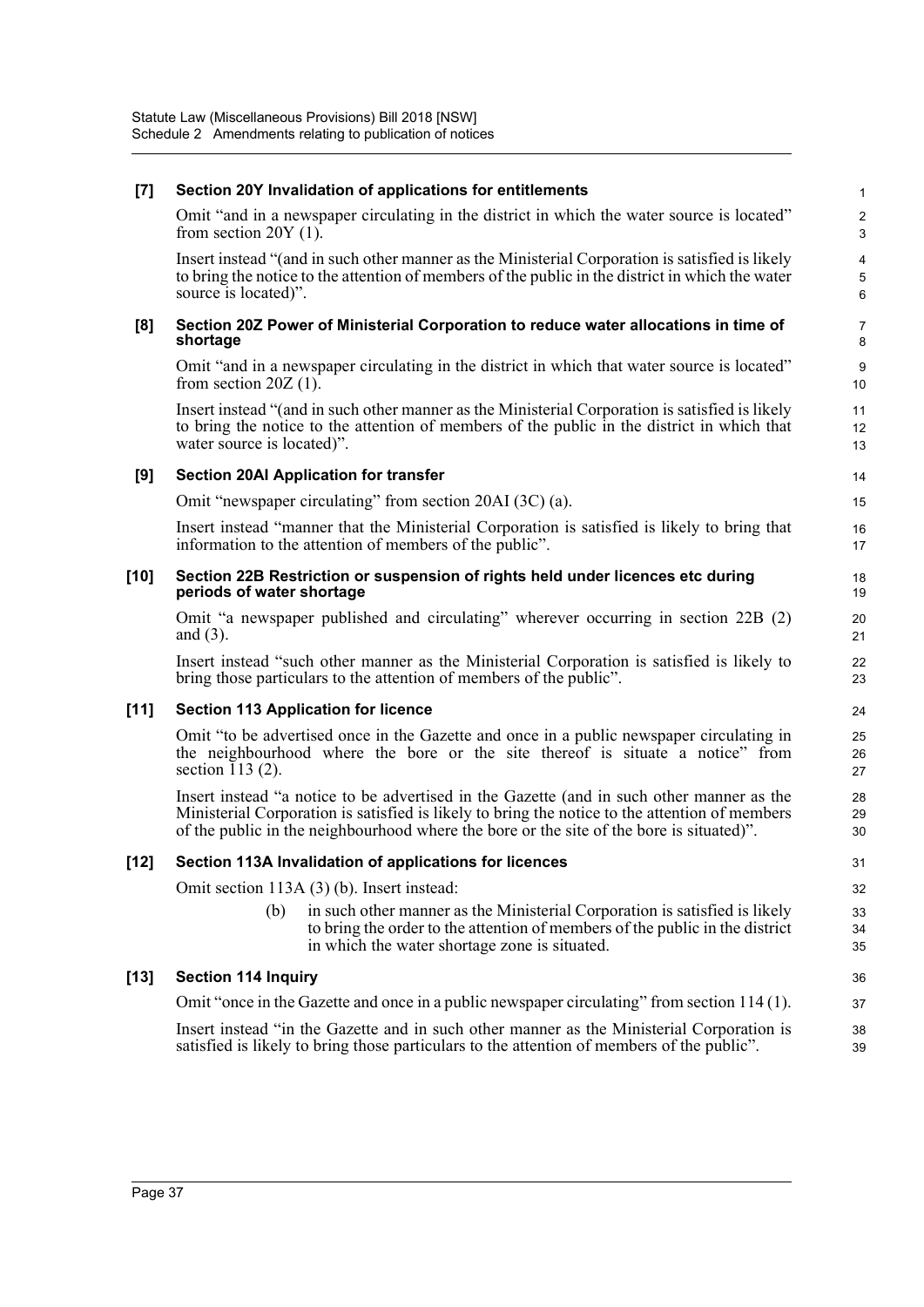#### **[14] Section 117E Restriction or suspension of rights held under licences during periods of water shortage**

Omit section 117E (4) (b). Insert instead:

| (b) | such other manner as the Ministerial Corporation is satisfied is likely to<br>bring the order to the attention of members of the public in the district |
|-----|---------------------------------------------------------------------------------------------------------------------------------------------------------|
|     | in which the water shortage zone is situated.                                                                                                           |

#### **[15] Section 117F Allocation of surplus**

Omit section 117F (3) (b). Insert instead:

(b) such other manner as the Ministerial Corporation is satisfied is likely to bring the order to the attention of members of the public in the district in which the water surplus zone is situated.

|     | 2.38 Water NSW Act 2014 No 74                                                                                                                         | 12       |
|-----|-------------------------------------------------------------------------------------------------------------------------------------------------------|----------|
| [1] | Section 23 Public exhibition of memoranda of understanding                                                                                            | 13       |
|     | Omit "newspaper circulating" wherever occurring in section 23 (2) and (5).                                                                            | 14       |
|     | Insert instead "manner that the regulatory agency concerned is satisfied is likely to bring<br>the notice to the attention of members of the public". | 15<br>16 |
| [2] | <b>Section 52 Plans of management</b>                                                                                                                 | 17       |
|     | Omit "newspaper circulating throughout New South Wales" from section 52 (2).                                                                          | 18       |
|     | Insert instead "manner that the joint sponsors are satisfied is likely to bring the notice to the<br>attention of members of the public".             | 19<br>20 |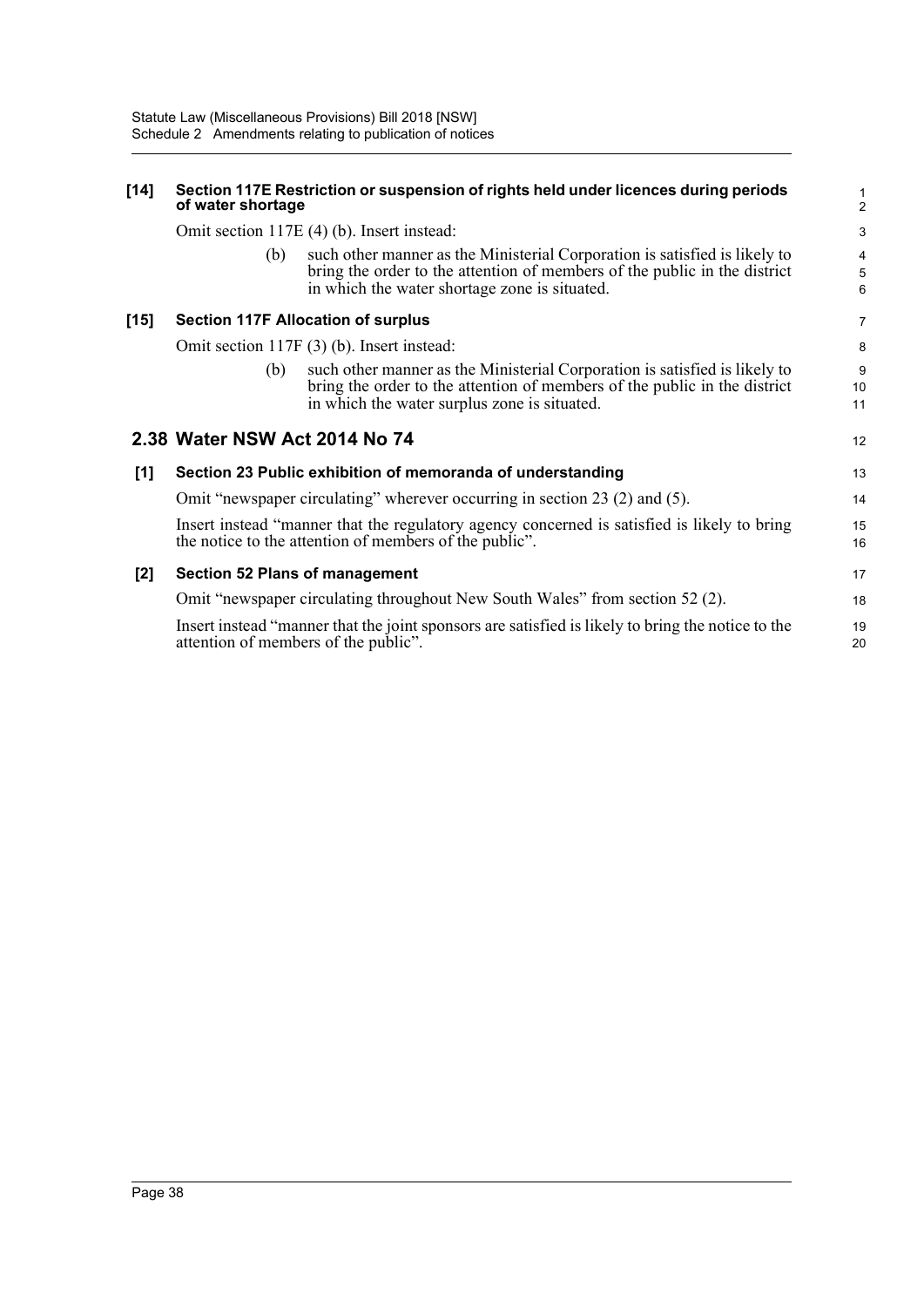<span id="page-42-0"></span>

|     | <b>Schedule 3</b>                           | Amendments by way of statute law revision-<br>amendments consequent on enactment of<br><b>Biodiversity Conservation Act 2016 No 63 and</b><br><b>Local Land Services Amendment Act 2016 No 64</b>                                                                                                                                                                                                     | $\mathbf{1}$<br>$\overline{2}$<br>3<br>4 |
|-----|---------------------------------------------|-------------------------------------------------------------------------------------------------------------------------------------------------------------------------------------------------------------------------------------------------------------------------------------------------------------------------------------------------------------------------------------------------------|------------------------------------------|
|     | <b>Explanatory note</b><br>Regulation 2017. | The proposed amendments in this Schedule update terminology and references to Acts and<br>provisions of Acts as a consequence of the enactment of the Biodiversity Conservation Act 2016 and<br>the Local Land Services Amendment Act 2016. The Schedule also corrects typographical errors in<br>the Biodiversity Conservation Act 2016 and the Biodiversity Conservation (Savings and Transitional) | 5<br>6<br>$\overline{7}$<br>8<br>9<br>10 |
| 3.1 |                                             | <b>Biodiversity Conservation Act 2016 No 63</b>                                                                                                                                                                                                                                                                                                                                                       | 11                                       |
|     | Section 6.2 (d)                             |                                                                                                                                                                                                                                                                                                                                                                                                       | 12                                       |
|     |                                             | Omit "conservations". Insert instead "conservation".                                                                                                                                                                                                                                                                                                                                                  | 13                                       |
| 3.2 |                                             | <b>Biodiversity Conservation (Savings and Transitional) Regulation 2017</b>                                                                                                                                                                                                                                                                                                                           | 14                                       |
|     | Clauses 26 (1) (b) and 51                   |                                                                                                                                                                                                                                                                                                                                                                                                       | 15                                       |
|     |                                             | Omit "as a a reference" wherever occurring. Insert instead "as a reference".                                                                                                                                                                                                                                                                                                                          | 16                                       |
| 3.3 |                                             | <b>Biosecurity Act 2015 No 24</b>                                                                                                                                                                                                                                                                                                                                                                     | 17                                       |
| [1] |                                             | Sections 74 (1), 86 (1), 115 (1) (a) and 137 (1) (a)                                                                                                                                                                                                                                                                                                                                                  | 18                                       |
|     |                                             | Omit "protected fauna or a protected native plant within the meaning of the <i>National Parks</i><br>and Wildlife Act 1974" wherever occurring.                                                                                                                                                                                                                                                       | 19<br>20                                 |
|     | Conservation Act 2016".                     | Insert instead "a protected animal or protected plant within the meaning of the <i>Biodiversity</i>                                                                                                                                                                                                                                                                                                   | 21<br>22                                 |
| [2] |                                             | Sections 74 (2), 86 (2), 115 (1) (b) and 137 (1) (b)                                                                                                                                                                                                                                                                                                                                                  | 23                                       |
|     | 1995" wherever occurring.                   | Omit "threatened species within the meaning of the <i>Threatened Species Conservation Act</i>                                                                                                                                                                                                                                                                                                         | 24<br>25                                 |
|     | $2016$ ".                                   | Insert instead "threatened species within the meaning of the <i>Biodiversity Conservation Act</i>                                                                                                                                                                                                                                                                                                     | 26<br>27                                 |
| [3] |                                             | Sections 74 (3), 86 (3), 115 (1) (c) and 137 (1) (c)                                                                                                                                                                                                                                                                                                                                                  | 28                                       |
|     |                                             | Omit "the Native Vegetation Act 2003" wherever occurring.                                                                                                                                                                                                                                                                                                                                             | 29                                       |
|     |                                             | Insert instead "Part 5A of the Local Land Services Act 2013".                                                                                                                                                                                                                                                                                                                                         | 30                                       |
| [4] | Sections 74 (3) and 86 (3)                  |                                                                                                                                                                                                                                                                                                                                                                                                       | 31                                       |
|     |                                             | Omit "that Act" wherever occurring. Insert instead "that Part of that Act".                                                                                                                                                                                                                                                                                                                           | 32                                       |
| [5] | <b>Section 386 (1)</b>                      |                                                                                                                                                                                                                                                                                                                                                                                                       | 33                                       |
|     |                                             | Omit "the Native Vegetation Act 2003".                                                                                                                                                                                                                                                                                                                                                                | 34                                       |
|     |                                             | Insert instead "Part 5A of the Local Land Services Act 2013".                                                                                                                                                                                                                                                                                                                                         | 35                                       |
| [6] | <b>Section 386 (1)</b>                      |                                                                                                                                                                                                                                                                                                                                                                                                       | 36                                       |
|     |                                             | Omit "the Threatened Species Conservation Act 1995".                                                                                                                                                                                                                                                                                                                                                  | 37                                       |
|     |                                             | Insert instead "the Biodiversity Conservation Act 2016".                                                                                                                                                                                                                                                                                                                                              | 38                                       |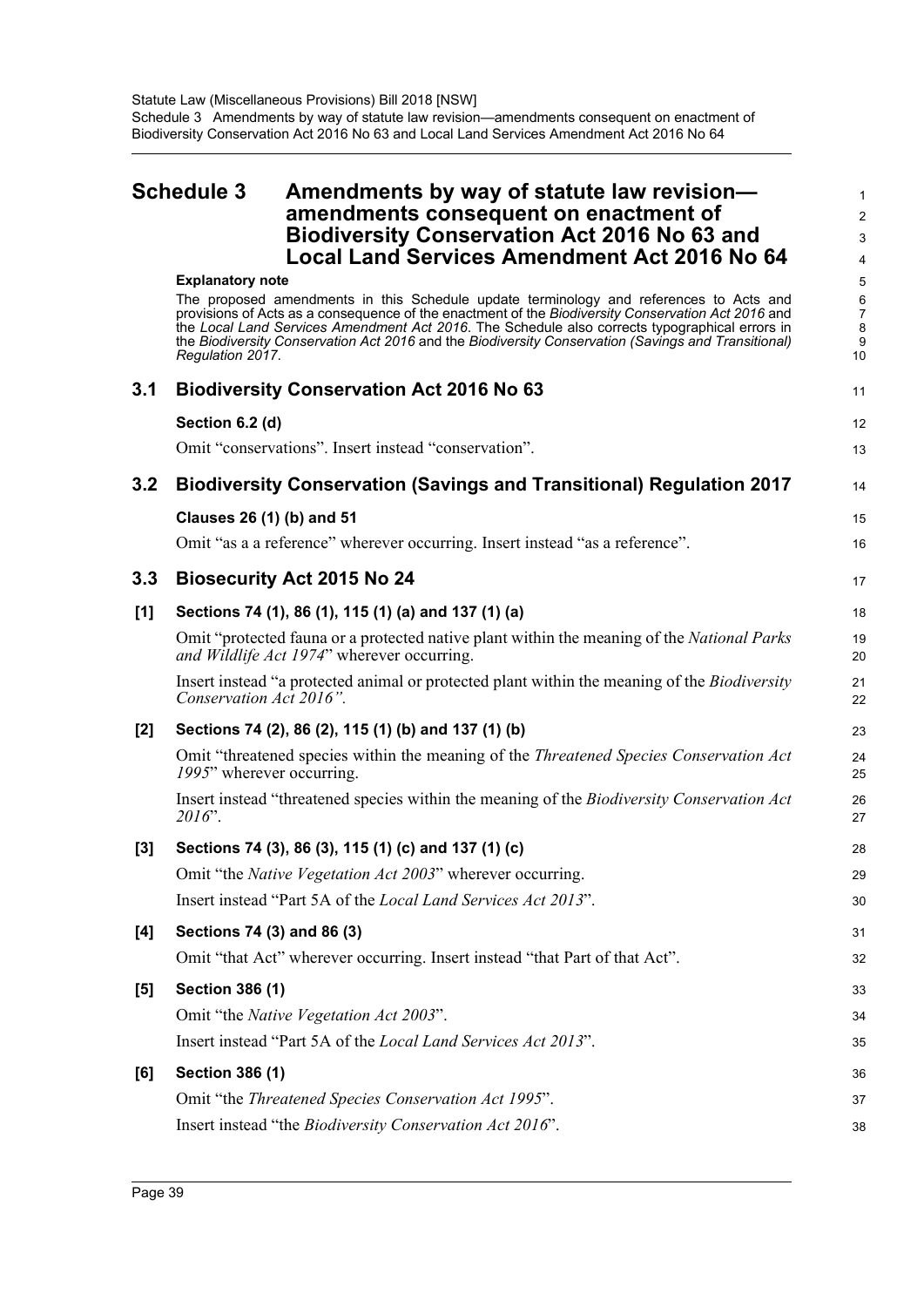| 3.4   | <b>Cemeteries and Crematoria Act 2013 No 105</b>                                                                                                                                                                  | 1                            |
|-------|-------------------------------------------------------------------------------------------------------------------------------------------------------------------------------------------------------------------|------------------------------|
|       | Section 5 (4) (g)                                                                                                                                                                                                 | 2                            |
|       | Omit "Threatened Species Conservation Act 1995".                                                                                                                                                                  | 3                            |
|       | Insert instead "Biodiversity Conservation Act 2016".                                                                                                                                                              | 4                            |
| 3.5   | Dividing Fences Act 1991 No 72                                                                                                                                                                                    | 5                            |
|       | Section 14 (1A)                                                                                                                                                                                                   | $6\phantom{1}$               |
|       | Omit "critical habitat within the meaning of the <i>Threatened Species Conservation Act 1995</i><br>without the consent of the Director-General of National Parks and Wildlife".                                  | $\overline{7}$<br>8          |
|       | Insert instead "a declared area of outstanding biodiversity value under the <i>Biodiversity</i><br>Conservation Act 2016 without the consent of the Environment Agency Head (within the<br>meaning of that Act)". | $\boldsymbol{9}$<br>10<br>11 |
| 3.6   | <b>Electricity Supply Act 1995 No 94</b>                                                                                                                                                                          | 12                           |
|       | Section 53H (3)                                                                                                                                                                                                   | 13                           |
|       | Omit "the Native Vegetation Act 2003, the Threatened Species Conservation Act 1995".                                                                                                                              | 14                           |
|       | Insert instead "the Biodiversity Conservation Act 2016, Part 5A of the Local Land Services<br>Act 2013".                                                                                                          | 15<br>16                     |
| 3.7   | <b>Exhibited Animals Protection Regulation 2010</b>                                                                                                                                                               | 17                           |
| $[1]$ | Clause 5 Exhibitions exempted from the operation of the Act                                                                                                                                                       | 18                           |
|       | Omit clause $5(1)(g)$ .                                                                                                                                                                                           | 19                           |
| $[2]$ | Clause 31 (1) (a) (ii)                                                                                                                                                                                            | 20                           |
|       | Insert "or the Biodiversity Conservation Act 2016" after "the National Parks and Wildlife<br>Act 1974".                                                                                                           | 21<br>22                     |
| 3.8   | <b>Fisheries Management (General) Regulation 2010</b>                                                                                                                                                             | 23                           |
|       | Clause 260 (3) (a)                                                                                                                                                                                                | 24                           |
|       | Omit "Threatened Species Conservation Act 1995".                                                                                                                                                                  | 25                           |
|       | Insert instead "Biodiversity Conservation Act 2016".                                                                                                                                                              | 26                           |
| 3.9   | <b>Impounding Act 1993 No 31</b>                                                                                                                                                                                  | 27                           |
| [1]   | <b>Section 41 (3)</b>                                                                                                                                                                                             | 28                           |
|       | Omit "threatened species (as defined in the Threatened Species Conservation Act 1995),<br>protected fauna (as defined in the National Parks and Wildlife Act 1974)".                                              | 29<br>30                     |
|       | Insert instead "threatened species or protected animal (within the meaning of the<br>Biodiversity Conservation Act 2016)".                                                                                        | 31<br>32                     |
| $[2]$ | <b>Section 41 (3)</b>                                                                                                                                                                                             | 33                           |
|       | Omit "(as defined in that Act)".                                                                                                                                                                                  | 34                           |
|       | Insert instead "(within the meaning of the <i>National Parks and Wildlife Act 1974</i> )".                                                                                                                        | 35                           |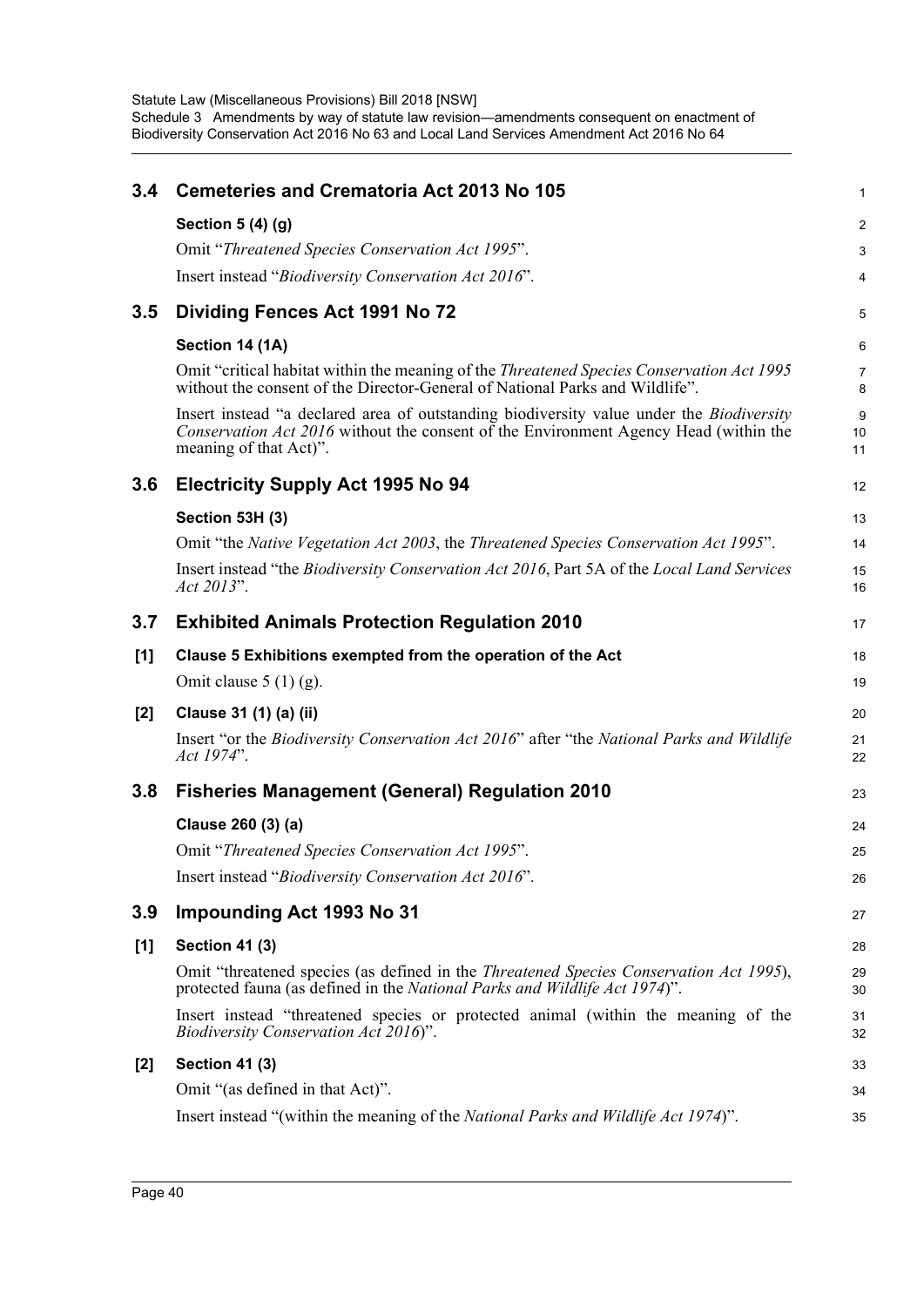|       | 3.10 Law Enforcement (Power and Responsibilities) Act 2002 No 103                                                                                                                              | $\mathbf{1}$   |
|-------|------------------------------------------------------------------------------------------------------------------------------------------------------------------------------------------------|----------------|
|       | <b>Schedule 2 Search warrants under other Acts</b>                                                                                                                                             | 2              |
|       | Insert in appropriate order:                                                                                                                                                                   | $\sqrt{3}$     |
|       | <i>Biodiversity Conservation Act 2016</i> , section 12.14                                                                                                                                      | 4              |
|       | 3.11 Mining Regulation 2016                                                                                                                                                                    | 5              |
| [1]   | <b>Schedule 5 Other relevant legislation</b>                                                                                                                                                   | 6              |
|       | Insert in alphabetical order in the matter under the heading "New South Wales legislation":                                                                                                    | $\overline{7}$ |
|       | <b>Biodiversity Conservation Act 2016</b>                                                                                                                                                      | 8              |
|       | Local Land Services Act 2013 (Part 5A)                                                                                                                                                         | 9              |
| $[2]$ | <b>Schedule 5</b>                                                                                                                                                                              | 10             |
|       | Insert "(repealed)" after "Native Vegetation Act 2003" and "Threatened Species"<br>Conservation Act 1995" wherever occurring in the matter under the heading "New South<br>Wales legislation". | 11<br>12<br>13 |
|       | 3.12 Pesticides Act 1999 No 80                                                                                                                                                                 | 14             |
| [1]   | Section 9 (1) (a)                                                                                                                                                                              | 15             |
|       | Omit "threatened species within the meaning of the <i>Threatened Species Conservation Act</i><br>1995".                                                                                        | 16<br>17       |
|       | Insert instead "threatened species within the meaning of the <i>Biodiversity Conservation Act</i><br>$2016$ ".                                                                                 | 18<br>19       |
| $[2]$ | Section 9 (1) (b)                                                                                                                                                                              | 20             |
|       | Omit "protected fauna within the meaning of the National Parks and Wildlife Act 1974".                                                                                                         | 21             |
|       | Insert instead "protected animal within the meaning of the Biodiversity Conservation Act<br>2016".                                                                                             | 22<br>23       |
| $[3]$ | Section 9 (2)                                                                                                                                                                                  | 24             |
|       | Omit "any such animal or protected fauna". Insert instead "any such animal".                                                                                                                   | 25             |
| $[4]$ | Section 9 (3)                                                                                                                                                                                  | 26             |
|       | Omit "protected fauna". Insert instead "a protected animal".                                                                                                                                   | 27             |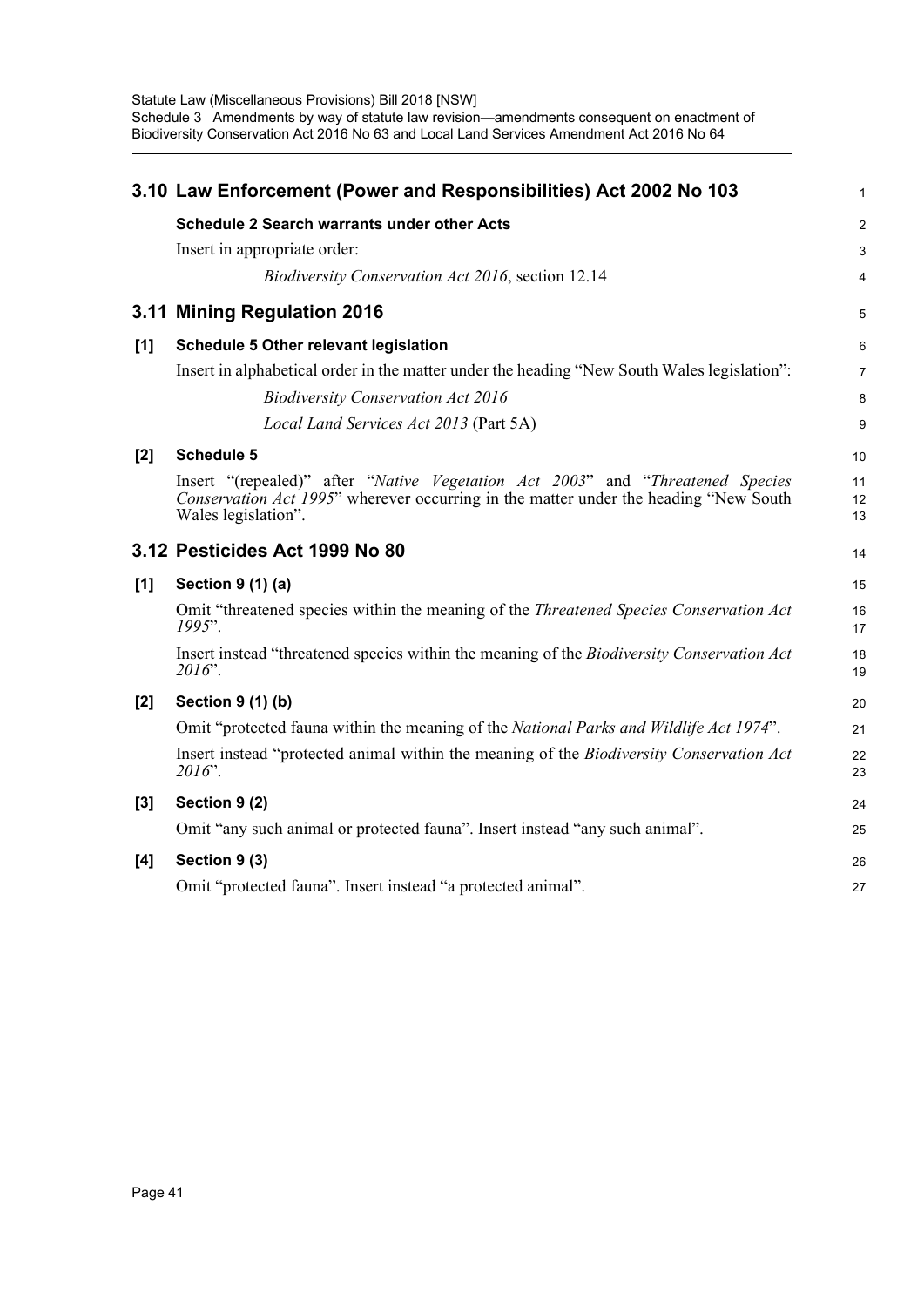# <span id="page-45-0"></span>**Schedule 4 Amendments by way of statute law revision amendment of Environmental Planning and Assessment Act 1979 No 203 consequent on enactment of Environmental Planning and Assessment Amendment Act 2017 No 60**

1 2 3

|       | enactment of Environmental Planning and<br><b>Assessment Amendment Act 2017 No 60</b>                                                                                                                                                                                                                                                                                                                                                                                                                                                                                                                                                                                                                                                                                                            | 4                                                                      |
|-------|--------------------------------------------------------------------------------------------------------------------------------------------------------------------------------------------------------------------------------------------------------------------------------------------------------------------------------------------------------------------------------------------------------------------------------------------------------------------------------------------------------------------------------------------------------------------------------------------------------------------------------------------------------------------------------------------------------------------------------------------------------------------------------------------------|------------------------------------------------------------------------|
|       |                                                                                                                                                                                                                                                                                                                                                                                                                                                                                                                                                                                                                                                                                                                                                                                                  | 5                                                                      |
|       | <b>Explanatory note</b><br>The proposed amendments in this Schedule update references to provisions of the <i>Environmental</i><br>Planning and Assessment Act 1979 that were renumbered or relocated by amendments made by the<br>Environmental Planning and Assessment Amendment Act 2017. In addition, the Schedule amends<br>other provisions of the <i>Environmental Planning and Assessment Act 1979</i> to bring the Act into line<br>with other amendments made by that amending Act and by the Coastal Management Act 2016.<br>The amendments also carry forward uncommenced amendments made by the <i>Environmental</i><br>Planning and Assessment Amendment Act 2014, which is to be repealed by Schedule 6 to this Act.                                                              | 6<br>$\boldsymbol{7}$<br>8<br>$\boldsymbol{9}$<br>10<br>11<br>12<br>13 |
| [1]   | <b>Section 1.4 Definitions</b>                                                                                                                                                                                                                                                                                                                                                                                                                                                                                                                                                                                                                                                                                                                                                                   | 14                                                                     |
|       | Omit the definition of <i>construction certificate</i> from section $1.4(1)$ . Insert instead:                                                                                                                                                                                                                                                                                                                                                                                                                                                                                                                                                                                                                                                                                                   | 15                                                                     |
|       | certificate, subdivision works certificate, occupation<br>construction<br>certificate, subdivision certificate, compliance certificate—see Part 6.                                                                                                                                                                                                                                                                                                                                                                                                                                                                                                                                                                                                                                               | 16<br>17                                                               |
| $[2]$ | Section 1.4 (1), definition of "advertised development"                                                                                                                                                                                                                                                                                                                                                                                                                                                                                                                                                                                                                                                                                                                                          | 18                                                                     |
|       | Omit the definition.                                                                                                                                                                                                                                                                                                                                                                                                                                                                                                                                                                                                                                                                                                                                                                             | 19                                                                     |
| $[3]$ | Section 1.4 (1), definition of "authorised fire officer"                                                                                                                                                                                                                                                                                                                                                                                                                                                                                                                                                                                                                                                                                                                                         | 20                                                                     |
|       | Insert in alphabetical order:                                                                                                                                                                                                                                                                                                                                                                                                                                                                                                                                                                                                                                                                                                                                                                    | 21                                                                     |
|       | <i>authorised fire officer</i> —see section $9.35$ (1) (d).                                                                                                                                                                                                                                                                                                                                                                                                                                                                                                                                                                                                                                                                                                                                      | 22                                                                     |
| [4]   | Section 1.4 (1), definition of "objector"                                                                                                                                                                                                                                                                                                                                                                                                                                                                                                                                                                                                                                                                                                                                                        | 23                                                                     |
|       | Omit "section 79 (5)". Insert instead "Schedule 1".                                                                                                                                                                                                                                                                                                                                                                                                                                                                                                                                                                                                                                                                                                                                              | 24                                                                     |
| [5]   | Sections 1.4 (1) (definition of "NSW planning portal"), 3.1 (1) (paragraph (b) of the<br>definition of "relevant strategic planning authority"), 3.21 (1), 3.23 (b), 3.25 (1) (a),<br>3.33 (3), 3.36 (1), 3.37 (d), 3.41 (1) (definition of "relevant planning authority"),<br>4.15 (1) (a) (ii), 4.16 (9) and (10), 4.38 (5), 4.57, 4.64, 5.6 (2), 5.7, 5.8, 5.11 (definition of<br>"proponent"), 5.15–5.19, 5.25 (3), 5.28 (1), 7.14 (3), 7.16, 7.22 (1) (d), 7.28 (2), 7.38, 7.39,<br>7.43–7.46, 9.8 (1), 9.10, 9.13 (definitions of "investigation authority" and<br>"investigation officer"), 9.14 (1), 9.15 (1) (a), 9.35 (1) (g) (as renumbered by item [46]),<br>9.41 (2), 9.57 (5A) (a), 10.2, 10.4, 10.6 (3) (c), 10.8 (2) (a) and 10.13 (1) (b) and<br>clause 3 (3) (b) of Schedule 3 | 25<br>26<br>27<br>28<br>29<br>30<br>31<br>32<br>33                     |
|       | Omit "Secretary" and "Secretary's" wherever occurring.                                                                                                                                                                                                                                                                                                                                                                                                                                                                                                                                                                                                                                                                                                                                           | 34                                                                     |
|       | Insert instead "Planning Secretary" and "Planning Secretary's", respectively.                                                                                                                                                                                                                                                                                                                                                                                                                                                                                                                                                                                                                                                                                                                    | 35                                                                     |
| [6]   | Section 1.4 (1), definition of "region"                                                                                                                                                                                                                                                                                                                                                                                                                                                                                                                                                                                                                                                                                                                                                          | 36                                                                     |
|       | Omit the definition.                                                                                                                                                                                                                                                                                                                                                                                                                                                                                                                                                                                                                                                                                                                                                                             | 37                                                                     |
| $[7]$ | Section 2.11 Miscellaneous provisions relating to Commission                                                                                                                                                                                                                                                                                                                                                                                                                                                                                                                                                                                                                                                                                                                                     | 38                                                                     |
|       | Insert after section $2.11(2)$ :                                                                                                                                                                                                                                                                                                                                                                                                                                                                                                                                                                                                                                                                                                                                                                 | 39                                                                     |
|       | The allocation of the work of the Commission includes the determination of<br>(2A)<br>the constitution of the Commission for the matter in accordance with<br>section 2.10.                                                                                                                                                                                                                                                                                                                                                                                                                                                                                                                                                                                                                      | 40<br>41<br>42                                                         |
| [8]   | Section 3.10 (1)                                                                                                                                                                                                                                                                                                                                                                                                                                                                                                                                                                                                                                                                                                                                                                                 | 43                                                                     |
|       | Omit "this Division". Insert instead "this Act".                                                                                                                                                                                                                                                                                                                                                                                                                                                                                                                                                                                                                                                                                                                                                 | 44                                                                     |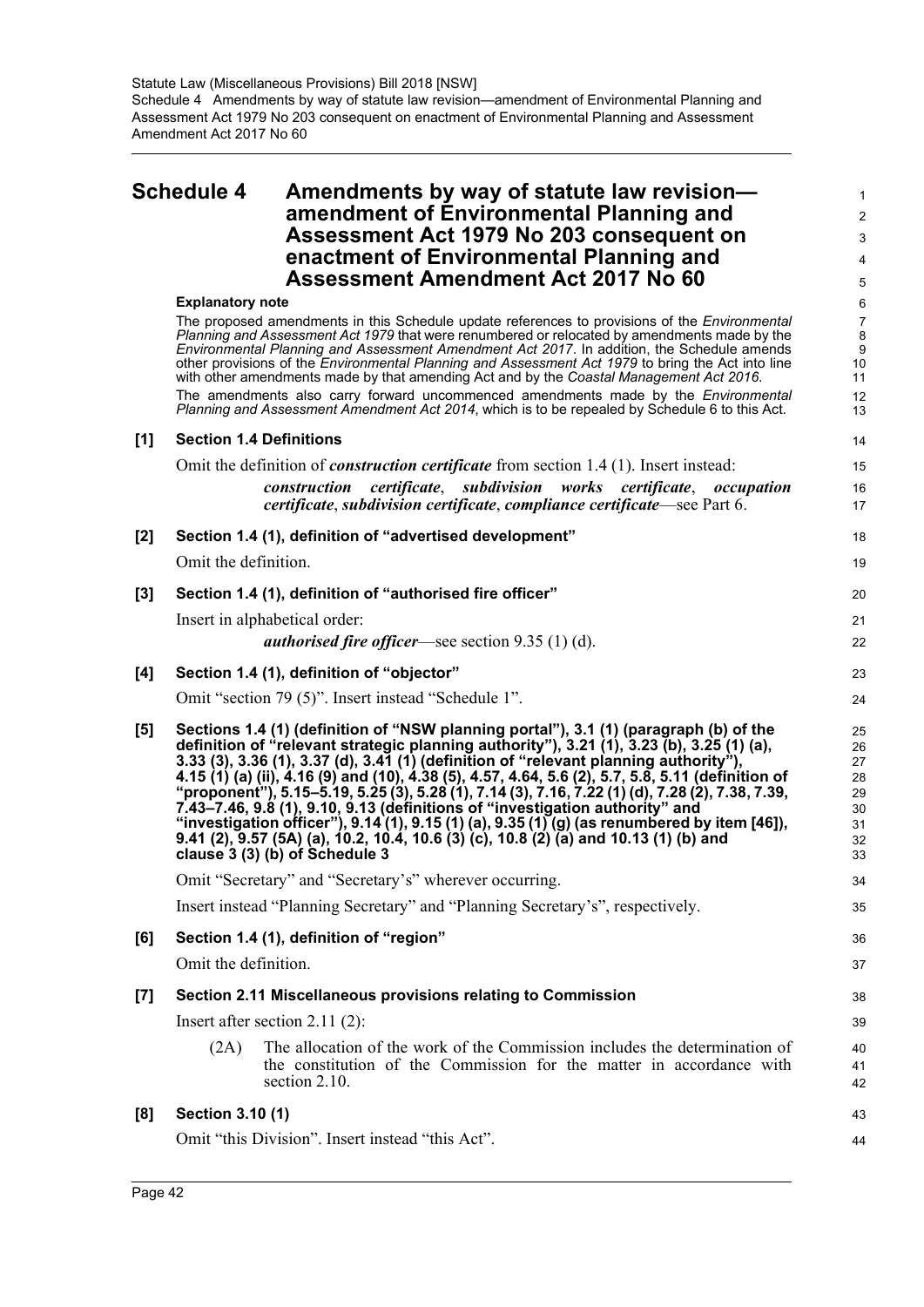| [9]    | <b>Section 3.20 (8A)</b>                                                                                                                                                  | $\mathbf{1}$     |
|--------|---------------------------------------------------------------------------------------------------------------------------------------------------------------------------|------------------|
|        | Omit "this Part" where secondly occurring. Insert instead "this Act".                                                                                                     | $\boldsymbol{2}$ |
| $[10]$ | Section 3.22 (1)                                                                                                                                                          | 3                |
|        | Omit "this Part" where secondly occurring. Insert instead "this Act".                                                                                                     | 4                |
| $[11]$ | Section 3.24 Publication, amendment and repeal of environmental planning<br>instruments                                                                                   | 5<br>6           |
|        | Insert at the end of the section:                                                                                                                                         | $\overline{7}$   |
|        | (11)<br>An environmental planning instrument may be amended or repealed by a<br>subsequent environmental planning instrument, whether of the same or a<br>different type. | 8<br>9<br>10     |
| $[12]$ | Section 3.32 (6)                                                                                                                                                          | 11               |
|        | Omit "by the Minister by order published in the Gazette".                                                                                                                 | 12               |
|        | Insert instead "by a Ministerial planning order".                                                                                                                         | 13               |
| $[13]$ | Section 3.34 (8)                                                                                                                                                          | 14               |
|        | Omit "section 57" and "that section".                                                                                                                                     | 15               |
|        | Insert instead "Schedule 1" and "that Schedule", respectively.                                                                                                            | 16               |
| $[14]$ | Section 3.35 (3)                                                                                                                                                          | 17               |
|        | Omit "section 57". Insert instead "Schedule 1".                                                                                                                           | 18               |
| $[15]$ | Section 4.8 Exercise of consent authority functions on behalf of councils where local<br>planning panel constituted                                                       | 19<br>20         |
|        | Omit "and applications for the modification of development consents" from<br>section 4.8 (4) (a) and insert after section 4.8 (4):                                        | 21<br>22         |
|        | In this section, <i>development applications</i> includes applications to modify<br>(5)<br>development consents.                                                          | 23<br>24         |
| $[16]$ |                                                                                                                                                                           |                  |
|        | Section 4.12 (2)                                                                                                                                                          | 25               |
|        | Omit "section 1.4 (1)". Insert instead "section 1.5 (1)".                                                                                                                 | 26               |
| $[17]$ | Section 4.15 (1), note                                                                                                                                                    | 27               |
|        | Omit the note.                                                                                                                                                            | 28               |
| $[18]$ | Section 4.16 (9) (a)                                                                                                                                                      | 29               |
|        | Omit "section 79 (1) (a)". Insert instead "Schedule 1".                                                                                                                   | 30               |
| $[19]$ | Section 4.18 Post-determination notification                                                                                                                              | 31               |
|        | Omit "section 79 (5)" wherever occurring in section 4.18 (1) and (3).                                                                                                     | 32               |
|        | Insert instead "Schedule 1".                                                                                                                                              | 33               |
| $[20]$ | <b>Section 4.18 (4)</b>                                                                                                                                                   | 34               |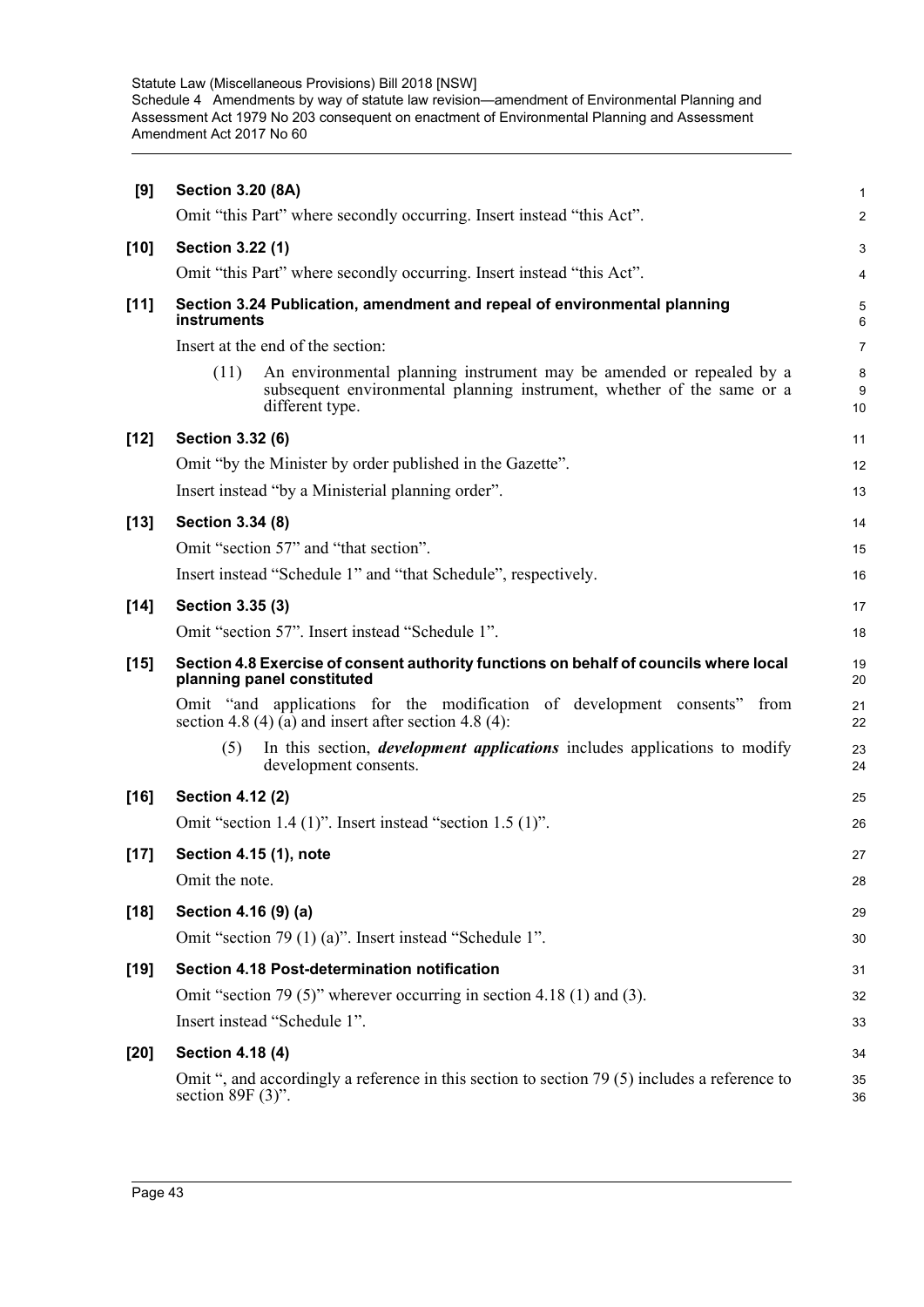| $[21]$ | Section 4.27 (3) and note                                                                                                                                                  | $\mathbf{1}$     |
|--------|----------------------------------------------------------------------------------------------------------------------------------------------------------------------------|------------------|
|        | Omit "section 109M" and "Section 109M".                                                                                                                                    | 2                |
|        | Insert instead "section 6.9" and "Section 6.9", respectively.                                                                                                              | 3                |
| $[22]$ | Section 4.32 (1), definition of "applicable regional panel"                                                                                                                | 4                |
|        | Omit "the regional panel". Insert instead "the Sydney district or regional planning panel".                                                                                | 5                |
| $[23]$ | Section 4.36 (3)                                                                                                                                                           | 6                |
|        | Omit "by order published in the Gazette". Insert instead "by a Ministerial planning order".                                                                                | $\boldsymbol{7}$ |
| $[24]$ | Section 4.49 (a)                                                                                                                                                           | 8                |
|        | Omit "section 79 or 79A". Insert instead "Schedule 1".                                                                                                                     | 9                |
| $[25]$ | Section 4.64 Regulations-Part 4                                                                                                                                            | 10               |
|        | Omit section 4.64 (1) (p) and (p1).                                                                                                                                        | 11               |
| $[26]$ | Section 4.69 (2)                                                                                                                                                           | 12               |
|        | Omit "deemed instrument referred to in Division 2 of Part 21 of Schedule 6".                                                                                               | 13               |
|        | Insert instead "deemed environmental planning instrument".                                                                                                                 | 14               |
| $[27]$ | <b>Section 5.2 (1)</b>                                                                                                                                                     | 15               |
|        | Omit "by order published in the Gazette and in a newspaper circulating throughout the<br>State".                                                                           | 16<br>17         |
|        | Insert instead "by a Ministerial planning order".                                                                                                                          | 18               |
| $[28]$ | Section 5.13, note                                                                                                                                                         | 19               |
|        | Omit "Section 23 (8)". Insert instead "Section 2.4 (3)".                                                                                                                   | 20               |
| $[29]$ | Section 5.22 Application of other provisions of Act                                                                                                                        | 21               |
|        | Omit section $5.22(5)$ and insert at the end of the section:                                                                                                               | 22               |
|        | Note. Section 6.33 (2) authorises the regulations to apply provisions of Part 6 relating<br>to building and subdivision certification to State significant infrastructure. | 23<br>24         |
| [30]   | Section 5.22 (6)                                                                                                                                                           | 25               |
|        | Omit "Section 109R". Insert instead "Section 6.28".                                                                                                                        | 26               |
| $[31]$ | Section 7.6 Registered planning agreements to run with land                                                                                                                | 27               |
|        | Omit "lodgement by a planning authority" from section 7.6 (2).                                                                                                             | 28               |
|        | Insert instead "lodgment by or on behalf of a planning authority".                                                                                                         | 29               |
| $[32]$ | Section 7.35 Funds generally                                                                                                                                               | 30               |
|        | Insert at the end of the section:                                                                                                                                          | 31               |
|        | (3)<br>The funds are to be administered by the Planning Ministerial Corporation.                                                                                           | 32               |
| $[33]$ | Section 7.38 (6) (b)                                                                                                                                                       | 33               |
|        | Omit "section 9". Insert instead "Part 6 of Schedule 2".                                                                                                                   | 34               |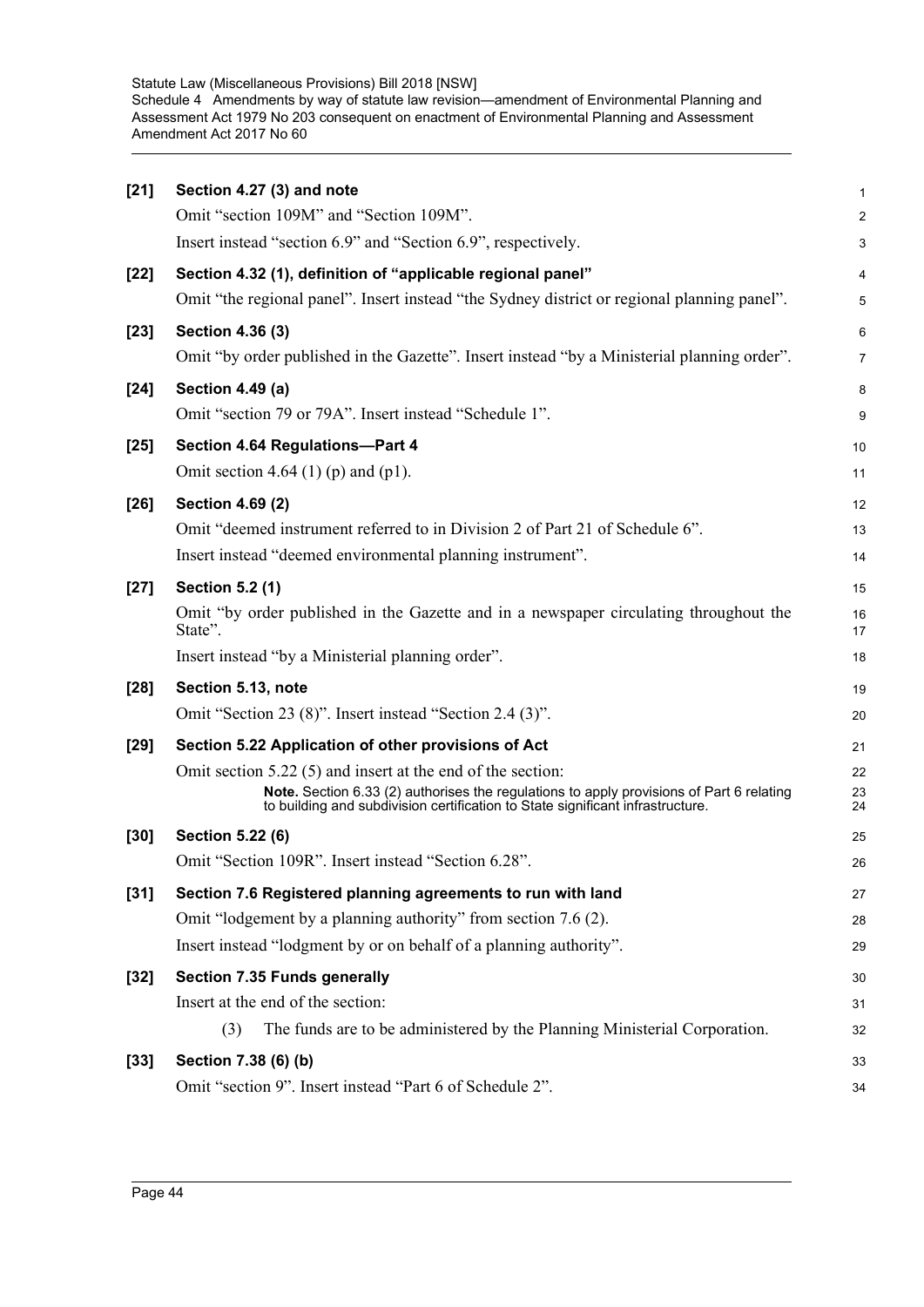| $[34]$ | <b>Section 8.8 (1)</b>                                                                                                           | $\mathbf{1}$     |
|--------|----------------------------------------------------------------------------------------------------------------------------------|------------------|
|        | Omit "including any such development that is State significant development".                                                     | $\boldsymbol{2}$ |
|        | Insert instead "including any State significant development that would be designated<br>development but for section $4.10(2)$ ". | $\mathsf 3$<br>4 |
| $[35]$ | Section 9.1 (2) (a)                                                                                                              | 5                |
|        | Omit "Division 3.4 or 5 of Part 3". Insert instead "section 3.21 or Division 3.4 of Part 3".                                     | 6                |
| $[36]$ | Section 9.1 (2) (b1)                                                                                                             | $\overline{7}$   |
|        | Insert "(including applications to modify development consents)" after "development<br>applications".                            | 8<br>9           |
| $[37]$ | <b>Section 9.3 (11)</b>                                                                                                          | 10               |
|        | Omit the subsection.                                                                                                             | 11               |
| $[38]$ | Section 9.6 (7) and (9)                                                                                                          | 12               |
|        | Omit "in the Gazette" wherever occurring. Insert instead "on the NSW planning portal".                                           | 13               |
| $[39]$ | Section 9.6 (12), definition of "failure to comply with obligations under the planning<br>legislation"                           | 14<br>15         |
|        | Omit paragraph (b).                                                                                                              | 16               |
| $[40]$ | <b>Section 9.6 (12)</b>                                                                                                          | 17               |
|        | Insert in alphabetical order:<br><i>regional panel</i> means a Sydney district or regional planning panel.                       | 18<br>19         |
| $[41]$ | <b>Section 9.9 (1)</b>                                                                                                           | 20               |
|        | Omit "regional panel" wherever occurring.                                                                                        | 21               |
|        | Insert instead "Sydney district or regional planning panel".                                                                     | 22               |
| $[42]$ | Section 9.11                                                                                                                     | 23               |
|        | Insert at the end of the section:                                                                                                | 24               |
|        | (2)<br>In this section:                                                                                                          | 25               |
|        | <i>regional panel</i> means a Sydney district or regional planning panel.                                                        | 26               |
| $[43]$ | Section 9.12 (1)                                                                                                                 | 27               |
|        | Omit "regional panel". Insert instead "Sydney district or regional planning panel".                                              | 28               |
| $[44]$ | Section 9.13, definition of "authorised fire officer"                                                                            | 29               |
|        | Omit the definition.                                                                                                             | $30\,$           |
| $[45]$ | Section 9.35 (1)                                                                                                                 | 31               |
|        | Omit "or" where lastly occurring in paragraphs (e) and (f) (as renumbered by item $[46]$ ).                                      | 32               |
| $[46]$ | Section 9.35 (1)                                                                                                                 | 33               |
|        | Renumber paragraphs (c) and (d) where secondly occurring as paragraphs (f) and $(g)$ ,<br>respectively.                          | 34<br>35         |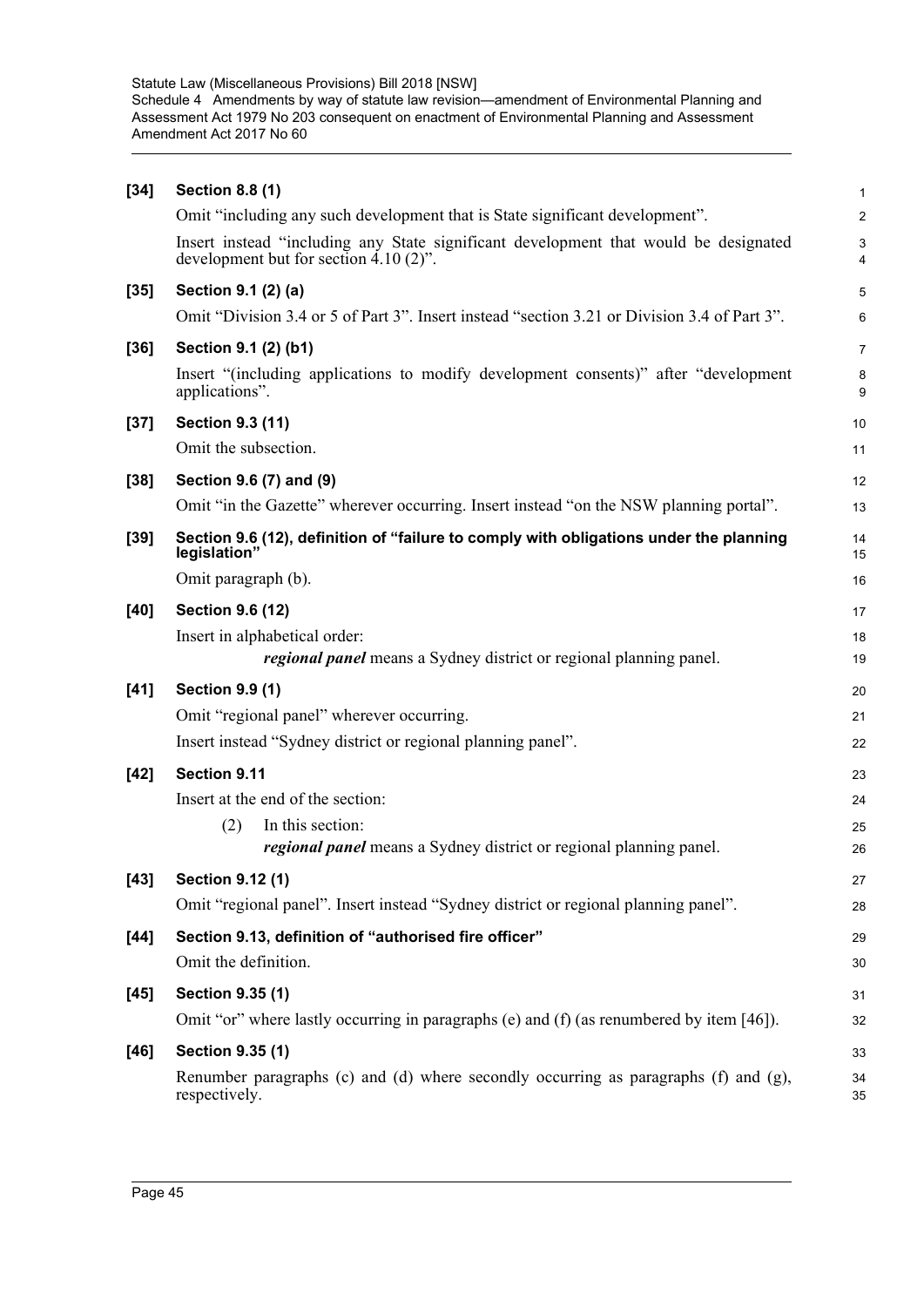| $[47]$ | Section 9.35 (1) (f) and (g) (as renumbered by item [46])                                                                                                          | 1        |
|--------|--------------------------------------------------------------------------------------------------------------------------------------------------------------------|----------|
|        | Omit "items 2, 7, 8, 12, 14 and 20 of the Table to this subsection".                                                                                               | 2        |
|        | Insert instead "items 1, 3, 7, 10, 12 and 15 of Part 1 of Schedule 5".                                                                                             | 3        |
| $[48]$ | Section 9.55                                                                                                                                                       | 4        |
|        | Omit the section.                                                                                                                                                  | 5        |
| $[49]$ | Section 9.56 (4)                                                                                                                                                   | 6        |
|        | Omit "section 121ZR". Insert instead "Part 3 of Schedule 5".                                                                                                       | 7        |
| [50]   | Schedule 2 Provisions relating to planning bodies                                                                                                                  | 8        |
|        | Omit "2.20))" after the heading to the Schedule. Insert instead "2.20)".                                                                                           | 9        |
| $[51]$ | Schedule 4B Provisions relating to local planning panels                                                                                                           | 10       |
|        | Omit the Schedule.                                                                                                                                                 | 11       |
| $[52]$ | Schedule 5, Part 1, item 3                                                                                                                                         | 12       |
|        | Omit paragraph (e) from Column 2. Insert at the end of the fourth bullet point:                                                                                    | 13       |
|        | , or                                                                                                                                                               | 14       |
|        | is erected in contravention of this Act.                                                                                                                           | 15       |
| $[53]$ | Schedule 5, Part 1                                                                                                                                                 | 16       |
|        | Renumber item 20 as item 15 and insert "Stop Coastal Activities Order" as a heading to<br>that matter in Column 1.                                                 | 17<br>18 |
| [54]   | Schedule 5, Part 13                                                                                                                                                | 19       |
|        | Insert at the end of the Part:                                                                                                                                     | 20       |
|        | 41<br>Application of Local Government Act 1993 certificate provision                                                                                               | 21       |
|        | Section 735A of the <i>Local Government Act 1993</i> applies to orders and notices<br>under this Schedule in the same way as it applies to notices under that Act. | 22<br>23 |
| $[55]$ | <b>Schedule 7 Paper subdivisions</b>                                                                                                                               | 24       |
|        | Omit "(Section 155)" after the heading to the Schedule.                                                                                                            | 25       |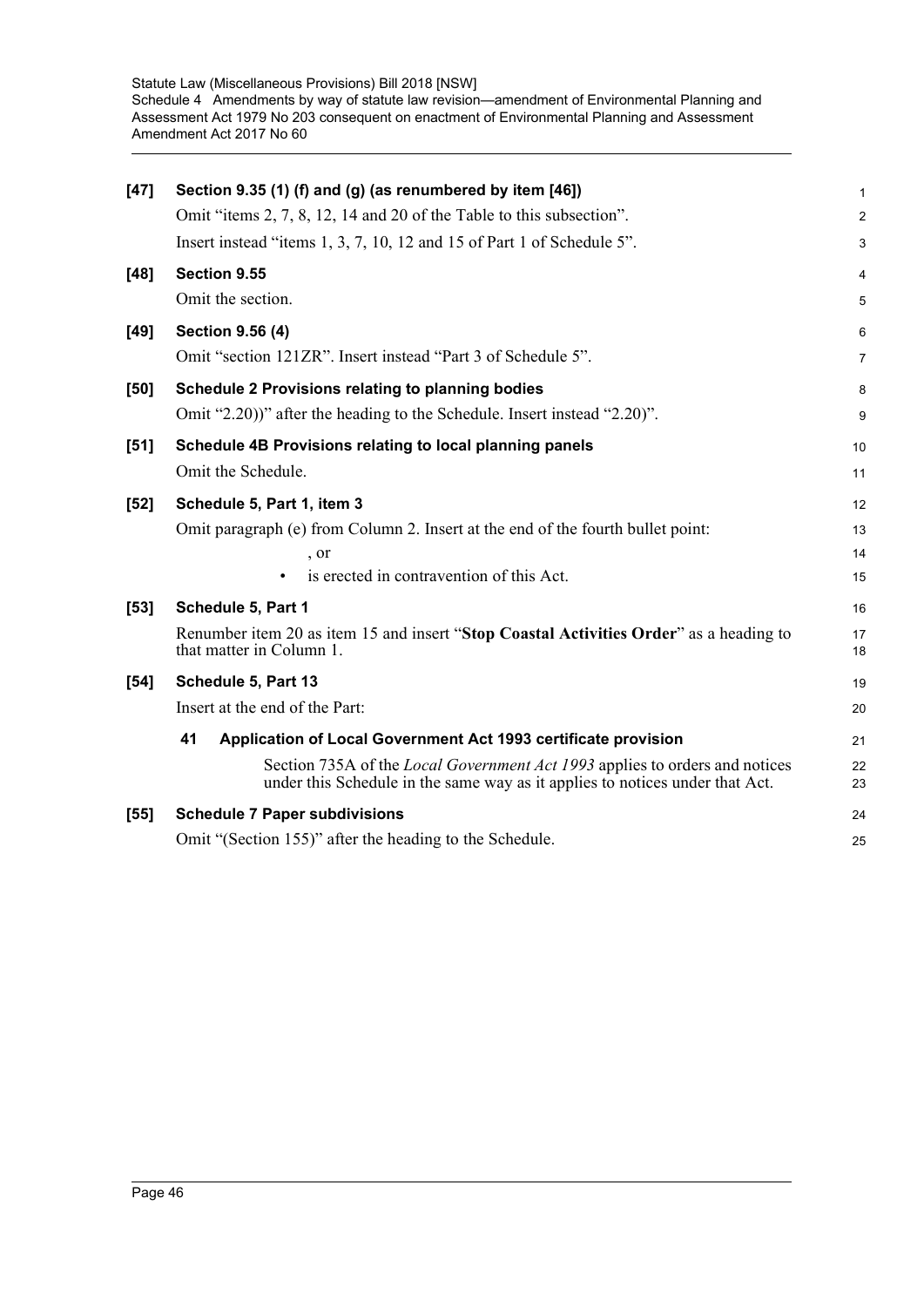<span id="page-50-0"></span>

|       | <b>Schedule 5</b>                 | Amendments by way of statute law revision-<br>miscellaneous amendments                                                                                                                | $\mathbf{1}$<br>2   |
|-------|-----------------------------------|---------------------------------------------------------------------------------------------------------------------------------------------------------------------------------------|---------------------|
| 5.1   |                                   | <b>Betting and Racing Act 1998 No 114</b>                                                                                                                                             | 3                   |
|       |                                   | Section 17A (1), definition of "sporting event"                                                                                                                                       | 4                   |
|       |                                   | Omit "incudes". Insert instead "includes".                                                                                                                                            | 5                   |
|       | <b>Explanatory note</b>           | The proposed amendment corrects a spelling error.                                                                                                                                     | 6<br>$\overline{7}$ |
| 5.2   | <b>No 19</b>                      | <b>Building and Construction Industry Long Service Payments Act 1986</b>                                                                                                              | 8<br>9              |
|       |                                   | Section 3 (1), definition of "Chief Executive Officer"                                                                                                                                | 10                  |
|       | 2010".                            | Omit "Chief Executive Officer within the meaning of the Long Service Corporation Act                                                                                                  | 11<br>12            |
|       |                                   | Insert instead "Secretary of the Department of Finance, Services and Innovation".                                                                                                     | 13                  |
|       | <b>Explanatory note</b><br>order. | The proposed amendment updates a reference as a consequence of a past administrative changes                                                                                          | 14<br>15<br>16      |
| 5.3   |                                   | <b>Building Professionals Regulation 2007</b>                                                                                                                                         | 17                  |
| [1]   |                                   | Clause 3 (1), definition of "strata certificate"                                                                                                                                      | 18                  |
|       | Development) Act 1986".           | Omit "Strata Schemes (Freehold Development) Act 1973 or the Strata Schemes (Leasehold                                                                                                 | 19<br>20            |
|       |                                   | Insert instead "Strata Schemes Development Act 2015".                                                                                                                                 | 21                  |
| $[2]$ | Clause 13 (3), note               |                                                                                                                                                                                       | 22                  |
|       |                                   | Omit "that that". Insert instead "that".                                                                                                                                              | 23                  |
| [3]   | Schedule 1, Part 1                |                                                                                                                                                                                       | 24                  |
|       |                                   | Omit "Strata Schemes (Freehold Development) Act 1973 or the Strata Schemes (Leasehold<br>Development) Act 1986 and the regulations under those Acts" and "section 37AA of the         | 25<br>26            |
|       |                                   | Strata Schemes (Freehold Development) Act 1973 and section 66AA of the Strata Schemes                                                                                                 | 27                  |
|       |                                   | (Leasehold Development) Act 1986".                                                                                                                                                    | 28                  |
|       |                                   | Insert instead "Strata Schemes Development Act 2015 and any regulations under that Act"<br>and "section 57 (1) (b) of the <i>Strata Schemes Development Act 2015</i> ", respectively. | 29<br>30            |
|       | <b>Explanatory note</b>           |                                                                                                                                                                                       | 31                  |
|       | word.                             | Items [1] and [3] of the proposed amendments update references to an Act. Item [2] omits a duplicated                                                                                 | 32<br>33            |
| 5.4   |                                   | <b>Contaminated Land Management Act 1997 No 140</b>                                                                                                                                   | 34                  |
|       | <b>Section 103 (1)</b>            |                                                                                                                                                                                       | 35                  |
|       |                                   | Insert "being" before "reckless".                                                                                                                                                     | 36                  |
|       | <b>Explanatory note</b>           | The proposed amendment corrects grammar.                                                                                                                                              | 37                  |
|       |                                   |                                                                                                                                                                                       | 38                  |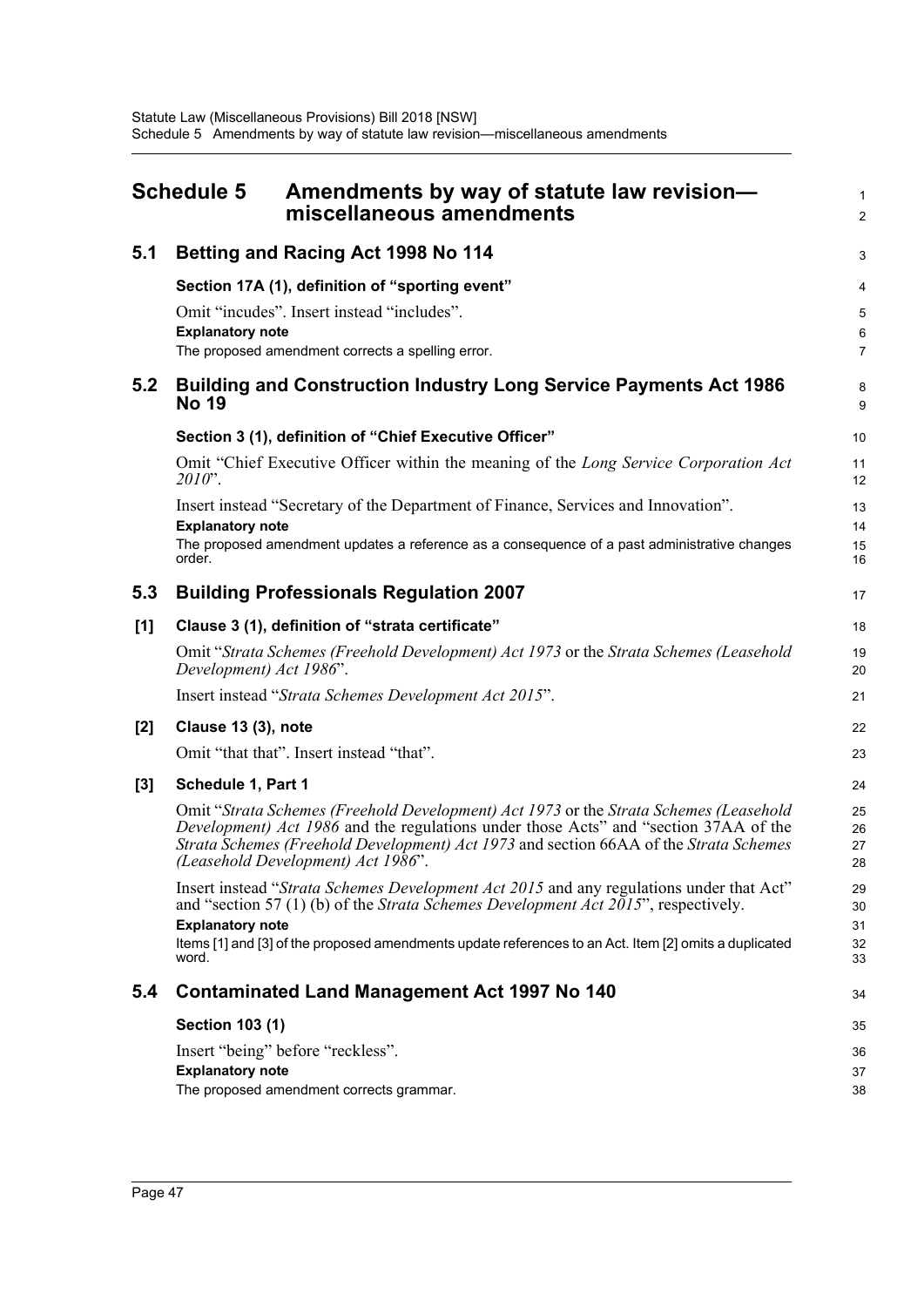| 5.5 | <b>Contract Cleaning Industry (Portable Long Service Leave Scheme) Act</b><br>2010 No 122                            | 1<br>$\overline{c}$ |
|-----|----------------------------------------------------------------------------------------------------------------------|---------------------|
|     | Section 3 (1), definition of "Secretary"                                                                             | 3                   |
|     | Omit "Secretary of the Treasury".                                                                                    | 4                   |
|     | Insert instead "Secretary of the Department of Finance, Services and Innovation".<br><b>Explanatory note</b>         | 5<br>6              |
|     | The proposed amendment updates a reference as a consequence of a past administrative changes<br>order.               | 7<br>8              |
| 5.6 | <b>Cootamundra Local Environmental Plan 2013</b>                                                                     | 9                   |
|     | Land Use Table, Zone IN3, item 4                                                                                     | 10                  |
|     | Omit "Recreation areas (indoor); Recreation areas (major); Recreation areas (outdoor);".                             | 11                  |
|     | Insert instead "Recreation facilities (indoor); Recreation facilities (major); Recreation<br>facilities (outdoor);". | 12<br>13            |
|     | <b>Explanatory note</b><br>The proposed amendment corrects references to land uses.                                  | 14<br>15            |
| 5.7 | Crimes Act 1900 No 40                                                                                                | 16                  |
|     | Section 307A (1) (b)                                                                                                 | 17                  |
|     | Insert "being" before "reckless".                                                                                    | 18                  |
|     | <b>Explanatory note</b><br>The proposed amendment corrects grammar.                                                  | 19<br>20            |
|     |                                                                                                                      |                     |
| 5.8 | <b>Crimes (Administration of Sentences) Act 1999 No 93</b>                                                           | 21                  |
|     | Section 78A (5)                                                                                                      | 22                  |
|     | Omit "section 79 (c1)". Insert instead "section 79 (1) (c1)".                                                        | 23                  |
|     | <b>Explanatory note</b><br>The proposed amendment corrects a cross-reference.                                        | 24<br>25            |
|     |                                                                                                                      |                     |
| 5.9 | <b>Crimes (Administration of Sentences) Regulation 2014</b>                                                          | 26                  |
|     | Schedule 6, clause 2 Government analysts and other analysts                                                          | 27                  |
|     | Renumber the clause as clause 3.                                                                                     | 28                  |
|     | <b>Explanatory note</b><br>The proposed amendment corrects duplicate numbering.                                      | 29<br>30            |
|     | 5.10 Criminal Procedure Act 1986 No 209                                                                              | 31                  |
|     | Section 3 (1), definition of "case conference"                                                                       | 32                  |
|     | Omit "-means". Insert instead "means".                                                                               | 33                  |
|     | <b>Explanatory note</b><br>The proposed amendment corrects a typographical error.                                    | 34<br>35            |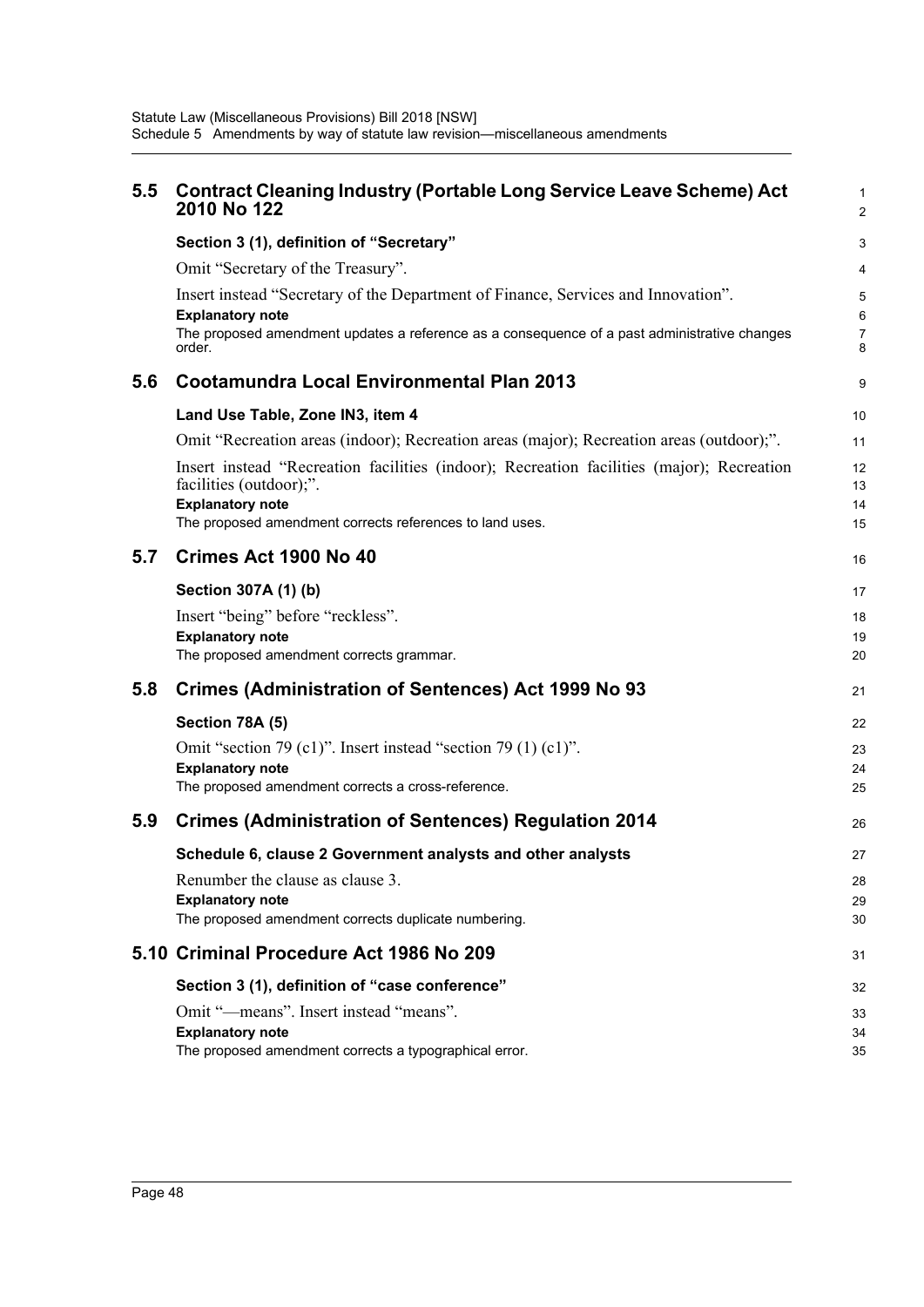|       | 5.11 Driving Instructors Act 1992 No 3                                                                            | 1        |
|-------|-------------------------------------------------------------------------------------------------------------------|----------|
|       | Section 3 (3)                                                                                                     | 2        |
|       | Insert after section $3(2)$ :                                                                                     | 3        |
|       | Notes included in this Act do not form part of this Act.<br>(3)                                                   | 4        |
|       | <b>Explanatory note</b>                                                                                           | 5        |
|       | The proposed amendment clarifies the status of notes.                                                             | 6        |
|       | 5.12 Electoral Act 2017 No 66                                                                                     | 7        |
|       | <b>Section 215 (b)</b>                                                                                            | 8        |
|       | Insert "being" before "reckless".                                                                                 | 9        |
|       | <b>Explanatory note</b>                                                                                           | 10       |
|       | The proposed amendment corrects grammar.                                                                          | 11       |
|       | 5.13 Environmental Planning and Assessment Regulation 2000                                                        | 12       |
|       | <b>Clause 52 (2)</b>                                                                                              | 13       |
|       | Omit "to the Act of the Act". Insert instead "to the Act".                                                        | 14       |
|       | <b>Explanatory note</b><br>The proposed amendment omits redundant words.                                          | 15<br>16 |
|       |                                                                                                                   |          |
|       | 5.14 Environmental Planning and Assessment (Savings, Transitional and<br><b>Other Provisions) Regulation 2017</b> | 17<br>18 |
| [1]   | <b>Clause 17</b>                                                                                                  | 19       |
|       | Omit "to not". Insert instead "do not".                                                                           | 20       |
| $[2]$ | <b>Schedule 1</b>                                                                                                 | 21       |
|       | Insert "Part 1 Preliminary" before clause 1.                                                                      | 22       |
|       | <b>Explanatory note</b>                                                                                           | 23       |
|       | Item [1] of the proposed amendments corrects a typographical error. Item [2] inserts a missing<br>heading.        | 24<br>25 |
|       | 5.15 Fisheries Management (Abalone Share Management Plan) Regulation<br>2000                                      | 26<br>27 |
|       |                                                                                                                   |          |
|       | Appendix, clause 30                                                                                               | 28       |
|       | Insert "of the Act" after "section 68 (6A)".<br><b>Explanatory note</b>                                           | 29       |
|       | The proposed amendment corrects a reference.                                                                      | 30<br>31 |
|       | 5.16 Fisheries Management (Aquaculture) Regulation 2017                                                           | 32       |
|       | <b>Clause 3 (3)</b>                                                                                               | 33       |
|       | Insert "(except in Schedule 2)" after "Regulation" where firstly occurring.                                       | 34       |
|       | <b>Explanatory note</b>                                                                                           | 35       |
|       | The proposed amendment clarifies the status of notes in the Regulation.                                           | 36       |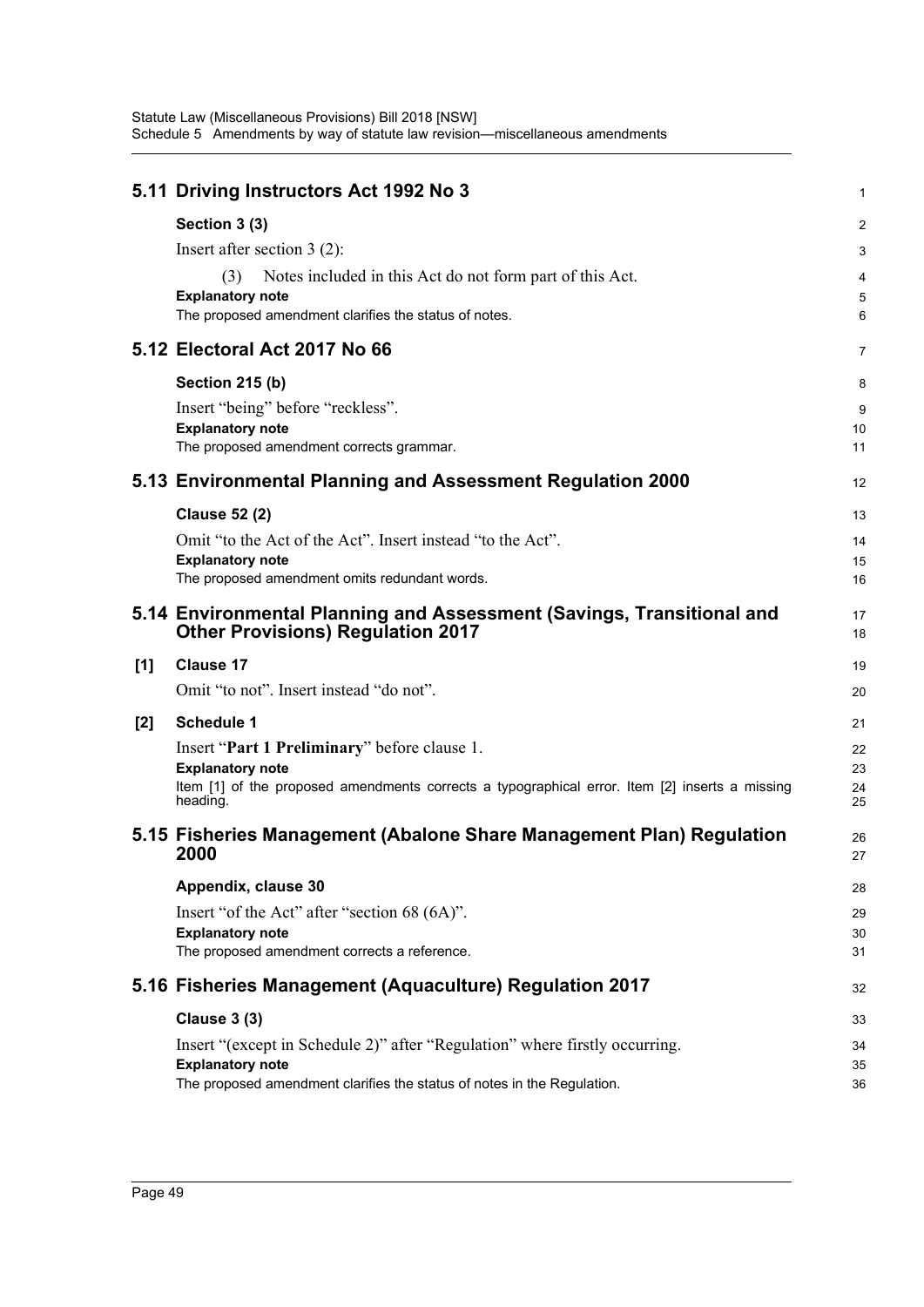|       | 5.17 Fisheries Management (Estuary General Share Management Plan)<br><b>Regulation 2006</b>                                                                                              | 1<br>2   |
|-------|------------------------------------------------------------------------------------------------------------------------------------------------------------------------------------------|----------|
|       | <b>Appendix, Schedule 1</b>                                                                                                                                                              | 3        |
|       | Omit "that that". Insert instead "that".                                                                                                                                                 | 4        |
|       | <b>Explanatory note</b><br>The proposed amendment omits a redundant word.                                                                                                                | 5        |
|       |                                                                                                                                                                                          | 6        |
|       | 5.18 Fisheries Management (Lobster Share Management Plan) Regulation<br>2000                                                                                                             | 7<br>8   |
|       | Appendix, clause 21, note                                                                                                                                                                | 9        |
|       | Omit "total allowable catch". Insert instead "TAC determination".                                                                                                                        | 10       |
|       | <b>Explanatory note</b><br>The proposed amendment updates terminology consequent on the making of the Fisheries                                                                          | 11<br>12 |
|       | Management Legislation Amendment (Quota Management) Regulation 2017.                                                                                                                     | 13       |
|       | 5.19 Food Regulation 2015                                                                                                                                                                | 14       |
| [1]   | <b>Clause 170 (1)</b>                                                                                                                                                                    | 15       |
|       | Omit "clause 3" wherever occurring. Insert instead "clause 4".                                                                                                                           | 16       |
| $[2]$ | <b>Clause 170 (1)</b>                                                                                                                                                                    | 17       |
|       | Renumber the proposed provision as clause 5.                                                                                                                                             | 18       |
|       | <b>Explanatory note</b>                                                                                                                                                                  | 19       |
|       | Item [1] of the proposed amendments updates a reference to a renumbered provision of a Code.<br>Item [2] makes a related amendment to update a reference to a provision of a Regulation. | 20<br>21 |
|       | 5.20 Gene Technology (GM Crop Moratorium) Act 2003 No 12                                                                                                                                 | 22       |
|       | <b>Section 7</b>                                                                                                                                                                         | 23       |
|       | Insert "that" after "knowing".                                                                                                                                                           | 24       |
|       | <b>Explanatory note</b><br>The proposed amendment corrects grammar.                                                                                                                      | 25       |
|       |                                                                                                                                                                                          | 26       |
|       | 5.21 Home Building Act 1989 No 147                                                                                                                                                       | 27       |
|       | Section 119C (7), definitions of "lot", "owners corporation" and "strata scheme"                                                                                                         | 28       |
|       | Omit "Strata Schemes Management Act 1996".                                                                                                                                               | 29       |
|       |                                                                                                                                                                                          |          |
|       | Insert instead "Strata Schemes Management Act 2015".                                                                                                                                     | 30       |
|       | <b>Explanatory note</b>                                                                                                                                                                  | 31       |
|       | The proposed amendment updates a reference to an Act.                                                                                                                                    | 32       |
|       | 5.22 Home Building Regulation 2014                                                                                                                                                       | 33       |
| [1]   | Clause 34 (1), paragraph (a) of definition of "common property"                                                                                                                          | 34       |
|       | Omit "Strata Schemes (Freehold Development) Act 1973 or the Strata Schemes (Leasehold<br>Development) Act 1986".                                                                         | 35<br>36 |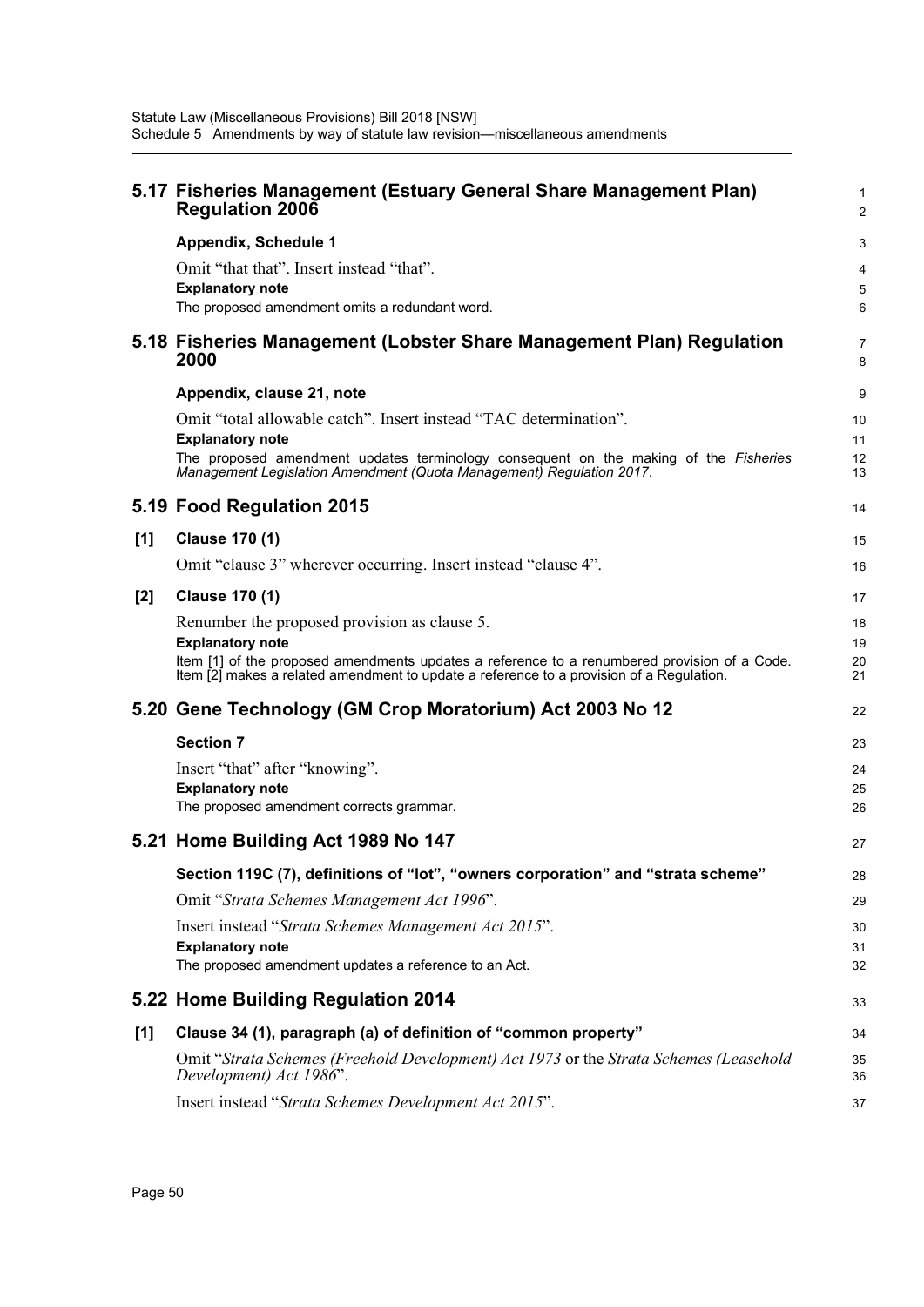| $[2]$ | Clause 57 (4), definition of "strata scheme"                                                 | 1                   |
|-------|----------------------------------------------------------------------------------------------|---------------------|
|       | Omit "Strata Schemes Management Act 1996".                                                   | $\boldsymbol{2}$    |
|       | Insert instead "Strata Schemes Management Act 2015".                                         | 3                   |
|       | <b>Explanatory note</b>                                                                      | 4                   |
|       | The proposed amendments update references to an Act.                                         | 5                   |
|       | 5.23 Human Cloning for Reproduction and Other Prohibited Practices Act<br>2003 No 20         | 6<br>$\overline{7}$ |
|       | <b>Section 15 (1)</b>                                                                        | 8                   |
|       | Insert "being" before "reckless".                                                            | 9                   |
|       | <b>Explanatory note</b>                                                                      | 10                  |
|       | The proposed amendment corrects grammar.                                                     | 11                  |
|       | 5.24 Liquor Act 2007 No 90                                                                   | 12                  |
|       |                                                                                              |                     |
| [1]   | Section 47J (c)                                                                              | 13                  |
|       | Omit "and".                                                                                  | 14                  |
| $[2]$ | Section 104 (5) (c)                                                                          | 15                  |
|       | Omit "or".                                                                                   | 16                  |
|       | <b>Explanatory note</b>                                                                      | 17                  |
|       | The proposed amendments omit redundant words.                                                | 18                  |
|       | 5.25 Long Service Corporation Act 2010 No 123                                                | 19                  |
|       | Section 3 (1), definition of "Secretary"                                                     | 20                  |
|       | Omit "Secretary of the Treasury".                                                            | 21                  |
|       | Insert instead "Secretary of the Department of Finance, Services and Innovation".            | 22                  |
|       | <b>Explanatory note</b>                                                                      | 23                  |
|       | The proposed amendment updates a reference as a consequence of a past administrative changes | 24                  |
|       | order.                                                                                       | 25                  |
|       |                                                                                              |                     |
|       | 5.26 Marine Safety Regulation 2016                                                           | 26                  |
|       | Schedule 4                                                                                   | 27                  |
|       | Renumber the subrules in each rule commencing with subrule (1).                              | 28                  |
|       | <b>Explanatory note</b>                                                                      | 29                  |
|       | The proposed amendment corrects numbering.                                                   | 30                  |
|       | 5.27 Parramatta Local Environmental Plan 2011                                                | 31                  |
|       | Schedule 1, clause 14 Use of certain land at 111–113 Victoria Road, Parramatta               | 32                  |
|       | Renumber the clause as clause 15.                                                            | 33                  |
|       | <b>Explanatory note</b><br>The proposed amendment corrects duplicate numbering.              | 34<br>35            |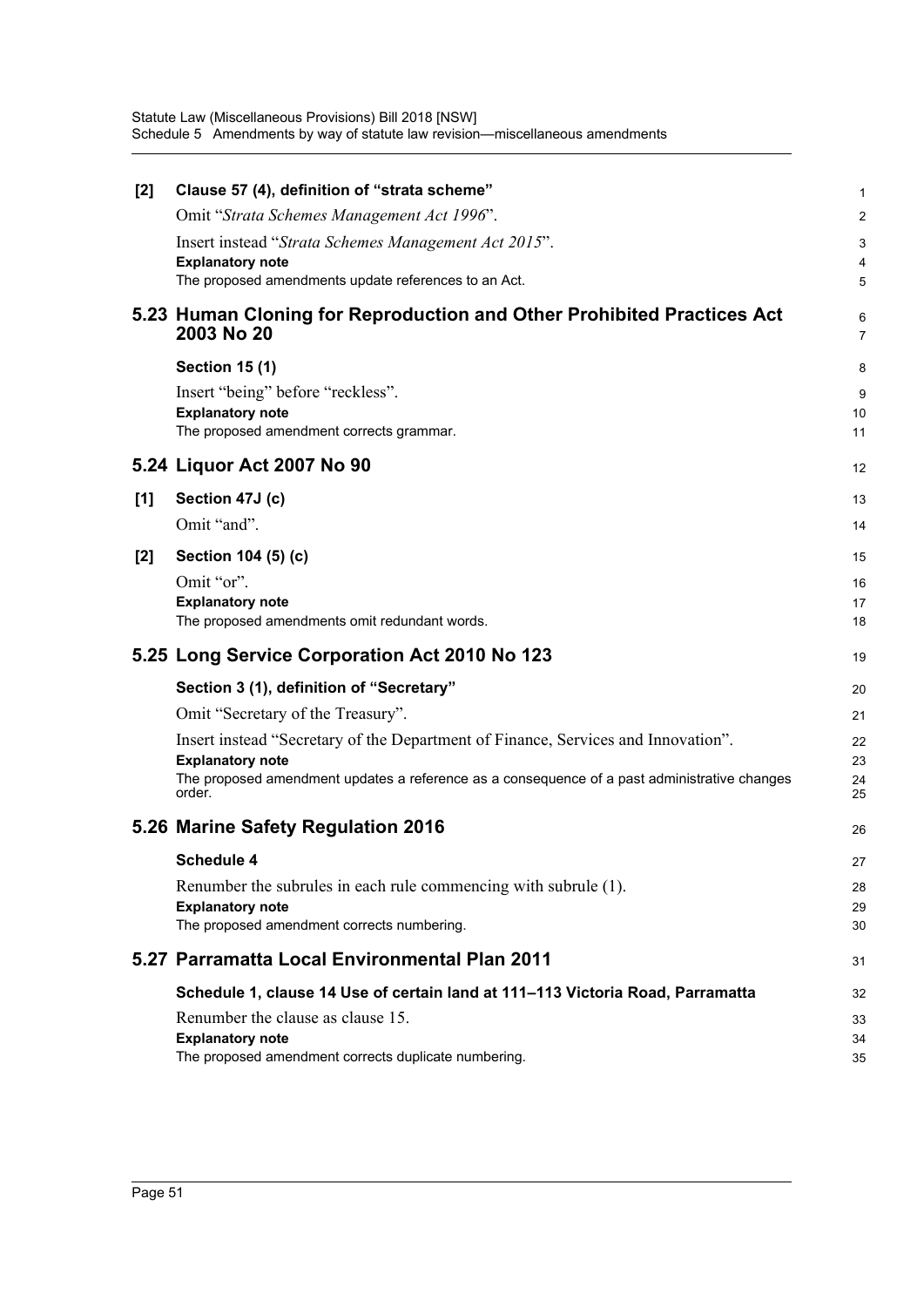|       | 5.28 Passenger Transport Act 1990 No 39                                                                                                                                                                                     | 1                     |
|-------|-----------------------------------------------------------------------------------------------------------------------------------------------------------------------------------------------------------------------------|-----------------------|
|       | Section 63 (2) (h)<br>Omit "and licence".<br><b>Explanatory note</b><br>The proposed amendment omits redundant matter consequential on the enactment of the Point to<br>Point Transport (Taxis and Hire Vehicles) Act 2016. | 2<br>3<br>4<br>5<br>6 |
|       | 5.29 Passenger Transport (General) Regulation 2017                                                                                                                                                                          | 7                     |
|       | <b>Clause 6 (2)</b><br>Omit "section section". Insert instead "section".<br><b>Explanatory note</b><br>The proposed amendment omits a duplicated word.                                                                      | 8<br>9<br>10<br>11    |
|       | 5.30 Point to Point Transport (Taxis and Hire Vehicles) Regulation 2017                                                                                                                                                     | 12                    |
|       | <b>Clause 20 (2)</b><br>Omit "retroflective". Insert instead "retroreflective".<br><b>Explanatory note</b><br>The proposed amendment corrects a typographical error.                                                        | 13<br>14<br>15<br>16  |
|       | 5.31 Police Regulation 2015                                                                                                                                                                                                 | 17                    |
|       | Clause 100<br>Omit "subclause". Insert instead "clause".<br><b>Explanatory note</b><br>The proposed amendment corrects a cross-reference.                                                                                   | 18<br>19<br>20<br>21  |
|       | 5.32 Private Health Facilities Regulation 2017                                                                                                                                                                              | 22                    |
|       | <b>Schedule 1</b><br>Renumber Divisions $1-3$ as Parts $1-3$ , respectively.<br><b>Explanatory note</b><br>The proposed amendment corrects numbering.                                                                       | 23<br>24<br>25<br>26  |
|       | 5.33 Protection of the Environment Operations (General) Regulation 2009                                                                                                                                                     | 27                    |
| [1]   | Clause 81 (6) (h)<br>Omit "the Sydney Harbour Foreshore Authority".<br>Insert instead "Place Management NSW".                                                                                                               | 28<br>29<br>30        |
| $[2]$ | <b>Clause 106 (c)</b>                                                                                                                                                                                                       | 31                    |
|       | Omit "clause 6G or 31 of the Protection of the Environment Operations (Clean Air)<br>Regulation 2002".<br>Insert instead "clause 13 or 42 of the Protection of the Environment Operations (Clean Air)<br>Regulation 2010".  | 32<br>33<br>34<br>35  |
|       | <b>Explanatory note</b><br>Item [1] of the proposed amendments corrects a reference to a statutory body. Item [2] updates a<br>reference to provisions of a regulation.                                                     | 36<br>37<br>38        |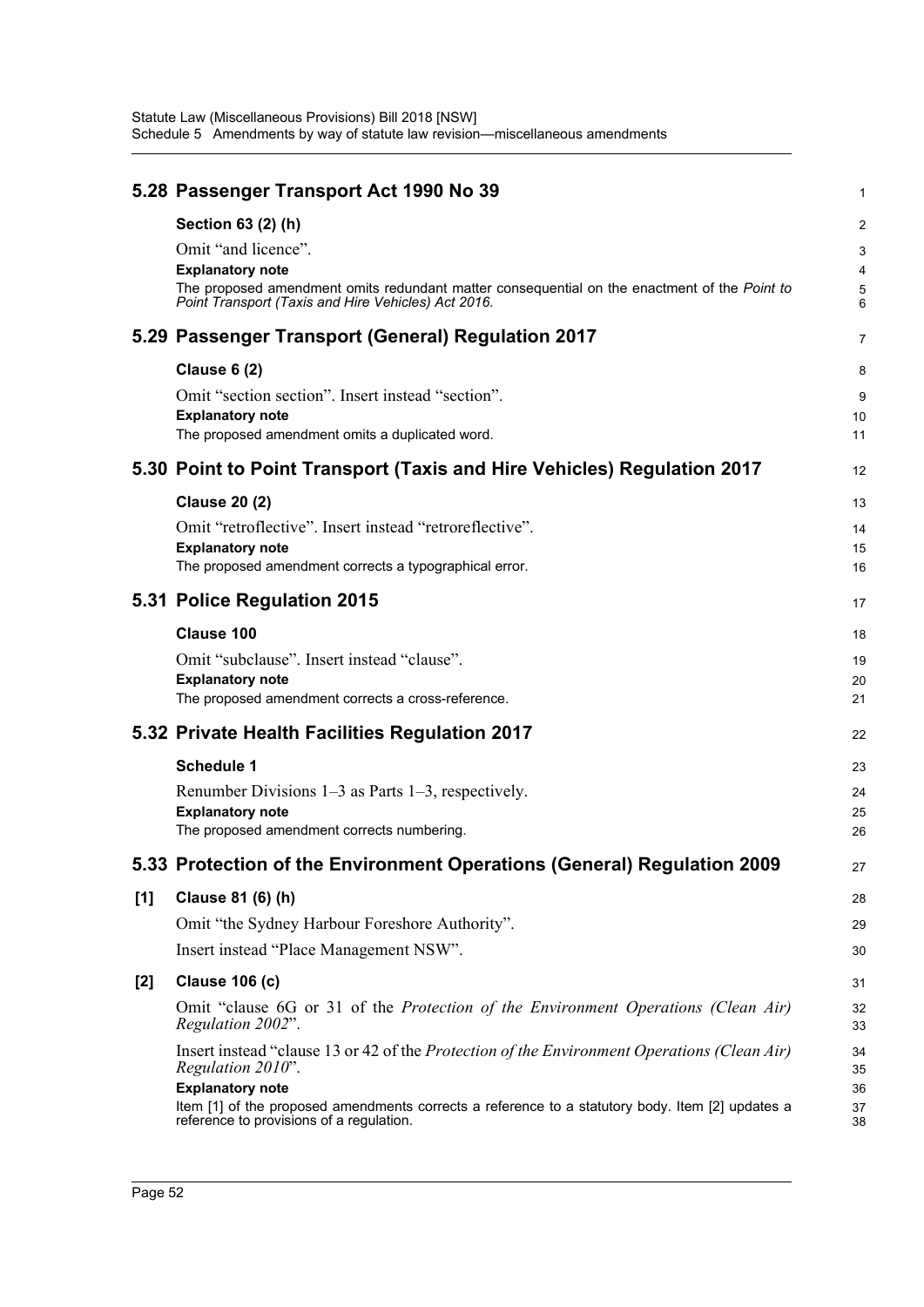|     | 5.34 Public Health Act 2010 No 127                                                                                                                                           | 1        |
|-----|------------------------------------------------------------------------------------------------------------------------------------------------------------------------------|----------|
|     | <b>Schedule 3</b>                                                                                                                                                            | 2        |
|     | Omit "Meningoccocal". Insert instead "Meningococcal".                                                                                                                        | 3        |
|     | <b>Explanatory note</b>                                                                                                                                                      | 4        |
|     | The proposed amendment corrects a spelling error.                                                                                                                            | 5        |
|     | <b>5.35 Road Rules 2014</b>                                                                                                                                                  | 6        |
|     | Dictionary, definition of "taxi", note                                                                                                                                       | 7        |
|     | Omit "Note 2". Insert instead "Note".                                                                                                                                        | 8        |
|     | <b>Explanatory note</b>                                                                                                                                                      | 9        |
|     | The proposed amendment omits a redundant number.                                                                                                                             | 10       |
|     | 5.36 Road Transport (General) Regulation 2013                                                                                                                                | 11       |
| [1] | <b>Clause 6 (6)</b>                                                                                                                                                          | 12       |
|     | Omit "Clause". Insert instead "clause".                                                                                                                                      | 13       |
| [2] | Schedule 2, matter relating to University of Sydney Camden Farms                                                                                                             | 14       |
|     | Omit "Cobbity" wherever occurring. Insert instead "Cobbitty".                                                                                                                | 15       |
|     | <b>Explanatory note</b>                                                                                                                                                      | 16       |
|     | The proposed amendments correct typographical errors.                                                                                                                        | 17       |
|     | 5.37 State Emergency Service Act 1989 No 164                                                                                                                                 | 18       |
| [1] | Section 24ZA (1) (c) and (d)                                                                                                                                                 | 19       |
|     | Omit "Incorporated" wherever occurring. Insert instead "Ltd".                                                                                                                | 20       |
| [2] | Schedule 3, clauses 5 (3) and 15 (1) and (2)                                                                                                                                 | 21       |
|     | Omit "Incorporated" wherever occurring. Insert instead "Ltd".                                                                                                                | 22       |
|     | <b>Explanatory note</b>                                                                                                                                                      | 23       |
|     | The proposed amendments update references to a body that has been renamed as a consequence<br>of a corporate restructure.                                                    | 24<br>25 |
|     | 5.38 State Environmental Planning Policy (Exempt and Complying                                                                                                               | 26       |
|     | <b>Development Codes) 2008</b>                                                                                                                                               | 27       |
|     | <b>Clause 3B.49 (6)</b>                                                                                                                                                      | 28       |
|     | Omit "Despite subclause (6)". Insert instead "Despite subclause (5)".                                                                                                        | 29       |
|     | Commencement                                                                                                                                                                 | 30       |
|     | The amendment to State Environmental Planning Policy (Exempt and Complying Development<br>Codes) 2008 commences, or is taken to have commenced, on the commencement of State | 31<br>32 |
|     | Environmental Planning Policy (Exempt and Complying Development Codes) Amendment (Low Rise<br>Medium Density Housing) 2017.                                                  | 33<br>34 |
|     | <b>Explanatory note</b>                                                                                                                                                      | 35       |
|     | The proposed amendment corrects a cross-reference.                                                                                                                           | 36       |
|     |                                                                                                                                                                              |          |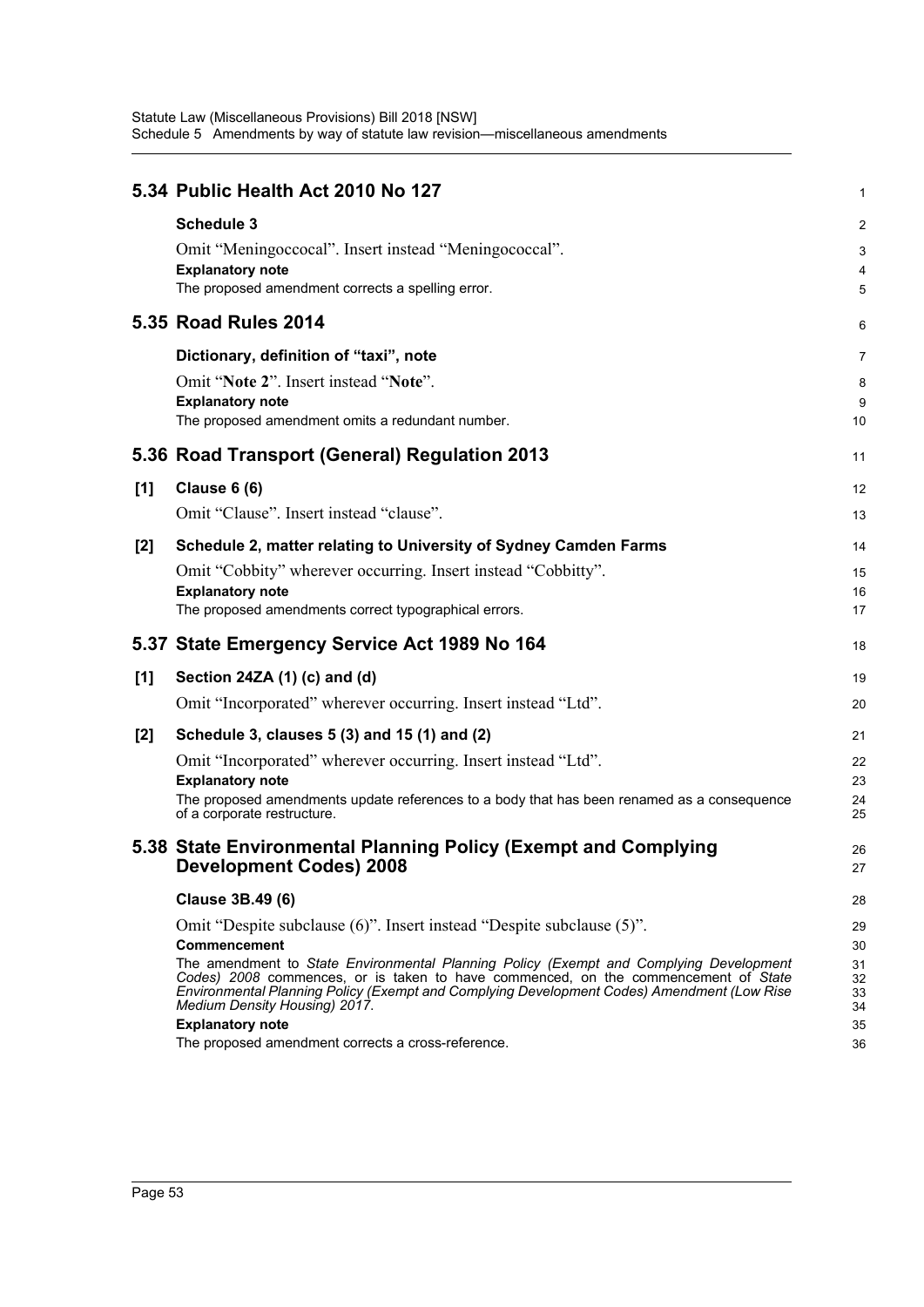| 5.39 State Environmental Planning Policy No 70—Affordable Housing<br>(Revised Schemes)                                                                                                                     | $\mathbf{1}$<br>$\overline{2}$ |  |  |  |
|------------------------------------------------------------------------------------------------------------------------------------------------------------------------------------------------------------|--------------------------------|--|--|--|
| <b>Clause 8</b>                                                                                                                                                                                            | 3                              |  |  |  |
| Omit "section "1.4 (1)". Insert instead "section 1.4 (1)".                                                                                                                                                 | 4                              |  |  |  |
| <b>Explanatory note</b><br>The proposed amendment corrects a typographical error.                                                                                                                          | 5<br>6                         |  |  |  |
| 5.40 State Environmental Planning Policy (State and Regional<br>Development) 2011                                                                                                                          | 7<br>8                         |  |  |  |
| Schedule 5, clause 8 Parramatta Light Rail                                                                                                                                                                 | 9                              |  |  |  |
| Renumber the clause as clause 7A.                                                                                                                                                                          | 10                             |  |  |  |
| <b>Explanatory note</b><br>The proposed amendment corrects duplicate numbering.                                                                                                                            | 11<br>$12 \overline{ }$        |  |  |  |
|                                                                                                                                                                                                            |                                |  |  |  |
| 5.41 State Environmental Planning Policy (Sydney Region Growth Centres)<br>2006                                                                                                                            | 13<br>14                       |  |  |  |
| Appendix 13, clause 6.6 (1) (b)                                                                                                                                                                            | 15                             |  |  |  |
| Renumber subparagraphs (a) and (b) as subparagraphs (i) and (ii), respectively.                                                                                                                            | 16                             |  |  |  |
| <b>Explanatory note</b><br>The proposed amendment corrects numbering.                                                                                                                                      | 17<br>18                       |  |  |  |
|                                                                                                                                                                                                            | 19                             |  |  |  |
| 5.42 State Environmental Planning Policy (Sydney Region Growth Centres)<br><b>Amendment (South East Wilton Precinct) 2018</b>                                                                              |                                |  |  |  |
| <b>Clause 3 (2)</b>                                                                                                                                                                                        |                                |  |  |  |
| Insert at the end of clause 3:                                                                                                                                                                             | 22                             |  |  |  |
| The maps adopted by State Environmental Planning Policy (Sydney Region<br>(2)<br>Growth Centres) 2006 are amended or replaced, as the case requires, by the<br>maps approved on the making of this Policy. | 23<br>24<br>25                 |  |  |  |
| <b>Commencement</b><br>The amendment to State Environmental Planning Policy (Sydney Region Growth Centres)                                                                                                 | 26<br>27                       |  |  |  |
| Amendment (South East Wilton Precinct) 2018 is taken to have commenced on 13 April 2018.                                                                                                                   | 28                             |  |  |  |
| <b>Explanatory note</b><br>The proposed amendment inserts a missing map adoption subclause.                                                                                                                | 29<br>30                       |  |  |  |
|                                                                                                                                                                                                            | 31                             |  |  |  |
| 5.43 Statutory and Other Offices Remuneration Act 1975 (1976 No 4)                                                                                                                                         |                                |  |  |  |
| Schedule 2, Part 1                                                                                                                                                                                         |                                |  |  |  |
| Insert "Principal Claims Assessor under the <i>Motor Accident Injuries Act 2017</i> " at the end<br>of the Part.                                                                                           | 33<br>34                       |  |  |  |
| <b>Commencement</b><br>The amendment to the Statutory and Other Offices Remuneration Act 1975 commences on the date                                                                                        |                                |  |  |  |
| of assent to this Act.                                                                                                                                                                                     | 36<br>37                       |  |  |  |
| <b>Explanatory note</b><br>The proposed amendment updates a reference to an office as a consequence of the enactment of the<br>Motor Accident Injuries Act 2017.                                           | 38<br>39<br>40                 |  |  |  |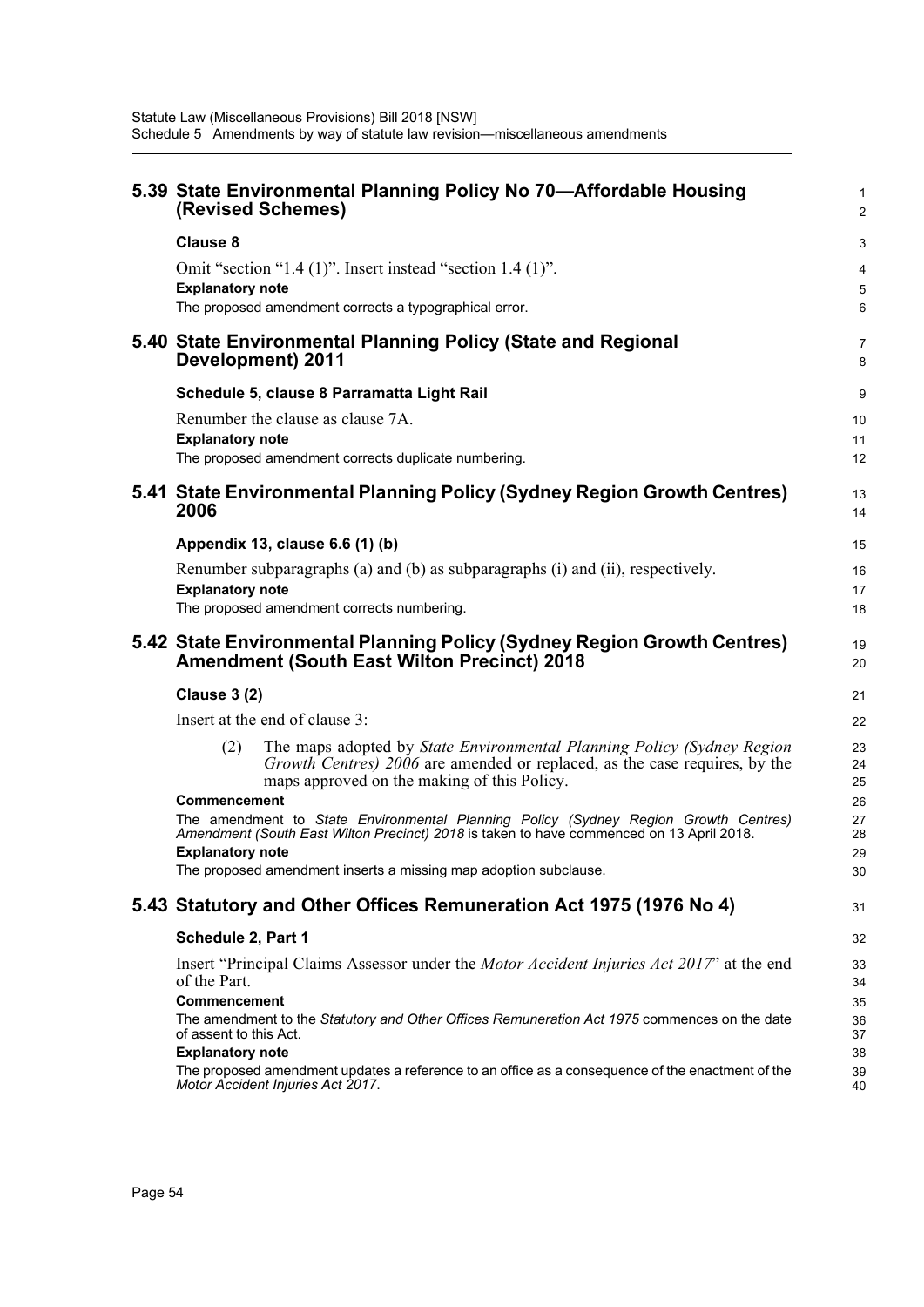|       |                                                                                   | 5.44 Swimming Pools Act 1992 No 49                                                                                                                                         | 1                   |  |
|-------|-----------------------------------------------------------------------------------|----------------------------------------------------------------------------------------------------------------------------------------------------------------------------|---------------------|--|
| [1]   | Section 3 (1), definition of "Director-General"                                   |                                                                                                                                                                            |                     |  |
|       | Omit the definition. Insert in appropriate order:<br><b>Secretary</b> means:      |                                                                                                                                                                            |                     |  |
|       | (a)                                                                               | the Commissioner for Fair Trading, Department of Finance, Services<br>and Innovation, or                                                                                   | 4<br>5<br>6         |  |
|       | (b)                                                                               | if there is no person employed as Commissioner for Fair Trading—the<br>Secretary of the Department of Finance, Services and Innovation.                                    | $\overline{7}$<br>8 |  |
| $[2]$ | and $(4)$                                                                         | Sections 22D (5) and (7), 30A (2), 30B (2) (a) and (3), 30C (1), 30D and 30E (1), (3)                                                                                      | 9<br>10             |  |
|       |                                                                                   | Omit "Director-General" wherever occurring. Insert instead "Secretary".                                                                                                    | 11                  |  |
| $[3]$ | Section 27 (1) (b)                                                                |                                                                                                                                                                            |                     |  |
|       | Omit the paragraph. Insert instead:                                               |                                                                                                                                                                            |                     |  |
|       | (b)                                                                               | with the approval of the Secretary or any other person employed in the<br>Department of Finance, Services and Innovation designated by the<br>Secretary—any other persons, | 14<br>15<br>16      |  |
|       | <b>Explanatory note</b>                                                           |                                                                                                                                                                            | 17                  |  |
|       | orders.                                                                           | The proposed amendments update references as a consequence of past administrative changes                                                                                  | 18<br>19            |  |
|       | 5.45 Swimming Pools Regulation 2008                                               |                                                                                                                                                                            |                     |  |
|       | Clause 3 (1), definition of "Department"                                          |                                                                                                                                                                            |                     |  |
|       | Omit "Division of Local Government within the Department of Premier and Cabinet". |                                                                                                                                                                            |                     |  |
|       | <b>Explanatory note</b>                                                           | Insert instead "Department of Finance, Services and Innovation".<br>The proposed amendment updates a reference to a Department as a consequence of a past                  | 23<br>24<br>25      |  |
|       | administrative changes order.                                                     |                                                                                                                                                                            | 26                  |  |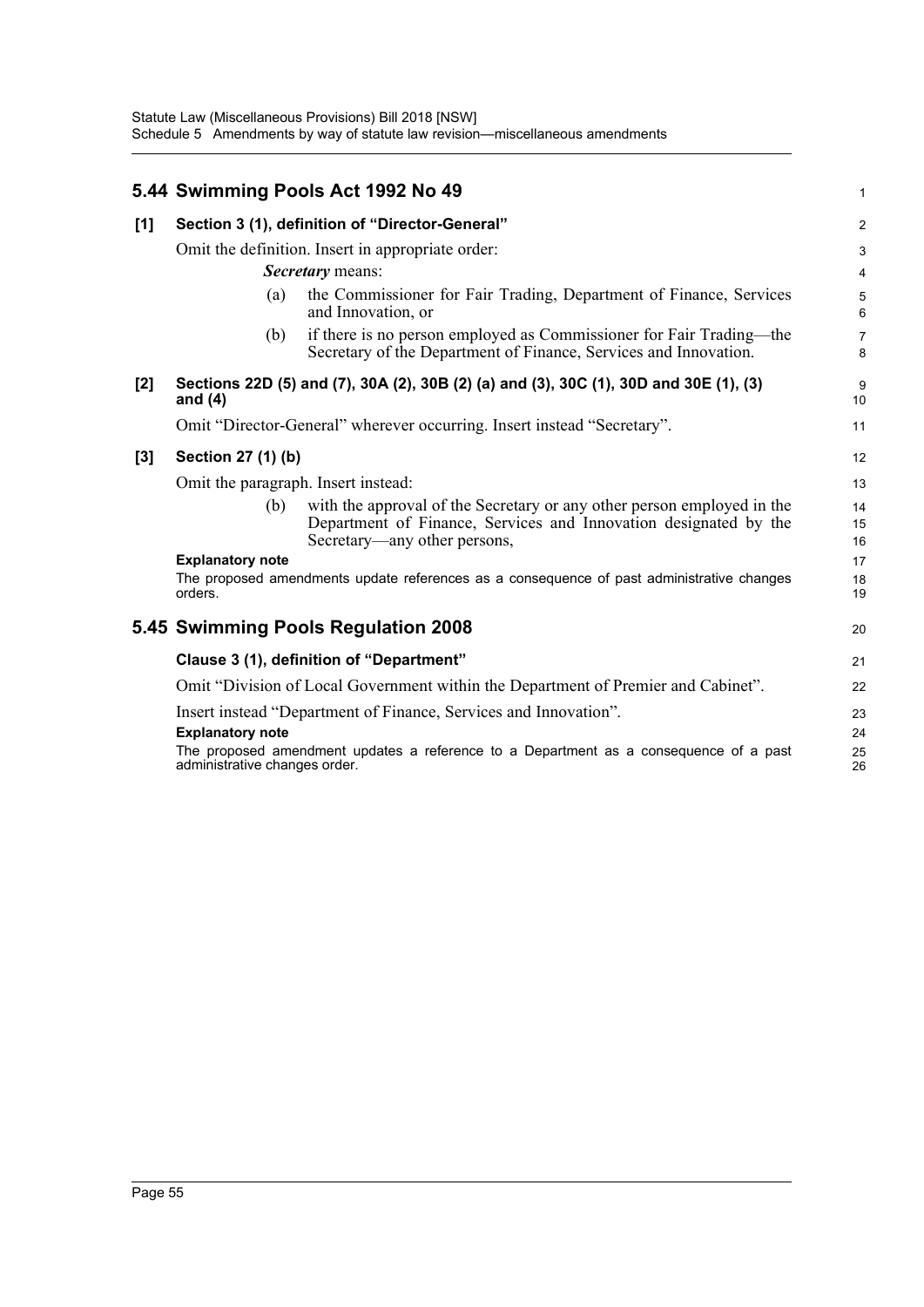<span id="page-59-0"></span>

|                                                                                  | <b>Schedule 6</b>                                                                                                                                                                                                                                                                                                                                                                                                                                                 | <b>Repeals</b>                                                                                                                   |                   |                                               | $\mathbf{1}$ |
|----------------------------------------------------------------------------------|-------------------------------------------------------------------------------------------------------------------------------------------------------------------------------------------------------------------------------------------------------------------------------------------------------------------------------------------------------------------------------------------------------------------------------------------------------------------|----------------------------------------------------------------------------------------------------------------------------------|-------------------|-----------------------------------------------|--------------|
| Repeal of Moree and District War Memorial Educational Centre Act 1962 No 15<br>1 |                                                                                                                                                                                                                                                                                                                                                                                                                                                                   |                                                                                                                                  |                   |                                               | 2            |
|                                                                                  | The Moree and District War Memorial Educational Centre Act 1962 is repealed.                                                                                                                                                                                                                                                                                                                                                                                      |                                                                                                                                  |                   |                                               | 3            |
|                                                                                  | <b>Explanatory note</b><br>The repeal of the Moree and District War Memorial Educational Centre Act 1962 (the 1962 Act) is<br>enabled by proposed amendments to the Crown Land Management Act 2016 in Schedule 1. The<br>proposed amendments provide for the transfer, management and use of the land to which the 1962<br>Act applies and the abolition of the Trustees of the Moree and District War Memorial Educational<br>Centre established under that Act. |                                                                                                                                  |                   | 4<br>5<br>6<br>$\overline{7}$<br>8<br>9       |              |
| $\mathbf{2}$                                                                     | <b>Repeal of redundant Acts and provisions</b>                                                                                                                                                                                                                                                                                                                                                                                                                    |                                                                                                                                  |                   |                                               | 10           |
|                                                                                  | The following Acts and provisions of Acts and an instrument are repealed:                                                                                                                                                                                                                                                                                                                                                                                         |                                                                                                                                  |                   |                                               | 11           |
|                                                                                  |                                                                                                                                                                                                                                                                                                                                                                                                                                                                   | <b>Act or instrument</b>                                                                                                         |                   | <b>Provisions repealed</b>                    |              |
|                                                                                  |                                                                                                                                                                                                                                                                                                                                                                                                                                                                   | <b>Forestry Restructuring and Nature</b><br>Conservation Act 1995 No 50                                                          |                   | Sections $4(1)$ (e) and (6), 6, 7, 11 and 11A |              |
|                                                                                  |                                                                                                                                                                                                                                                                                                                                                                                                                                                                   | Hairdressers Act 2003 No 62                                                                                                      | Section $4(1)(b)$ |                                               |              |
|                                                                                  |                                                                                                                                                                                                                                                                                                                                                                                                                                                                   | Protection of the Environment Operations<br>(General) Regulation 2009                                                            | Clause 95B        |                                               |              |
|                                                                                  |                                                                                                                                                                                                                                                                                                                                                                                                                                                                   | Statute Law (Miscellaneous Provisions) Act<br>$(No 2)$ 2017 No 63                                                                | Whole Act         |                                               |              |
|                                                                                  |                                                                                                                                                                                                                                                                                                                                                                                                                                                                   | Sydney Mint Act 1902 No 41                                                                                                       | Whole Act         |                                               |              |
| 3                                                                                | Repeal of amending provisions that have commenced                                                                                                                                                                                                                                                                                                                                                                                                                 |                                                                                                                                  |                   |                                               | 12           |
|                                                                                  | The following provisions of Acts or instruments are repealed:                                                                                                                                                                                                                                                                                                                                                                                                     |                                                                                                                                  |                   |                                               | 13           |
|                                                                                  |                                                                                                                                                                                                                                                                                                                                                                                                                                                                   | <b>Act or instrument</b>                                                                                                         |                   | <b>Provisions repealed</b>                    |              |
|                                                                                  | Regulation 2017                                                                                                                                                                                                                                                                                                                                                                                                                                                   | <b>Biodiversity Conservation (Savings and Transitional)</b>                                                                      |                   | Schedules 1 and 2                             |              |
|                                                                                  |                                                                                                                                                                                                                                                                                                                                                                                                                                                                   | Building Products (Safety) Act 2017 No 69                                                                                        |                   | Schedule 2                                    |              |
|                                                                                  |                                                                                                                                                                                                                                                                                                                                                                                                                                                                   | State Environmental Planning Policy (Coastal<br>Management) 2018                                                                 |                   | Clause 9 and Schedule 2                       |              |
|                                                                                  |                                                                                                                                                                                                                                                                                                                                                                                                                                                                   | <b>Strata Schemes Development Regulation 2016</b>                                                                                |                   | Schedule 8                                    |              |
| 4                                                                                | Repeal of uncommenced amendments that have been superseded                                                                                                                                                                                                                                                                                                                                                                                                        |                                                                                                                                  |                   | 14                                            |              |
|                                                                                  |                                                                                                                                                                                                                                                                                                                                                                                                                                                                   | The following Acts or provisions of Acts are repealed:                                                                           |                   |                                               | 15           |
|                                                                                  |                                                                                                                                                                                                                                                                                                                                                                                                                                                                   | <b>Act or instrument</b>                                                                                                         |                   | <b>Provisions repealed</b>                    |              |
|                                                                                  | Act 2014 No 79                                                                                                                                                                                                                                                                                                                                                                                                                                                    | <b>Environmental Planning and Assessment Amendment</b>                                                                           |                   | Whole Act                                     |              |
|                                                                                  |                                                                                                                                                                                                                                                                                                                                                                                                                                                                   | Environmental Planning and Assessment and Electoral<br>Legislation Amendment (Planning Panels and<br>Enforcement) Act 2017 No 39 |                   | Whole Act                                     |              |
|                                                                                  | No 52                                                                                                                                                                                                                                                                                                                                                                                                                                                             | Fair Trading Amendment (Commercial Agents) Act 2016 Schedule 2.3                                                                 |                   |                                               |              |
|                                                                                  |                                                                                                                                                                                                                                                                                                                                                                                                                                                                   | Regulatory and Other Legislation (Amendments and<br>Repeals) Act 2016 No 60                                                      |                   | Schedule 2.2 [2] and 2.6 [2]                  |              |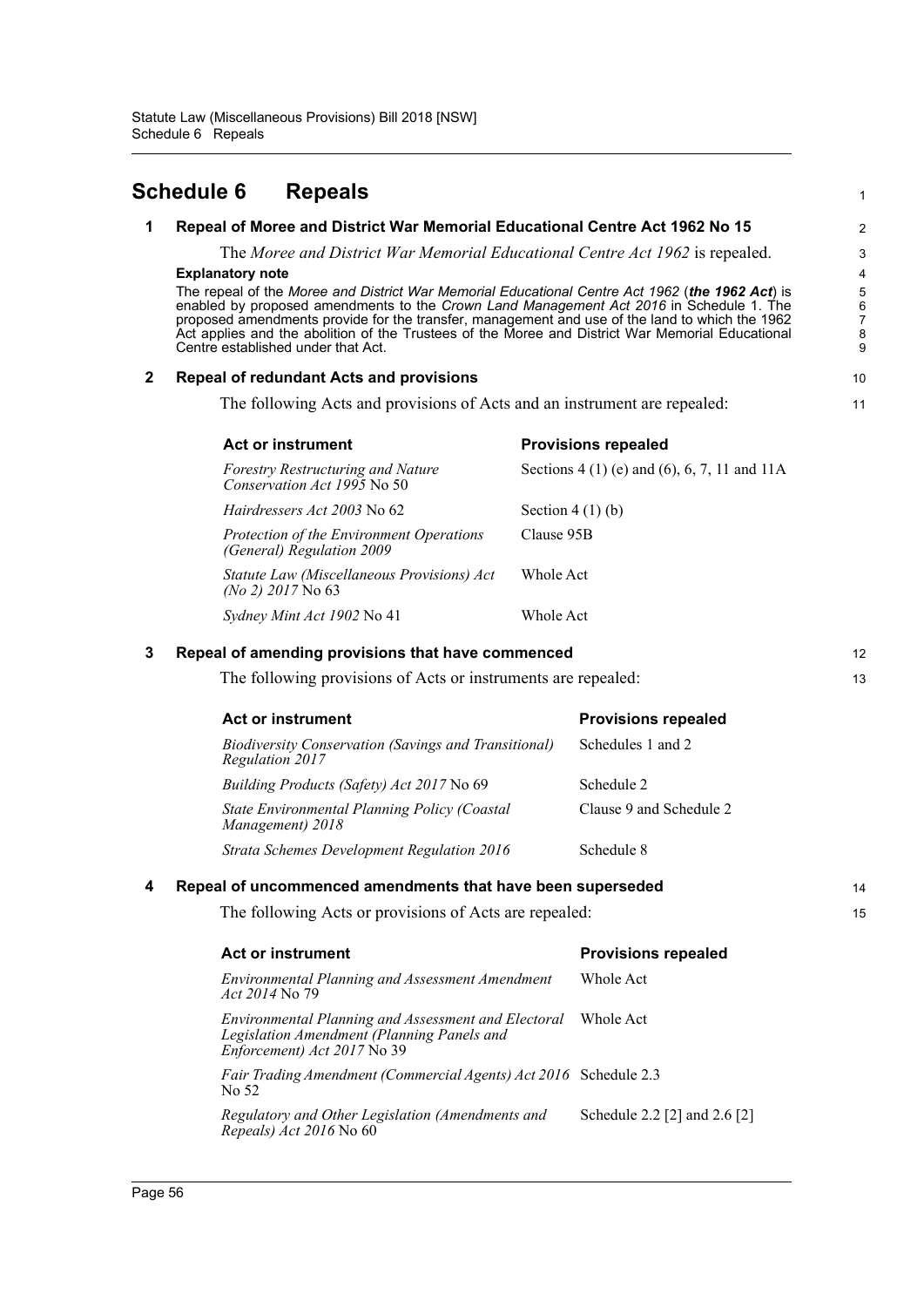|   |                                                                                                                                  |                                                                     | <b>Act or instrument</b>                                                                                                                                                                                                                                                                            | <b>Provisions repealed</b> |                          |  |
|---|----------------------------------------------------------------------------------------------------------------------------------|---------------------------------------------------------------------|-----------------------------------------------------------------------------------------------------------------------------------------------------------------------------------------------------------------------------------------------------------------------------------------------------|----------------------------|--------------------------|--|
|   |                                                                                                                                  | 2016 No 40                                                          | Security Industry Amendment (Private Investigators) Act Schedule 3.3                                                                                                                                                                                                                                |                            |                          |  |
| 5 |                                                                                                                                  | Repeal and consequential amendment                                  |                                                                                                                                                                                                                                                                                                     |                            |                          |  |
|   | (1)                                                                                                                              | Repeal of Occupational Licensing National Law Repeal Act 2015 No 49 |                                                                                                                                                                                                                                                                                                     |                            |                          |  |
|   | The Occupational Licensing National Law Repeal Act 2015 is repealed.                                                             |                                                                     |                                                                                                                                                                                                                                                                                                     |                            | 3                        |  |
|   | (2)<br>Amendment of State Records Act 1998 No 17<br>Insert at the end of Schedule 3, with appropriate Part and clause numbering: |                                                                     |                                                                                                                                                                                                                                                                                                     |                            | 4                        |  |
|   |                                                                                                                                  |                                                                     |                                                                                                                                                                                                                                                                                                     |                            | 5                        |  |
|   |                                                                                                                                  | <b>Part</b>                                                         | Provision consequent on repeal of<br><b>Occupational Licensing National Law Repeal</b><br><b>Act 2015 by Statute Law (Miscellaneous</b>                                                                                                                                                             |                            | 6<br>$\overline{7}$<br>8 |  |
|   |                                                                                                                                  |                                                                     | <b>Provisions) Act 2018</b>                                                                                                                                                                                                                                                                         |                            | 9                        |  |
|   |                                                                                                                                  |                                                                     | Transferred provision-records of dissolved entities in custody of NSW<br><b>Treasury</b>                                                                                                                                                                                                            |                            | 10<br>11                 |  |
|   |                                                                                                                                  | (1)                                                                 | This Act and other laws of New South Wales apply to the transferred<br>records, and so apply as if they were the records of NSW Treasury.                                                                                                                                                           |                            | 12<br>13                 |  |
|   |                                                                                                                                  | (2)                                                                 | In this clause, <i>transferred records</i> means the records of an entity<br>dissolved by the Occupational Licensing National Law Repeal Act 2015<br>(as in force immediately before its repeal) that were transferred by the<br>operation of section 8 of that Act to the custody of NSW Treasury. |                            | 14<br>15<br>16<br>17     |  |
|   |                                                                                                                                  | (3)                                                                 | Subclause $(1)$ re-enacts (with minor modifications) section $8(2)$ of the<br>Occupational Licensing National Law Repeal Act 2015 and is a<br>transferred provision to which section 30A of the Interpretation Act<br>1987 applies.                                                                 |                            | 18<br>19<br>20<br>21     |  |
|   |                                                                                                                                  | <b>Explanatory note</b>                                             |                                                                                                                                                                                                                                                                                                     |                            | 22                       |  |
|   |                                                                                                                                  |                                                                     | Clause 5 repeals the Occupational Licensing National Law Repeal Act 2015 and transfers the<br>substance of a provision having ongoing effect into the State Records Act 1998.                                                                                                                       |                            | 23<br>24                 |  |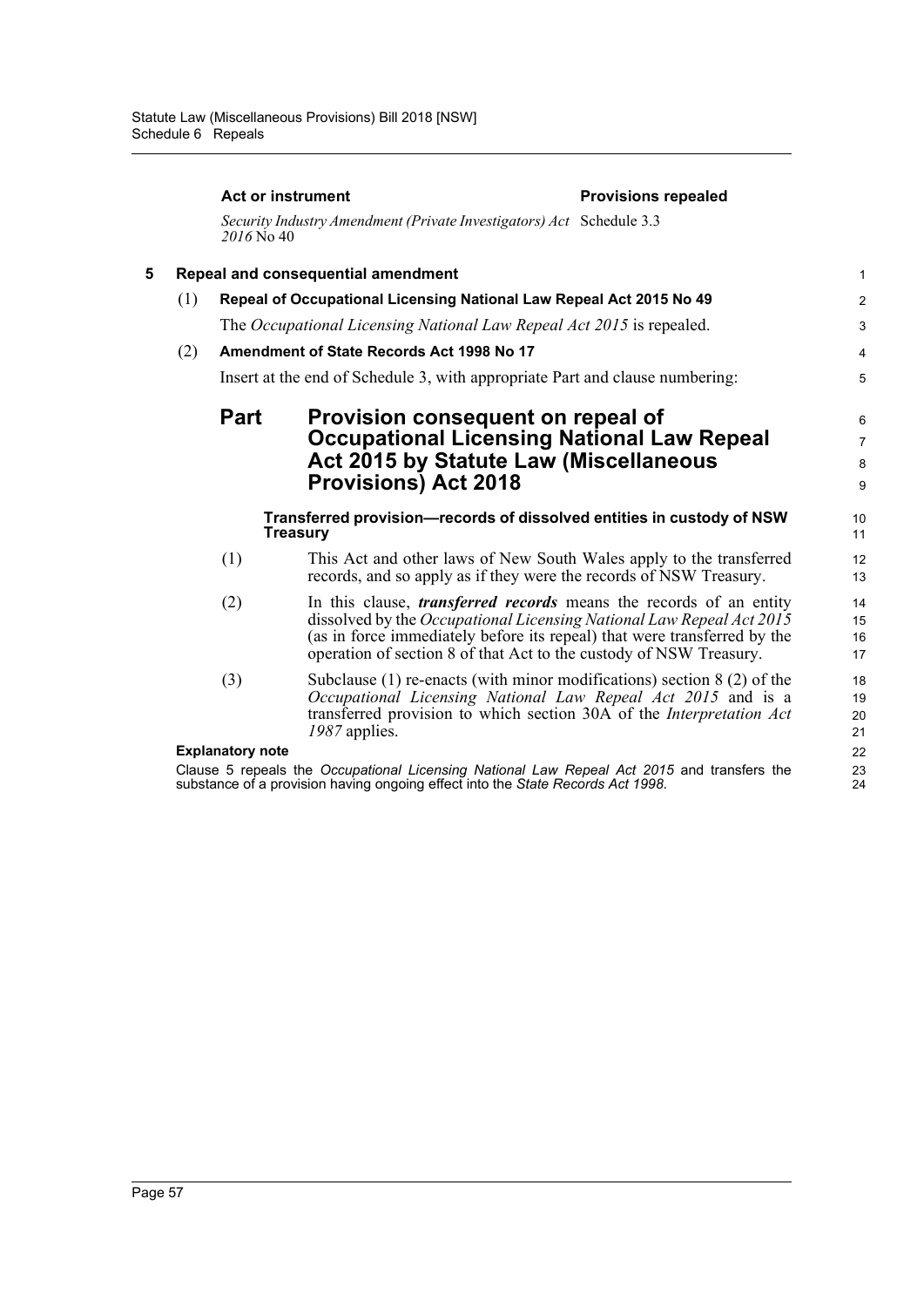# <span id="page-61-0"></span>**Schedule 7 General savings, transitional and other provisions**

#### **1 Effect of amendment of amending provisions**

- (1) An amendment made by Schedule 1 or 5 to an amending provision contained in an Act or instrument is, if the amending provision has commenced before the Schedule 1 or 5 amendment concerned, taken to have effect as from the commencement of the amending provision (whether or not the amending provision has been repealed).
- (2) In this clause:

*amending provision* means a provision of an Act or instrument that makes a direct amendment to an Act or instrument by:

(a) the repeal or omission of matter contained in the amended Act or instrument without the insertion of any matter instead of the repealed or omitted matter, or 1  $\mathfrak{p}$ 

- (b) the omission of matter contained in the amended Act or instrument and the insertion of matter instead of the omitted matter, or
- (c) the insertion into the amended Act or instrument of matter, not being matter inserted instead of matter omitted from the Act or instrument.

#### **Explanatory note**

This clause ensures that an amendment made by the proposed Act to a repealing or amending provision of an Act or instrument will (if the repealing or amending provision commences before the amendment made by the proposed Act) be taken to have commenced on the date the repealing or amending provision commences.

#### **2 Effect of amendment or repeal on acts done or decisions made**

Except where it is expressly provided to the contrary, if this Act:

- (a) amends a provision of an Act or an instrument, or
- (b) repeals and re-enacts (with or without modification) a provision of an Act or an instrument,

any act done or decision made under the provision amended or repealed has effect after the amendment or repeal as if it had been done or made under the provision as so amended or repealed.

#### **Explanatory note**

This clause ensures that the amendment or repeal of a provision will not, unless expressly provided, vitiate any act done or decision made under the provision as in force before the amendment or repeal.

#### **3 Effect of amendment on instruments**

Except where expressly provided to the contrary, any instrument made under an Act amended by this Act, that is in force immediately before the commencement of the amendment, is taken to have been made under the Act as amended.

#### **Explanatory note**

This clause ensures that, unless expressly provided, any instrument that is in force and made under a provision of an Act that is amended or substituted by the proposed Act will be taken to have been made under the Act as amended.

#### **4 Revocation of repeal**

Section 29A of the *Interpretation Act 1987* applies to the repeal of Acts or instruments, or provisions of Acts or instruments, by this Act.

#### **Explanatory note**

The effect of this clause is to enable the Governor, by proclamation, to revoke the repeal of any Act or instrument, or any provision of any Act or instrument, by the proposed Act. The Act or provision the subject of the revocation of repeal is taken not to be, and never to have been, repealed.